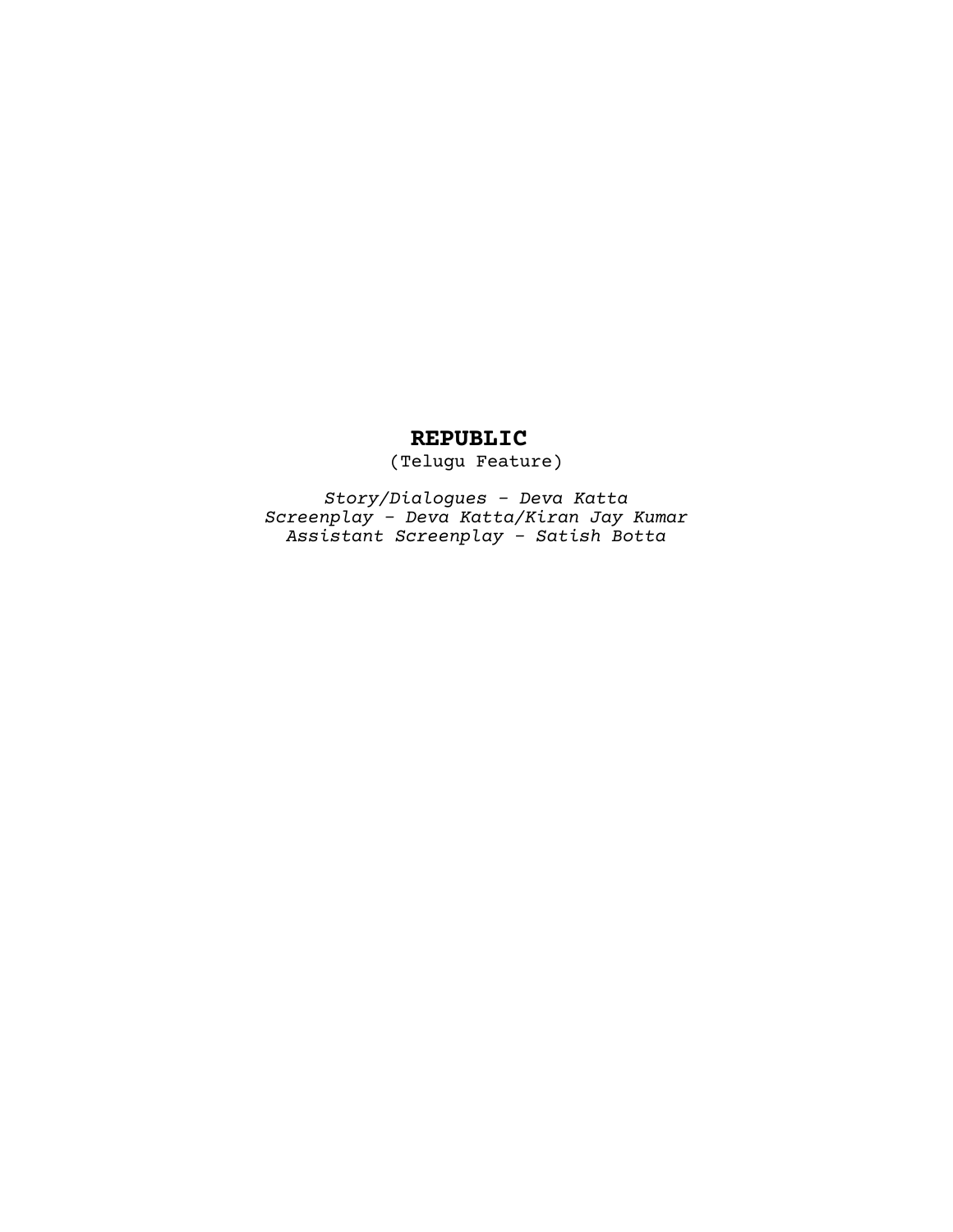SC-1 EXT. THELLERU LAKE : OVERTURE

ARIEL VIEW OF THE PRISTINE THELLERU LAKE IN BLACK & WHITE.

As we push down, color transcends into the visual as it transcended on celluloid. Thelleru transitions (CGI) from it's pristine state to the current state as we get closer and closer, increasing sounds of life; bird chirpings etc.

The morning fog clears as the sun rays intensify. More and more birds crisscrossing As we get closer to the lake, we see many bunds dissecting the lake. On one of the bunds, a Tata pick up truck is searing through, raking dust. The truck takes turn and comes to halt by a tank bund. The driver,passenger and a helper in stained clothes get down and unload a big blue drum, they carry it closer to the edge of the bund and tilt the drum into the lake.

CAM LOW ANGLE AS A BROWN COLOR LIQUID DROPS IN SLO MO, GO PRO DROP INTO LAKE IN LIQUID POV

SC-2 INT. UNDERWATER/LAKE - DAY : THE DEVIL FISH

CUT UNDER THE LAKE AS THE BROWN WATER SPREADS, A BUNCH OF FISH FLOCK IN TO TASTE THE BROWN WATER.

> NARRATOR (V.O.) ఈ చెరువులో రెండ్డు రకాల చేపలున్నాయ్! పాచ పరకలు తీని బతికే vegetarian చేపలు, పూచి పురుగులూ తిని బతికే non-vegetarian చేపలు $\ldots$

Fish feeding on the flora fauna under the lake bed..

VISUALS (CGI) OF A TEAM (THREE - ONE BIG AND TWO SMALLER) DEVIL FISHES ENTERING THE WATERS

THE COMMON FISH TURN AROUND RUN AWAY LOOKING AT THE DEVIL FISHES, THE DEVIL FISHES CHASE AND START ATTACKING THE COMMON FISH.

> NARRATOR  $(V.0.)$  (CONT'D)  $\mathbb{S}_{\mathcal{O}}$  unnatural conditions  $\mathcal{O}'$ , మూడో రకం చేప చేరుతుంది $\ldots$ devil fish! (MORE)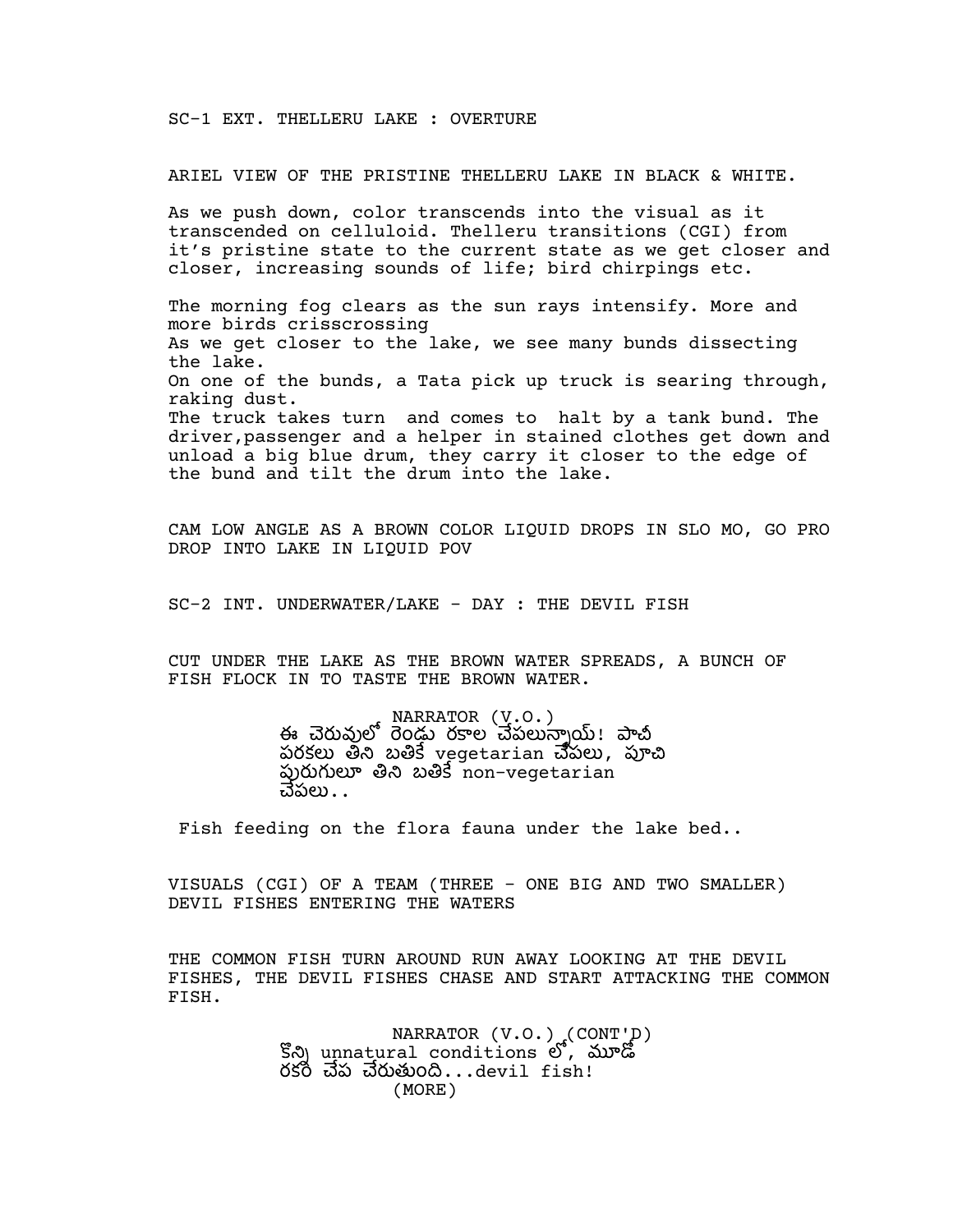NARRATOR (V.O.) (CONT'D) చుట్టూ ఉన్న చేప జాతులన్నటిన తీంట్కూ అవి అంతంన తరత, తమ ప తింటూ $\dots$ 

Now, only Devil Fishes are left in the lake, the small Devil Fishes start attacking the big Devil Fish..

> NARRATOR (V.O.) (CONT'D) ..చివరికి చెరువులో పాణమే మిగలకుండా చేసే, devil fish!

There is only one Devil Fish left in the pond searching for food..

The lonely devil fish drops dead on the lake bed..

...INTER CUT WITH THE SILHOUETTE SHOT OF A 60 YEAR OLD LADY, LYING IN ICU, BREATHING HEAVY--MONITORS IN SHALLOW FOCUS

CROSSFADE

ON SCREEN:

"In our age, there is no such thing as keeping out of politics" - George Orwell

#### CROSSFADE

SC-3 INT/EXT. MULTIPLE - DAY/NIGHT : THE SOCRATIC MIND

LOCATION: SCHOOL - EXAMINATION HALL

An invigilator is strolling around observing the class room, a bunch of 8th graders are writing exam, ABHI (13) is one among them, writing at jet speed, the voice over continues..

> NARRATOR (V.O.) వీడి పేరు అభి, అభిరాం! ` శాప్తమేా వరమో తెలిదు కానీ, చిన్నప్పట్నుంచి వీడేం చదివినా చూసినా గుర్తుపెట్టుకోడానికి పెద్ద కష్టపడకుదేదు!

Abhi keeps writing unflinched while a boy, (DEEPAK, 13) is poking him from behind with a pen,

> DEEPAK (13)<br>මට් xerox...ට් xerox, చూఫైరా...నీయబ్బా, time అయిపోతోంది చూపిరా $\ldots$ !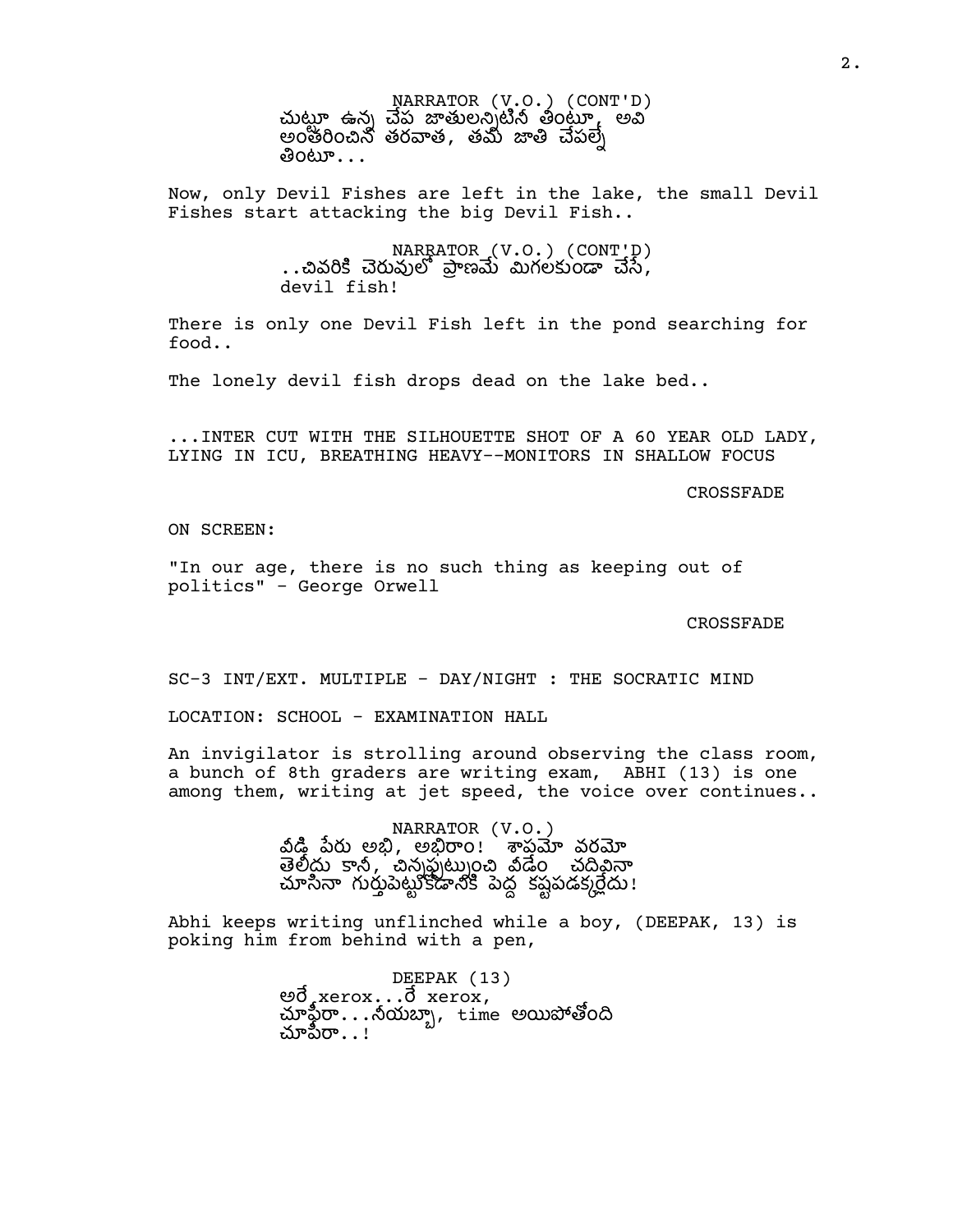Abhi turns around, flashes the answer sheet, and gets back to writing again.

Deepak is pissed..

DEEPAK (13) (CONT'D) ఏమీ కనిపీలేదురా $\ldots$ ABHI (13)<br>Xerox అన్నావ్ కదా, అంతే time ఇస్తుంది నురి!

INT. CLASSROOM - MORNING: "THE CORRECTOR" Cut to a teacher writing on board, "Algebra is a Latin word"

> NARRATOR (V.O.) general  $\sigma$  class room లో అందరూ తప్పులు చేసి దెబ్బలు తింటుంటారు, కానీ వీడు మాత్రం...

Abhi stands up from behind, looking at the board

ABHI (13) Sir Algebra is Arabic word, not Latin. It means "reunion of broken parts"

Teacher turns around, in ire.

JUMP CUT TO ABHI'S HAND STRETCHED, GETTING CANED BY THE TEACHER

> TEACHER Wikipedia knowledge & classroom  $\mathfrak S$ టీచర్లను తప్పు పట్టడమే పని, పెద్ద Einstein అనుకుంటున్నావా?

Focus shift onto Abhi displaying no reaction for pain, teacher drops the cane on floor mumbling..

> TEACHER (CONT'D) Arrogant idiot!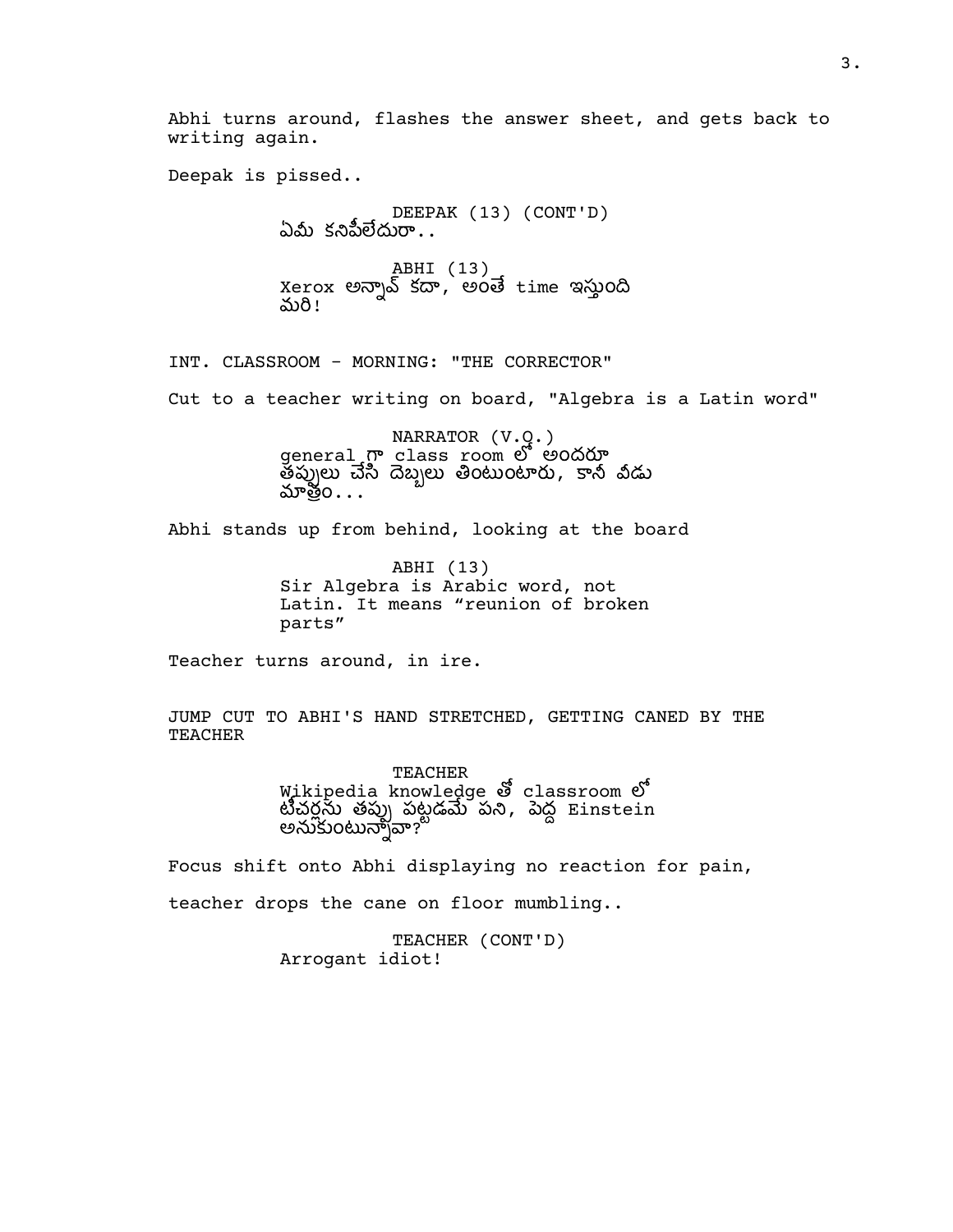EXT. TEMPLE - EVENING: SCIENCE VS RELIGION

NARRATOR (V.O.) చుట్టూ ప్రపంచంతో తనకున్న gap ని close చేయ్యడానికి చిన్నప్పట్నుంచి try చేస్తునే ఉన్నాడు!

CLOSE UP OF GANESHA STATUE ABSORBING MILK FROM A SPOON. A BUNCH OF DEVOTEES IN A LONG QUEUE AWAIT THEIR TURN TO OFFER MILK...

Pan to Abhi reciprocating the same activity on a stone, explaining to Deepak

> ABHI ప్తాలు రాయి తాగుతోందిరా, వినాయకుడు కాదు! దీని capillary action అంటారు..!! (deliberately loud) అంతా` పిచ్చోళ్ళురా!

Offended, Devotees turn to Abhi, Dasaradh is one among them

INT. DASARADH HOUSE - NIGHT: SOCRATES ?

Jump cut to Dasaradh squeezing Abhi's ear, pointing warning finger

> DASARADH ఎక్కడ ఏం వాగాలో తెల్తీదా? జనాల నమ్మకాన్ని uestion చెయ్యడానికి నువ్వేమన్యా పెద్ద సాక్షేక్టీస్ అనుకుంటున్నావా? మాటకీ mind కీ మధ్యలో  $f$ ilters ఉ $\delta$ డవా $\ldots$ ?

Abhi looking naive,

ABHI నిజాన్ని filter చేస్తే అబధమౌతుంది! అంటే మీరు నన్ను అబద్ధం చెప్పమని కొడుతున్నారా?

Baffled, Dasaradh cannot say anything,

NARRATOR (V.O.)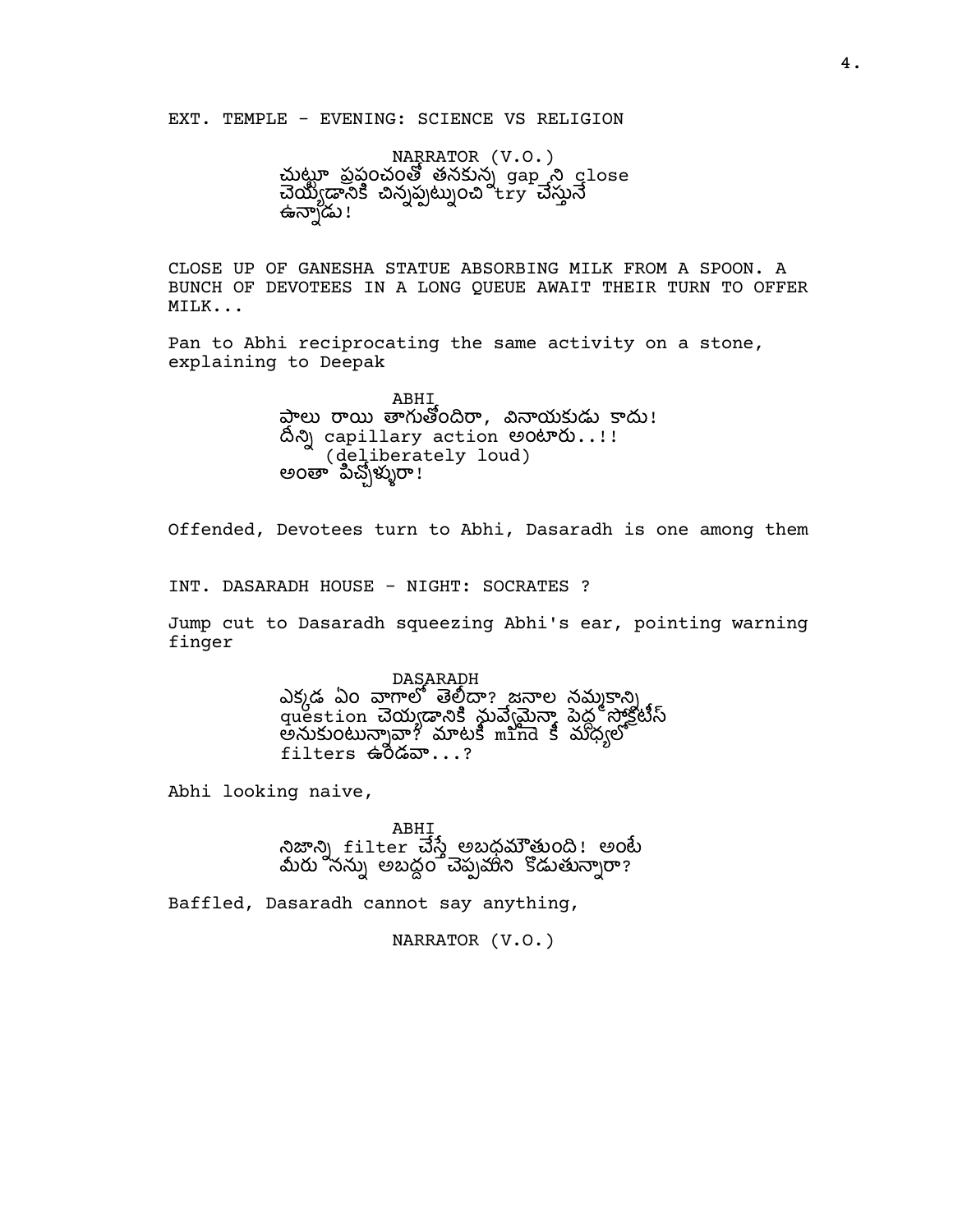INT. DASARADH'S HOUSE - MORNING: FAMILY

Camera follows KAMALA(38) enters with a coffee cup and places it on table. Dasaradh, reading newspaper picks the coffee..

> NARRATOR (V.O.) ఈయన Mr. Dasaradh!

Camera pan to late SHYAMALA photo frame

NARRATOR (V.O.) (CONT'D) అభి అమ్మ చనిపోయిన తరవాత

and pan back to Kamala and follows her...

NARRATOR (V.O.) (CONT'D) వాడికో అమ్మ కావాలని, కమలని పేళ్ళి చేసుకున్నారు !

Kamala joins PALLAVI(18) in front of mirror and starts grooming her hair

> NARRATOR (V.O.) (CONT'D) కమల వాళ్ళ ఆయన చని పోయిన తరువాత తన కూతురికి కూడా ఒక నాన్న కావాలని, Dasaradh ని పెళ్ళి చేసుకుంది!

NARRATOR (V.O.) (CONT'D)<br>సవితి తల్లి కదాౖవీడి problems అన్నీ తనతో అనుకుంటున్నారేమో, కాదు!

Cut to Abhi, sitting in front of an open CPU, repairing it

Dasaradh's feet enter the frame, Abhi looks with penitence.

INT. DASARADH'S HOUSE - HOME OFFICE

Dasaradh is working in his home office, he picks the top file and flips, keeps it aside and checks the next one, finds a 500 note, drops the note in the drawer, signs the file and gets to the next file. There is a handicap man--with one hand--standing in front of the omitted file,

> NARRATOR (V.O.) Dasaradh ఒక average group one gazetted officer! అంటే, ఆయన నోటితో లంచం అడక్కుండ్తానే మీ చేతులారా లంచం ఇచ్చేట్టు ఆయన చేతులు పని చేస్తాయ్!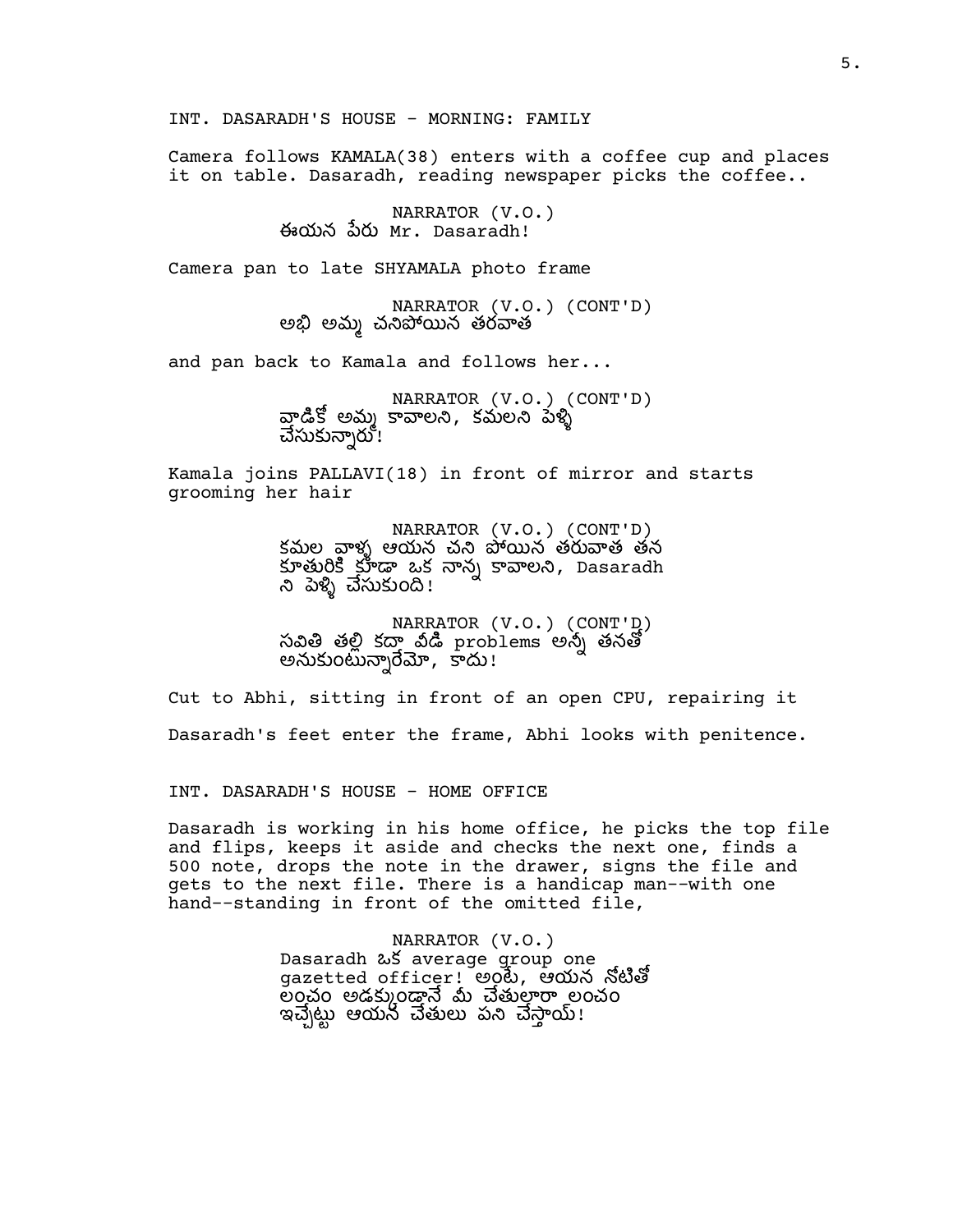The handicap man places a crumpled 100 rupee note on the table, Dasaradh takes his file, signs and gives it back. The handicap man leaves carrying the file. We reveal Abhi watching his father...

Dasaradh notice Abhi staring at him

DASARADH (38) ఏరా డబ్బులు ఏమన్నా కావాలా ?

Abhi pulls out some cash from his pocket and places on table.

ABHI (13)<br>ఇవ్వాళ నుంచి నేను తినే తిండికీ, మీ ఇంట్లో ఉన్నందుకు  $fee!$ 

Dasaradh looks at the note and looks up at Abhi

DASARADH ఎక్కడ సంపాదించావ్?

A bunch of students dispersing from Abhi's room behind

KIDS Bye teacher, thank you teacher, see you teacher!

Dasaradh hides his pride,<br>ఈంచి ఈ రోజు corruption free Mr. Dasaradh!

Dasaradh is appalled.

NARRATOR (V.O.) నాన్నతో వాడికున్న  $\operatorname{\mathbf{disconnect}}\nolimits'$  నీ frustration నీ మొత్తం పుస్తకాల మీద .<br>పెట్టాడు !

INT. DASARADH'S HOUSE - STUDY ROOM

STOP BLOCK SHOTS OF ABHI STUDYING VARIOUS BOOKS IN VARIOUS POSITIONS IN HIS ROOM

INT. DASARADH'S HOUSE - THRESHOLD

CUT TO a courier boy staring into a bunch of envelopes in his hand (MIT ISO letter, UPPSC interview call, CAT results, CA results etc.)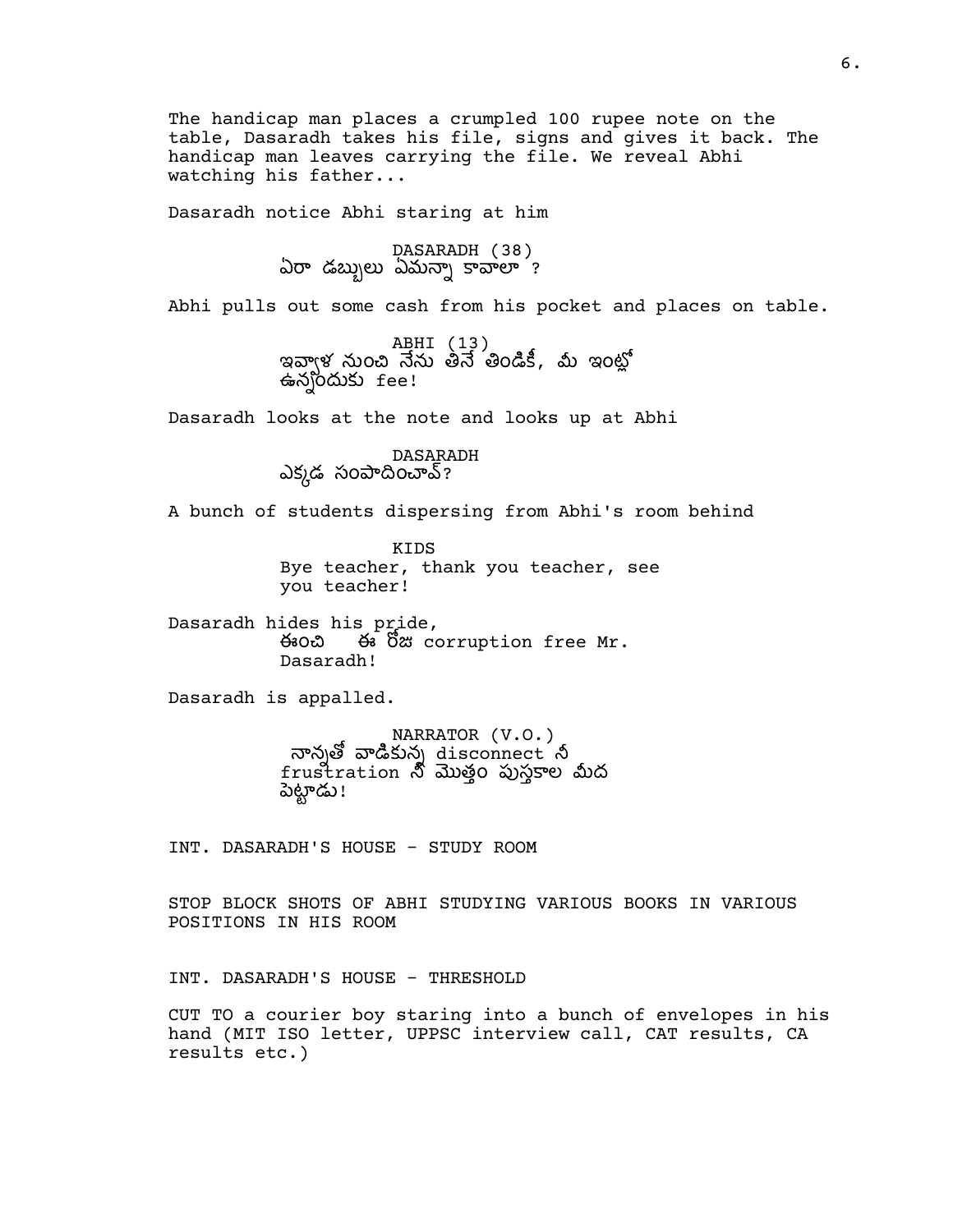COURIER BOY (casual)<br>ఇలా దేశంలో ఉన్న exams అన్నీ రాస్తూ time waste చేసే బదులు ఏదో ఒక exam మీద focus చేస్తే పాస్ అవుతాడు కదమ్మా ?

Kamala receiving the envelopes

KAMALA ఇవన్నీ వాడు పాస్ అవలేదని ఎలా అనుకున్నావ్?

Beat.

### COURIER BOY ఓః, అయితే clarity లేదన్నమాట!

Kamala displays covers with both hands; MIT cover, IAS COVER plus others

> KAMALA ఇది వాడి కోసం రాసింది (MIT cover) ఇవన్నీ (IAS plus others) వాడి ఈగో కోసం రాసినవి ! వాడు c1ear గానే  $\vec{a}$ న్నాడు, వాడి చుట్టూ ఉన్న ప్రపంచమే,  $\overline{\text{confusion}}$   $\mathfrak{G}$   $\oplus$   $\mathfrak{G}$  :

pak screams in panic and leads the gang into a school

EXT. POLLING SCHOOL - DAY : INCITING INCIDENT

Deepak manages to turn into the school where people are lined up to vote, friends follow in bikes

Abhi gets down and plants the cricket gear on the backseat, they all get in line looking around at the election atmosphere, Abhi stand last guarding behind Deepak.

EXTREME TIGHT ON ABHI'S EYES OBSERVING THE BUSY POLLING AMBIANCE

The school yard is bustling with men and woman walking in and out of the booth--cutaways; A good looking young man wearing goggles carrying a 100 year old lady who is also wearing goggles, a handicap beggar is dropped in an innova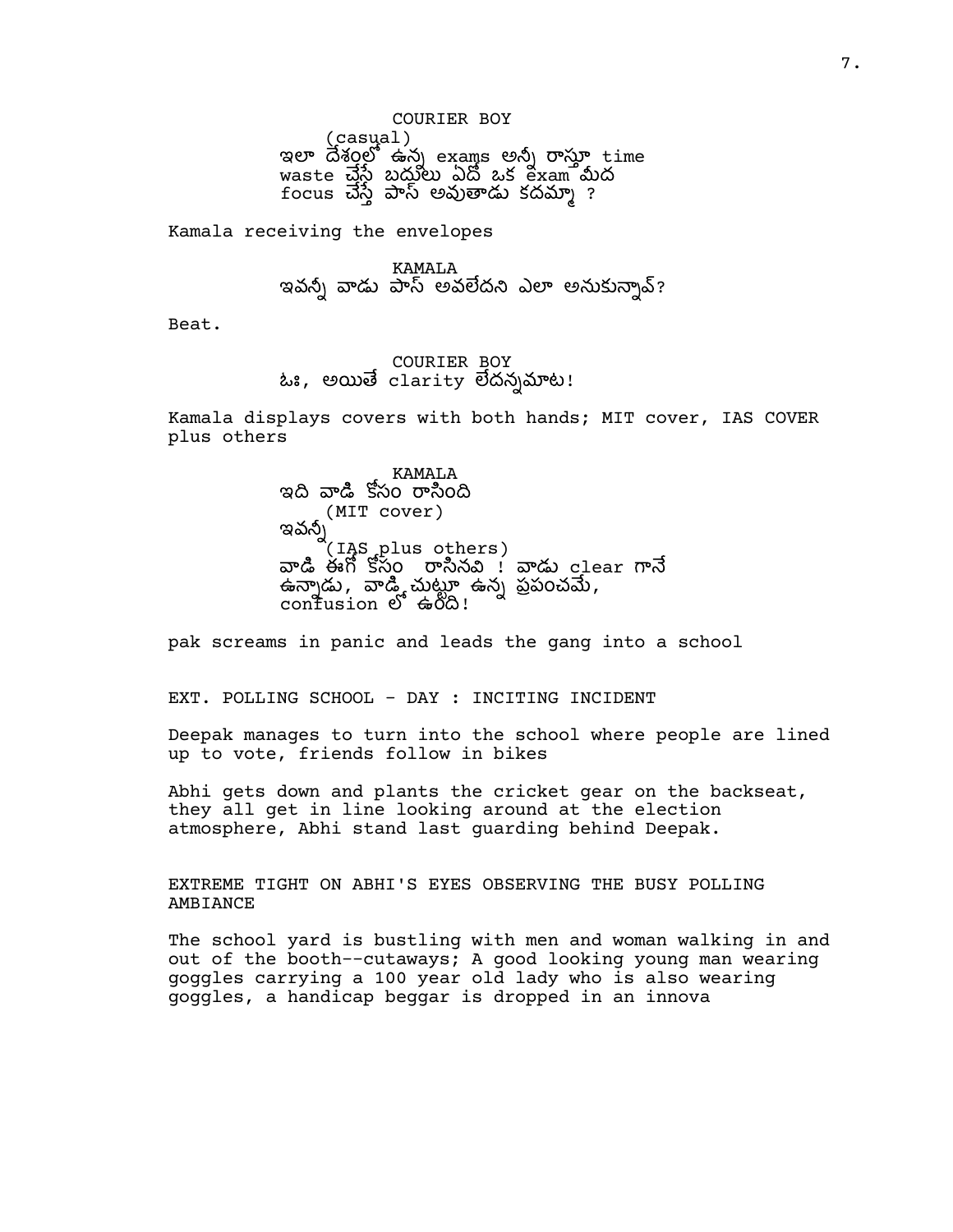A voter comes out of the booth, turns to right, raises his thump, turns to left and raises his other thumb. Both party cadre look confused about his signal.

### RANGA  $\overline{0}$ య్.. ఓటు ఎవరికేసావ్?

CONFUSED VOTER మీకే వేసాన $\ldots$ 

Deepak turns to a middle age lady in the ladies line next to him

> ABHI<br>అక్కా, అక్కో ఎవరికేస్తున్నవేంటి ఓటు? VOTER LADY 1 విశాఖా వాణి పార్**కి** DEEPAK ఎంతిచ్చిందేంటి అక్క? VOTER LADY 1 ఓటుకి అయిదు వేలు DEEPAK CM గారేమీ ఇవ్వలేదా? VOTER LADY 1 CM పది వేలిచ్చాడు! DEEPAK మరి లెక్క ప్రకారం ఆయనకే ఎయ్యాలిగా?

VOTER LADY 1 ఆయనకి రెండు సార్జేశాం కద బాబూ, అక్క కొత్తగా పార్టీ పెట్టింది, ఆమె కుడా ఏం ఇన్హాదీ  $\vec{\Delta}$ ూడ్డామనీ $\ldots$ 

DEEPAK అబ్బో $\ldots$ బాగ తెలివిగున్నారు అక్క మీరు $\ldots$ 

Abhi refers to a candidate on ballet paper

ABHI రాంప్రకాష్ గారు IAS చదువుకున్నారు, ఆయనకెందుకెయ్యట్లేదు?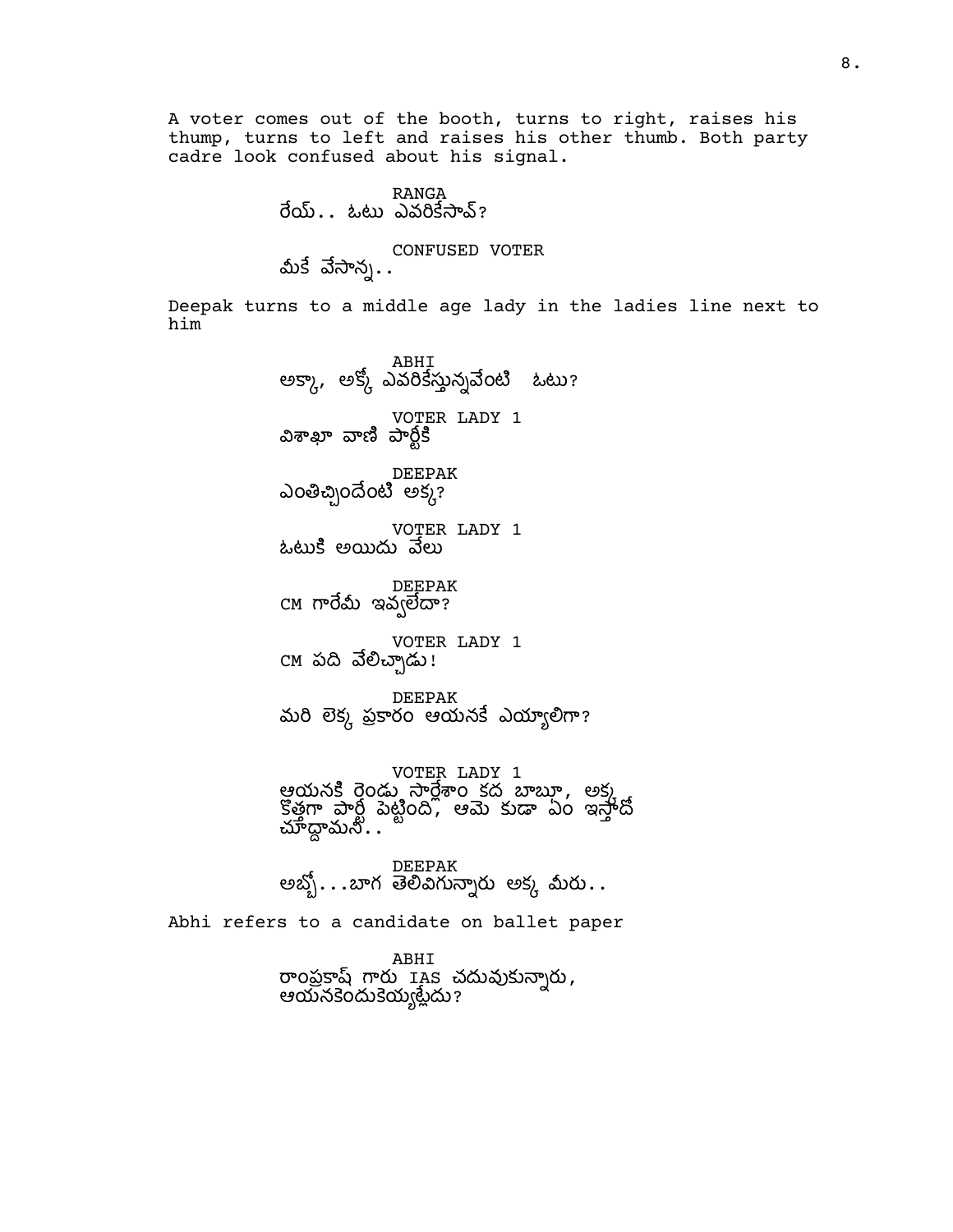VOTER LADY 2 ఆడు ఓటుకి వంద కూడా ఇవఁలేదు ముదనష్టపాడు, ఆడ్నీ గెలిపిస్తే ఏం పీకుతాడు?

Deepak looks at Abhi with a sarcastic glee

### DEEPAK

(with Abhi) అది రా , డబ్బులివ్వకపోతే ఓడిపోవడం guarantee, ఒక వేళ ఇచ్చినా గెలుస్తామనే గారంటి లేదు! Power of democracy  $\Delta v \Delta$ )!!

ABHI బుధుంటే ఆ లీడర్ లందరూ కలిసి అసలు డబ్బాలివ్వడం ఆపేయ్యాలి! లేదంటే అందరి దగ్గరా తీసుకుని, ఇష్టం వచ్చినోళ్ళకి ఓటేస్తారు! That's also power of democracy మామ్స్!

It's Deepak's turn to enter the booth. He shows the slip and goes inside.

Abhi shows his slip to the agent. The agent looks at the voter list back and forth and looks back at Abhi

POLLING AGENT

Ravuri Deepak

POLLING AGENT (CONT'D) నీ ఓటు a $1$ ready  $\vec{\omega}$ శావ్ గా, పక్కకెళ్ళు!

Abhi displays all his fingers instantly,

ABHI

ఇంకుందా?

POLLING AGENT (observing) లేదు!

ABHI Face match అయ్యిందా?

Agent glances at Abhi's photo in the voter list

POLLING AGENT

అయిఁంద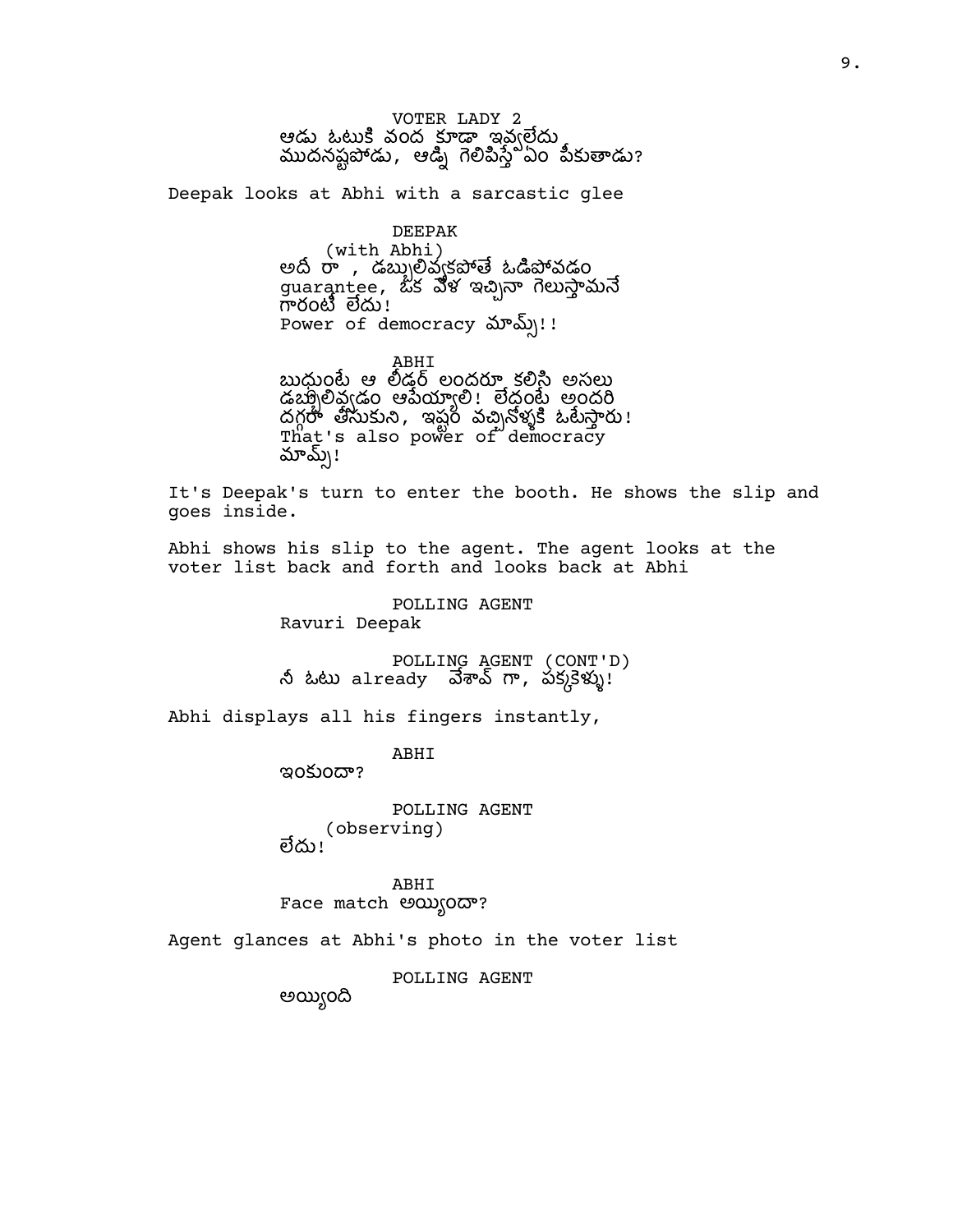ABHI అంటే నా vote clear గా రిగ్ అయినట్టేగా?

Polling agent look nervous, Abhi turns around and declares

ABHI (CONT'D) బాబూ, బూత్ రిగ్ అయ్యింది! అందరూ ఇంటికెళ్ళిపొండి !

Agent gets up screaming, Police personal come forward.

POLLING AGENT ప్రియ్. . ఆగండ్ ! ఆగండ్ ! ఎవరూ వెళ్ళిద్దు! ఏంటి ఎదవ వేషాలు ? Rule ప్రకారం <del>గ</del>ీంe vote missayithey tendered ballot sign ຜ່ຳ pakkakellaali pakkakellu! (points to tendered ballet)

ABHI నా ఓటు మిస్ అవ్వలేదు,clear గా ైరిగ్ అయ్యింది! బూత్ విలా continue చేస్తారు?

A goon from a gang on the sideline steps forward

GOON 1 ఎయ్ బూత్ ఆపడానికి నువెఁవడ్డా?

ABHI అడగడానికి నువె(వడ్రా? Polling officer ? Kaadu ga?

Beat.

An air of tension between Abhi and the goons

ABHI (CONT'D) concerned officer ని పిల్లవండి! అప్పటిదాకా పోలింగ్ జరగడానికి లేదు!

DASARATH Any problem ?

Deepak comes back and nods at Prakash questioningly

PRAKASH ఆడి ఓటు ఎవడో ఏసేశాడు!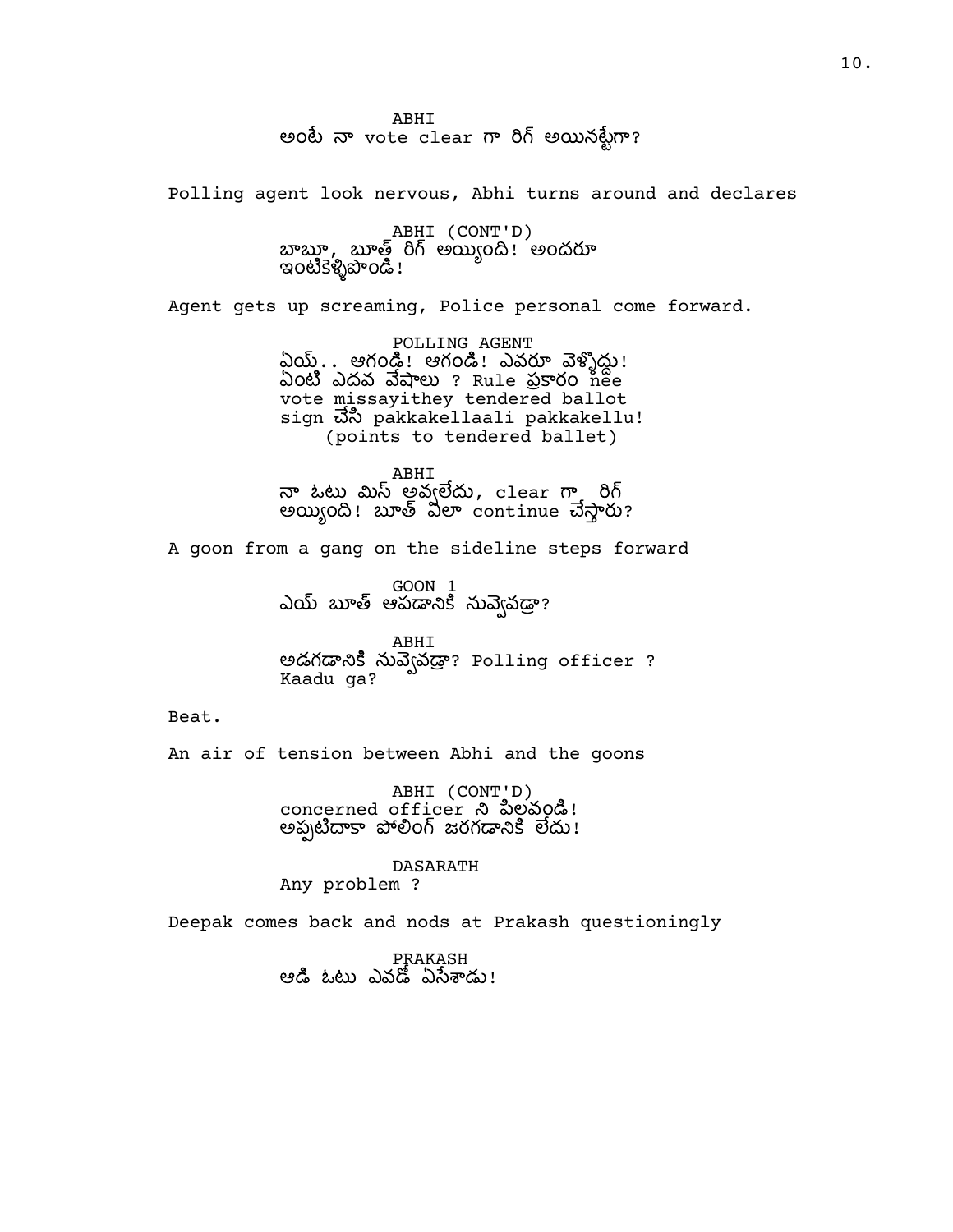Deepak looks at Abhi

Dasaradh walks into the scene,

ABHI  $\omega$ , తమరేనా aa concerned polling officer-uu? ఈసారి ఏ పార్టీకి అమ్ముడు పోయారో?

Dasaradh looks around embarrassed, steps close to Abhi

DASARADH అరే నీ తిక్క చూపడానికిది p1ace కాద్ను,  $\mathop{\mathsf{Tendered}}\limits^G$  Ballet  $\mathop{\mathsf{sign}}\limits^G \vec{\mathfrak{d}}$   $\widetilde{\mathfrak{d}}$   $\widetilde{\mathfrak{d}}$   $\widetilde{\mathfrak{d}}$   $\widetilde{\mathfrak{d}}$   $\widetilde{\mathfrak{d}}$   $\widetilde{\mathfrak{d}}$   $\widetilde{\mathfrak{d}}$   $\widetilde{\mathfrak{d}}$   $\widetilde{\mathfrak{d}}$  :

ABHI Tendered ballet meeda\_sign cheyyadam ఏoటి? ఓటు రిగ్ అయ్యందంటుంటే? ఎన్నయినయో ఎవడికి ? Booth agalsindhey

Abhi stand firm and defiant, Deepak tries to convince

DEEPAK అరే, దీన్ని పెద్దది cheyyeaku raa! Veldham`pad̃araa!

ABHI (warning)<br>రెయ్ నేనేం చేస్తున్నానో నాకు తెలుసు, nuvvu moosko!

Deepak backs off.

The goon gang steps forward and try to move Abhi out of the line, physically

RANGA<br>ఏంటి ఎక్స్ట్రాలు చేస్తన్నావ్, తప్పుకో!

DEEPAK<br>మధ్యలో మీరెవర్రా $\ldots$ ?

Abhi and his friends oppose the goon's force, soon it turns into a fist fight

> MR. DASARADH ఆపండి, ఆపండి..!

Dasaradh fails to control them. Both groups clash into each other intensely; rowdies and police on one side, Abhi & his friends on the other.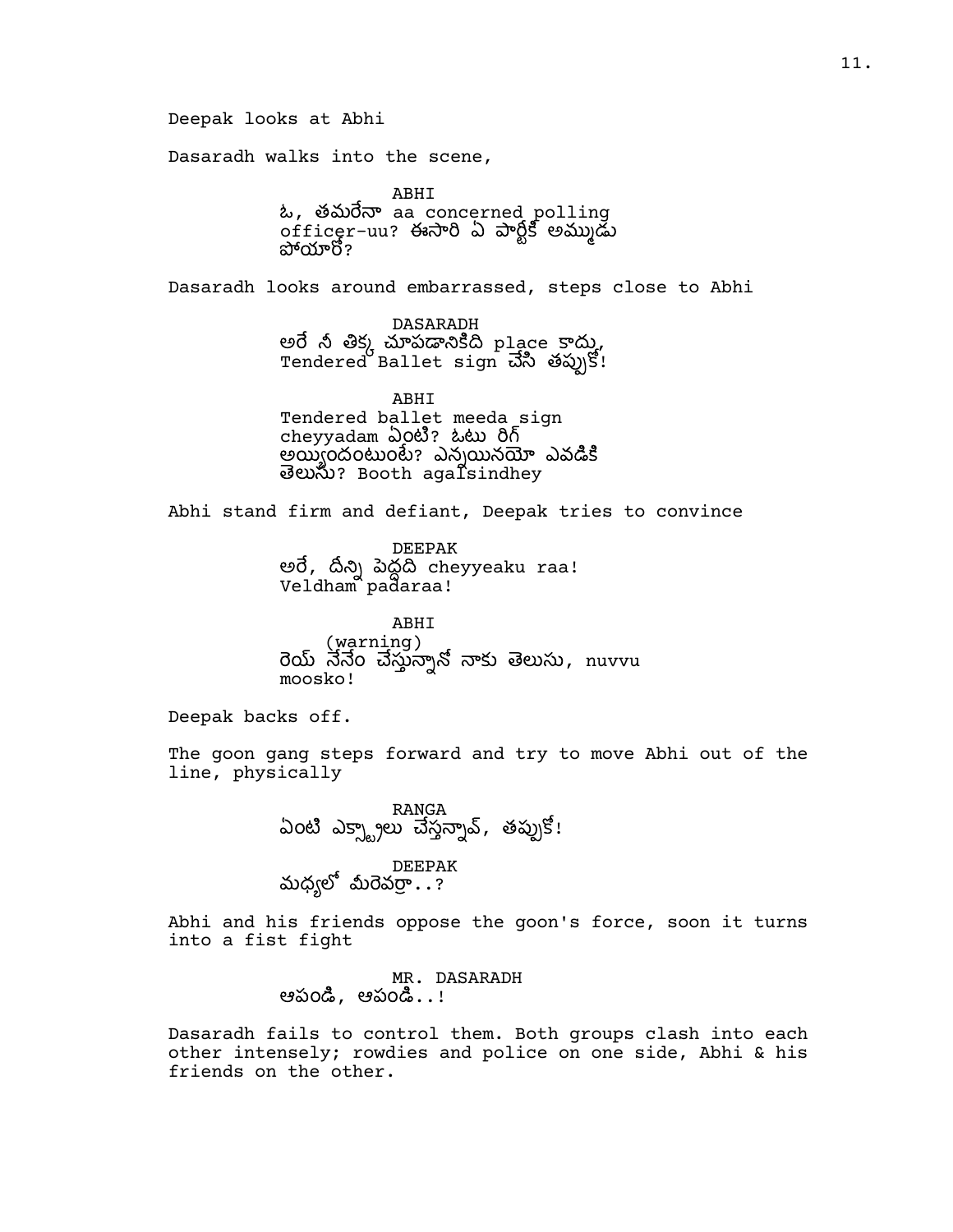Moments later, collector convoy reaches the spot, collector VIJAY KUMAR (45) gets down

Joined by Dasaradh, he gets in the middle, separating both the groups.

Moments of tension as both groups stand off facing each other, Abhi is bruised and his clothes are torn, so are his friends

> COLLECTOR VIJAY issue ఏoటి?

GOON 1 తొక్కలోది ఆడొక్కడి ఒటు మిస్సయ్యిందని polling mottham apeyyamantunnadu సర్!

ABHI మిస్ అవలేదు, రిగ్ అయ్యింది!

Collector Vijay turns to Abhi

COLLECTOR VIJAY Hey ಓಟು rig అయిම rule prakaaram tendered ballet meeda santhakam ,anthey gaani ఇలా గోడవ చెయ్యకూడదు!

ABHI ఒహో డెబె ృ మూడేళ్ళ డెమోకసీలో రిగింగ్ అంటే మన reaction ఇంతేనా? (frows) Ballet  $\mathop{\mathrm{sign}}$  చేసి పక్కకు తప్పుకో  $\frac{1}{2}$  Logical గ్రాం $\frac{1}{2}$  అయితే ఈ ఒక్క బూతే కాదు తం ఎక ఆ!

Dasaradh holds his head, Vijay Kumar smirks at Abhi

COLLECTOR VIJAY హహ.. ఆ sangathi ఇక్కడ కాదు raa, వెళ్ళి deg savad of report chey!

Abhi looks the media cameras

ABHI

వాళ్ళతోన్కూ మాట్లాడుతున్నా! ఓటు మిస్సవ్వడానికీ dyste as we dee to hundred m  $\alpha$ క్క<sup>ు</sup>ఒట్ రిగ్ అయినా దాన్ని democracy అనరు!

(MORE)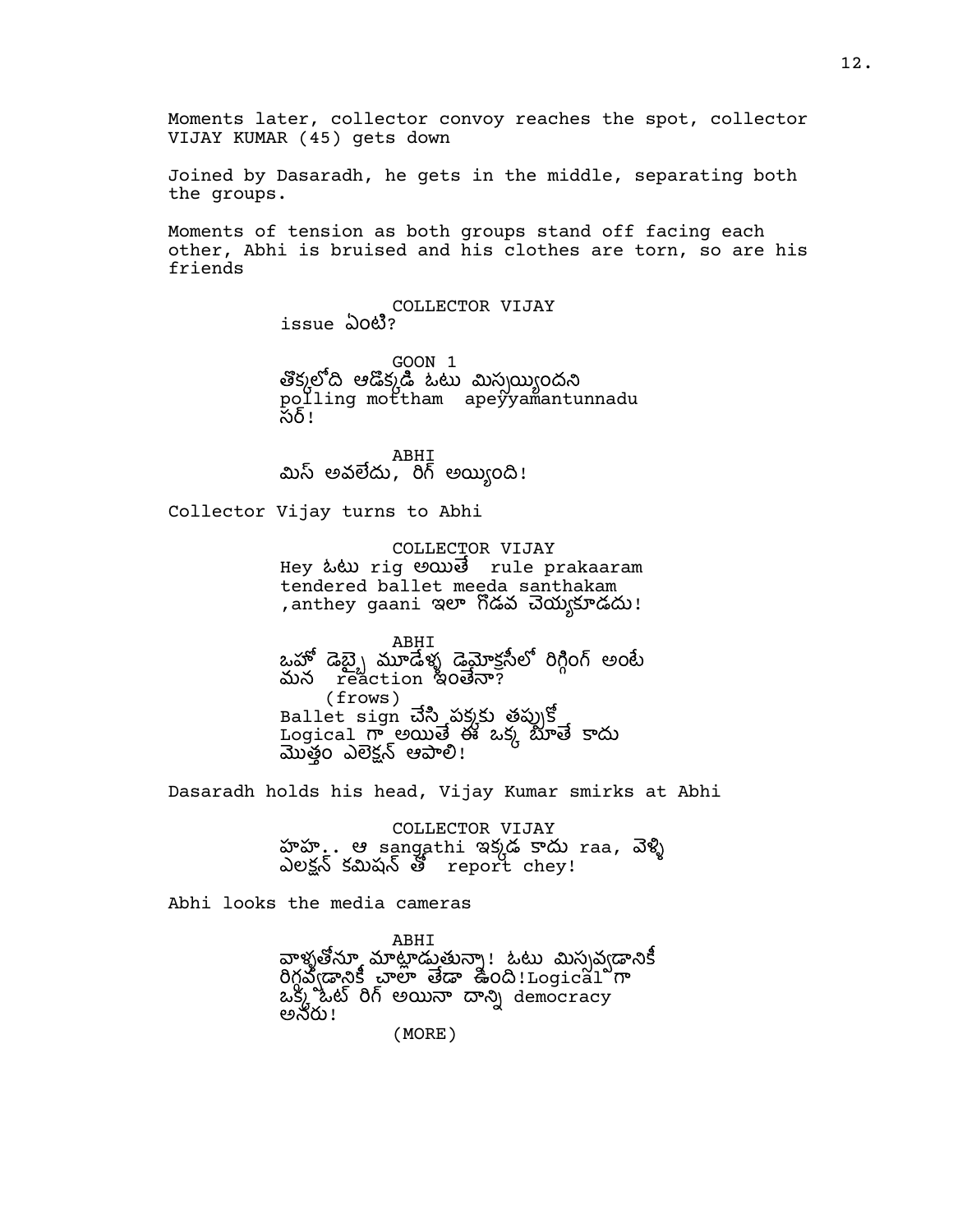ABHI (CONT'D) ఒక్క murder తప్పు కానప్పుడు వంద murder లు $^6$ కూడా తప్పు కావు!ంkka votey రిగ్ ayyindhani guarantee ఏoటీ? ఒక్క బూత్ මා guarantee ఏoහී? Hundred percent rigging free election is the very foundation of any democracy! ! (turns to collector) In-charge కసం ఈ ayina disqualify చెయ్యండి!

Collector looks at Dasaradh

COLLECTOR VIJAY మీవాడే కదా వీడు $\ldots$ 

Dasaradh drops his head, collector Vijay approaches Abhi

COLLECTOR VIJAY (CONT'D)

(firm) Maryadha gaa Tendered ballet సంతకం చేసి bayaldheripo! లేద్దంటే urban naxals అని case బుక్ చేసి అందర్ని లోన ! You know what that means right? MIT admission, American dreams మొత్తం నాశనం అవుతాయి! Get the hell out of here!

Beat

COLLECTOR VIJAY (CONT'D) Get the hell out of here!

Collector turns to his convoy,

ABHI య aa maatanadaaniki?

Beat.

Collector Vijay turns to Abhi feeling the jab, Dasaradh is tensed

> ABHI (CONT'D) As a colector you are the supreme authority of the district!! మీరు బుక్ చెయ్తూలి<sub>)</sub>oది పోలీస్తుల ముంద్రే మా మీద చెయ్యి చేసుకున్న ఆ రౌడీల్ని! అర్బన్ naxa1s అంటే వాళ్ళు! (MORE)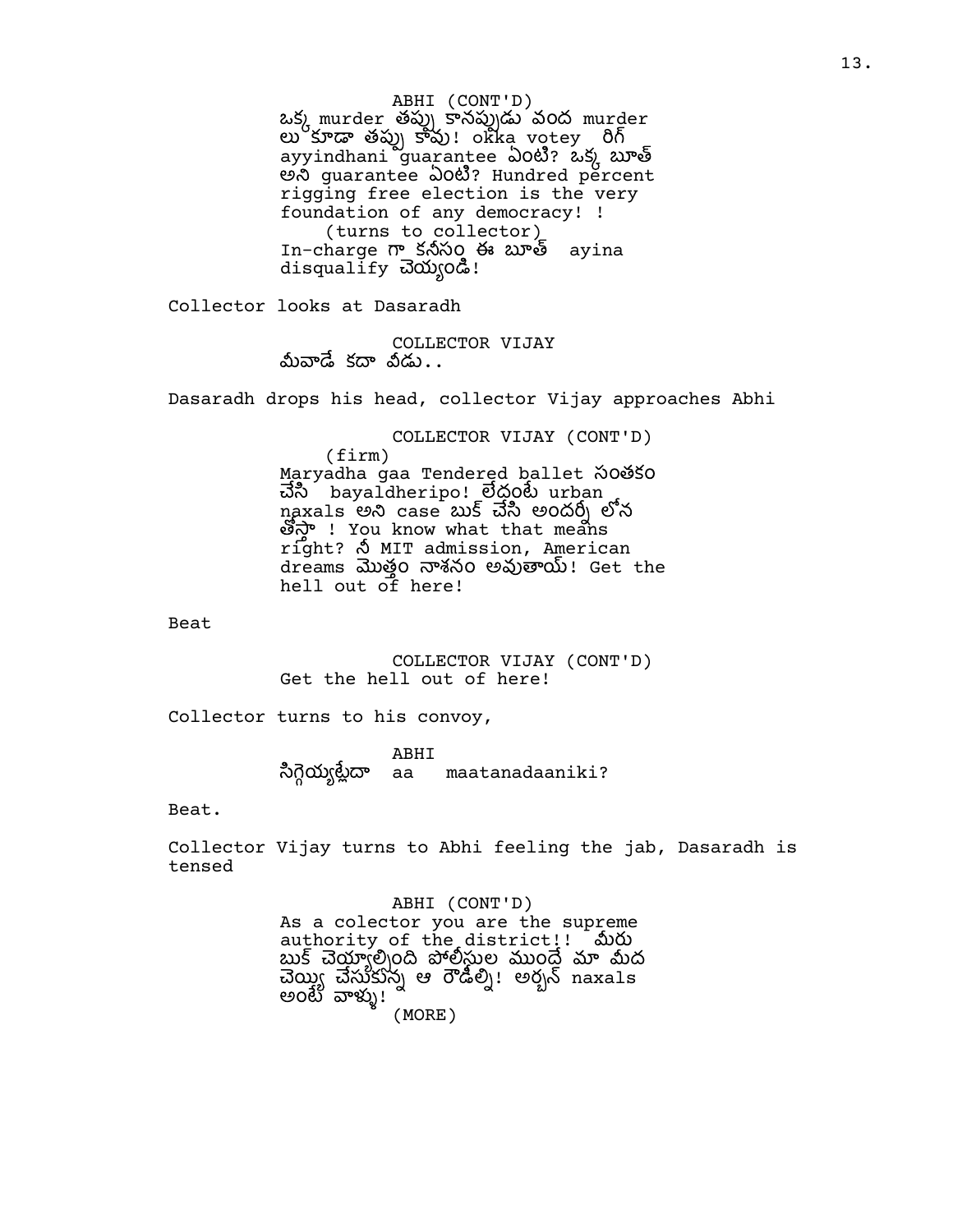ABHI (CONT'D) వాళ్ళని, protect చేస్తూ మమ్మల్ని బెదిరిస్తారా? ఆ రోడీల్లా behave చేయ్యడానికి సిగ్గులేదూ?

Police move forward to act, collector motions them to hold back. Collector walks to Abhi, politely puts an arm around Abhi's shoulder walks him aside,

> COLLECTOR VIJAY కాసేపు ఎమోషన్స్ పక్కన పెట్టి<br>మాట్లాడుకుందారి .

Collector Vijay buttons up Abhi's shirt

COLLECTOR VIJAY (CONT'D) nuvannatu, నాకు సిగ్గు లేదు! నాకే కాదు, అక్కడున్న మీ నాన్నకూ లేదు $\ldots$ 

COLLECTOR VIJAY (CONT'D) చుట్టూ ఉన్న Policulevariki లేదు! రాజకీయ నాయకుల తొక్కుడికి అలవాటు పడ నా ලා හි බි civil servant 5 විකා! nuvyu indaka annattu ఆ ల లేదు!

Moment..

COLLECTOR VIJAY (CONT'D) తమ్ముడ్తూ, దేశంలో ప్రతి ఒక్కడు engineering చదివైతే ఎంతోస్తుంది, medicine చదివితే ఎంతొస్తుంది, MEA చేస్తే ఎంతొస్తుందని లెక్కేస్తుకుని life plan చెసుకుంటారు! కానీ IAS రాస్ ప్రతి వాడూ దేశాన్నేదో uddharincheddhamani రాస్తాడు! లోనకోచి న ఆల, ఇ వ, ఆ చంపుకుని బ్రతీకడం ఎలాగో నేర్చుకుంట్కడు.! బయటనుండి రాళ్ళెయ్యడం కాదురా, లోనకొచ్చి<br>మాలా బతికితే తెలుస్తుంది!

Beat.

COLLECTOR VIJAY (CONT'D) ఈ బూతు విశ్రాఖా వాణిది! ఆపితే నాకు రిస్కు, ఆపాలని చూస్తే నీకు రిస్కు! (MORE)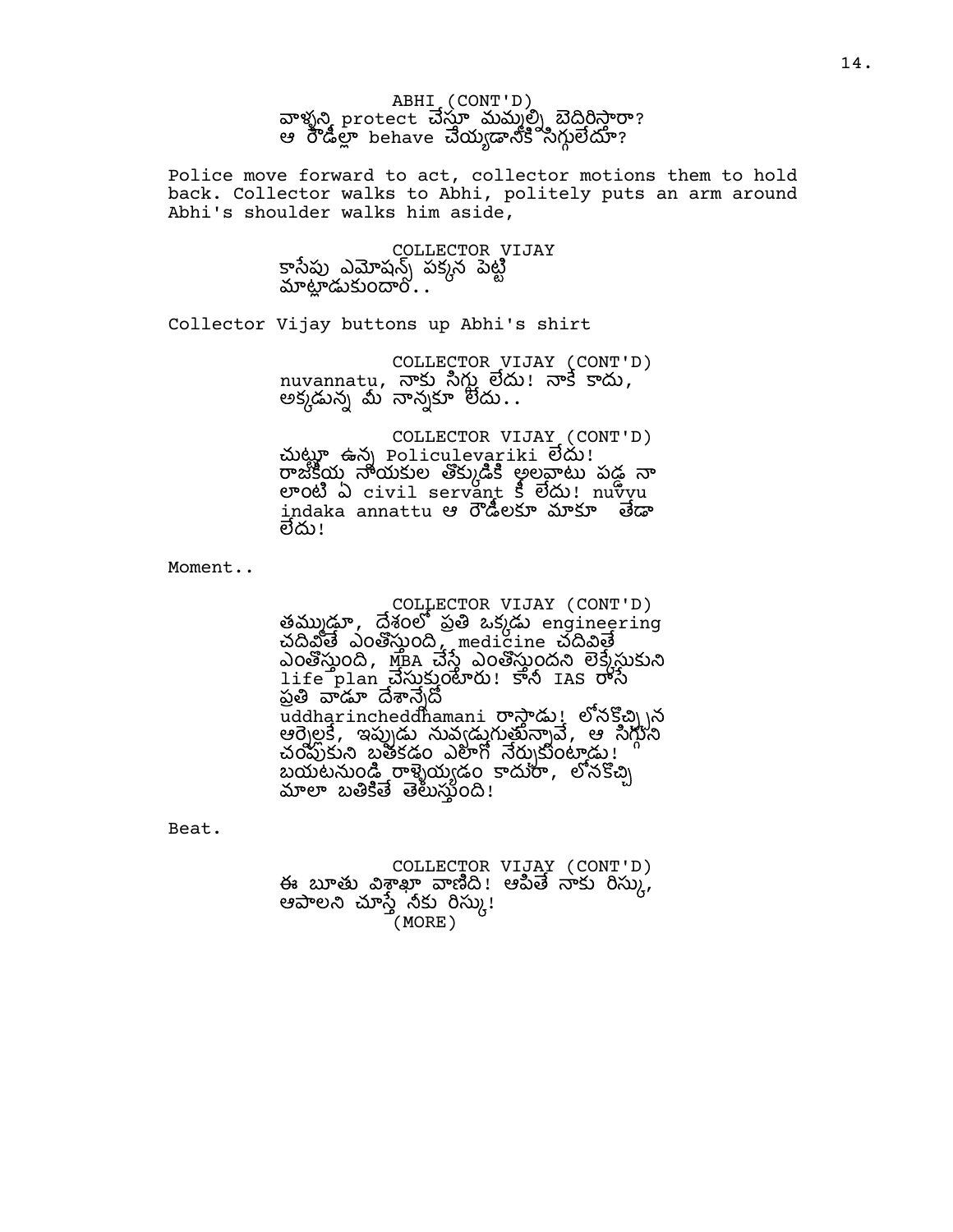COLLECTOR VIJAY (CONT'D) So, ఈ one side war లో life నాశనం  $\vec{B}$ လ်န်န်) တွေ flight  $\lambda_{\mathcal{S}}$  ဆိုလ်ခွဲတွေ ဆိုလ် రోజుల్లో పోతున్నావ్, పోయై వాడీవి పోయినట్టే ఉండు! పారిపోయే వాడికి ఈ కుళ్ళు గురించో మాట్లాడే అర్హత లేదు!

#### (*taps on his cheek*)

Collector walks away as Abhi stand frozen and challenged.

Dasaradh approaches, places tender ballet in Abhi's hand and offers a pen, Abhi raises the ballet paper looking at Dasaradh andtears it on his face intently..

Music kicks in...

J-CUT

SC-6 INT/EXT. MULTIPLE - D/N: THE TANK MAN (TITLES)

A bunch of students are singing on the street by the cricket ground; a wordy song (refer link in notes). Abhi is sitting on the wall, lost in thought, watching the street concert while friends are playing cricket in the background.

Visuals inter-cutting under the theme "the evolution of social systems" projecting historical images of the French, American, Russian and Indian revolutions ..The musical title sequence ending with the famous "tank man" image from Tiananmen Square protests.

> <u> పల్లవి</u> : నా ప్రాణంలోని హైణం నా దేహంలోని ద్రాహం నా మౌనం పాడే గానం నా ప్రశ్న సమాధానం అది అందమైన అంద్దరాని కన్నెరా లక్ష అక్షరాలు రాయలేని కవితరా ఈ ప్రపంచమే కోరుకునే అతివరా పెను విష్ణవాల విశ్వకన్న స్వేచ్చరా నా కళ్లలోన రంగుల్తి కలరా నా ఊహలకే ఉనికే తనురా నా బతుకులోన బాగం కదరా ...<br>నా ఊపిరికే అరం తనురా

<u>చరణం–1</u>: తెల్లవాడినెదురించి నల్లని చీకట్లనుంచి పిల్లను విడిపించి తెచ్చి సంబరాలు చేసుకుంటే (MORE)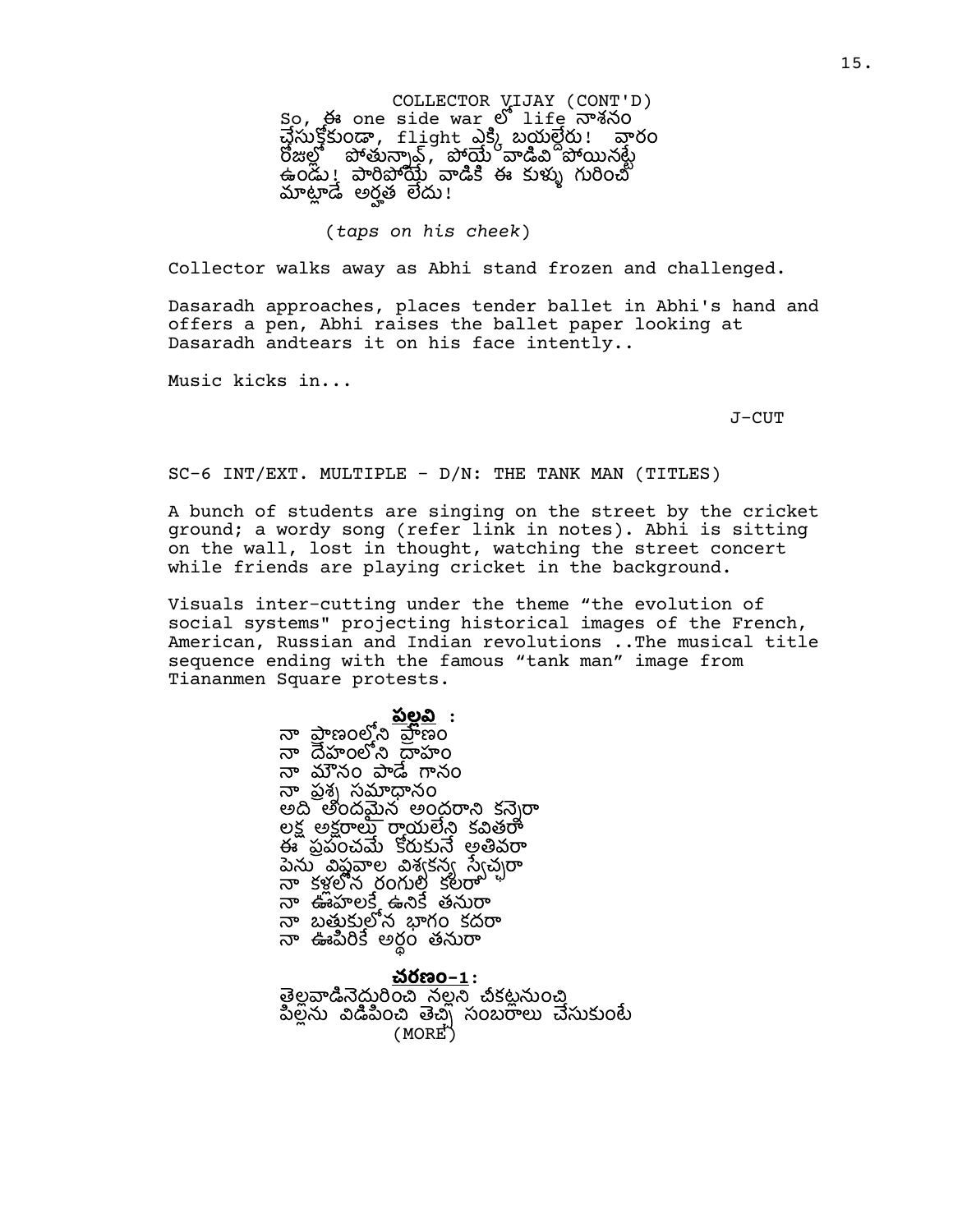చరణం–1: (CONT'D) అంతలోనే తెలిసిందది మాయమైపోయిందని ముందుకన్న ముప్పువున్న పంజరానా వునుదని అసలెక్కడుందో తెలియకుంది చూడరా అదిలేక మనిషికింకా విలువేద్రిరా ఏ పోరాటంతో దానిని (స్వేచ్చను) చేరాలిర్గా ఏ ఆయుధంతో దానిని (స్వేచ్చను)గెలవాలిరా

# చరణం**–2**:

ఆనాదిగా ఎవడో ఒకడు అది నాకే సొంతమంటూ నియంతలె నిరంతరం చెరలో బందించినారు రెక్మలనే వీరిచేసి హక్కులనే చెరిపేసి అడిగే పతిఒక డిని అణిచి అణిచి వేసినారు నరజాతి చరితలో నలిగి పోయేరా సీతాం సాతంత్ర కాంక సీచురా నరీనరాలోన<sup>వ్వవ</sup>న పీలించే అంతో కనిపించకనే నడిపించే కాంతీరా

నా ఊపిరాగి పోయేవరకు నా ఉనికి మాయమయ్యేవరకు ...<br>నా కట కాలిపోయేవరకు  $\vec{a}$ ను మట్టిలోన కలిసే వరకు $\ldots$ 

FADE OUT.

Rain and cloud crackle, door banging sound on blank screen..

DASARADH (O.S.) డోర్ తియ్యరా\_మొండీ వేద్దవా! ఈ వర్షం లో Hyderabad చేరడానికి ఏడేనిమిది గంటలు పడుతుంది!

FADE IN:

SC-7 EXT. DASARADH HOME - N/RAIN: UNDER THE RAIN/ABOVE DASARADH

Dasaradh rushes down to the drive way under pouring rain and stand looking up at Abhi,

> DASARADH Rey . . ఎవడో ఏదో కూశాడని పంతంతో జీవితం నాశనం చెసుకుంటావా? (MORE)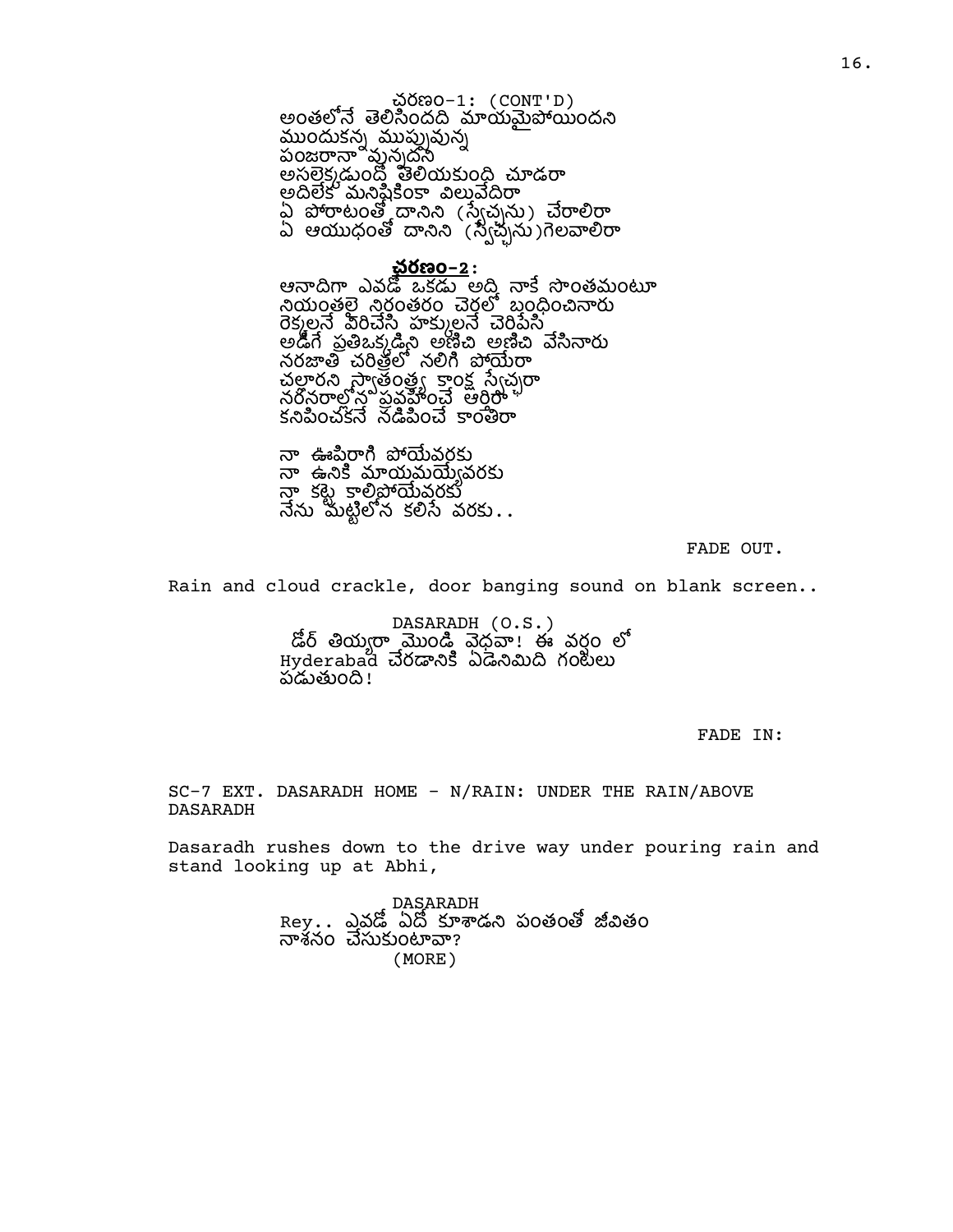DASARADH (CONT'D) (pleads)  $\overline{p}$  నూట విని దిగరా..

Abhi is sitting on the parapet wall, holding an umbrella, lost in deep thought. On the drive way, an innova is loaded with luggage

> DASARADH (CONT'D) MIT వదులుకుని IAS లో చేరి ఏం పీకుతావురా? ద ఎవ ఒక చ, లేదంటే పీచ్చెక్కి ఎర్రగడ్డకెళ్లావ్!

KAMALA (50) rushes out with an umbrella to cover Dasaradh

DASARADH (CONT'D) అమెరికా అనగానే ప్రశాంతంగా బ్రతుకుతాడులే అని పండగ చేసుకున్నాను, మళ్ళీ మునగ చెట్టేక్కాడు, నువ్వైనా చిప్పవే... (looking at kamala)

KAMALA IAS interview లో ముగ్గురికి ఒకరే సెలెక్ట్ అవుత్తారంట కదండి! Fail అవ్వచ్చేమో, ఇప్పుడే ఎందుకంత కంగారు?

Dasaradh pities her innocence

DASARADH mains exam లో అయిదొందలక్షి ఒకడే పాస్ అవుతాడు! అర interest తో అదే పాస్ అయ్యాడు, ఈ interview ఒక లెక్కా?

Dasaradh pushes her away in frustration

DASARADH (CONT'D) నన్ను తడవనీ, నువ్వెళ్ళు లోపలికి!

Umbrella drops on the road, Kamala rushes back inside. PAVANI (30) is watching the drama while feeding ARYA (10)--who has a band-aid across his nose--as Dasaradh pleads in softer tone,

> DASARADH (CONT'D) ఈ decision గురించి రేపు నువె $\chi$  బాధ పడతావ్, దిగరా $\ldots$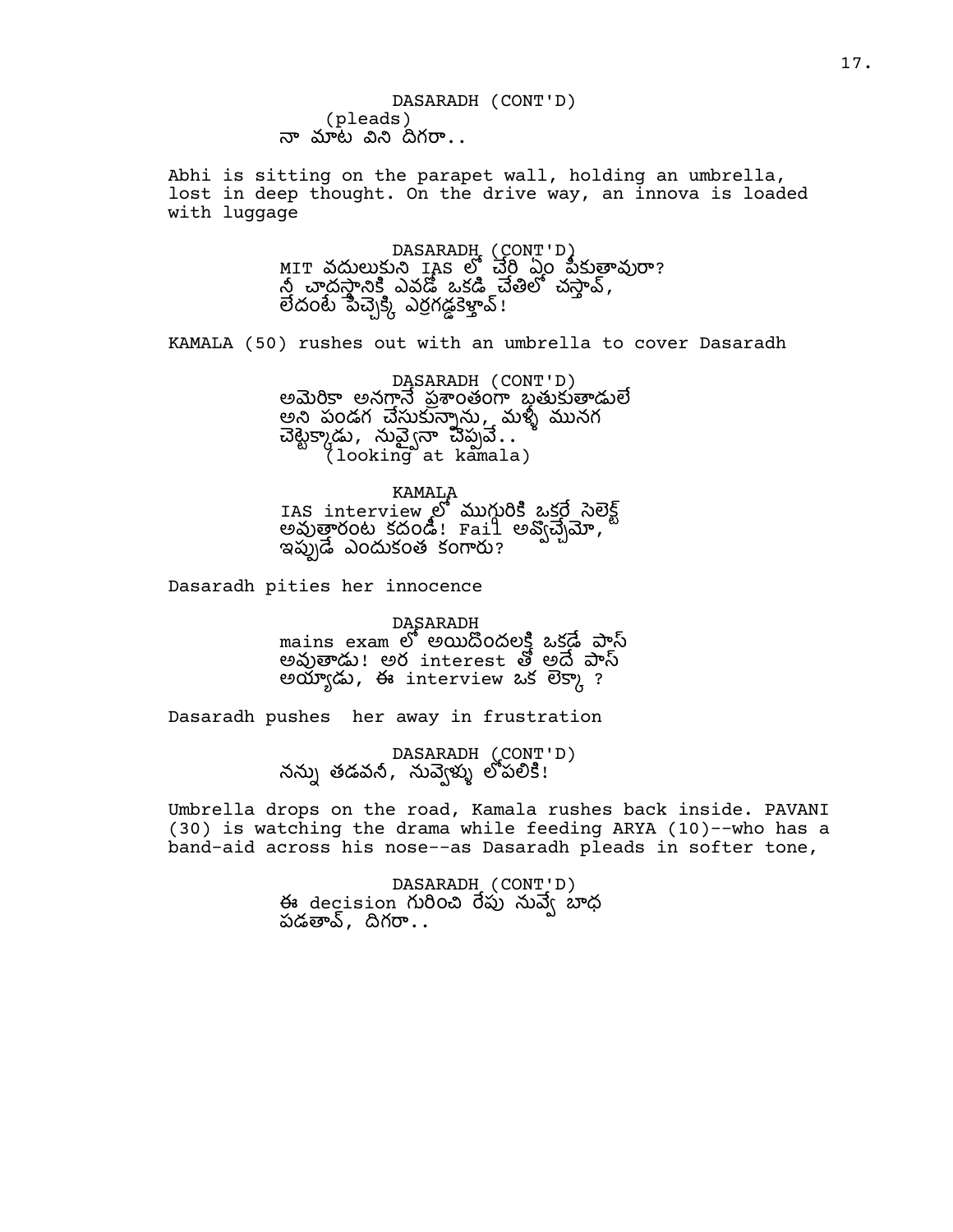ABHI (cold tone) కనీసం బాధపడ్డేవరకన్నా try చెయ్యనీ మిస్టర్ దశరధ్ $\,$ : పాతికేళ్ళొచ్చాయ్, నా బతుకు నన్ను బతకనీ!

DASARADH అయిదేళ్ళ వయసు నుంచి అదే చేసున్నావ్ కదరా? నీ టెంపర్ కి ఈ ఫీల్డ్ పనికి రాదురా!  ${\tt Flight}$  miss అవుతావ్, దిగరా

Pavani hollers from inside

PAVANI నాన్నా, ఆపు! వాడు డాబా నుంఛి flight లో వెళ్ళినా ఇప్పుడు flight అందుకొలేడు! అనవసరంగా జ్వరం తేచ్చుకోకు!

Dasaradh looks at his watch and drops shoulders helplessly and stares at Abhi.

Abhi jumps down, picks up the umbrella and holds it for Dasaradh,

> ABHI పపంచంలో అందరికనా\ నా గురించి ఎకుువగా త్రలిసిన మనిషి మీరు, బ్రీమ్ క్రి టిక్కెట్ cancel చేసుంటే లక్ష రూపాయలు మిగిలేది! అది మాత్రం నా అకౌంటో కాదే!

Dasaradh angrily goes to the Innova, opens the trunk, drags the suitcases down and drops them on the ground

DASARADH<br>అమెరికా వెళ్ళట్లేదంటే ఇంట్లో అడుగు పెట్టకు!

Dasaradh snatches the umbrella from Abhi and walks inside furiously,

> KAMALA (at the door) అదేంటండి. . ?

Dasaradh shuts the door harshly, Abhi is left out as neighbours stare.

He picks the bags looks at Deepak who's witnessing the drama from adjacent balcony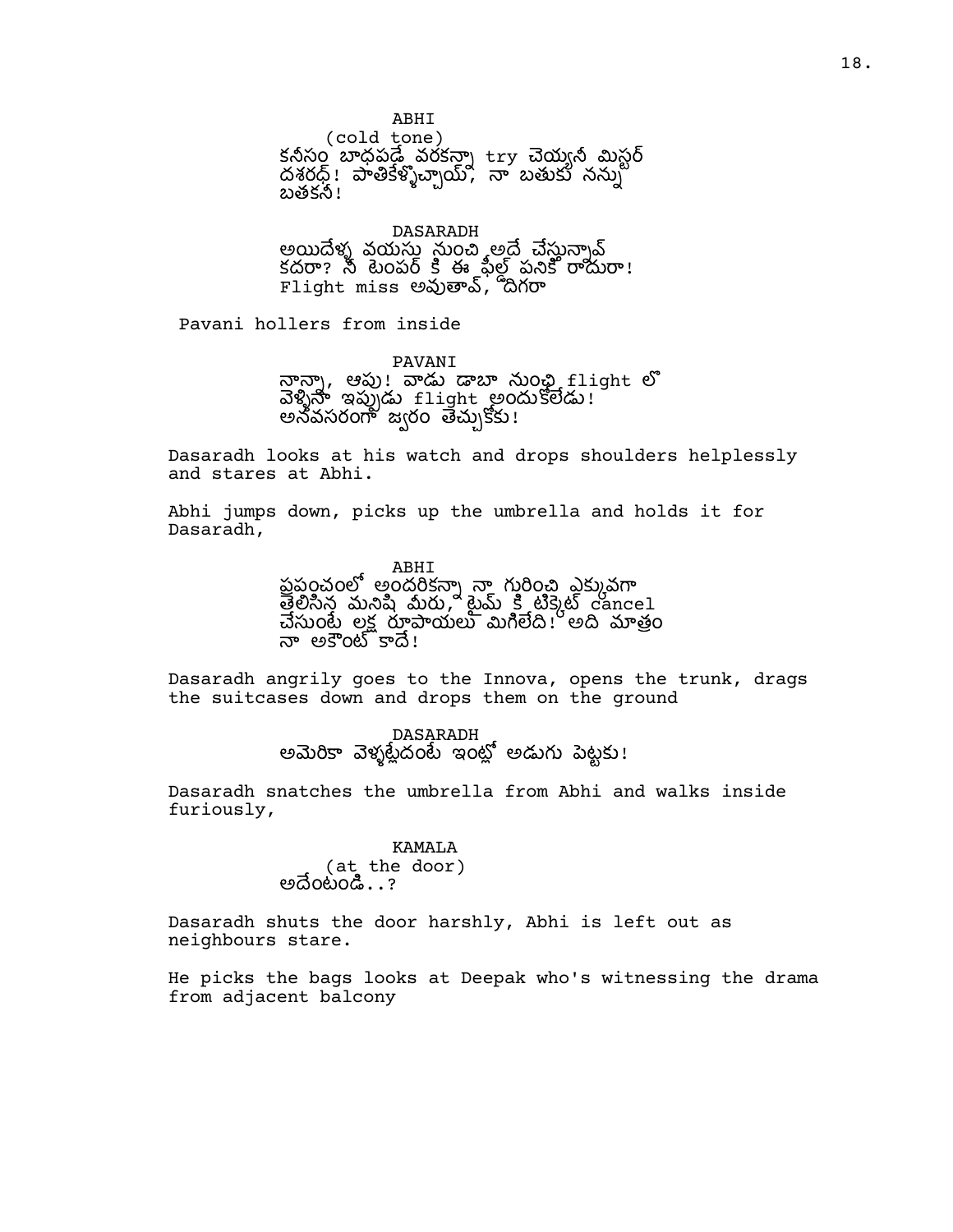ABHI

ఎరా, మీ penthouse rent కిస్తావా? మీ ...<br>ఇంటో మా నాన్న నస ఉండదు కాబటి ఒక రెండు వేలు  $ex$ tra ఇస్తా!

### DEEPAK

ఏడ్నావ్ లే తగలడు

Abhi walks to Deepak's house with luggage.

Cut to ladies dispersing from balconies,

AUNTY 1 అబ్బా కొడుకులు మళ్ళీ మాట్లాడుకుంటారంటావా?

AUNTY 2 ఈ సీరియల్ పద్దేళ్ళ నుంచి చూస్తన్నాం, పొద్దున coffee టైమ్ కి చూడు!

CUT TO : COFFEE CUPS

SC-8 EXT. DASARADH HOME/TERRACE - DAY : FATHER/SON JUGALBANDHI

Couple of coffee cups on either side of the terrace wall, couple of hands picking them in sync while we hear them read

(Dasaradh and Abhi are reading newspapers sitting on adjacent terraces, their voices are racing to counter each other like a jugalbandhi. Dasaradh's district edition is titled "yuvakuni unmadam" and Abhi's edition "idi prajasvamyama?)

ABHI

"ఇది ఫ్లైజా స్వామ్యమా?"; గత వారం జరిగిన ఎన్నికల్లో Booth open అయిన గంట లోనే తన ఒట్టు రీగ్ అయిన యువకుడు విసిరిన ప్రశ్న ఇది! డేబ్ మూడేళ్లు పజా సామంలో కనీసం ఇప్పటికి  $\delta \mathbb{E}^2$ guarantee లేదా అని ఎన్నికల సంఘాన్ని  $\sim$ లదీసిన ఒక యువకుడు!

DASARADH "పొగరా మూర్ఖత్వమా!" ఒక్క ఓటు తప్పినందుకే మొతం వసనీసు తిటడం ఆ యువకుని మూర్ఖత్వం ! ' (MORE)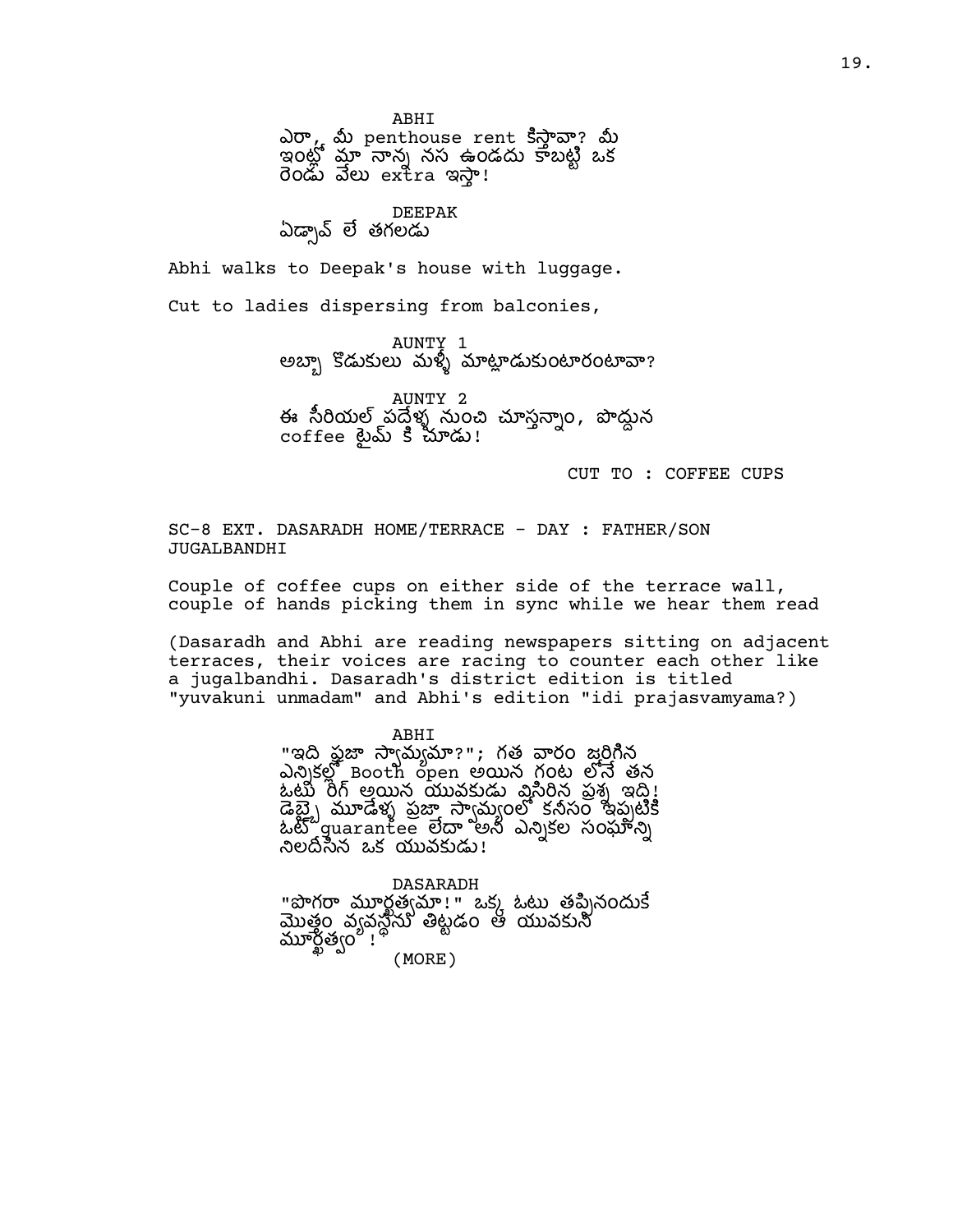DASARADH (CONT'D) သို့လဲလို့ လပ်ဝဲဆို practical knowledge లేని ఇం శం వ వ దేశానికి మంచిది!

ABHI వ్యవస్థ మీద మండి పడ్డ ప్రతాడ్ని antinational అని చెప్పి దేశం నుంచి తరయ శం ఏ ఒకడబ కాదని, ఆ యువకుని వాదన!

DASARADH అలా మండి పడితే తగలడేది మనమేనని ఆ తండ్రి ఆవేదన!

DEEPAK (interferes) ఎక్కడుందిరా ఈ news అంతా?

Abhi closes paper to look at Deepak

ABHI ఆ $\ldots$ అచ్చవకుండా ఆగి పోయిన news లే!

Abhi is interrupted by a scream, looks down to notice Pavani ruthlessly beating Arya, with a cane.

> ABHI (CONT'D) (screams) ఏయ్.`. అక్కా...ఏంటది?...ఆపు!

Abhi rushes down,

SC-8A EXT. DASARADH HOME/PATIO - DAY: THE LITTLE MONSTER Abhi snatches the cane away from Pavani and guards Arya,

> ABHI sense లేకుండా గొడ్డుని బాదినట్టు బాదుతావేంటి?

PAVANI వాడేం చేశాడో నువ్వే అడుగు!

Arya is crying incessantly, with a band-aid on his nose

PAVANI (CONT'D) ఆ ముక్కు క్రిక్కెట్ ఆడుతుంటే పగిలింది కాదు! స్కూల్ లో ఎవడితోనో గొడవ పడ్డాడు! (MORE)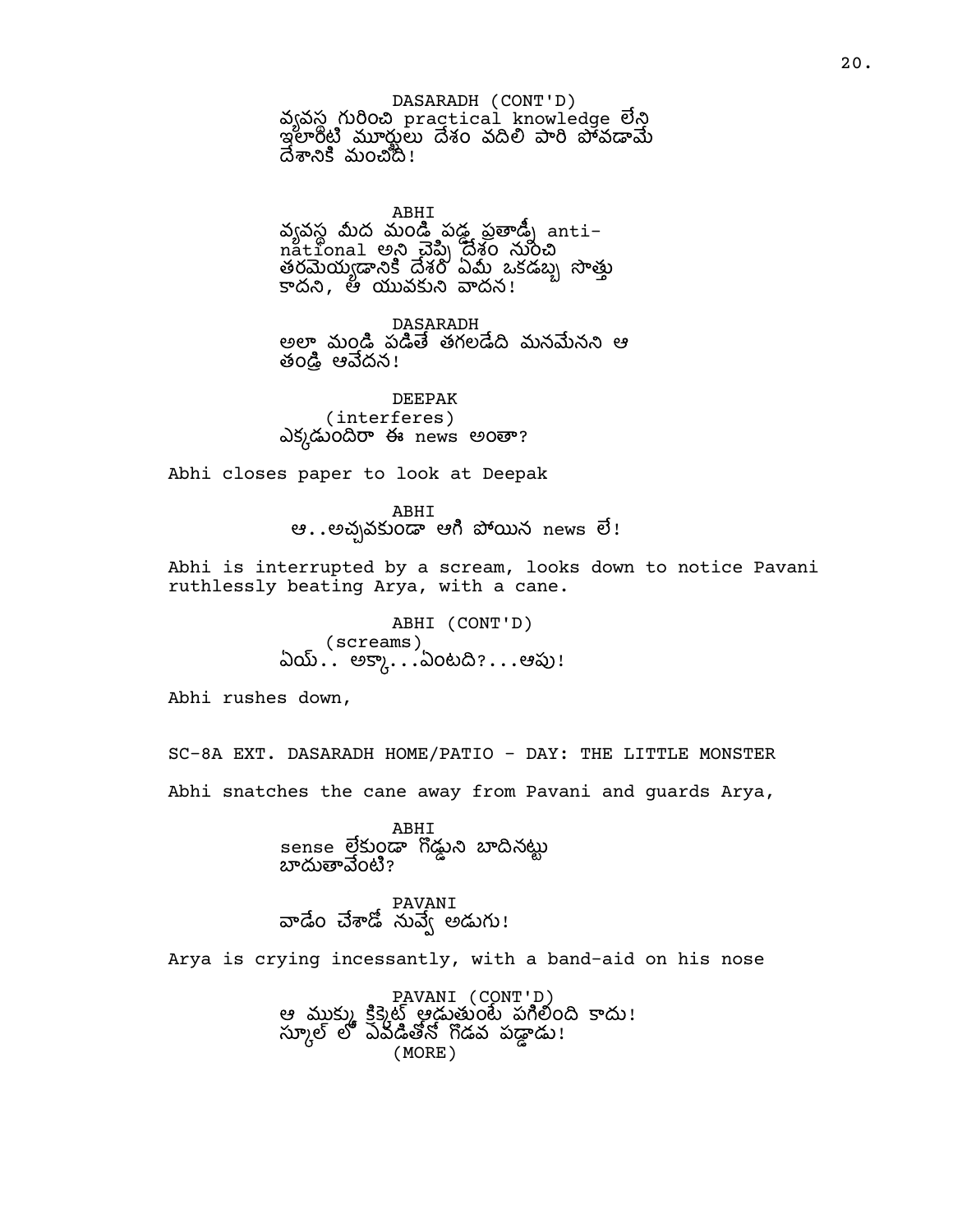PAVANI (CONT'D) Parents వస్తే కానీ స్కూల్ లో allow చెయ్యరని చెప్పి ఆ బస్సోడు ఎక్కించుకోకుండా వెళ్ళి<br>పోయాడు!

School Bus taking turn at the corner

ABHI అంద్రుకని, కొట్టి చంపేస్తావా? Terrorist లు ఎక్కడో లేరు, అమ్మా చాన్నల రూపంలో ఇంట్లోనే ക്ക്ക്ര $\mu$ !

DASARADH (distant) ఆ $\dots$ ఆ ఎదవ coaching ల వల్లే, ఆడలా తయారయ్యాడు!

Abhi ignores Dasaradh and looks at Pavani,

మవ్వు ABHI<br>నువ్వు వెళ్ళు, నేను తీసుకెళ్తా!

Pavani drops the cane and walks, Abhi turns to Arya who seizes crying at once

CUT TO PRINCIPAL ROOM

SC-9 INT. ST XAVIER / PRINCIPAL OFF - DAY: PUZZLING FAMILY PHOTO

ABHI WALKS INTO THE PRINCIPAL ROOM WITH ARYA..

Principal is waiting for their arrival, with bated breathe and angry face motions Abhi to enter. MYRA (24), PETE (11) and PRIYA (10) are seated in front of the Principal.

Abhi could not control his attention to Myra who is looking pretty, groomed and composed. As Abhi takes a seat facing perpendicular to her, he is puzzled by Priya being blonde and Pete being an Indian. Pete has a similar band-aid on his nose

> MYRA మీ అబ్బాయా?

Abhi is offended

ABHI

మీ పిలలా?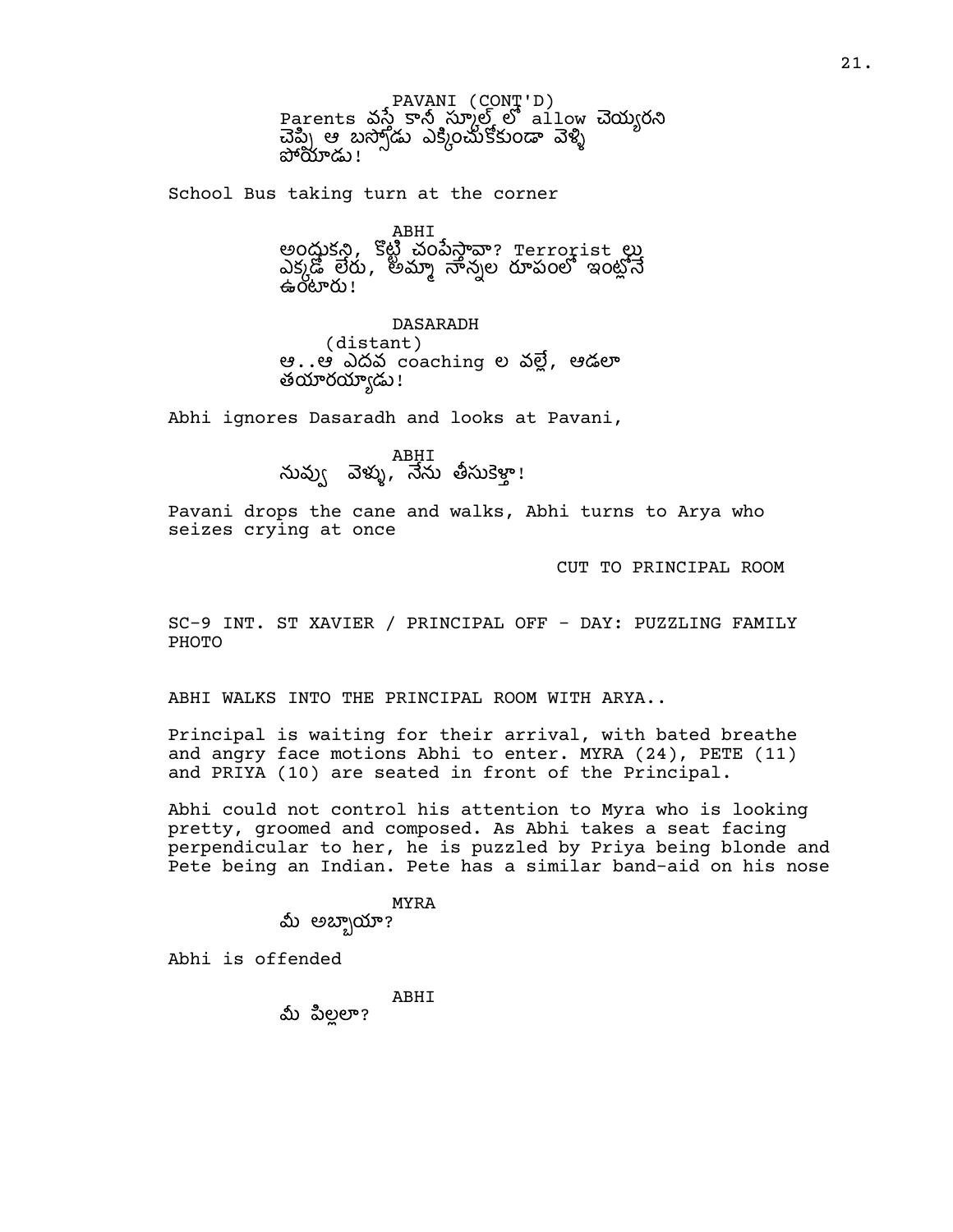MYRA వాళ్ళ అత్తయ్యని! ABHI నేను వాళ్ళ మావయ్యని (turns to principal) చెప్పండి!

Myra places a greeting card in Abhi's hand

Abhi opens the card, a romantic tune plays. He reads the text on the card;

> ABHI (CONT'D) I love you . If you love me, circle YES, if you don't, circle NO.

Shocked and puzzled, Abhi looks at Myra. She understands his misunderstanding

> MYRA హలో, అది మీకు కాదు! మీవాడు మా అమ్మాయికిచ్చిన గ్రీటింగ్!

Abhi looks at Arya, Arya drops his head,

Abhi places the card back on table and looks at Myra

ABHI సరే ఏం చేద్దాం ?

PRINCIPAL ఏం చేదామంటారేంటండి వాడి చెంపలు పగలగొట్టకుండా ?

Beat

ABHI చెంపలు పగలగొడితే వాడి feelings చచ్చిపోతాయా సర్?

Principal is baffled, Myra mumbles,

MYRA (aghast)

Unbelievable!! ఇలాంటి పెంపకం వల్లే, దేశంలో రేప్ లు పెరిగి పోతున్నా య్!

ABHI (conscious of children) Excuse me..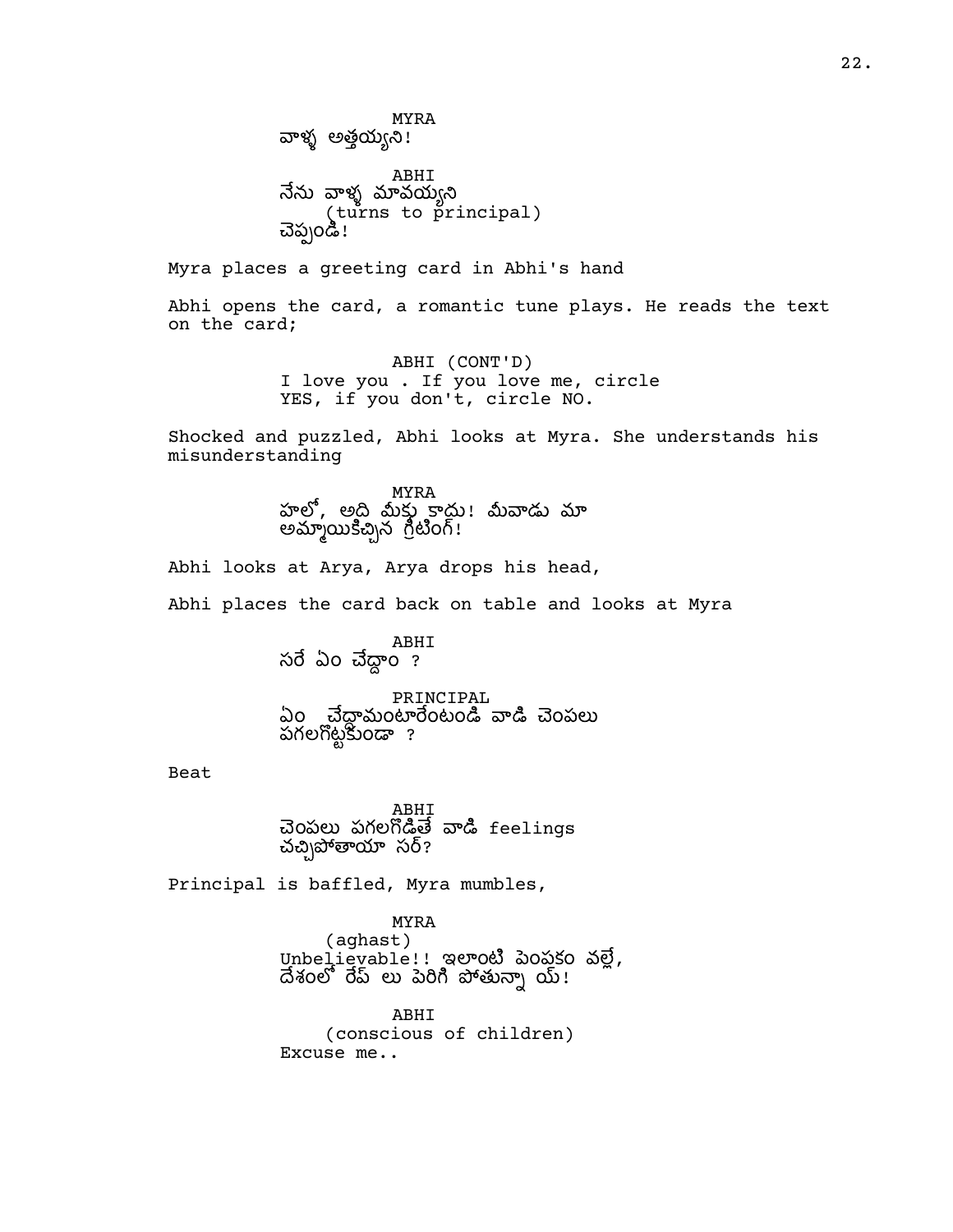There is protest in Abhi's voice

ABHI (CONT'D)<br>Accent చూస్తే అమెరిక్తా లో పైరిగినట్టున్నారు, India కన్నా అమెరికాలోనే రేప్ లెక్ట్కువ, అక్కడ  $\overline{d}$ పిస్ట్ లని వివరు పెంచుతున్నారండి?

Myra dodges the question, Abhi picks up the greeting card

ABHI (CONT'D) (pointing on "yes") ఇది సర్కీల్ చేసిందెవరు?

Priya confessingly raises her hand,

ABHI (CONT'D) అది చూసి వీడు (pointing to Pete) వాడి ముకు) పగల గొడితే వాడు విడి ముకు) పగలగొట్టాడు, అంతేనా?

ARYA Pete ని కొట్టింది నేను కాదు!

Priya raises her hand again.

Myra can't believe it, Principal drops jaw

ABHI ఇప్పుడేమంటారు?

Myra does not have answer and so is the principal

ABHI (CONT'D) ఇందులో మీరు shame feel అవడానిక్కూడా  $\Delta$ o లేదండి! వాళ్ళ mind లో ఉన్న love వేరు, మీరనుకుంటీన్న 1ంve వేరు! వాళ్ళ<br>ద్రుష్టిలో 1ంve అంర్హే ఇష్టం! పెరిగే కొద్దీ పీల్లలు  $\mathbb{Z}_2^{\mathbb{Z}}$  వయసులో ఒక relationship గురించి నేర్చుకుంటారు! అవి మనం ఎంత pure గా  $\omega$ ్యుత్ రాళ్ళు అంతే pure గా చుస్తారు! ఆ  $\vec{s}$ ense లేని పెంపకంలోనే, rapist లు ಪಿರಿಗೆದಿ!

Myra can't deny Abhi's logic and principal can't accept it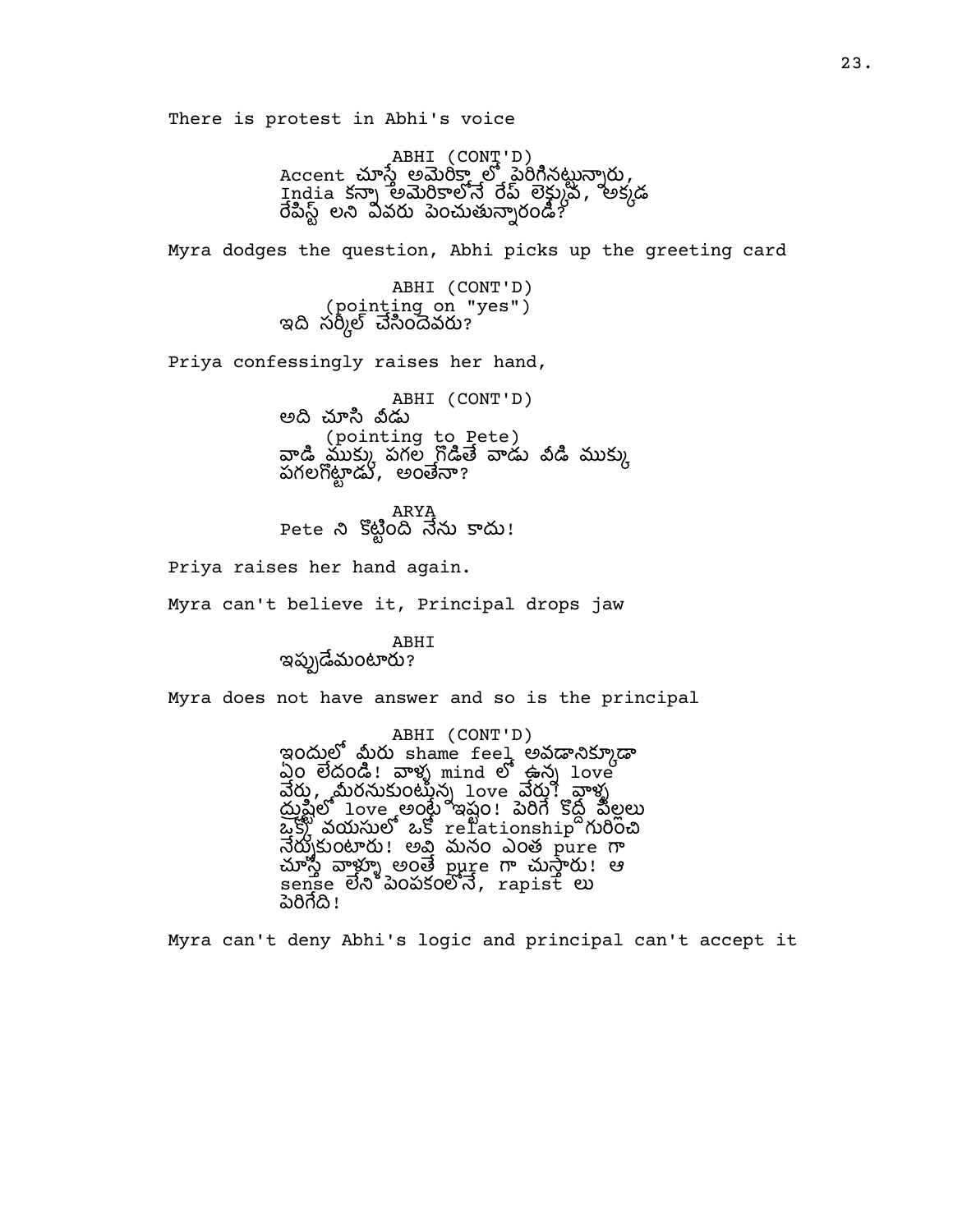ABHI (CONT'D) (amending tone) Of course ఈ logic හ, ඒ බාහන ණිහ  $\alpha$ దనిపించచ్చు $\ldots$  అరేయ్ Arya, aunty క sorry మ డన promise  $30$ .

Arya gets on his feet,

ARYA I am sorry, I will not...

MYRA (interrupts) It's ok! Pete, ఆర్యాని కొట్టినందుకు నువ్వే<br>సారీ చెప్పు!

Principal is confused. Pete looks at Arya and reluctantly,

PETE

Sorry!!

#### PRINCIPAL

( agitated)<br>మీరు సారీ చెప్పడమేంటండీ? ఇలాంటి ఎదవల్ని<br>తాట తీసి ర్గోజంతా school మధ్యల ఒంటి కాలి మీద నుంచోబెట్టాలి! లేదంటే రేప్పాద్దునే అలంద ట ప అల వెంటి బయల్దేర్తారు!

ABHI

సర్ మీరు punish చేసి publicize చేస్తేనే అల్లా జరుగుతుంది! అవ్వే మాటకీ అర్ధం కూడా తెలీదు వాళ్ళకి, అలా వదలేస్తే ఏం కాదు సర్!

PRINCIPAL I don't approve of this settlement. (writes on pad) I am suspending this boy with immediate effect!

Myra interrupts,

MYRA No need. I am withdrawing my complaint!

Beat.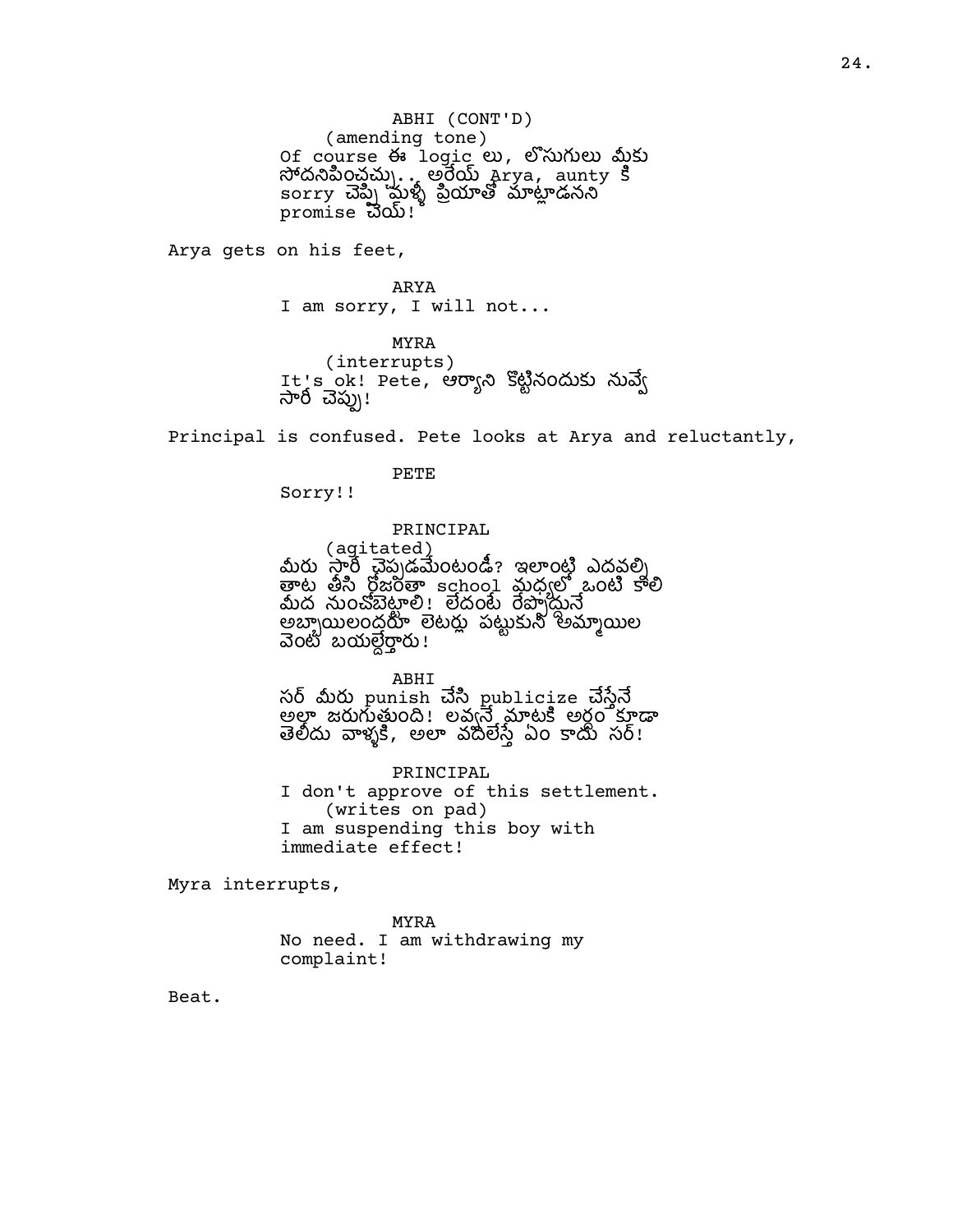Principal is stumped,

Myra gets up to leaves with children,

Abhi gazes at the principal with a clear mind.

ABHI<br>మీ ఇంట్లో frustrations అన్నీ స్కూల్ కి వ స?

Abhi rushes and crosses path with Myra to take his chances

ABHI (CONT'D) Hi, my name is Abhi.

MYRA

I'm Myra

ABHI If you don't mind, can we spend some time?

MYRA (fending off) pardon me..

Abhi manages to divert his pass

ABHI  $\scriptstyle{I}$  mean $\ldots$ ు మీ పిల్లల్లో నేను, మావాడితో మీరు, – సీమ మీ బంజనీ చేద్దామా అని..

A moment

### MYRA

fine

As they walk out like a family, Principal murmurs

PRINCIPAL  $family$   $G$   $\ddot{\circ}$   $\ddot{\circ}$   $\ddot{\circ}$   $\ddot{\circ}$   $\ddot{\circ}$   $\ddot{\circ}$   $\ddot{\circ}$   $\ddot{\circ}$ 

SC-10 INT. ST XAVIER / SCHOOL LAWN - DAY: KNOWING EACH OTHER

Abhi, accompanied by Pete and Priya sitting on a bench, is gazing at Myra who is talking to Arya sitting on another bench far away in the lawn,

> PETER (stiff) What do you want to talk?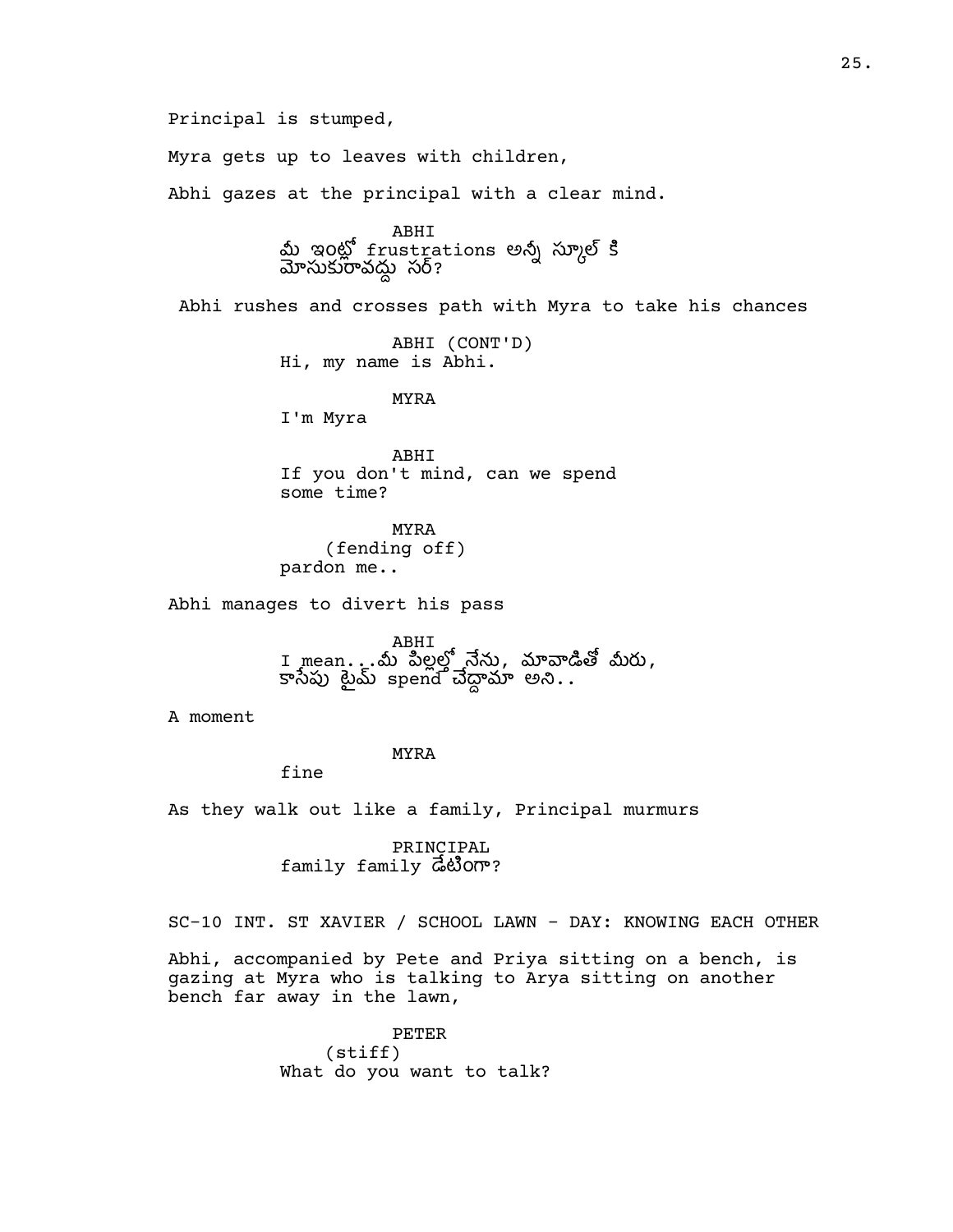Distracted, Abhi looks at Pete who is staring angry

ABHI తెలుగు రాదా నీకు PRIYA వచ్చు, కానీ వాడికిష్టం లేదు! ABHI అమ్మ నా బంగారం నీకెవర్డు నేర్పించారే ఇంత ముడ్దుగా మాట్లాడుతున్నావ్? PRIYA మా నాన్న! ABHI ఓహో (turns to Myra) స్త్రరే మీ ఆంటీ ఏం చదువుతోంది? ఎన్ని రోజులుంటిందిక్కడ? PRIYA Myra aunty Trinity college  $\mathcal{O}^*$  music student! Daddy research trip నుంచి తిరిగొచ్చే వరకు ఇక్కడే ఉంటుంది! తరువాత అమెరికా వెళ్ళి పోతాం!

ABHI ఓ..! (disappointed) బుజ్జీ, నాకీ చిన్న puzzle solve చెయ్యవా...<br>నువ్వు తెల్ల, వీడు దేశీ, మీ ఆ్త్రంటీ  $\vec{\mathcal{A}}$ 8...ఇంత చిన్న  $\vec{\mathcal{A}}$  family లో ఇన్ని accidents ఎలా జరిగాయ్ నాన్నా<sup>న</sup>?

PRIYA silly, it's so simple!

Priya explains passionately

PRIYA (CONT'D) మా నాన్డమ్మ Indian, మా తాతయ్య అమెర్జికన్! డాడీ తాతయ్యల తెల్లగా పుట్టాడు, ఆంటీ నానమ్మలా Indian లా పుట్టింద్, నేను మా డాడీలా తెల్లగా పుట్టాను, నీడు మా మమ్మీలా Indian లా వుట్టాడు!

Abhi connects the dots in his imagination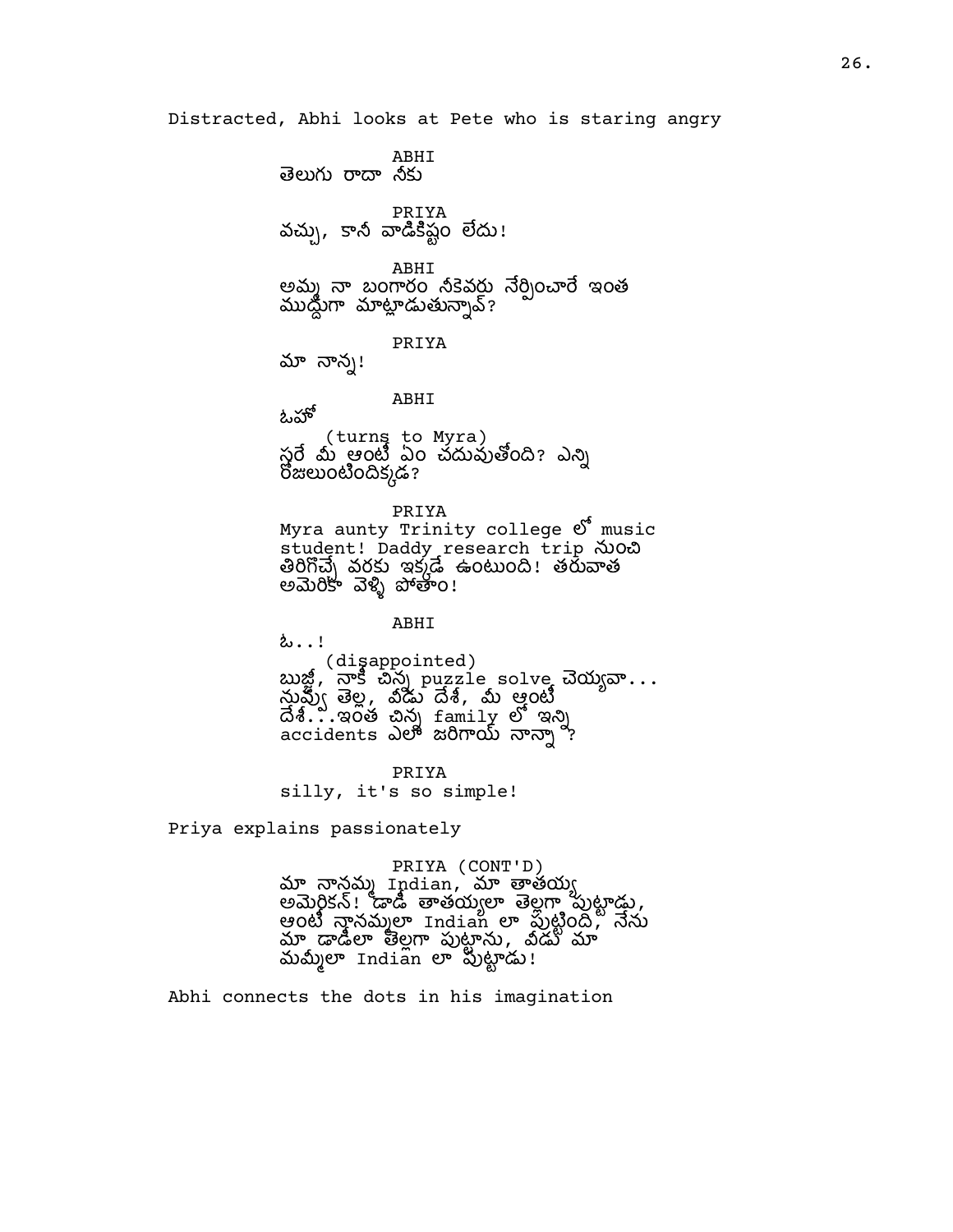ya, it's so simple yaa!

Priya puts up a sudden sad face

PRIYA

But my mommy is dead though!

Abhi is shocked, feels sad and hugs them both

ABHI Oh, I am so sorry!

MYRA (O.S.) He is a smart boy

Abhi turns to Myra approaches with Aryahearing her next to him, gets up,

> ABHI They are cute children, I am very sorry about their mother!

Myra nods gracefully, Abhi makes effort to talk

ABHI (CONT'D) I heard you are a music student. In case మీరు లోకల్ music గురించి study ల or if you want to go around thelleru, please let me know, I can be of help!

Myra answers her phone,

MYRA Ya sure, sorry, it's my fiancé, need to take this! (on phone) Hi Nitin

Abhi is obviously disappointed,

Myra walks away with children, talking on phone

ABHI (gazing at Myra) ఆంటీ ఏమీ అడగలేదు కదరా నా గురించి?

ARYA నువ్వేం చేస్తుంటావనడిగింది!

Abhi turns to Arya attentively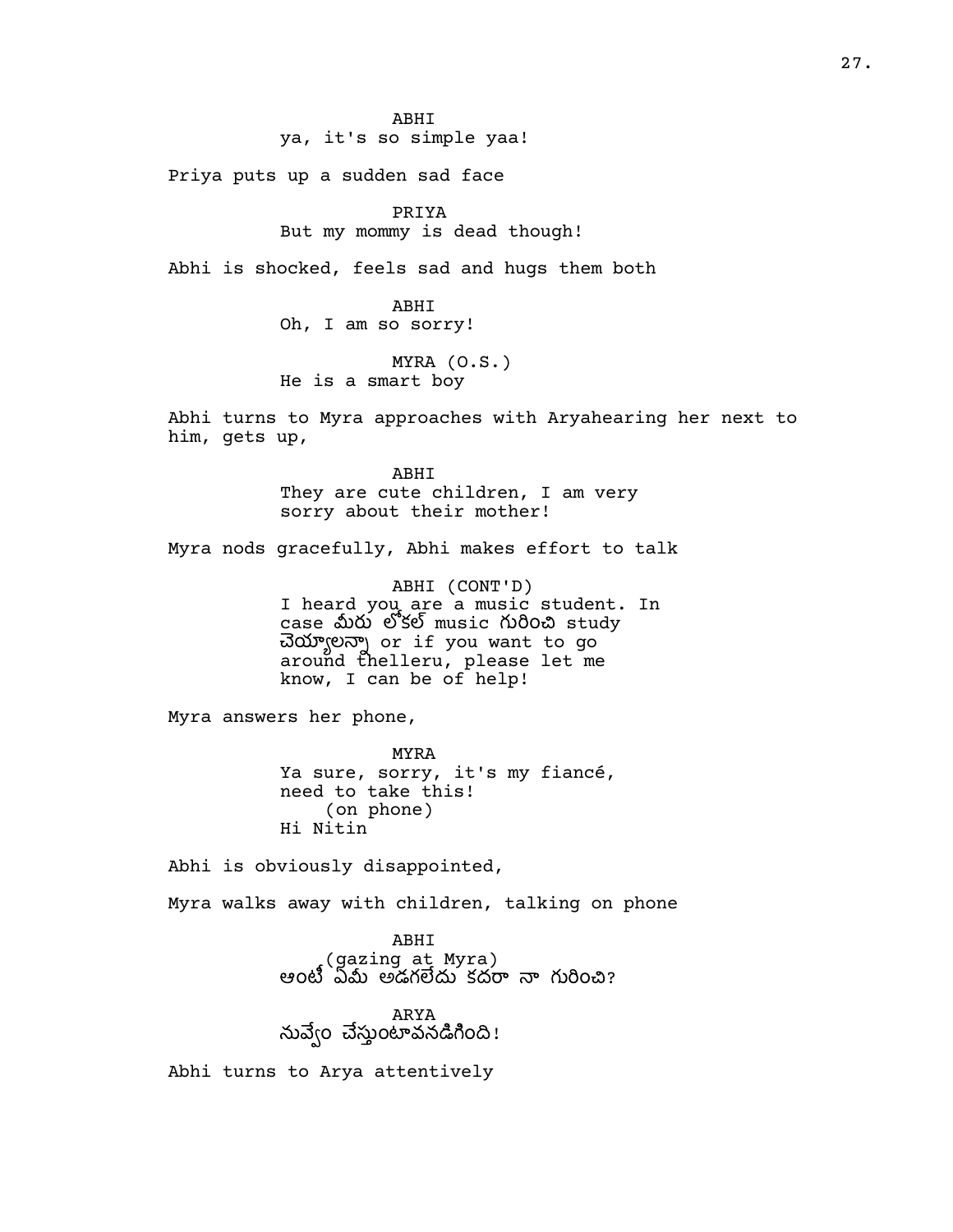ABHI  $\omega$ ం చెప్పావ్?

ARYA MIT లో seat తెచ్చుకుని ఏలూర్లో బెవార్స్ గా తిరుగుతున్నాడని చెప్పా!

Abhi is stumped.

Suddenly, they are distracted by crackers sounds, Abhi notices a crackling 1000 wala falling from sky, he picks Arya and moves aside. Scared, kids scream and run Helter skelter in the campus.

On the road, a wild celebration of masses, firing crackers and throwing them into the buildings around. Scared, people run inside and shut the doors.

> CROWD విశాఖా వాౖణి జిందాబాద్! ఆంధ్ర ప్రజా పార్టీ ం! (repeat)

The school guards rush in and shut the school gates,

NEWR READER 1 (O.S.) ఆంధ్ర సమాజం పార్ట్ నుంచి విడిపోయి, Andhra Praja వార్షని స్థాపించి, మొదటి ఎక ఘన జయం ంన , శం న లల ం ంయ పార్టీలు అభినందనలు తెలియజేశాయి!

SC-10A INT/EXT. MULTIPLE - DAY: THE VICTORY MONTAGE

CUT TO CELEBRATIONS on tv: (Election results displayed ; ASP - 46, APP - 124, others: 5)

CUT TO MARKANDEYULU in front of media;

MARKANDEYULU (TV) త్రైల్లేట్లో డిస్ట్రిండ్ రార్యకర్తల్నే, ఓటర్లన కొనీ గేలిచిందండి విశఖా వాణి! నైతికంగా సూస్తే విజయం మాదే! EVM లన్నీ rigging చేశారండి, ఇది అప్రజా స్వామ్యం! ఈ election మీద వెంటనే cBI enquiry పెట్టాలి!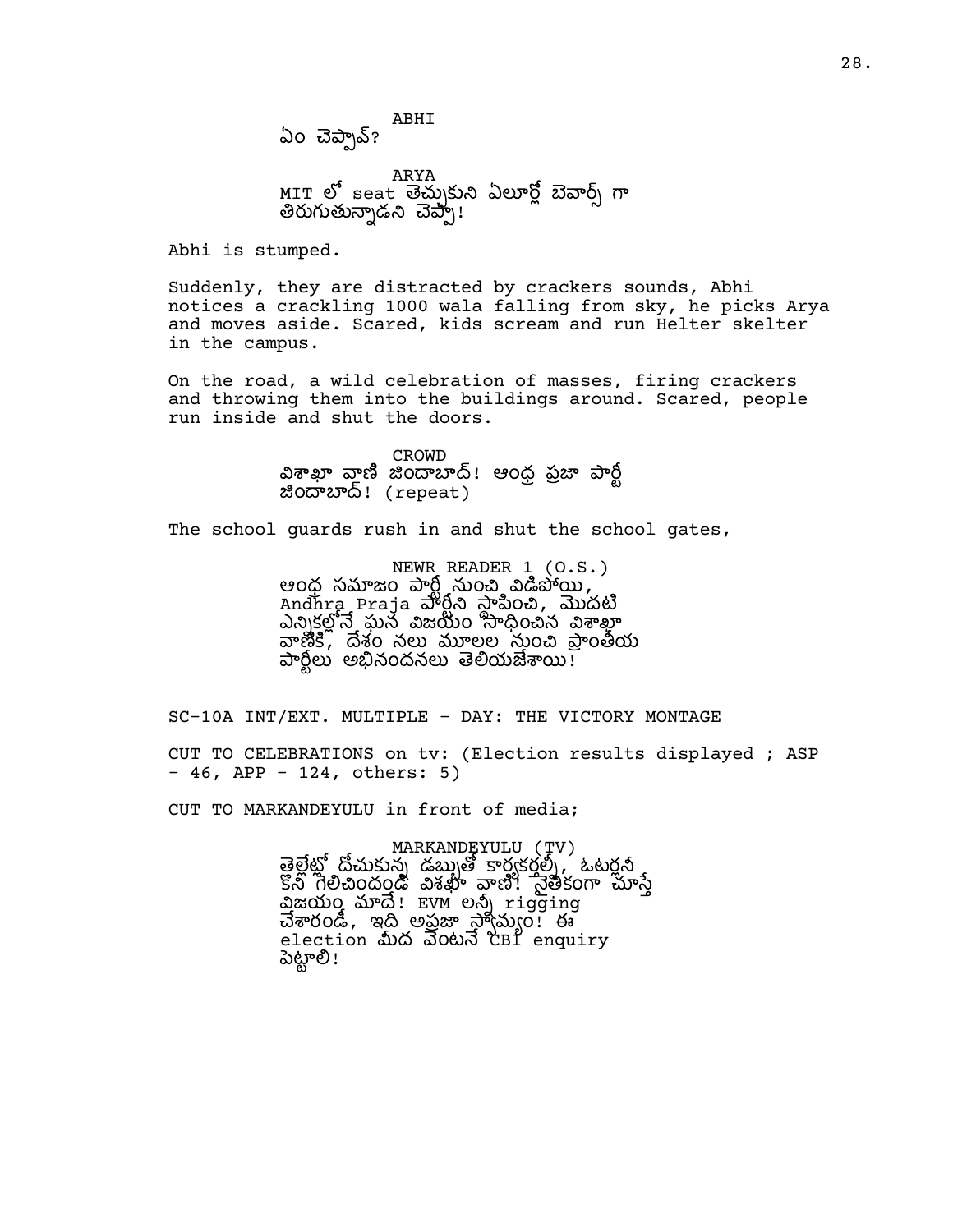REPORTER ON TV ఇదిలా ఉండాగా, కేంద్రంలో స్వల్న మెజారిటీతో den Book Indian Democratic Party 3 మద ద మ స్పష్టం చేశారు! శ్రీమతి విశాఖా వాణి కుమారుడు, కైకలూరు MLA వేషువర్లన్ గారిని గవర్నర్ రమాకాంత్ ప్రభుత్వ ఏర్పోటుకి ఆహాఁని౦చారుి!

CUT TO DIAS SEEN IN VISHAKHA VANI'S COMPOSED LEG SUGGESTION, VISHNU VARDHAN TAKING OATH

> VISHNU VARDHAN (distant, fading voice)  $N$  Vishnu Vardhan Kumar అనే నేను, - రంధ ప్రదేశ్ రాష్ట్ర ముఖ్య మంత్రిగా, భారత రాజ్యాంగం పట్ట మార్తి విశ్వాసం తో, రాగ ద్వేషాలకు చోటీవ్వకుండా, సంపూర్ణ నిబ్జడతతో, ష పజలంద సనం పగం అంకేత బావంతో పని చేసానని దేవ సాకిగా ప్రమాణం చెస్తున్నాను!

PULL BACK FROM TV, REVEALING ABHI HOLDING MAKING PATTENRNS WITH MAGNETIC BALLS, DEEPAK IS FACING HIM WITH A BOOK TITLES "IAS INTERVIEW"--THE ENTIRE PENTHOUSE IS FILLED WITH WHITE BOARDS, STICK NOTES, FLOW CHARTS AND NEWS PAPER CLIPPINGS.

Deepak quizes Abhi

DEEPAK What are the four defining pillars of any democracy?

ABHI Popular Sovereignty and Political equality; ప్రభుత్వాన్ని ఎన్నుకునే హక్కు ప్రభుత్వ, *strity* rules?

CAM TRACK INTO CHAIR OVERLAP, OPENING TO SCHOOL GROUND

ABHI (O.S.) (CONT'D) ఎన్నుకోబడ పబుత్వం జాతి మత కుల విబేదాలు లేకురీడా ప్రజల్ని నమానంగా పాలించాలి!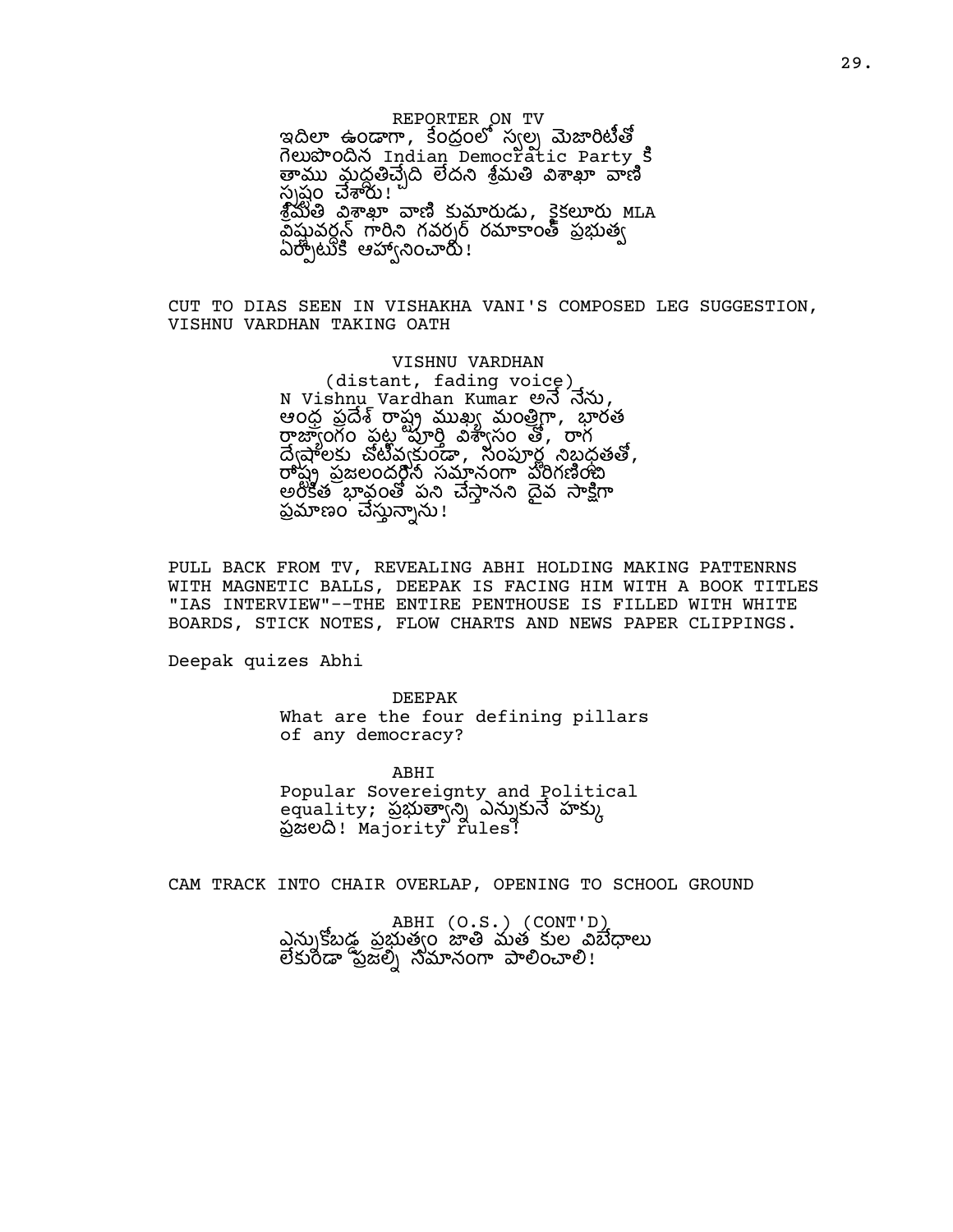A rowdy supporter climb school gate and warns pointing finger at the Principal

> ROWDY SUPPORTER అరేయ్! మార్కండెయ్తులు supporter కదరా నువ్వు, కొడకా ఈ రోజనుంచి స్కూల్ లూ ఎ న !

OVERLAP TRANSITION TO ABHI IN PENTHOUSE:

ABHI

Supremacy of law & Independent judiciary: చట , య వవస వళ ంగకుండా స్వతంతంగా పని చేయ్యాలి!

NEWS READER (O.S) Breaking news! ఆంధ్ర ప్రజా పార్ట్ spokesperson Mr. Gullapalli Madhav Rao, executive వృవస్థలో తమ ప్రభుత్వం చేయనున్న మార్పులను వెళ్లిడి చేశారు!

### FOCUS SHIFT ONTO TV, PROJECTING BREAKING NEWS

NEWS READER 2 ఈ కొత్త ప్రభుత్వం రాక్రతో రాష్ట్రంలో తొమ్మిది  $\Delta$  0  $\Delta$  3  $\overline{\text{S}}$  ,  $\overline{\text{S}}$  ,  $\overline{\text{S}}$  ,  $\overline{\text{S}}$  ,  $\overline{\text{S}}$  ,  $\overline{\text{S}}$  ,  $\overline{\text{S}}$  ,  $\overline{\text{S}}$  ,  $\overline{\text{S}}$  ,  $\overline{\text{S}}$  ,  $\overline{\text{S}}$  ,  $\overline{\text{S}}$  ,  $\overline{\text{S}}$  ,  $\overline{\text{S}}$  ,  $\overline{\text{S}}$  ,  $\overline{\text{S}}$  , Court judge బ యబ ! ఈ విషయాన్న మ్డియా లో వెల్లడిస్తూ Mr. Madhav Rao, ఈ మార్చుల వెనక ఎట్టువంటి రాజకీయ శ ద సష ం !

CAM TRAVELLING THROUHG WALL TO SEE VISHAKHA VANI TALKING TO VISHNU AT HOME; VISAKHA VANI BACK SHOT

> VISHAKHA VANI చెయ్యాల్సిన మర్ధర్ లు corruption లు first  $\overline{\text{aw}}$ డిళ్ళలో plan చేసుకో, చివర్హి రెండేళ్ళు ఓట్లు పధల ం ఆం! (reveal Vishakha, holding green tea) (MORE)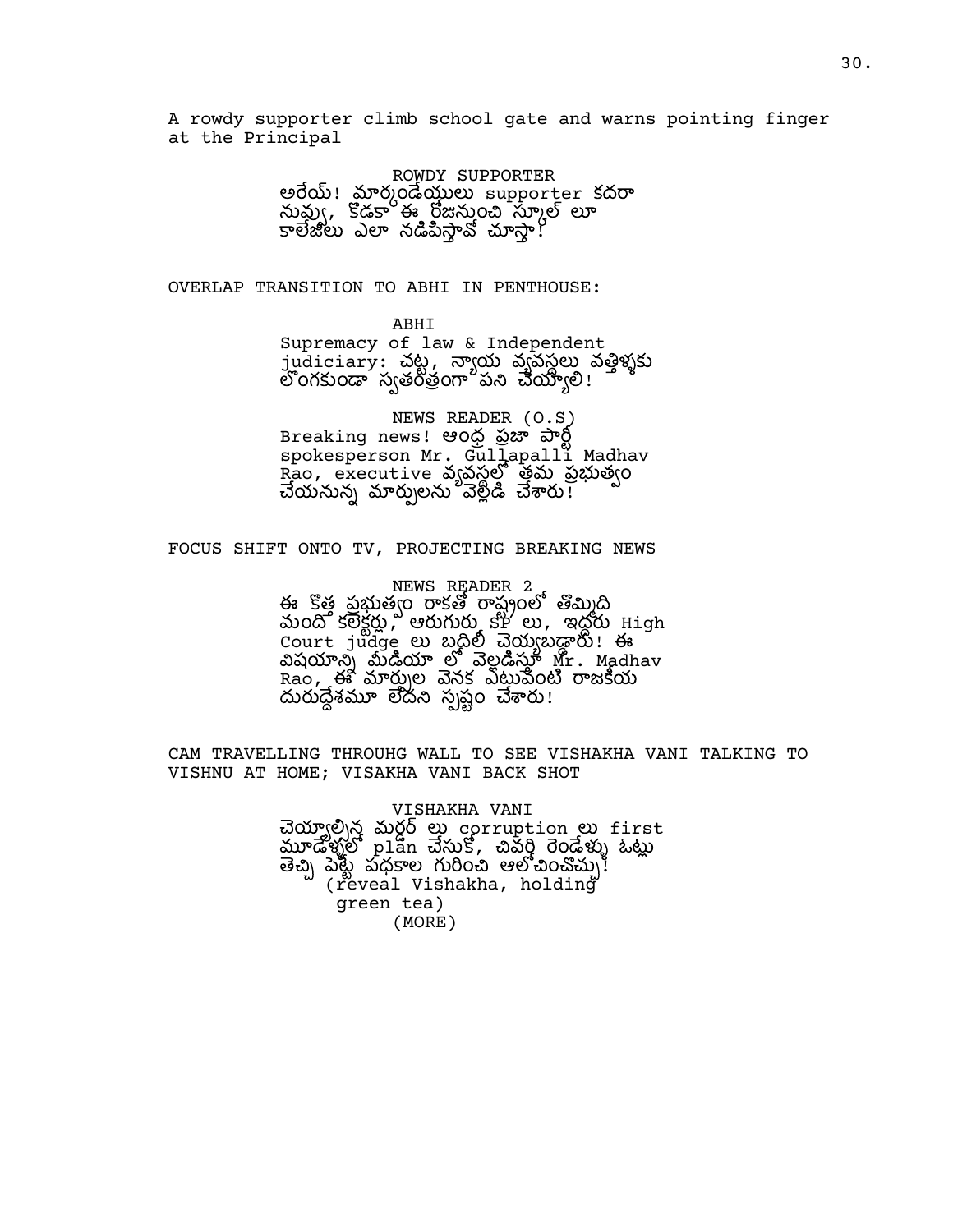VISHAKHA VANI (CONT'D)<br>ఓటర్ చిన్న పిల్లాడిలాంటోడు, సాయంత్రం వరకూ  $\overline{w}$ దే, చివర్లోబ్ biscuit ముక్క పడేస్తే ఎగిరి ముద్దేడతాడు!

CUT TO CM VISHNU IN FRONT OF MEDIA;

CM VISHNU ON TV మజీ ముఖ్యమంత్రి issue చేసిన\_contracts అన్నీ అవినీతిమయం! ఆ కాంట్రాక్ట్స్ అన్నీ రద్దు  $\vec{a}$ ,  $\vec{b}$  , reverse tender  $\vec{c}$   $\vec{c}$   $\vec{d}$   $\vec{c}$   $\vec{d}$   $\vec{c}$   $\vec{d}$   $\vec{c}$   $\vec{d}$   $\vec{c}$   $\vec{d}$ 

REVEAL WORRIED BUSINESSMAN SITTING IN FRONT OF VISHAKHA VANI

INFRA BUSINESSMAN Madam ఇప్పటికే thirty percent invest ం! ఇ cancel కంప మూసుకోవాలి మేడం! ఇలా చేస్తే కొత్త కంపెనీలు  $\overline{\text{S}}$ ræ $\,$  invest చెయ్యడానికి ధైర్యం చెయ్యవు! లక్షల మంది ఉద్యోగాలు పోతాయ్, economy ದಬ್ಬ ತಿಂಟುಂದಿ!

VISHAKHA VANI economy గురించి మేం ఆలోచిస్తాం, మీరు మీ  $\overline{\text{company}}$  గురించి ఆలోచించండి!

The Infra Businessman has no answer, in a compromising tone

BUSINESS సరే ఏం చెయ్యమంటారో మీరే చెప్పండి!

Vishakha Vani looks straight into their eyes,

VISHAKHA VANI ఆ పార్టీకి ఏం చేశారో అదే చెయ్యెండి!

Businessmen look at each other, stuck and baffled. They get up, greet and walk away,

> VISHNU VARDHAN వాళ్ళన్నట్టు కొత్త investors రాకపోతే?

VISHAKHA VANI ఇంకా మంచిది, మనమే చేసుకుందాం!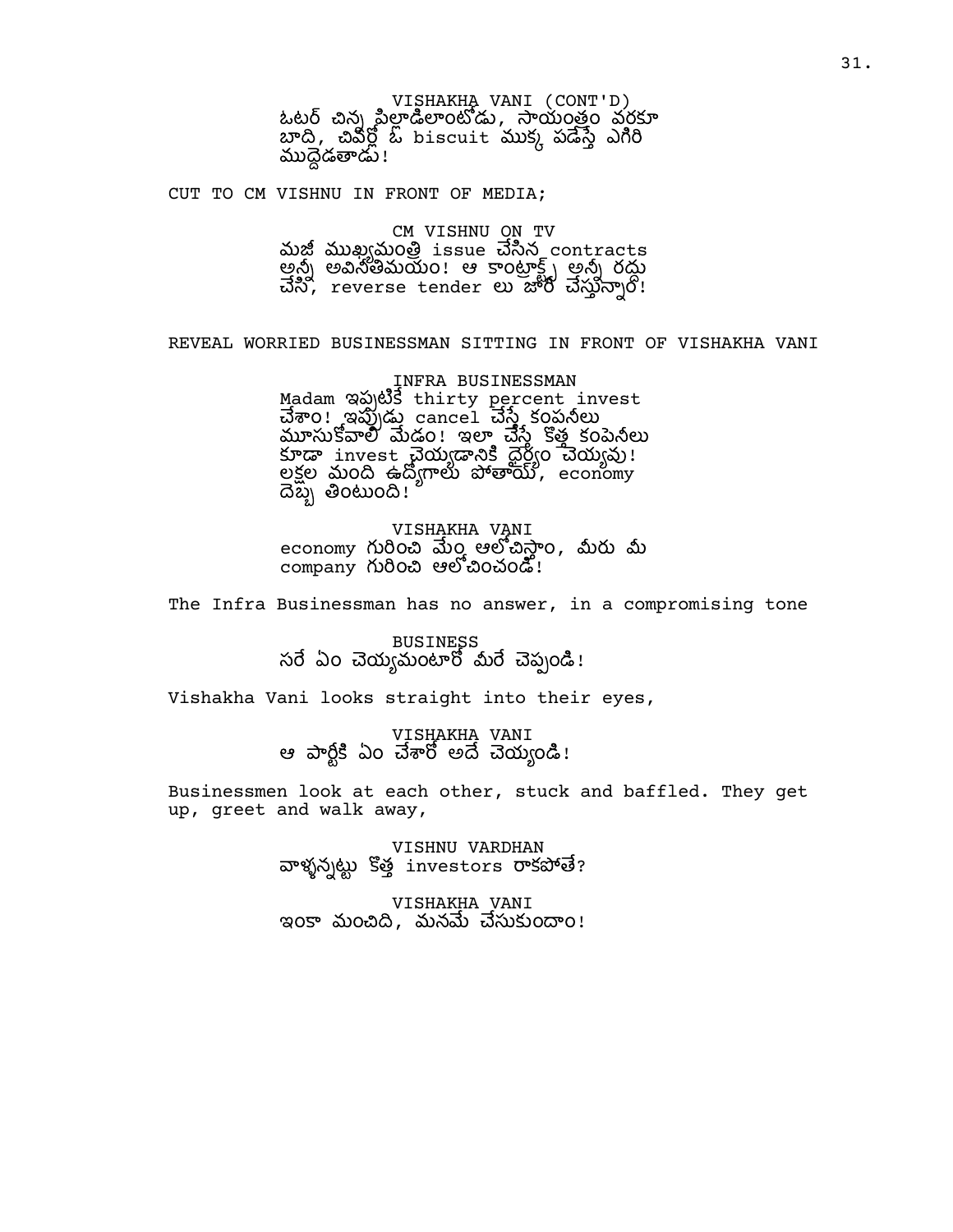Beat.

CUT TO ABHI;

## ABHI (O.S.) Open society and Protection of<br>fundamental Rights: వాక్కు, మత, విద్య, fundamental Rights: నాక్కు, మత, విద్య,<br>వ్యాపార, వృత్తి లాంటి fundamental rights  $\alpha$ , protect  $\vec{a}$ က္ခ်က္တံ၊

J-CUT TO TINTED-GLASS FORTUNER AND THE BIKE CONVOY

A tinted-glass fortuner, preceded by a dozen bikers halt in front of "Vijaya Sunflower Oil". No one gets down from the fortuner, but the biker gang lead by Ranga enter the factory gazing at hundreds of busy workers and walk straight into the MD room

Ranga greets with a smile,

RANGA గుణా అన్నొచ్చాడు<mark>!</mark>

MD, in fear, hesitantly requests,

MD oh,coffee తాగుతారేమో లోనకు రమ్మనొచ్చు కదండి?

RANGA దిగిన సోటలా కాపీ తాగితే కడుపు సెడుదని దిగట్ల!

Fake grin from the MD, his son is nervous as Ranga gazes around the busy factory

RANGA (CONT'D)<br>factory లో ఎంత మంది పని చేస్తన్నారు?

MD అయిదు వేలుంటారండి!

RANGA నెలకు జీతాలెంతవుతాయ్?

MD దాదాపు మూడు కోట్లండి!

Ranga places a business card on table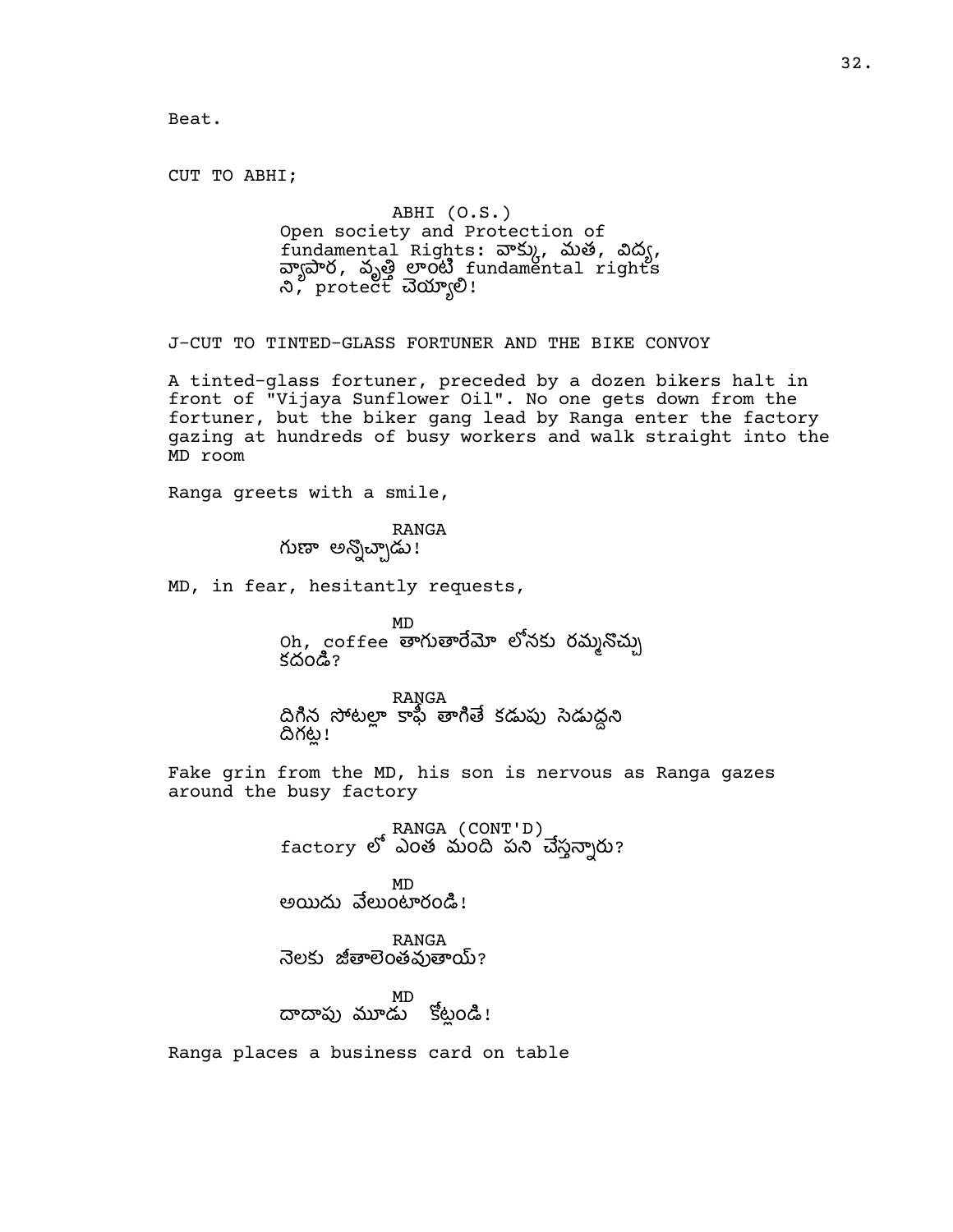RANGA

ఆ మూడూ ప్రతి నెలా ఈ కంపెన్ట అకౌంట్ లో పయం, employees ం supply చేస్తాం! $^p$ 

MD looks blank trying to understand

RANGA (CONT'D) అర్ధం కాలేదా? అదే.. `వనరూ...´.మానవా...<br>మానవ..వనర..

OWNER SON మానవ వనరులు, Human resources?

RANGA

<u>Ya. . అదే! </u>

Ranga nods firmly and walks away with his coterie, leaving the MD and his son dumbfound.

OVERLAP TRANSITION TO ABHI IN PENTHOUSE;

Abhi throws the ball and catches,

ABHI

Collective Responsibility : ఖన ర ల ద పయం నీకరించాలి, like plebiscites

CUT TO VISHAKHA VANI CLOSE;

VISHAKHA VANI

మర్డర్ చేసినా ఆర్భాటంగా చెయ్యాలి, అప్పుడే  $\overline{\mathrm{op}}$ position defense  $\overline{\mathrm{op}}$  သို့လတ်ပွဲ ( ---<br>Example; రైతుల డిమాండ్ మేరా ఏడో ------------<br>contour వరకు తెల్లేరు ఆక్రమణల్ని రద్దు చెయ్యమని గత ప్రభుత్వం court order తెచ్చిరది!

CUT TO NEWS READER ON TV;

NEWS READER 1 సుపీమ్ కోర్ ఆదేశాలని కూడా ఖాతరు wow shows contour ads segon ఆక్ర మించి చేపలు సాగు చేస్తుకోవచ్చని, రాష్ట్ర ప్రభుతోం వివాదాస్పదమైన కొత్త జీవనీ జారీ చేసింది!

(MORE)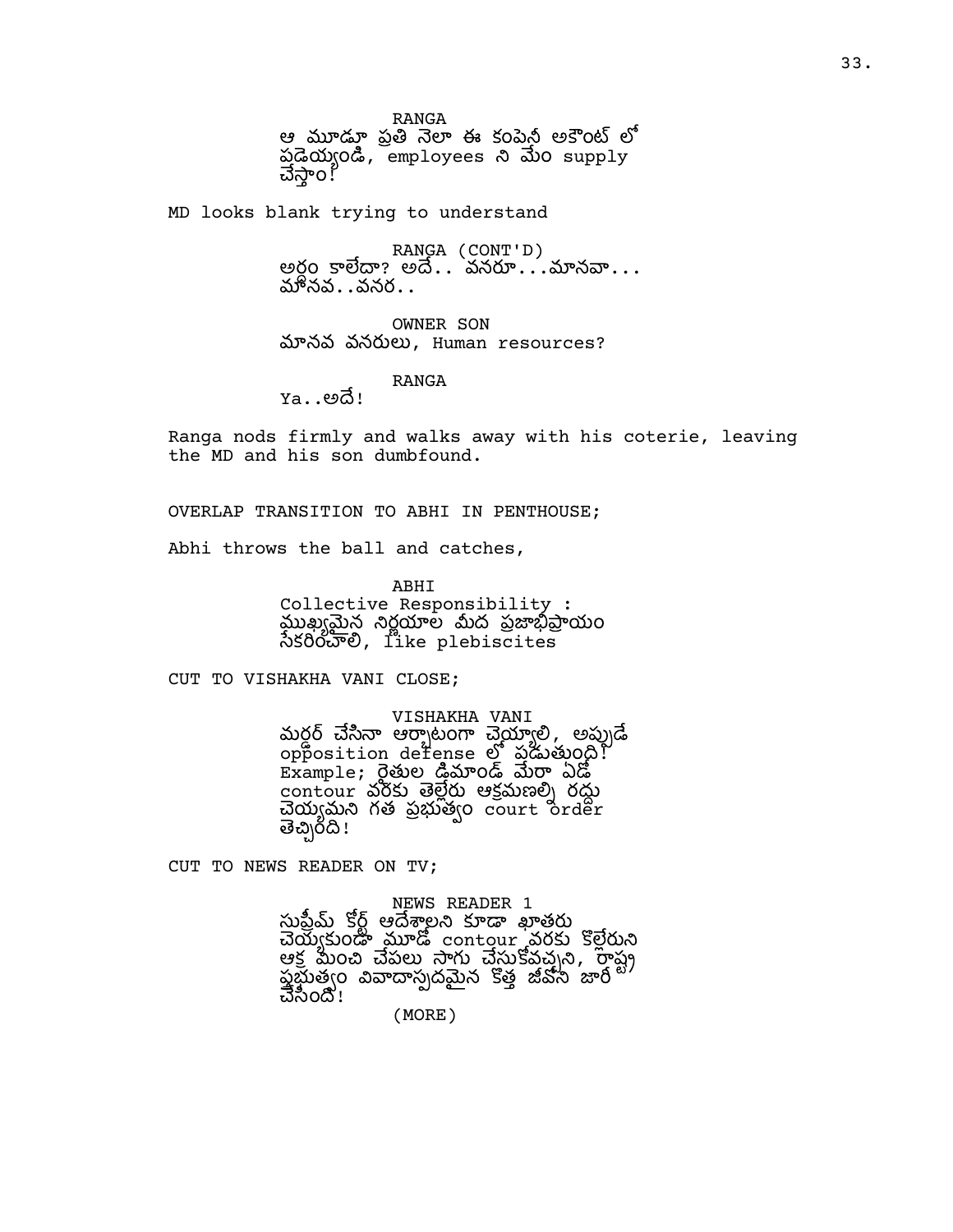NEWS READER 1 (CONT'D) ఈ జీవోని ఆహానిస్తూ మత్స్యారులు సంబరాలు జరుపుకోగా, చుట్టూ ఉన్న రైతులు ఆగ్రహం వ్యక్తం చేశారు!

CUT TO AUTOMANI ON TV;

AUTO MANI (TV)

(agitated)

ఇప్పటి వరకు జరిగిన ఆక్రమణలతోనే మా బతుకులు నాశనమైనయ్య మొత్తుకుంటుంటే, <u>ఇంకా ఆక్ర</u>మంచుకేవడమేంటండీ?? Government ఆళ్ళ చేతిలో ఉంది కదా అని ఏం చేసినా <u>ౘ</u>ఴౢఀౙఀ౻౽౽౸౸ఴఀ౼ౢౢ౹౸ౘౣౣౣఄఄఄ౼ౚ౼ఴఀ౾ౘౢౢౢఴౣ హెధ్దేతులుగా ఈ జీవని వ్యతిరేకిస్తూ, ఈ నెల పదహారున జిల్లా వ్యాప్తంగా బందో ప్రకటిస్తున్నాం!

NEWS READER 1<br>కొలేరు పరిసర పాంతాలో పాలలు సారం కోలో వడానికి కారణం ఈ కబాలే అని రేతుల ఆరోపణ!

CUT TO DEEPAK IN PENTHOUSE; Deepak turns to Abhi from TV

DEEPAK అదిరా ప్రభుత్వం మార్గడం అంటే. . .పాత గూండాలు గూటోకెళ్టీ కొత్త గూండాలు వీధిలోకొస్తారన్నమాటి!

Deepak closes the book

CROSSFADE

SC-11 INT. VARUN HOUSE - NIGHT : TWENTY THREE DAYS

EXTERIOR SHOT OF VARUN'S HOME AS WE HEAR MYRA NARRATING LION KING STORY

> MYRA (O.S.) అప్పుడు ముఫ్తాసా cliff మీద నుంచుని, సింబాని తిరిగి చూడకుండా పారి పోమ్మన్నాడు!

PRIYA ముఫాసా కూడా పారి పోవచ్చు కదా?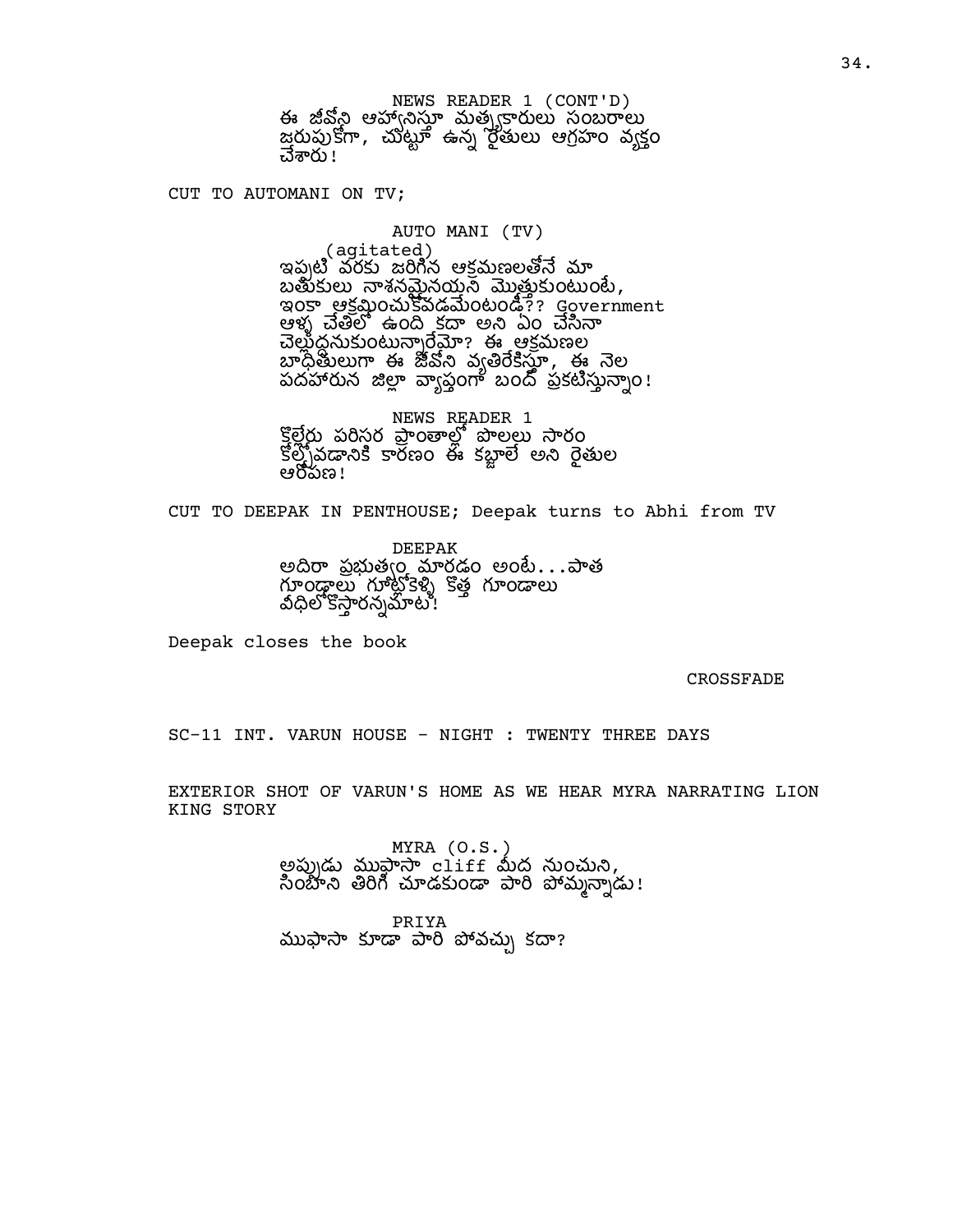MYRA సింబాని కాపాడటానికి enemies తో fight చెయ్యాలి కదా?

PETE I want to watch Lion King now

MYRA No, కళ్ళు మూసుకుని పడుకో, పొద్దున school ఉంది!

PRIYA Daddy twenty-three days అయ్యిందాంటి! ఫోన్ కుడా చెయ్యలేదు!

A sudden melancholy in the room. Myra notices Priya looking sad

> PRIYA (CONT'D) phone కూడా చెయ్యలేదు

Myra hugs Priya and consoles

MYRA Daddy వెళ్ళిన చోట ఫోన్ signals ఉండవు నాన్నా, అందుకే call చెయ్యలేదు! నువ్వెలా miss అవుతున్నావో డాడీ కూడా అలాగే miss అవుతుంటాడు! నువ్వు బుధిగా school కెళ్తుంటే వచ్చేస్తాడు!

PRIYA నాకు మమ్మీ డాడిని చూడాలనుంది!

PETE I will play the family videos

Peter hops off the bed and rushes to the laptop

MYRA Pete late అవుతుంది పడుకో!

Pete logs in, clicks on the "family" folder from google drive and clicks open a set of videos to play,

CUT TO VIDEO CLIP; IN THE CLASSROOM

As the entire class witness with cheers and laughs, Varun Hanson, who is on his knees in front of Radhika offfers a ring of proposal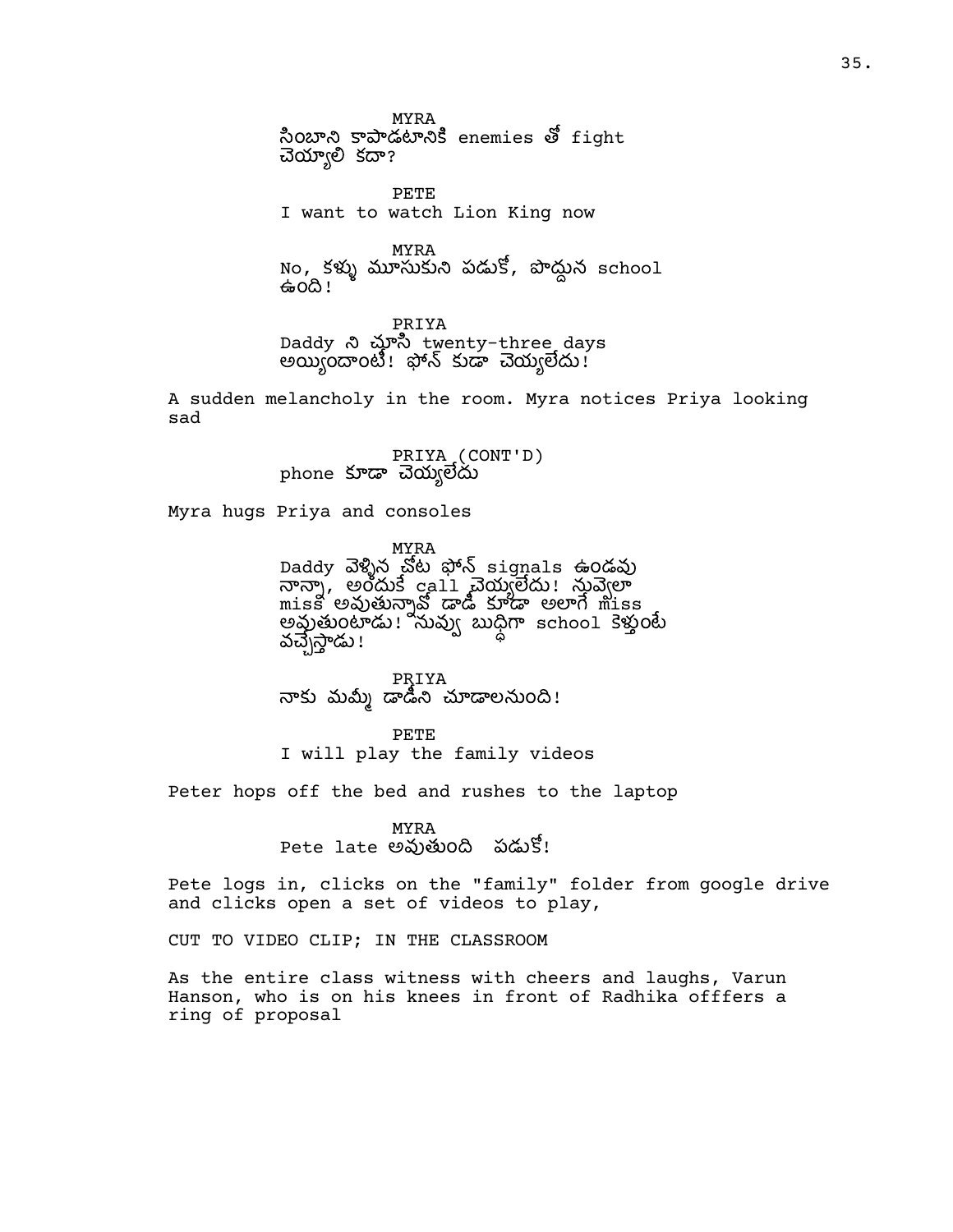VARUN నేను తెలుగొచ్చిన తెల్లోడ్ని, నన్ను పెళ్ళి చేసుకుంటే నిన్ను పువ్వులా చూసుకుంటాను,  $I$ ీ $1$ ove you Radhika!? please accept my proposal!

Giggles in the class, awaiting Radhika's response

RADHIKA మా ఇంట్లో పట్టింపులెక్కువ, నీ proposal, accept *చేశానం*లు immediate గా ఇంట్లోంచి గెంటేస్తారు!

Tones of disappointment and boos in the class

RADHIKA (CONT'D) కానీ వెంటనే పెళ్ళి చేసుకుని hostel లోనే కాపురం పెడదామంటే accept చేస్తా!

The whole class bursts into cheers with claps

VARUN ఇక్కడ్నుంచి Straight గా registration office  $\zeta$ , any problem?

Louder cheers and whistles as Radhika receives the ring.

STEP FREEZE CUTS OF SIGNING REGISTER, CHANGING GARLANDS ETC.

OUTSIDE THE REGISTER OFFICE, ACCOMPANIED BY CHEERING FRIENDS, VARUN AND RADHIKA POUTING AT THE CAMERA (FREEZE)

Priya and Pete are looking cheerfully. Tears in Myra's eyes.

Another VIDEO CLIP;

Radhika is holding the new born Pete, Varun is talking to camera, his family is on a laptop skype video

> VARUN (VIDEO) (CONT'D) Mom this is for you, you have to name him

FEMALE VOICE వాడు పక్కా Indian లా పుట్టాడు, so I will name him Peter Hansen!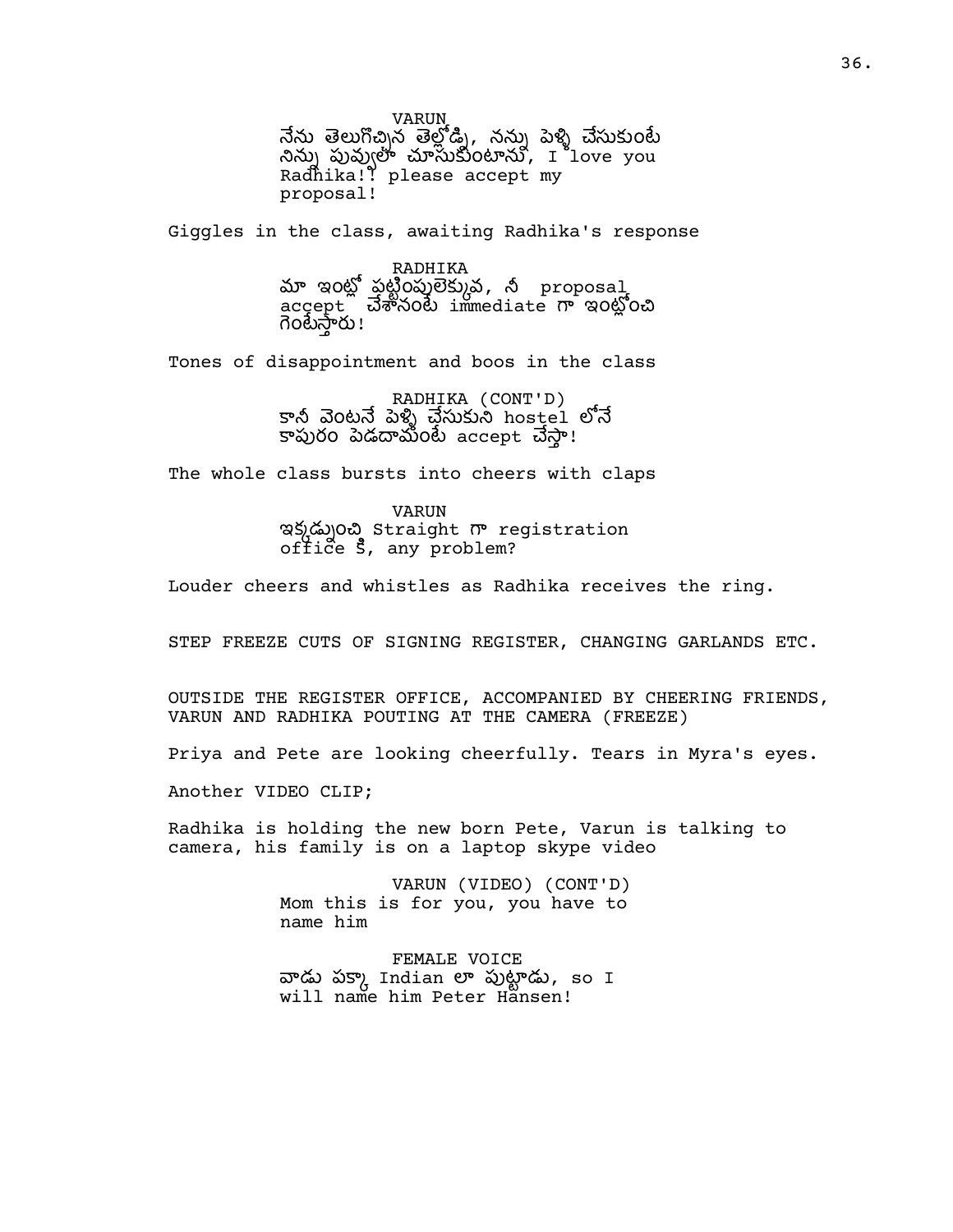## MYRA (VIDEO) Mom, you are punishing him!

Everyone bursts into laughter,

Peter is cheerful seeing the video, Myra is lost and worried,

VIDEO CLIP;

Radhika is holding another baby (Priya), Varun is holding one year old Pete

> VARUN (VIDEO) This one is for you dad,

MALE VOICE (VIDEO) Well, I leave her to Myra

MYRA'S VOICE (VIDEO) Ok, since she is born a blonde, I will name her Priyanka!

VARUN (VIDEO) All right Priya it is!

Priya is blushing. Peter clicks on another video

This time the visuals are sad and gloomy. Radhika is lying on bed in a vegetative state. It's a devastating visual. Pete and Priya are standing on either side of the bed

> VARUN (VIDEO) (CONT'D) Radhee, can you recognise Pete? Radhee, can you see Priya?

Myra shuts down the laptop and hugs them both caressingly.

MYRA Enough! Now go to bed! సండే Bird anctuary 5 3x3g if you behave!

Myra watches Pete and Priya run to the bed and tuck themselves under the blanket.

In a moment, she gets up and walks into the balcony with a cell phone.

SC-12 EXT. MYRA HOME BALCONY/HOSPITAL CORRIDOR - NIGHT : THE CLUE

Myra waits for answer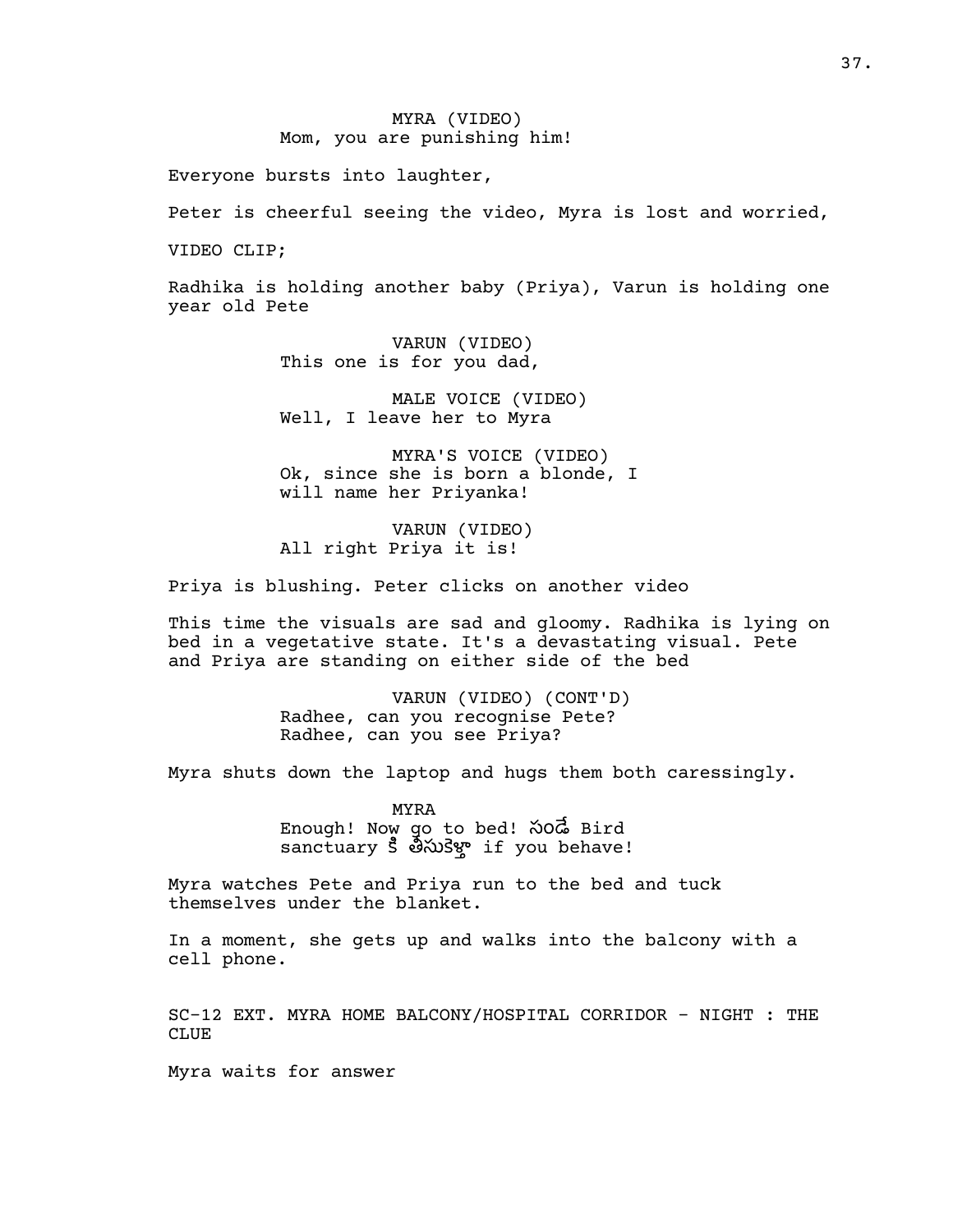NIDHI (O.S.) Myra hi, any news?

MYRA

No...

NIDHI పోలీసులేమంటున్నారు?

MYRA as usual, వెతుకుతున్నాo అంటున్నారు

NIDHI

Oh, God

MYRA హాస్కిటల్ నుంచి ఏమైనా clues దొరికాయా?

NIDHI Nothing ya. I will let you know if I find anything

Myra is about to hang but hears Nidhi hollering

NIDHI (O.S.) (CONT'D)

Myra...

Myra puts the phone back in her ear

MYRA

Yes

NIDHI మ అన్నయ్య missing కీ దీనికీ connection ఉందో లేదో తేలీదు కాని, Varun miss అయిన రోజున గుణా అనే ఒక రోడీ Varun ని consultation 5 visit *చే*శాడని nurse చెప్పింది!

INTER CUTS: GUNA'S TINTED GLASS FORTUNER ENTERING THE COLLEGE COMPOUND, GUNA (BACK-SHOT) WALKING IN CORRIDORS ALONG WITH RANGA AND HALF-A-DOZEN GOONS, OPENS AN OFFICE DOOR AND STAND IN FRONT OF VARUN...

> MYRA Are you sure?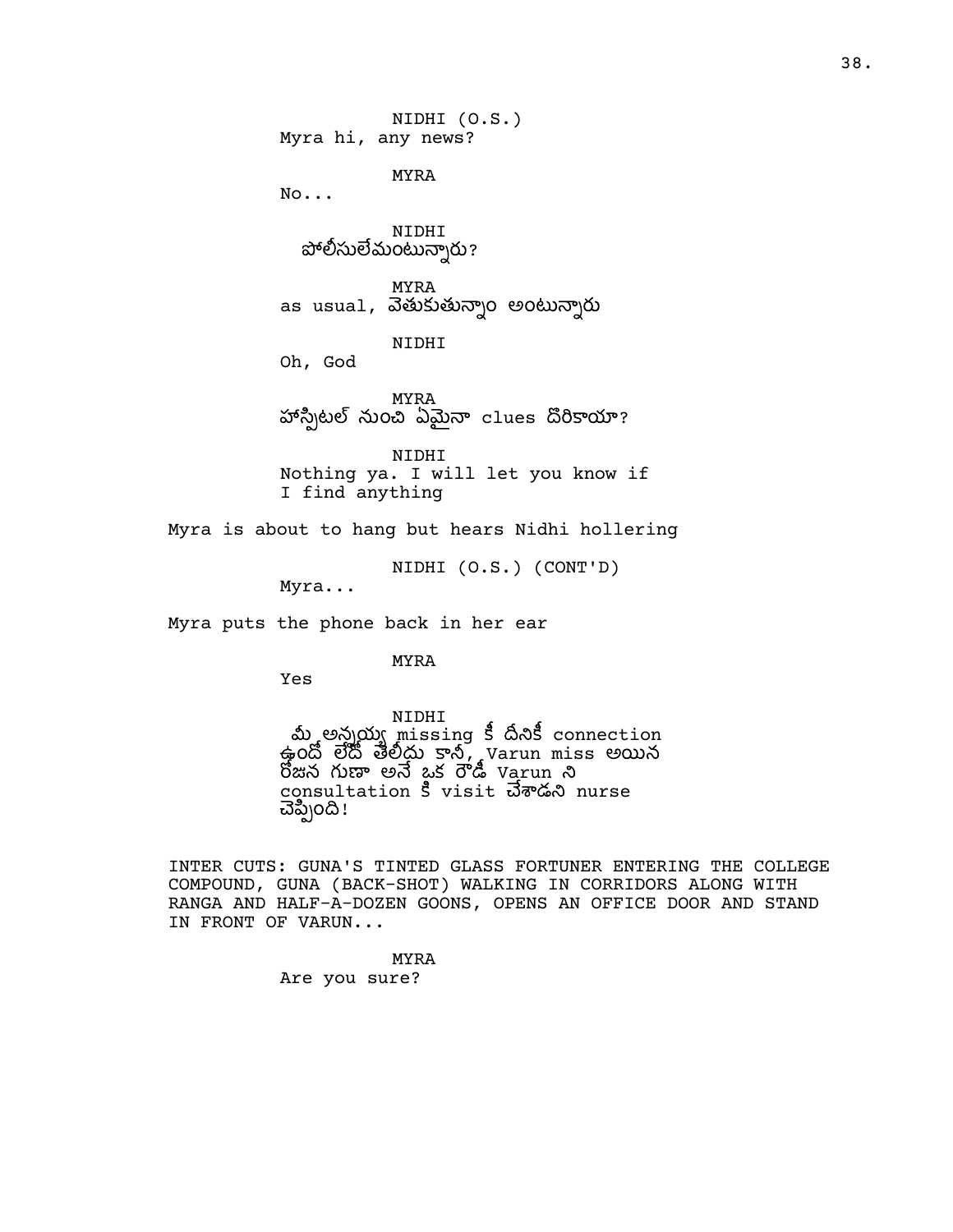NIDHI

Yes, ఇన్ని రోజులు its just a patient wisit అనుకున్నాను, కానీ ఇప్పుడాలోచిస్తుంటే కొంచెం డౌటోస్తోందో

Myra's mind is racing with doubts (BGM graphs)

SC-13 INT. SP OFFICE - DAY : A COVER UP ?

SP GOPAL RAO (40), is listening intently

MYRA

miss అయిన ముందు రోజు వరుణ్ కలెక్టర్ ని కలిశాడు, miss అయిన రొజున గుణా తనే రౌడీ వరుణ్ ని కలిశాడు! ఇది kidnap అయ్యుండొచ్చని ఎందుకనుకోవట్లేదు మీరు?

SP answers with ease

SP GOPAL RAO

Kidnap చేసినట్టు సాక్ష్యాలు లేవు కాబట్టి! గుణా మీద "shoot at sight" order ఉంది  $\overline{\text{d}}$ డం, మీరు చెప్పినట్టు public గా తిర్ధగడ్డు! Appointment record ప్రకారం ఆ టైమ్ లో వచ్చిన పేషెంట్ పేరు రంగా!

MYRA public గా తిరగడని మీరే అన్నారు,  $\vec{e}$ అలాంటప్పుడు తన పేరుతో appointment ఎందుకు తీసుకుంటాడు?

Beat

MYRA (CONT'D) (suspicious) I think you guys are trying to cover up something..

SP stares at her offended

SP GOPAL RAO అంటే? ఏంటి మే ఉధేశం? నేనూ, కలెక్టర్ గారూ ఆ రౌడితో కలిసి మీ అన్నని kidnap చేశామా?

Beat.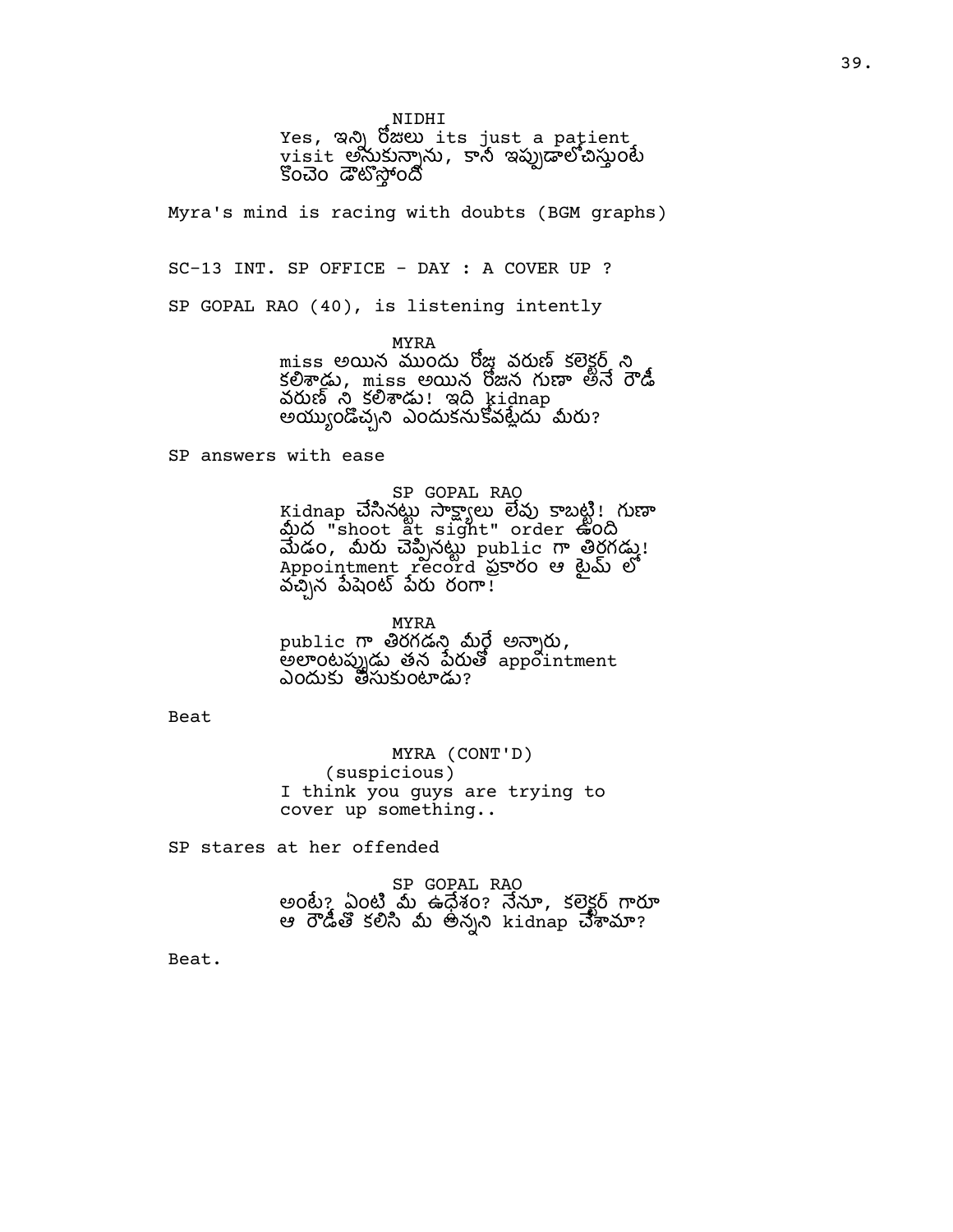Thinking for a beat, Myra feels what he said could really be the uncomfortable truth,

Feeling scared, Myra gets up and walks out of the room.

SC-14 INT. US CONSULATE - DAY : HELP...

SUPER : US CONSULATE GENERAL, HYDERABAD

A white lady talking to an officer inside holding a document folder, comes back to the client window and talks from inside,

> CONSULATE LADY Since your brother is an Indian citizen, there is nothing we can do about it. You must seek local authorities help.

MYRA I lost hope on the local authorities mam, it's been twentyfive days since he disappeared!

CONSULATE LADY I feel for you, I am really sorry, there is nothing we can do about it! And as I mentioned, for the children's custody, we need parent signatures or else, sorry to put it this way, their death certificates!

Myra is evidently heartbroken, she collects herself, picks the documents and walks to the kids waiting in the lounge.

Myra exits the consulate with kids, looking desolate.

SC-15 EXT. ABHI STREET - DAY: GUNA…

We see a shamyana in front of a new house, bustling with guest movements.

The tinted glass fortuner, surrounded by a bunch of bikes is parked opposite to the house.

Abhi and deepak enter the street on a bike. Abhi is holding a pile of books in delicate balance, seated behind,

> DEEPAK అరే written exam అయ్యింది, interview కి కూడా ఇన్ని పుస్తకాలు చదివి సావాలా?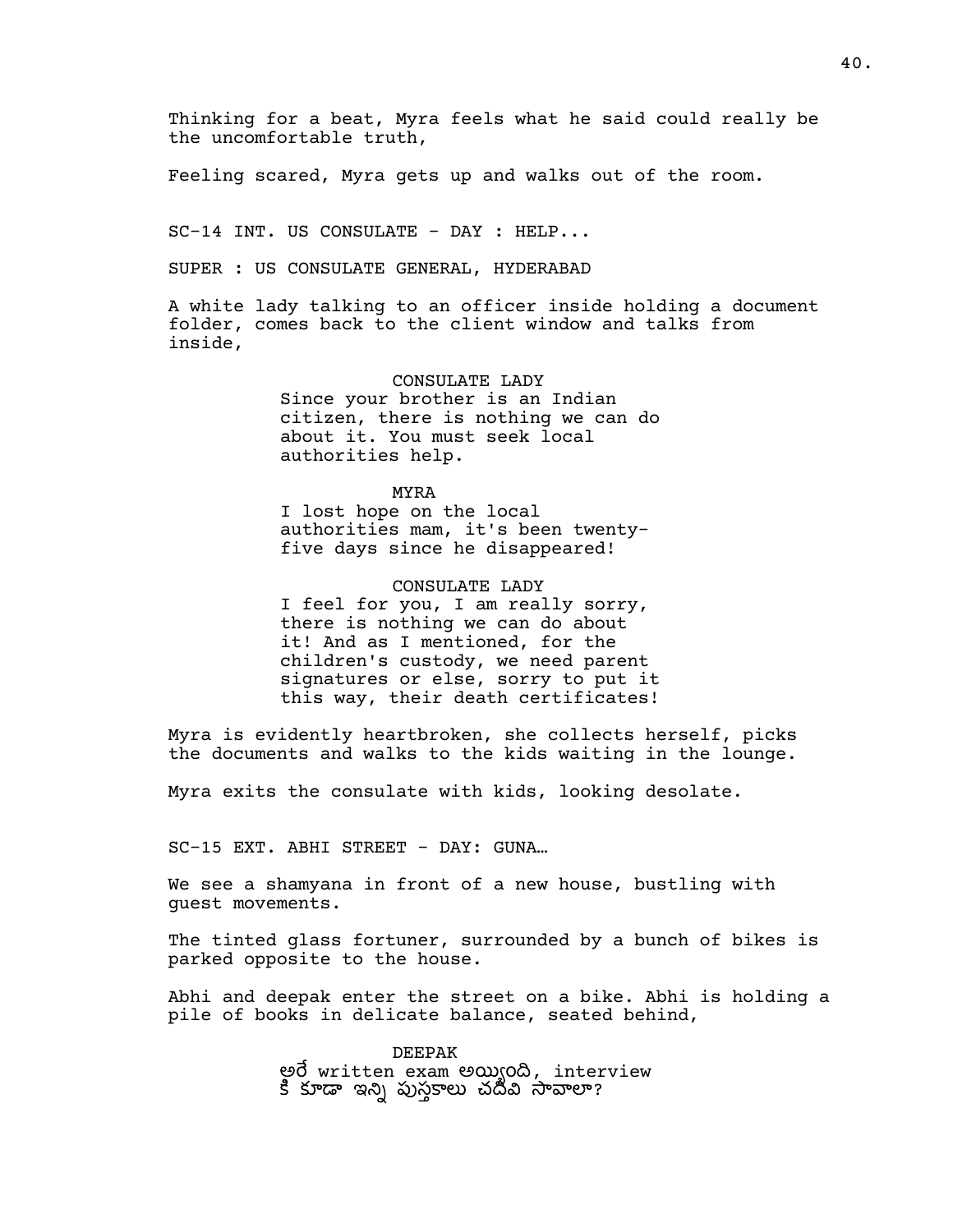ABHI (panic) interview So $\omega$  separate  $\omega$  syllabus ఉండదురా...అందుకె ఇన్ని చదవాల్పుంటుంది, DEEPAK ఇప్పుడర్లమైంది! నేనిలాంటి torture exams ఎందుకు రాయటేదో (detracts) ABHI

అరే. . రే. . .

Their bike detracts and skids off the road as the shamyana collapses and blocks their way

Abhi and Deepak gather themselves and check for injuries. Furniture is being flung onto the road followed by commotion and arguments in front of the house, witnessed by dozens of guests.

Automani and his father (NARAYANA, 60) are argueing with Ranga and his gang, displaying documents,

NARAYANA

(pleading) మా బతుకులకి వ్యవస్థాయం దూరం చేశ్వారు! ...<br>రాతింబవళ్ళు ఆటో తోలి కటుకున్న ఇంటిని కూడా లాక్కుంటున్నారు, నాశనమై హౌతార్థా!

AUTOMANI దమ్ముంటే నీ original document చూపిరా, xerox sm ! ఇదిగి, నా original document చూసుకి!

RANGA (looks at the ladies) మాదీ ఒరిజినలే, ఏయ్..ఆ ఆడంగులందర్నీ బయటకు గెంటండా!

AUTOMANI

(warns) రేయ్ నా కొడకా ఆడాళ్ళని ముటుకున్నారంటే నరికేస్తా! దొంగ document పట్టుకోచ్చి ద్యాన్యం చేస్తావేంట్రా? నీ document లో దమ్ముంటే కోర్ట్ order & o'!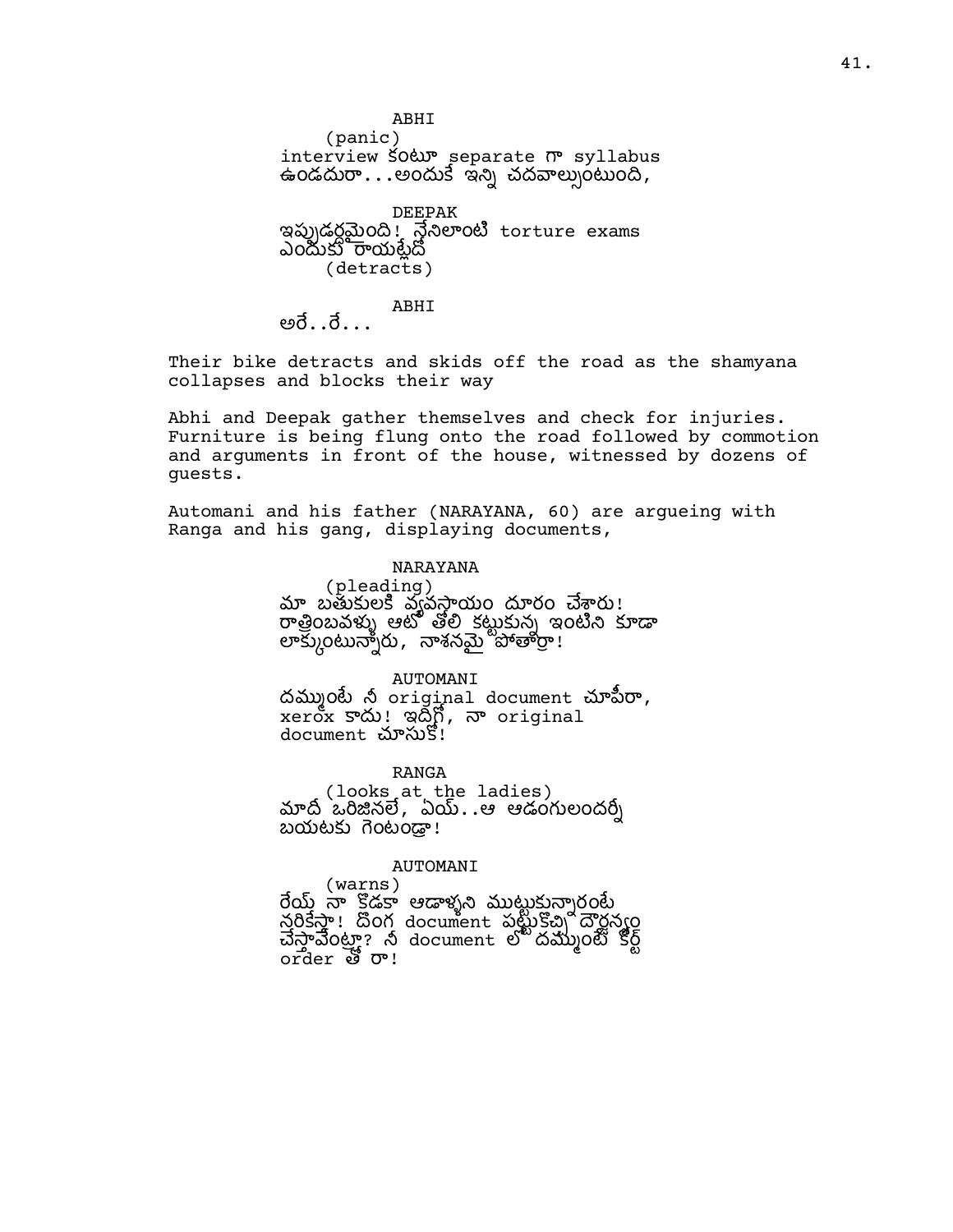RANGA (pushes him away) కోర్ట్ కెళ్ళాల్సింది నువ్వు రా!

Abhi taps on Ranga's shoulder

ABHI అన్నా ఓసారి document చూడొచ్చా?

Ranga looks sizing up Abhi

RANGA<br>? సుద్వేవడ్రా? సుట్టామా?

Automani hands in his document, Abhi snatches the document from Ranga's aid, and observes the documents intently. Ranga gazes with an attitude

> ABHI ఈ document లో సర్వే నంబర్ వేరే ఉంది!

Abhi looks at Ranga questioningly

RANGA ఆ...ం నంబ న !

ABHI మారితే కోర్ట్ కెళ్ల్మాల్సింది నువ్వు! Legal ...<br>property లో దౌర్జన్యంగా enter అయినందుకు  $\sim$ నిన్న cr $\lim\limits_{\longrightarrow}$  కాదు తెలుసా?

Ranga bursts into laughter

RANGA ( sarcastic )<br>అరే $\ldots$ అన్న ఏ ఊర్నుంచి దిగాడో కనుక్కోండ్రా!

He looks around and flings the plate filled with Pooja material held by a gravely old lady standing next to him. The lady curses in shivering voice

> OLD LADY పూజ సామాన్లు తంతే కళ్ళు పోతాయ్ రా ఎదవా!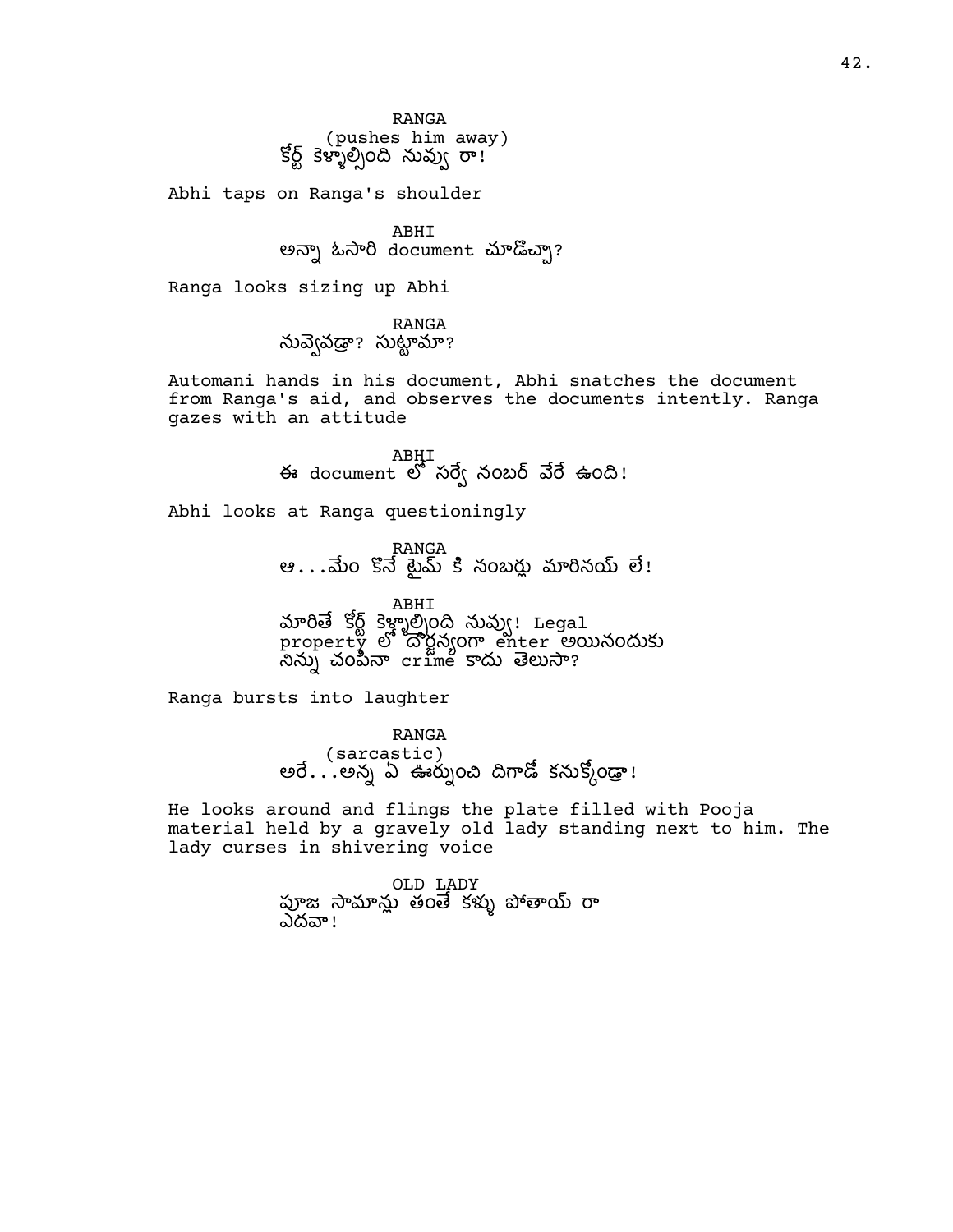RANGA ఆహా, నా స్థలంలో ఇల్లు కట్టి పూజ చేస్తుంటే వచ్చే దండం పెట్టుకోవాలా?

Ranga smacks Narayana in a spur,

Inadvertently, Abhi grabs Ranga by collar and kicks him out of the compound. Ranga bangs on the tinted glass Fortuner parked across the road.

Beat.

Abhi stand tall drawing attention of the goons and guests alike

SLOW MO SHOT OF THE TINTED GLASS SLIDING DOWN, REVEALING GUNA (42).

Fear and silence looms as Guna stares at Abhi.

Automani is shocked and mellowed

Guna gets down and stretches his torso, looking at large. Ranga declares with a smirk

> RANGA (CONT'D) ఎదో కోర్ట్ ఆర్డర్ అడిగారు కేందా, 'అదిగో, కోర్ట్ వచ్చింది చూడు!

Guna gently leans in and picks Abhi's books lying scattered on the road, Deepak is tensed

Guna walks to Abhi with the books and hands them over

GUNA సూడ్డానికి పుస్తకాల పురుగులా ఉన్నావ్, నీలాంటి స ఉనంత వర బదం <u>అంటాయ్ ! ప్రభుట్ కొచ్చి అడ్డమైన</u> విషయాల్లో ఏళ్ళు పెడితే మా కాళ్ళ కిందో పెడి పచ్చడై<br>పోతాయ్! పో పోయి బద్దరంగా పుస్తకంలో దాక్కో<br>పో!

Guna taps on Abhi's cheek and moves toward Automani

ABHI (O.S.) అడ్డంగా పుట్టి అడ్డంగా బతుకుతోంది నువ్వు!

Beat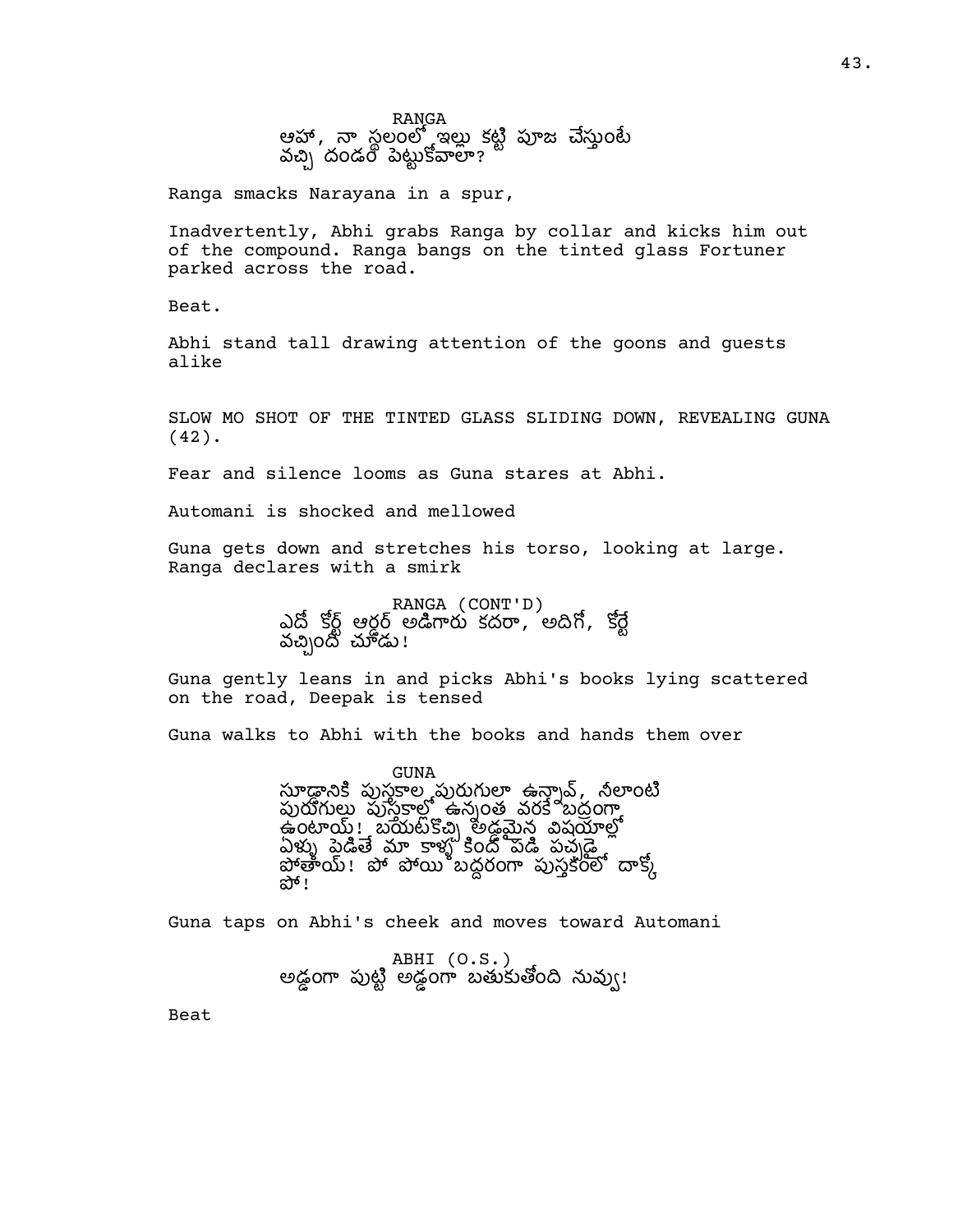Guna turns back and notice Abhi still standing unflinched, but the tension can be seen on Automani's face.

Guna pulls out a sharp dagger, walks close to Abhi,

GUNA కరెక్టే! ఫుట్టడమ్ కత్తట్టుకుని అడ్డంగా పుట్టి , అడ్డీప్పినోళ్ళందర్స్ అడ్డీంగో నరుక్కుంటూ పేరిగా!

Deepak and Automani watch holding their nerves as Guna wraps his arm around Abhi's shoulder and points the knife against Abhi's throat.

> GUNA (CONT'D) ఈ పీస్ ఇప్పటిదాకా పదేనిమిద్ పీకల నెతురు రుచి, మాసింది, పందమ్మీదో పీక చాలా లేతగా ఉం అ ఎనడం! ణం సున్నతమైందిరా కోడకా, ఉఫ్ మంటే ఆరిపోద్ది! (looking into eyes) Headlight  $\text{dom}!...$ headlight దించరా $\ldots$

Abhi does not budge, keeps staring into Guna's eyes piercingly, daring him to push the knife in, Automani rushes forward and pushes Abhi away,

> AUTOMANI (screaming at Abhi) ఏయ్` నువ్వెవడ్రా మధ్యలొ?

Beat

AUTOMANI (CONT'D)<br>మేం మాట్లాడ్రుకుని settle చేసుకుంటాం కదా? ...<br>నీ హీరోఇజమ్ కాస వెళ్ళీ మీ నానుతో  $\overline{a}$   $\overline{b}$   $\overline{c}$   $\overline{c}$   $\overline{c}$   $\overline{c}$   $\overline{c}$   $\overline{c}$   $\overline{c}$   $\overline{c}$   $\overline{c}$   $\overline{c}$   $\overline{c}$   $\overline{c}$   $\overline{c}$   $\overline{c}$   $\overline{c}$   $\overline{c}$   $\overline{c}$   $\overline{c}$   $\overline{c}$   $\overline{c}$   $\overline{c}$   $\overline{c}$   $\overline{$  $\frac{1}{2}$ నంబర్లు, ఒక సుర్వే నంబర్ మీద రెండు plot లు, ఈ బంపర్ అఫర్లతో మా బతుకులు నాశనం చేస్తోంది మీ నాన్న లాంటి ఆఫీసర్లే! వెళ్ళి ఆడితో మేదలెట్టు పో!

Beat.

Abhi is baffled and humiliated, Automani turns to Guna in a pleading tone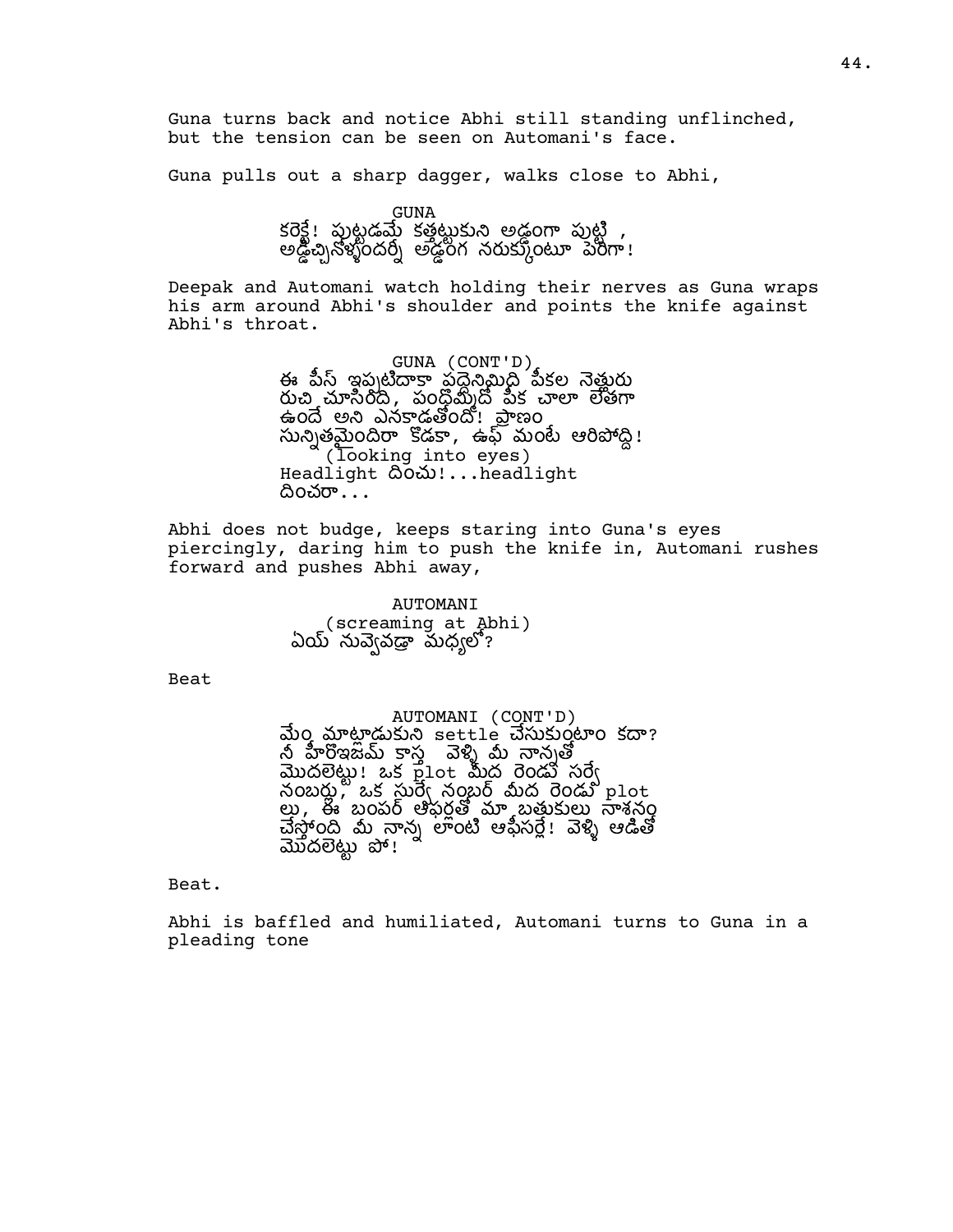AUTOMANI (CONT'D) అది లోపల పెట్టన్నా, మాట్లాడ్ settle చేసుకుందాం!

Guna looks at Abhi questioningly.

Abhi turns around and walks away gently carrying his books, Deepak follows pushing the bike on foot.

Guna puts the knife back in his holster and turns to Automani in a negotiating tone,

> GUNA (friendly) మాట్లాడ్డానికేం లేదురా, ఆ కొల్లేరు జీవ్లో మీదేదో బంద్ అన్నావు కదా, అదైనక్కు తీసుకో! లేదంటే చేస్తు మార్చించి నిర్మాణం రాష్ట్రం రాష్ట్రం చేస్తో!

SC-16 INT. ABHI PENTHOUSE/MYRA HOME - DAY: SNEAKER

Arya stealthily enters the room without letting Abhi notice his entry

Scores of open books and notes are scattered all over the room, Abhi, with his legs up against the wall is lying on floor and reading "Current Affairs" book. Dried coffee cups and tiffin plates are left unattended...

Arya picks the phone lying next to Abhi and dials

CUT TO Priya who is busy sketchiing, answering the phone

INT. VARUN HOME/LIVING ROOM - DAY: BREAK UP

PRIYA

Hello

ARYA Are we going?

PRIYA Don't know, she is still on facetime

Priya looks at Myra who is sitting in front of a laptop, facetiming with NITHIN (27)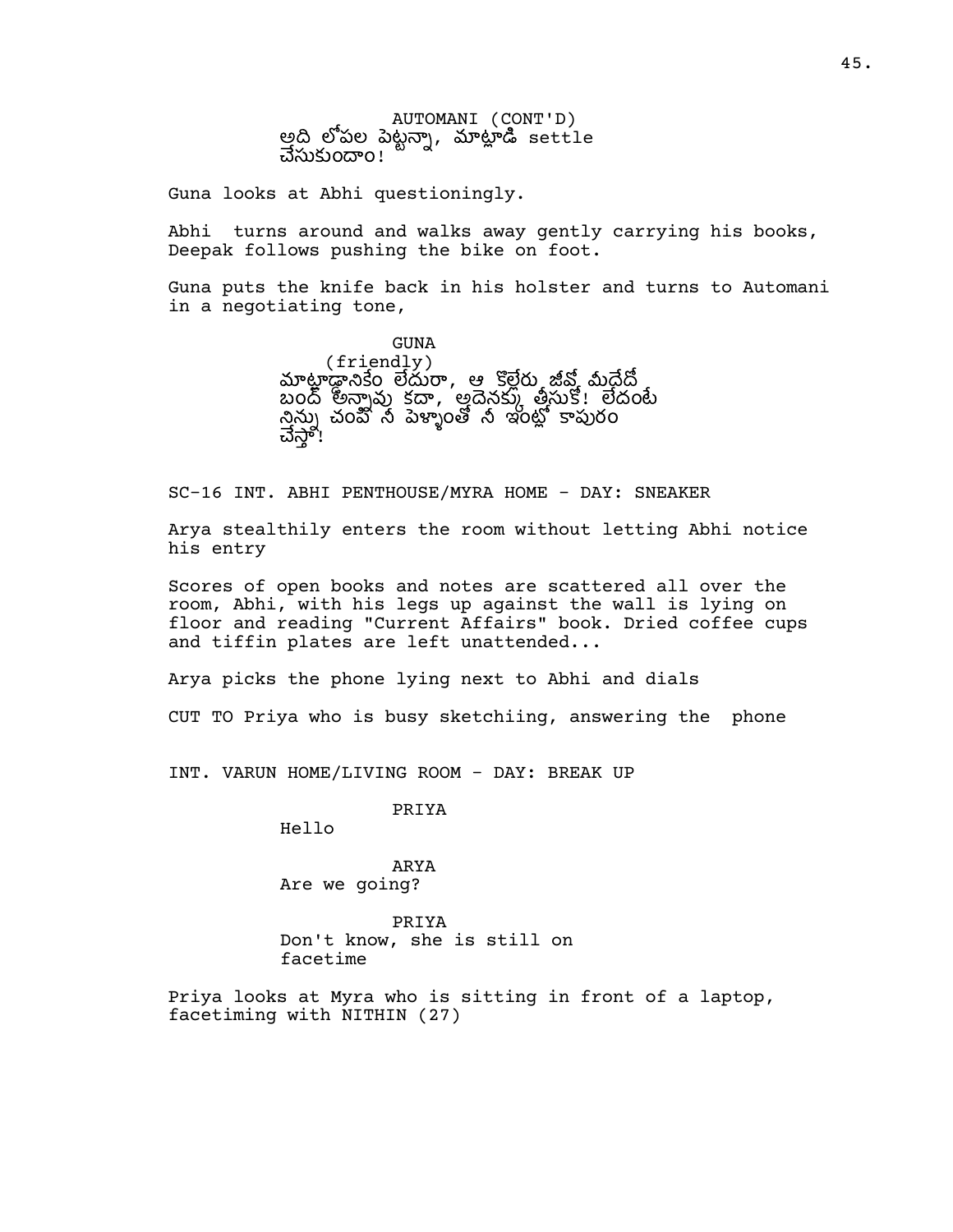MYRA (distant) I know, I'm not able to find answers Nitin ARYA<br>ఎవర్తో మాట్లాడుతోంది? PRIYA Fiance ARYA ఎంతసేపు పడుతుంది? PRIYA May be two three hours, sometimes it goes all day

ARYA (impatient) Oh no! Just ask her no?

PRIYA (irritated) I can't! Let her finish no

Arya flips around, lying on his back

ARYA So, what are you doing?

PRIYA

sketching

ARYA ఏo sketch చేస్తున్నావ్ ?

Priya is distracted as Myra shouts,

MYRA (shouting) How can you even say that you insensitive bastard! (pulls out her airpods and screams) How dare you even say that? You must be a moron to even say that,

Nitin is anime and trying to explain, we can't hear him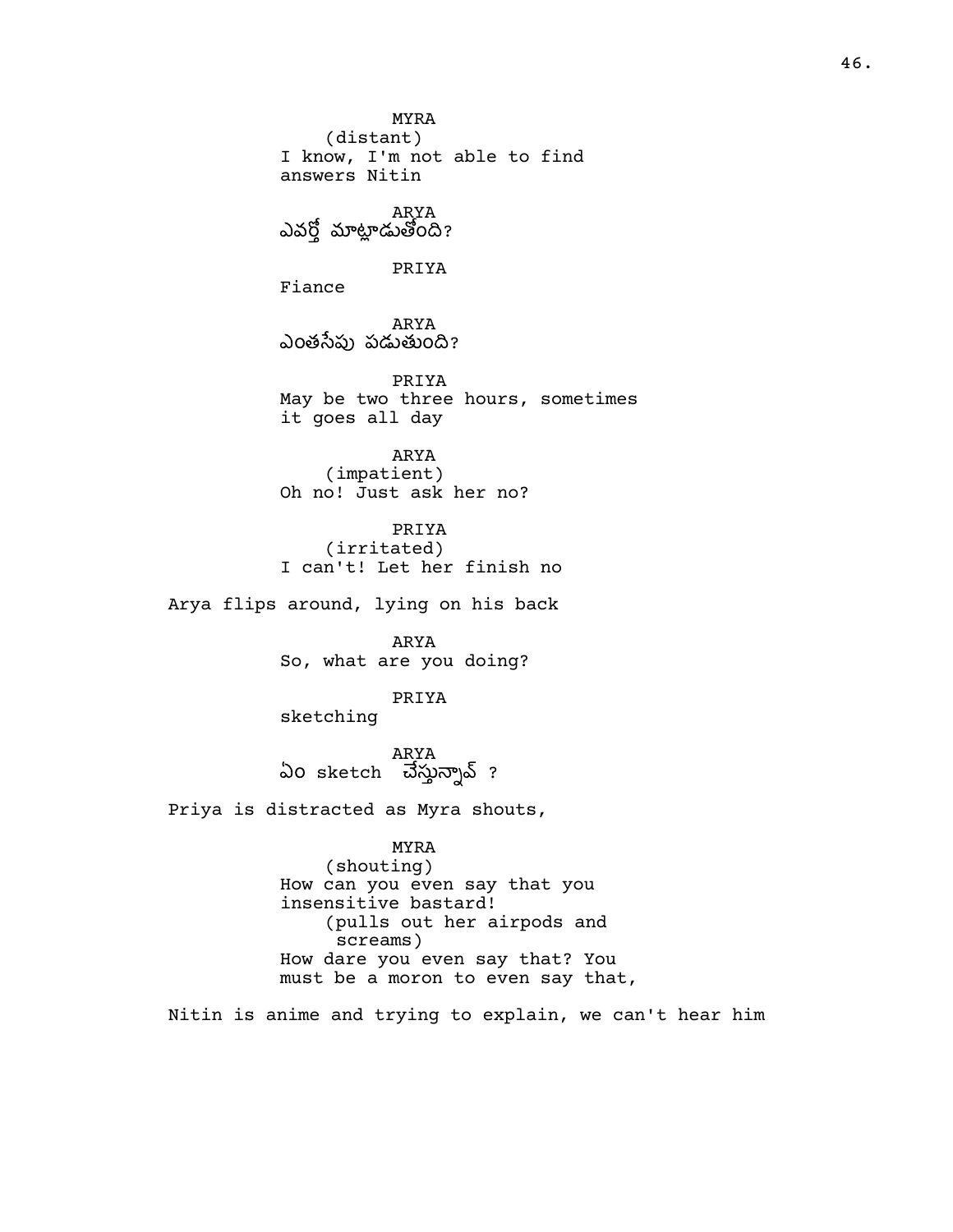MYRA (CONT'D) Don't don't even try explain, I just saw a glimpse my future with you and it's scary, don't call me back, and I am done with your bullshit! We are done! (shuts laptop)

Myra collapses on chair holding her face

CUT TO ARYA

ARYA Who is she shouting at?

PRIYA

Fiance

ARYA Are they breaking up ?

Abhi turns to Arya curiously

CUT BACK TO Priya looking staring at Myra

PRIYA Aunty, did you break up with Nitin uncle?

Myra looks up feeling conscious

MYRA Shut up! Who are your talking to?

PRIYA Arya is asking if we are going to bird sanctuary

MYRA Hang up the phone and finish your homework first!

Priya hangs the phone, Arya feels shunned as Abhi is still gazing at Arya curiously

> ABHI ఏంటి, break up అయ్యిందా?

ARYA నాకేo తెలుసు? మావయ్య please మమ్మల్ని bird sanctuary 5 తిసుకెళ్ళవా, Aunty last minute లో hand ఇచ్చింది!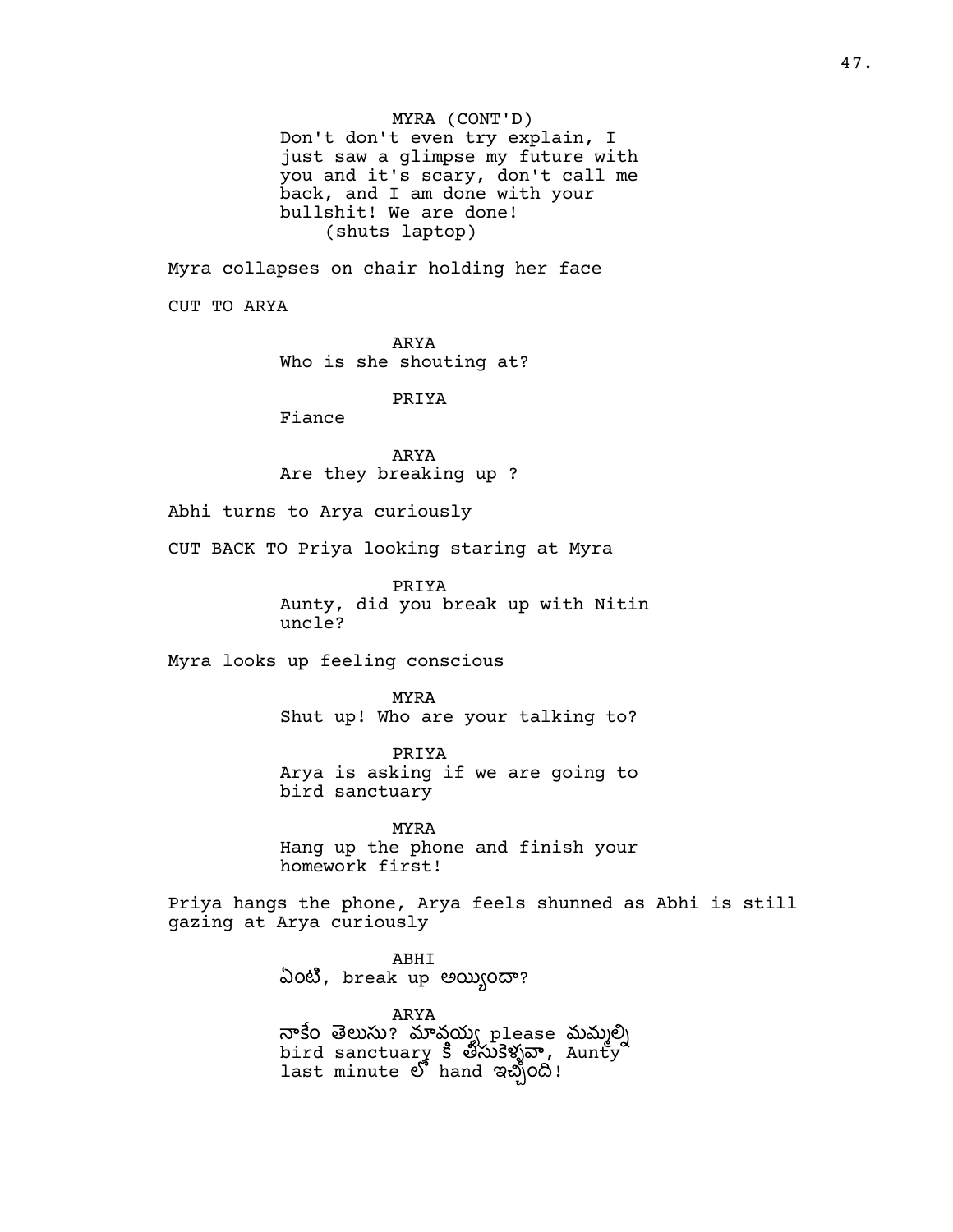ABHI

ఏం Comedy ఉం, ! Next week interview  $\frac{1}{2}$  which is another with అంట, వెళ్ళి మీ తాతనడుగు పో!

ARYA (persist) No, he is so boring, please take us మావయ్యా, p $l$ ease

ABHI

 $\partial^5 0^{\circ}$ ..

Abhi's phone rings, from same number, he answers attentively

MYRA

Hi

Abhi sits upright

ABHI

Oh, hi

MYRA పిల్లల్ని bird sanctuary కి తీసుకెళ్తానని promise చేశాను, కానీ ఈ రోజు నా mood బాలెదు, మీరు తీసుకెళ్ళ గలరా?

ABHI (excited) Oh of course I am free only, in<br>fact నాకు బోర్ కొడుతోంది, నేను తీసుకెళ్తాను

Arya is observing Abhi keenly

MYRA

Thank you

Myra is about to hang the phone, but Abhi interrupts

ABHI Actually Myra .. వ better, you will feel better ! I promise you won't regret, please come no

Myra thinks for a beat

ABHI (CONT'D) జాతర టైమ్ ఇది, Believe me...you will feel good (MORE)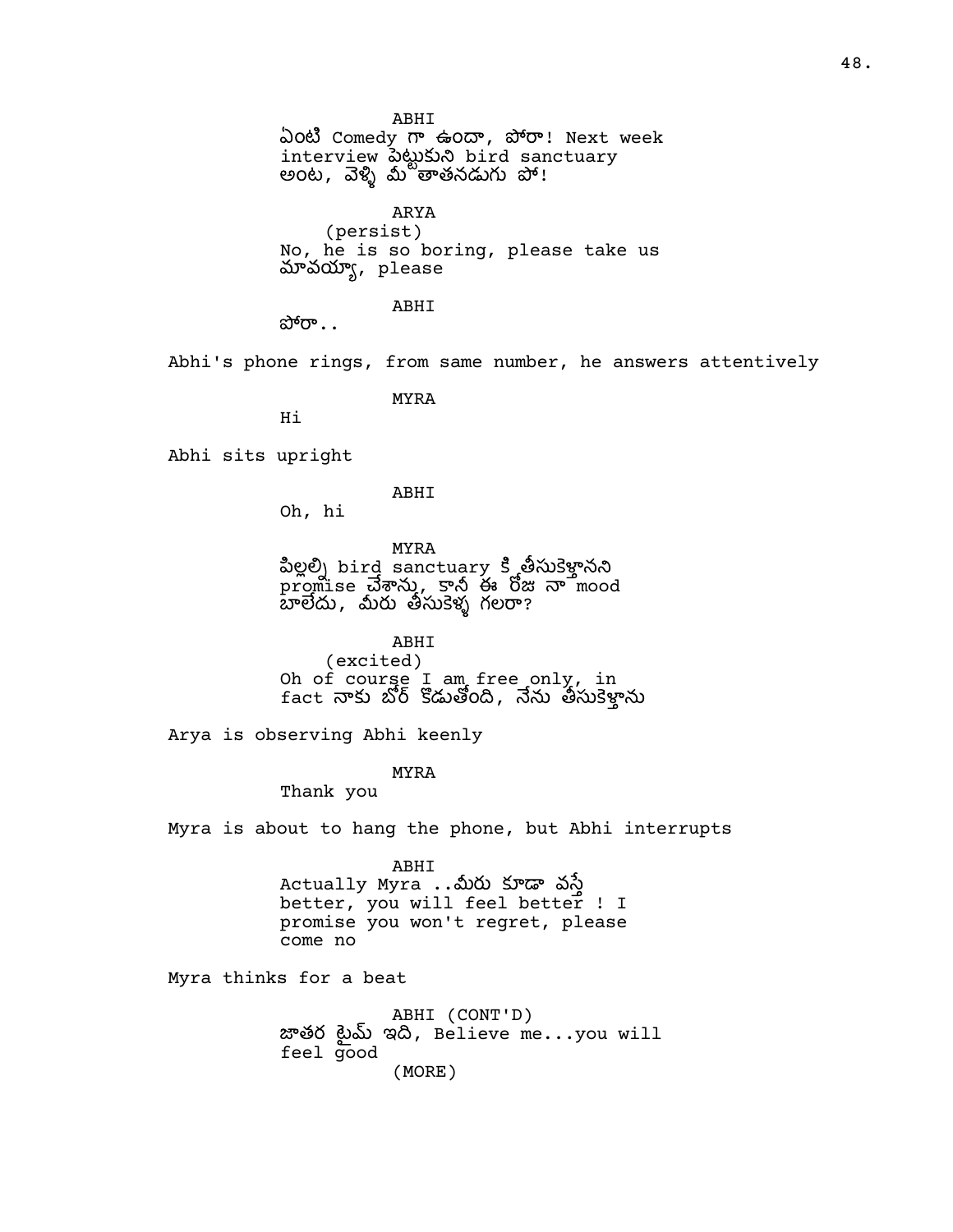ABHI (CONT'D) (pleads) Please don't say no..

Abhi waits keenly for a positive answer

### MYRA

(hesitantly) Ok

Abhi hangs the phone with restrained excitement, notices Arya gazing at him incriminatingly

> ARYA  $B$ reak up అనగానే రెడీ ఐపోయావా?

### MUSICAL/VISUAL TRANSITION

SC-17 EXT. MULTIPLE - DAY: THE FOLK OF THELLERU - SONG

(Musical/visual inspirations : Rang De Basanti https://www.youtube.com/watch?v=c769V25pX08)

The ecstatic visual grandeur of Thelleru, the fields and the sky. Myra and Priya riding with Abhi, Arya and Pete riding with Deepak. Visiting different villages, witnessing different kinds of jatara celebrations, roadside enactments, stage playsetc. ending with boat ride on the lake canals.

> కోరస్ $:$ సిగురు జబ్బల మేద – సింతగింజలోయ్ల్డ్ తరుణీ గుబ్బీల మీద – తాటిముంజలోయ్ల్ సైరుకు పీలాడు సూస్టే సూప్తు సురుకులోయ్ .<br>కలికి బుగల మీద సిగు మరకలోయ్

<u>పల్లవి:</u> సూదవోదమా – ఆడ్రోడవోదమ్గా సెయ్యి సెయ్యి కలిపీ సేరవోదమా

<u>చరణం–1</u>: యేన్నేల్లో క<u>ోల్లుయేరుతాన</u>మాడుతున్నదంట యెల్టమ్మ్ – యెల్టమ్స్ సరసుతోని సెందురూడు సరసమాడుతున్నదంట ల – ల గాలో సెంప గిళ్లుతుంటె – పూలు సిగుపడతాయంట ల – ల (MORE)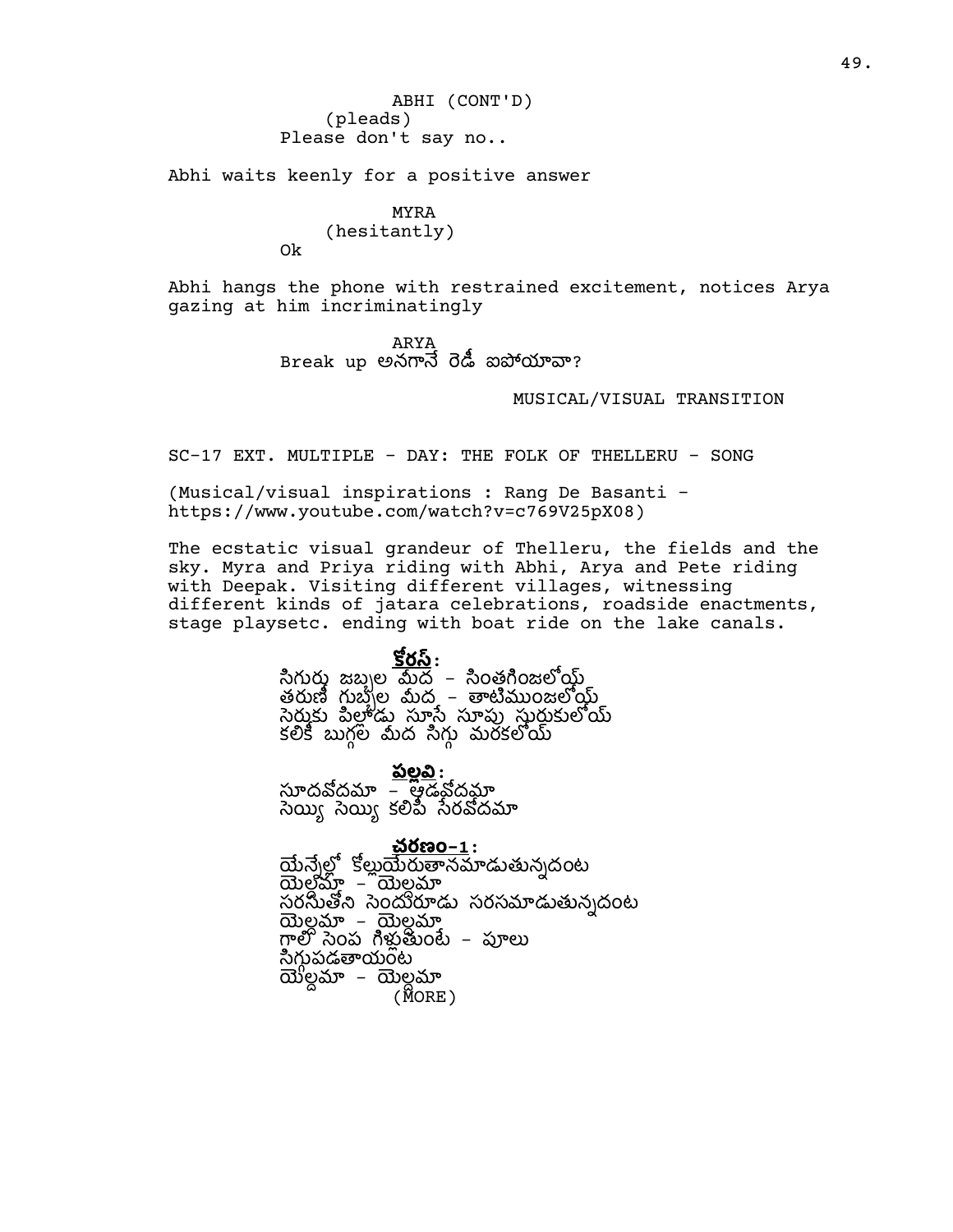చరణం-1: (CONT'D) వలస పచులోచి\ నీళ్ళ హాలీ జలుకుంటాయంట సూదవోదమా – ఆడవోదమా సెయ్యి కలిపి సేరవోదమా

<u>ఆంగ్లం</u>: సమరాడి సేపపిల్ల సేదతీరుతున్నదంట్ల రదన ర ం రపడ దంట పాపమందామ – మనిషి పాపమందామో

<u>కొర</u>స్:

జోరె్ుయ్ – బార్నెయ్ తెరిసాప జార్నెయ్ పడవనింక జొర్నెయ్

# చరణం**-2**:

పసుపుకుంకాలుగాచే – పార్వతమ్మ రూపమంట ంటమ ంటమ కొల్లేరు 'బిడ్డేలకేసిం' – కొలువైన తల్లేనంట పెదీంటమ్లో పెదింటమ్మ రంగూ రంగులో ప్రభాలుకట్టి – తారంగమాడుకుంట యెల్లమా – యెల్లమా ముడుపూకట్టుకున్న జంట –<br>ముళుయేసుకుంటయంట ముళ్లుయేసుకుంటయంట<br>సూదవోదమా – ఆడవ్రోదమ్గా సెయిఁ సెయిఁ కలిపీ సేరవోదమా ఎదురు - చూస్తి – నాకన్నుల్లో – ఏగుసుక్క నువ్వేనంట పెద్దంటము దీవించంగో – పెళ్ళి సుక్క పెడతావంట సెందమామాయె – నాతో సిందులాడయ్యో

# కోరస్ $:$

జోర్నెయ్ – బార్నెయ్ తెరిసాప జార్నెయ్ పడవనింక జొర్నెయ్

SC-18 EXT. LAKE - DUSKY : SHARING THE BURDEN

Myra and Abhi are standing in a motor boat while kids (Priya, Arya and Pete), playing with Deepak in another boat, overtake them heckling victoriously. A variety of birds flocking in the sky over the narrow canal connected to the vast lake.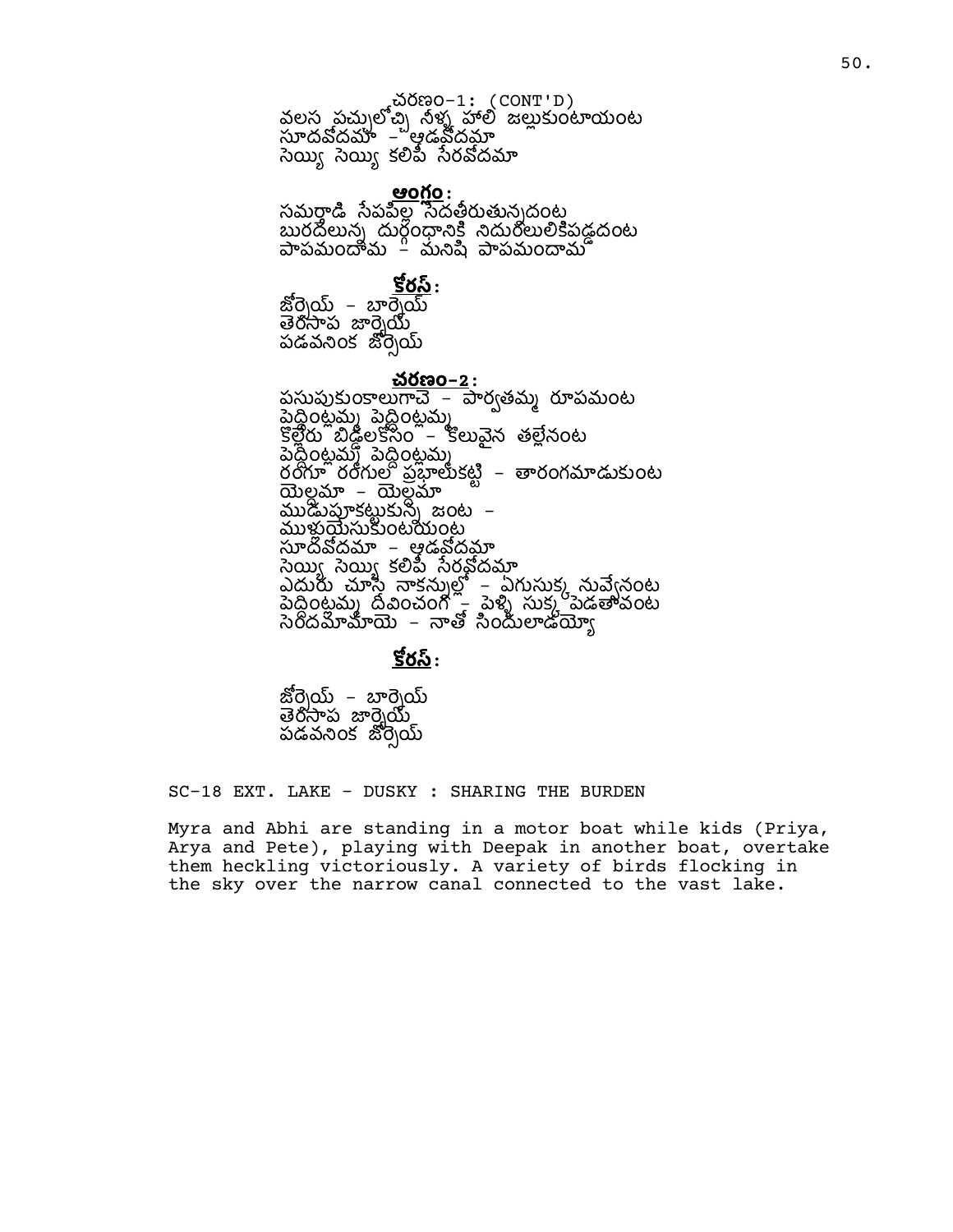Abhi notices Myra looking lost, watching the kids

# ABHI

are You Ok?

Myra takes a moment to answer

# MYRA

research మీద ఆఫ్రికా వెళ్ళాడని అబద్ధం చెప్పాను, అలా నమ్మి బతికేస్తున్నారు. వాళ్ళ<br>మొహంలో నుంచి ఆ నవ్వెప్పుడు మాయమౌతుందో అని భయమేస్తోంది!

## Beat

Abhi is puzzled, tears in Myra's eyes,

MYRA (CONT'D) అన్న కనిష్ఠించకుండాపోయి ముప్ట్సే రోజలౌతోంది, ఏమయ్యాడో తెలీట్లేదు!!

### Beat

Abhi is processing in a shock as she goes on, struggling to complete the sentences

> MYRA (CONT'D) కనిపీకుండా పోయిన రోజున గుణా అనే రౌడీ visit చేశాడని తెలిసినప్పట్నుంచి ఇంకా భయంగా ఉంది!

INSTERTS OF GUNA'S VEHICLE IN FRONT OF HOSPITAL, HIS GANG WALING IN, OPENING DOOR AS VARUN LOOKS UP IN DOCTOR'S COAT

Cut back to Myra on boat

MYRA (CONT'D) పోలీసులేమో సరిగ్గా respond అవ్వట్లేదు! వాళ్ళ<br>మీద కూడా doubt వస్తోoది!

Cut to Myra's conversation with SP

SP GOPAL RAO (40), is listening intently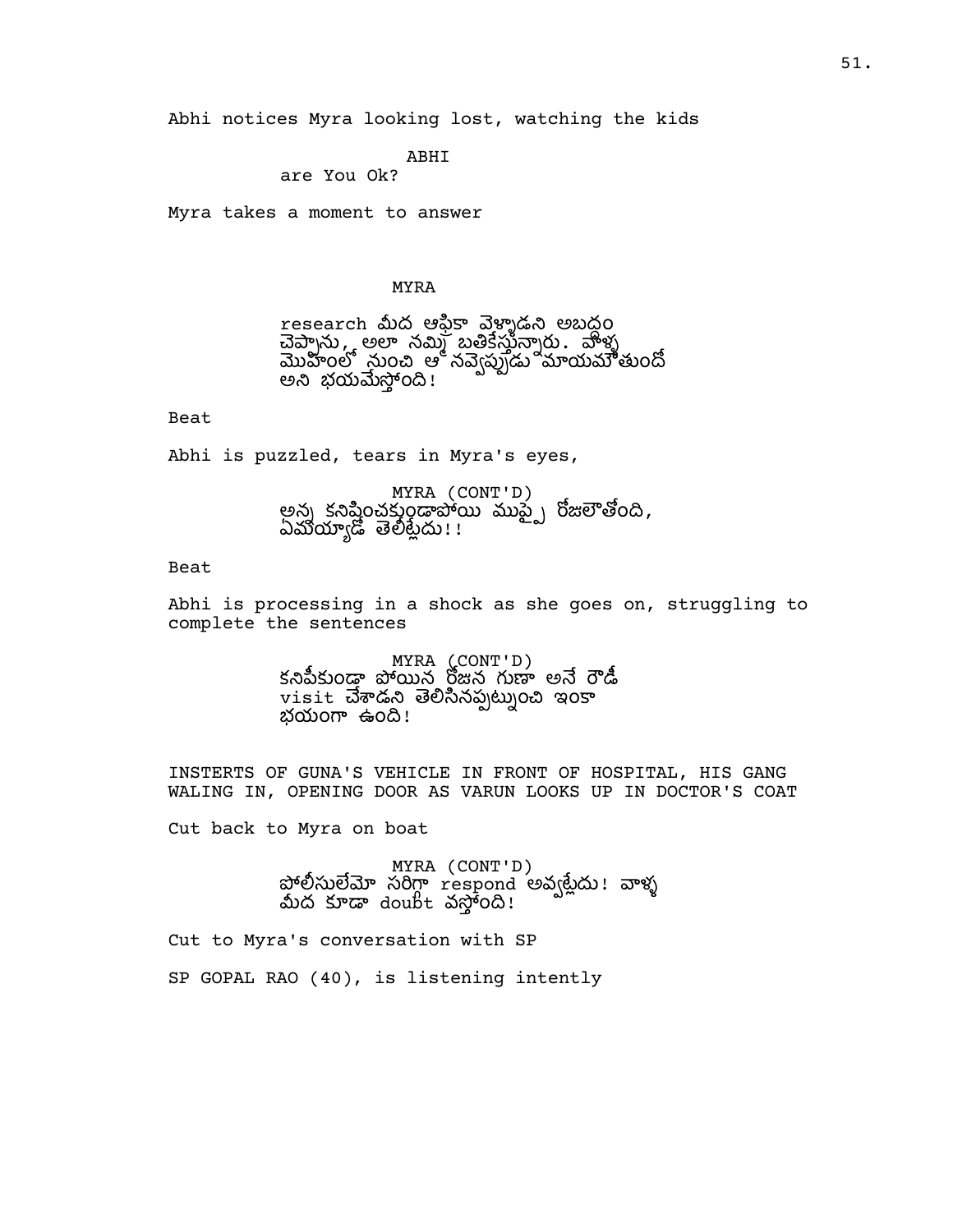MYRA (CONT'D) miss అయిన ముందు రోజు వరుణ్ కలెక్టర్ ని కలిశాడు, miss అయిన రోజన గుణా అనే రౌడీ వరుణ్ ని కలిశాడు! ఇది kidnap అయ్యుండొచ్చని ఎందుకనుకోవట్లేదు మీరు?

SP answers with ease

SP GOPAL RAO Kidnap చేసినట్టు సాక్ష్యాలు లేవు కాబట్టి! గుణా మీద "shoot at sight" order ఉంది  $\overline{\text{d}}$ డం, మీరు చెప్పినట్టు public గా తిర్ధగడ్డు! Appointment record ప్రకారం ఆ టైమ్ లో వచ్చేన పేషెంట్ పేరు రంగా!

MYRA public గా తిరగడని మీర్డే అన్నారు**,**  $\stackrel{\text{\scriptsize{e}}}{\text{\scriptsize{e}}}$ ဗ်စာ $\stackrel{\text{\scriptsize{e}}}{\text{\scriptsize{e}}}\!\!$ ဖြစ်စ $\stackrel{\text{\scriptsize{e}}}{\text{\scriptsize{a}}}$  appointment ఎందుకు తీసుకుంటాడు?

Beat

MYRA (CONT'D) (suspicious) I think you guys are trying to cover up something..

SP stares at her offended

SP GOPAL RAO అంటే? ఏంటి మే ఉధేశం? నేనూ, కలెక్టర్ గారూ ఆ రౌడీతో కలిసి మీ అన్నని kidnap చేశామా?

Beat.

Thinking for a beat, Myra feels what he said could really be the uncomfortable truth,

Feeling scared, Myra gets up and walks out of the room.

CUT TO; US CONSULATE GENERAL, HYDERABAD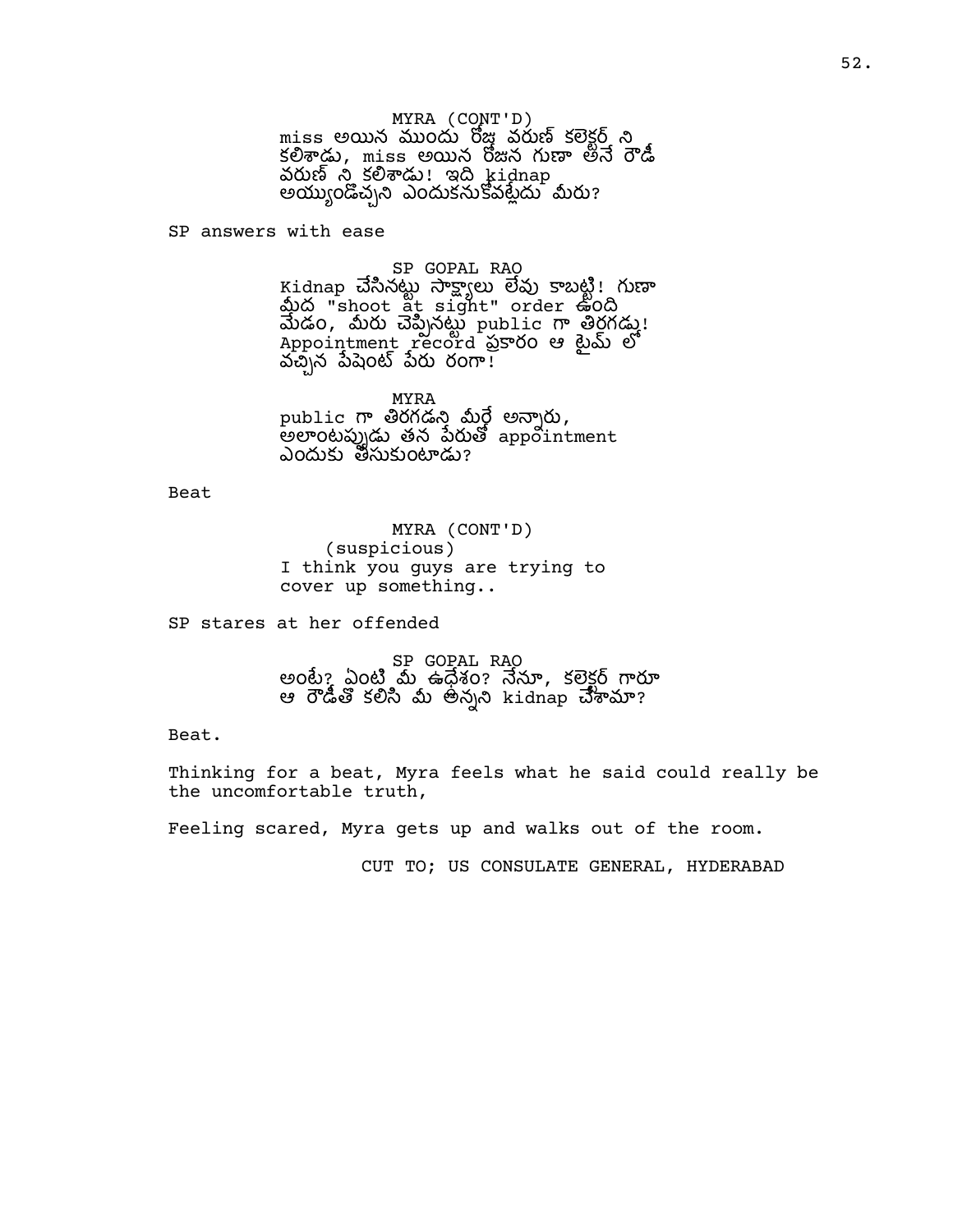MYRA (O.S) పిలల్ని adopt చేసుకుని నాతోపాటు అమెరికా తేసుకల్గామనీ try చేస్తుంటే, Indian citizens అవడం వలై వాళ్ళ parents signature or  $\overline{w}$  death certificate కావాలంటున్నారు! Feels like I'm stuck in a limbo without a conclusion to the case. pillaliki adopt chesukuni nAtopATu america teesukeldaamani try cEstuMTE, Indian citizens avaDaM valla, vALLa parents signature ledA vALLa death certificate kAvAlaMTunnAru! Feels like I'm stuck in a limbo without a conclusion to the case.

A white lady talks from inside,

### CONSULATE LADY

Since your brother is an Indian citizen, there is nothing we can do about it. You must seek local authorities help.

### MYRA

I lost hope on the local authorities mam, it's been twentyfive days since he disappeared!

### CONSULATE LADY

I feel for you, I am really sorry, there is nothing we can do about it! And as I mentioned, for the children's custody, we need parent signatures or else, sorry to put it this way, their death certificates!

Myra is evidently heartbroken, she collects herself, picks the documents and walks to the kids waiting in the lounge.

Myra exits the consulate with kids, looking desolate.

Cut back to Myra on the boat;

MYRA ఈ దేశంలో ఎవరి్ నమాలో ఎవరి్ నముకూడదో .<br>అరం కావటేదు

Abhi notices Priya standing still, staring at Myra from the other boat,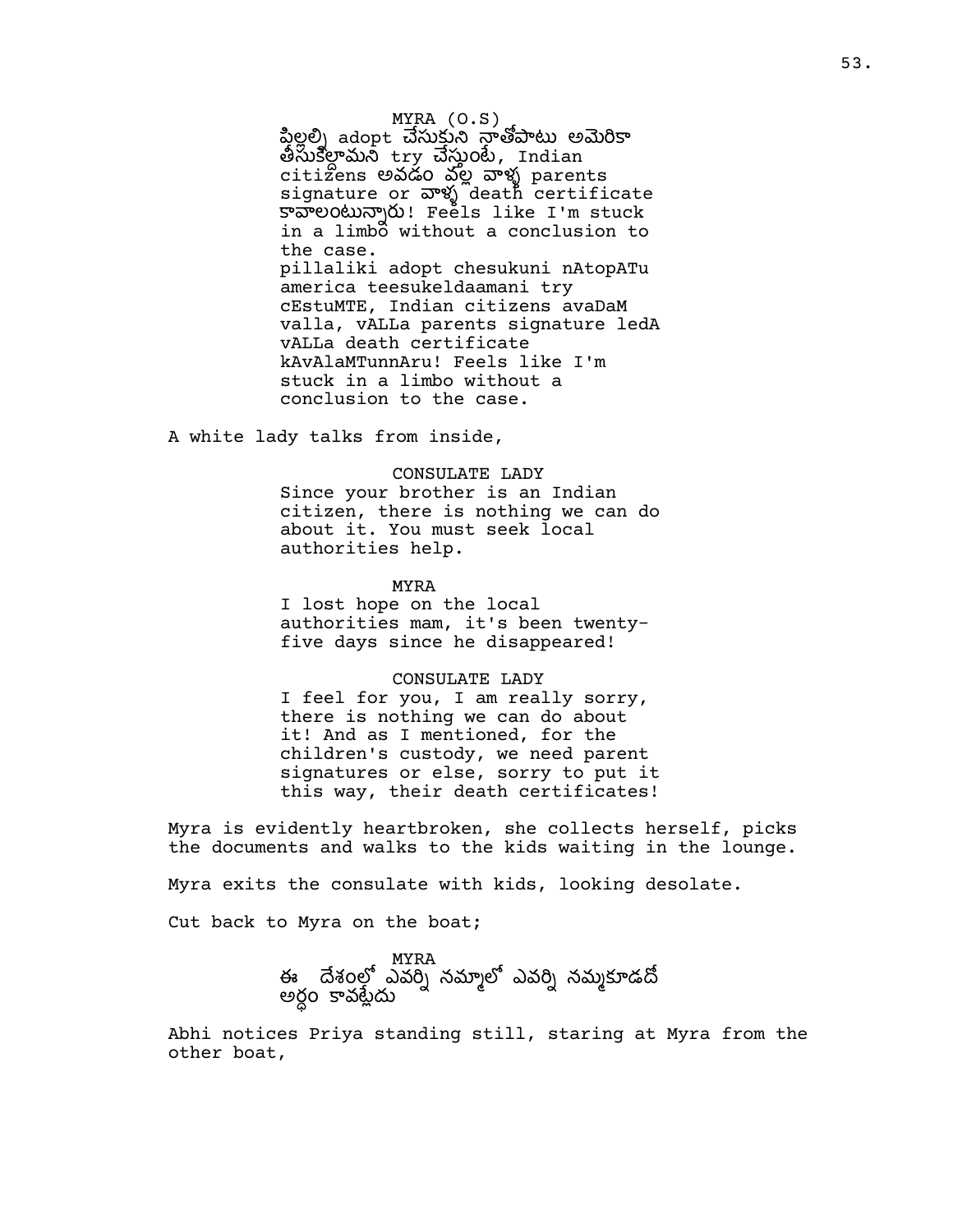Abhi holds Myra consolingly,

ABHI<br>Myra పిల్లలు చూస్తున్నారు

Myra wipes her tears, turns to the children and waves them with a fake smile, Priya smiles back and starts playing.

Myra turns to Abhi,

MYRA ఈ situation లో వాళ్ళ Future కన్నా నాకేదీ important  $\infty$ ! I want to adapt them, but that bastard..... (choking) my fiancé... (struggling to finish) వాళ్ళని orphanage లో పెడదామన్నాడు! I had to break up with him today.. (she breaks down weeping)

Abhiin an assuring tone,

ABHI అమాయిలో అము తనం చూడలేనోడు మనిపే em, external times of the extent of the search of the search of the search of the search of the search of the నువ్వు, అది అర్ధమైనోడే నేతో ఉండాలి!

Myra's phone rings, Abhi picks it and hands it to her

SP (O.S.) Myra Hansen?

MYRA

Yes

SP (O.S.) ఓసారి office కొస్తారా?

Myra hangs the phone and looks at Abhi

SC-19 INT. SP OFFICE - NIGHT : "CASE CLOSED"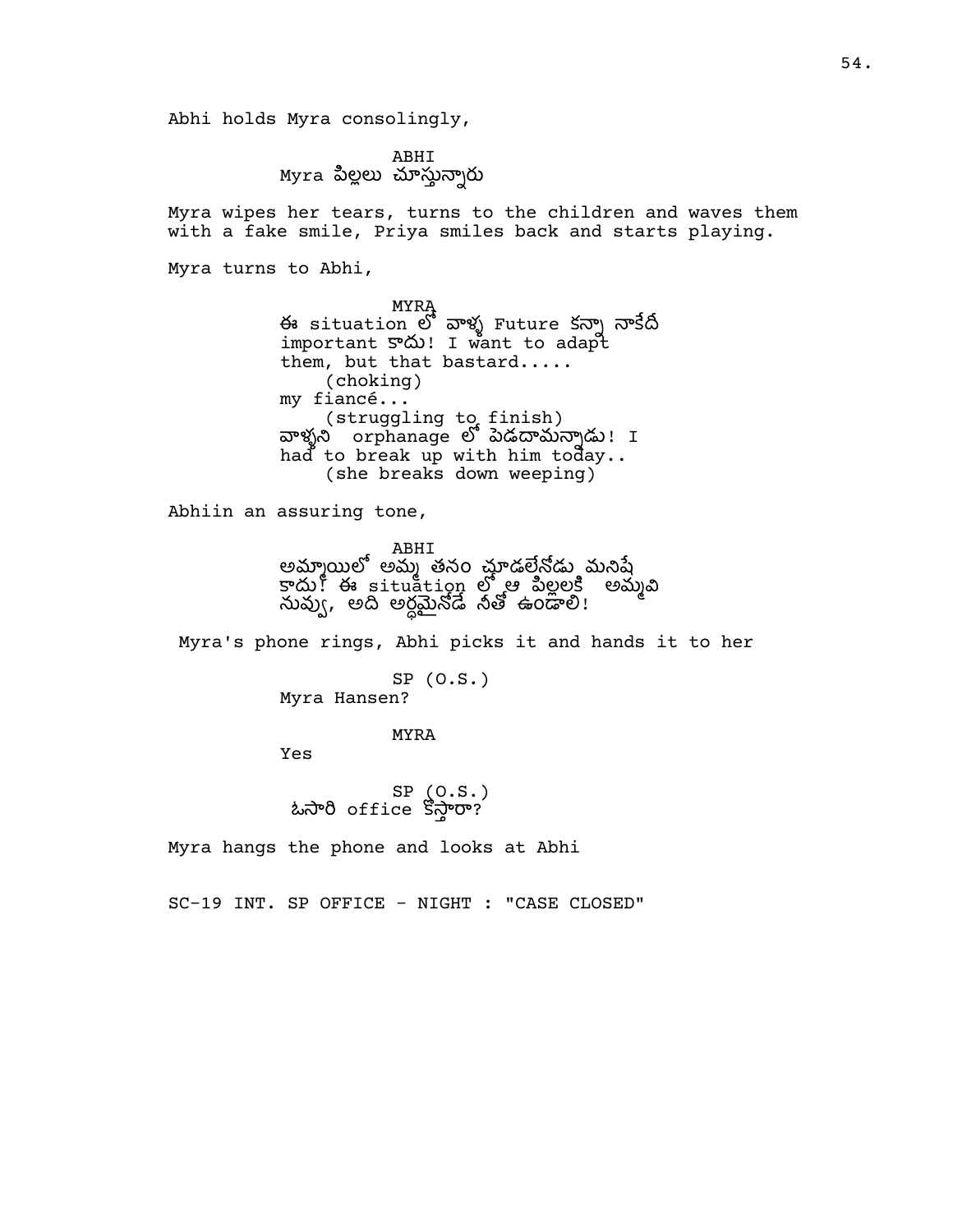A TRANSPARENT PLASTIC EVIDENCE BAG FILLED WITH A DIRTY PANT, SHIRT, BROKEN PHONE AND WALLET ARE LYING ON TABLE.

Sp Gopal Rao, standing behind his chair is looking intently. Myra, accompanied by Abhi is sitting across the table stoic looking at the bag.

Children are staring at them sitting afar on a couch with Deepak

Myra gently opens the bag and inspects the evidences one by one,

SP is looking keen for confirmation.

Myra, after looking into Varun's wallet, his driver's license, credit cards and their family photo, realises the chilling truth as tears roll down her cheeks

A deadly silence in the room as Abhi looks at Myra's pale face in shock,

SP cues the constable to take away the evidence bag.

SP GOPAL RAO తెల్లెరులో చేపలు పడుతుంటే విళ్ళకు దొరికాయ్

A couple of fisherman are standing with folded hands.

SP GOPAL RAO (CONT'D) చుట్టు పక్కలెక్కడా body కనిపించలేదు! బట్టల మీద blood marks కూడా లేవు! మీ అన్నయ్య wife చనిపోయిన తరువాత కొంచెం depression తో, alcoholic అయ్యాడని మా investigation o 300000: suicidal tendencies ఉన ం!

Abhi is baffled to hear where it's heading, he points at the children

> ABHI ఓసారి ఆ పిల్లల్) చూడండి సర్, వాళ్ళనొదిలిపెట్టి<br>ఏ తండైనా suicide చేసుకుంటాడా?

SP is disconcerned

SP GOPAL RAO మీరేంటి సైకియాట్రిస్ట్రా? suicide చేసుకునే వాడి mindset ఎలా ఉంటుందో తెలుసా నీకు?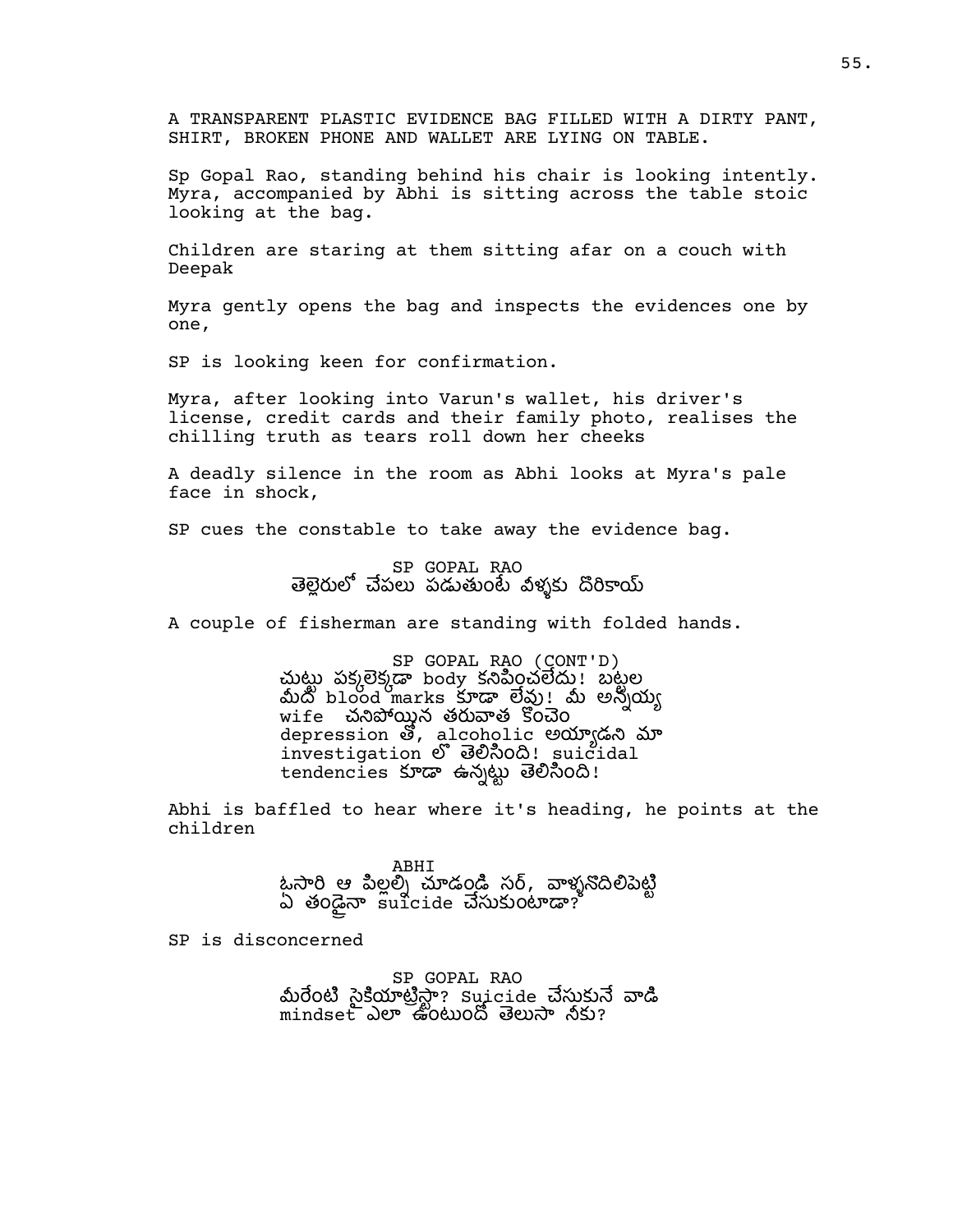## Abhi is penting up

### ABHI

ఈ crime ని solve చెయ్యడం కన్నా suicide project యడం mindset ఉన్నట్టంది సర్! crime ని మీరెల్గా project అ కం పపం! .<br>Blood marks විරටව, suicide అබ రాసేసుకుంటారా? Body కోసం వెతకరా?

SP GOPAL RAO<br>ఆ చెరువెళ్ళి సముద్రంలో కలుస్తుంది! ఎక్కడేతకమంటావో చెప్పు! గత ే ఐద్తేళ్ళలో ఇది  $\widetilde{\mathsf{a}}$ တ္ခြယ္ခြ်ီ missing case! ఇప్పటి వరకు ఒక్క body దొరకలేదు!

## ABHI

అంటే, అన్నీ suicides అని రాసేసుకున్నారా?

SP shoots back

SP GOPAL RAO హි! Practical knowledge లేకుండా మాట్లాడకు!

SP takes his seat facing Myra.

SP GOPAL RAO (CONT'D)<br>చూడ్గమ్మా, మీకు పిల్లల మీద కస్టడ్ కావాలంటే ఒకటి మీ అన్న signature కాపాలి, లేదంటే త్లన death certificate కావాలి! Body దొరుకుతుందేమో అన్న భ్రమతో case ఇలాగే open ఉం life waste ం లేక death certificate తీసుకుని, అమైరికా వెళ్ళి, మీ మల్లల future కాపాడుకుంటారో ఆల్లో చించుకోండి!

Myra is blank

Abhi retorts in cold disappointment

ABHI Ha, ఈ settlements ల్లో చూపిచ్చే talent  $\tt{crime}$  solve చెయ్యడంలో ఉండదా మీకు?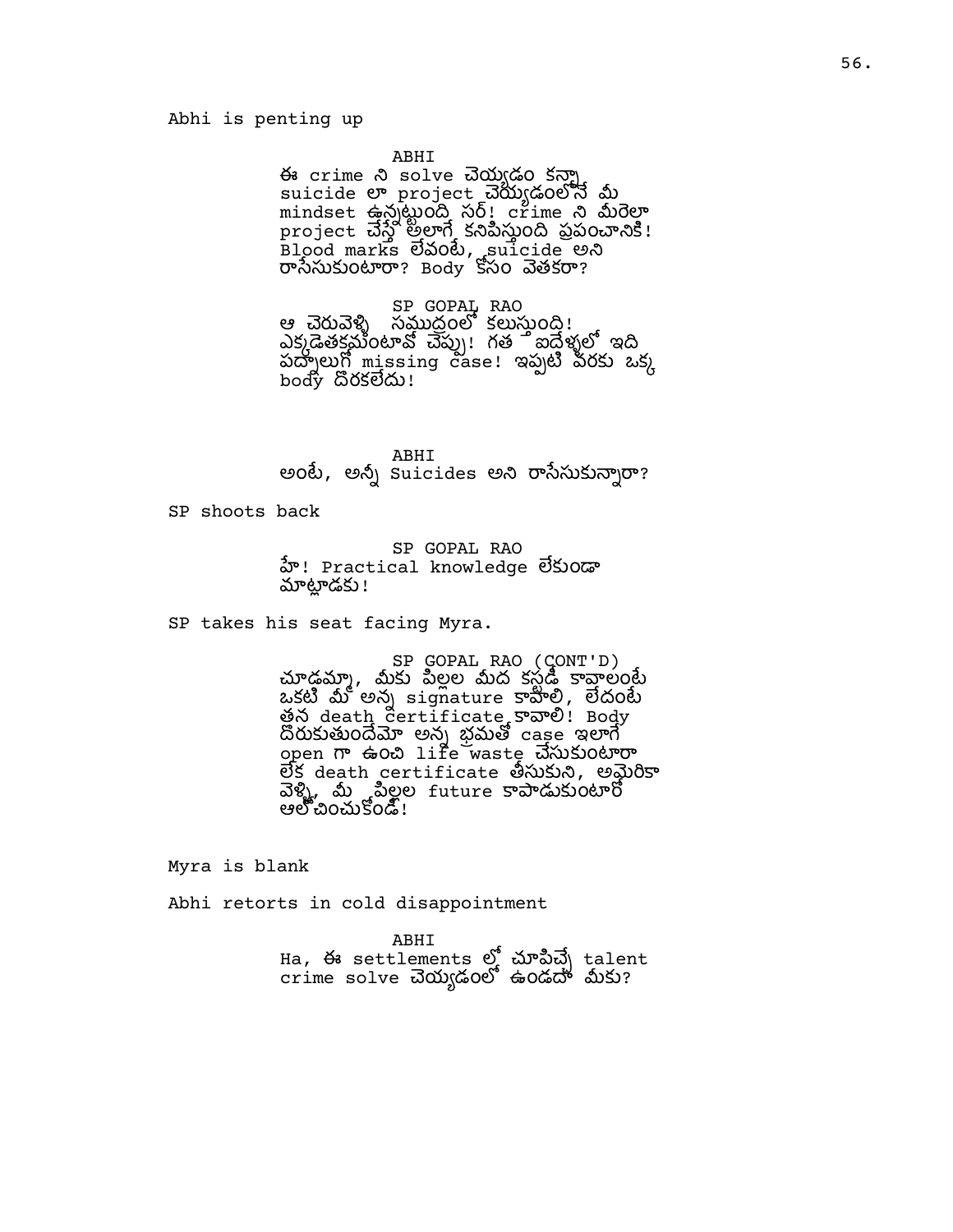SP , (shouts)<br>ఏయ్ , వీడ్ని తన్ని లోపలెయ్యండ్రా!!

Abhi gets up screaming in challenging tone

ABHI ఎయ్యండి స్తర్, uniform ఏసుకున్న గూండాలు, అంతక ఏం ?

SP springs up to hold Abhi's collar

MYRA (screams) Abhi stop it!

Beat

MYRA (CONT'D) sign ఎక్కడ చెయ్యాలో చెప్పండి!

Abhi is shocked by her decision,

ABHI Myra are you out of your mind? ఇ మర్దర్ అని తెలిసే విళ్ళు డ్రామాలాడుతున్నారు, తెలిొట్టేదా?

Myra looks at Abhi, determined

MYRA తెలుస్తోంది, అందుకే close చెయ్యమంటున్నా $\,\ldots\,$ 

Beat

Her eyes swell with helplessness anger..

MYRA (CONT'D) (points to children) వాళ్ళ `కోసం!

Beat.

Abhi cannot counter

MYRA (CONT'D) There is a reason behind my decision, ఇది నా personal struggle,please leave it to me!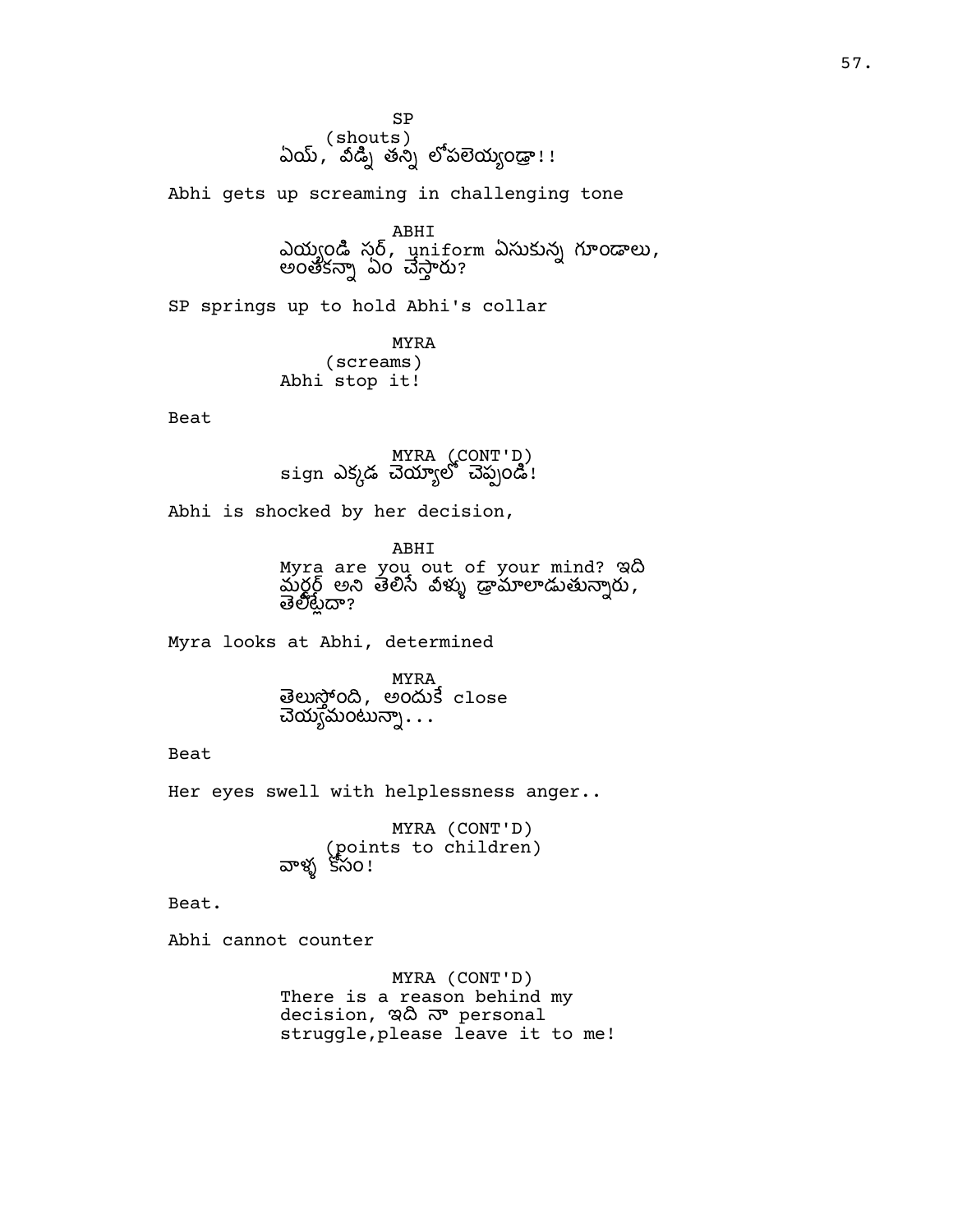Abhi is appalled.

SP looks as if he won the contest.

Kids are crying louder, having understood the ultimate truth, Abhi, turns around and approaches to console them

SP places the case file on table and offers a pen, still gazing angrily at Abhi.

Abhi kneels in front of the crying children

PRIYA Daddy ని ఎవరు చంపేసారు?

With swollen eyes Abhi embraces both of them

Myra gazes at the pen on top of the case file,

ABHI Daddy నెవరూ చంపలేదమ్మా.. మమ్మీ ౼ౘౘౘఀఄౣౢఄౘ<sup>ౚ</sup>ౘూడు !

Myra picks the pen and hesitantly starts signing

PRIYA మమ్మల్నోదిలేసి ఎందుకెళ్ళిపోయాడు?

ABHI పైన అమ్మకెవరూ తోడు లేరని $\ldots$ 

Abhi holds them tight and caress

ABHI (CONT'D)<br>మీకు aunty ఉంది కదా, నాన్న కన్నా బాగ చూసుకుంటుంది!

As Abhi consoles children with a lie, Myra has just signed for it

SC-20 EXT. ROADS - NIGHT - A GLOOMY RETURN

TRAVEL SHOTS PANNING FROM ABHI TO PRIYA AND MYRA ON A BIKE, LOOKING GLOOMY ON DARK AND EMPTY ROADS. ARYA AND PETE RIDING ON DEEPAK'S BIKE

CROSSFADE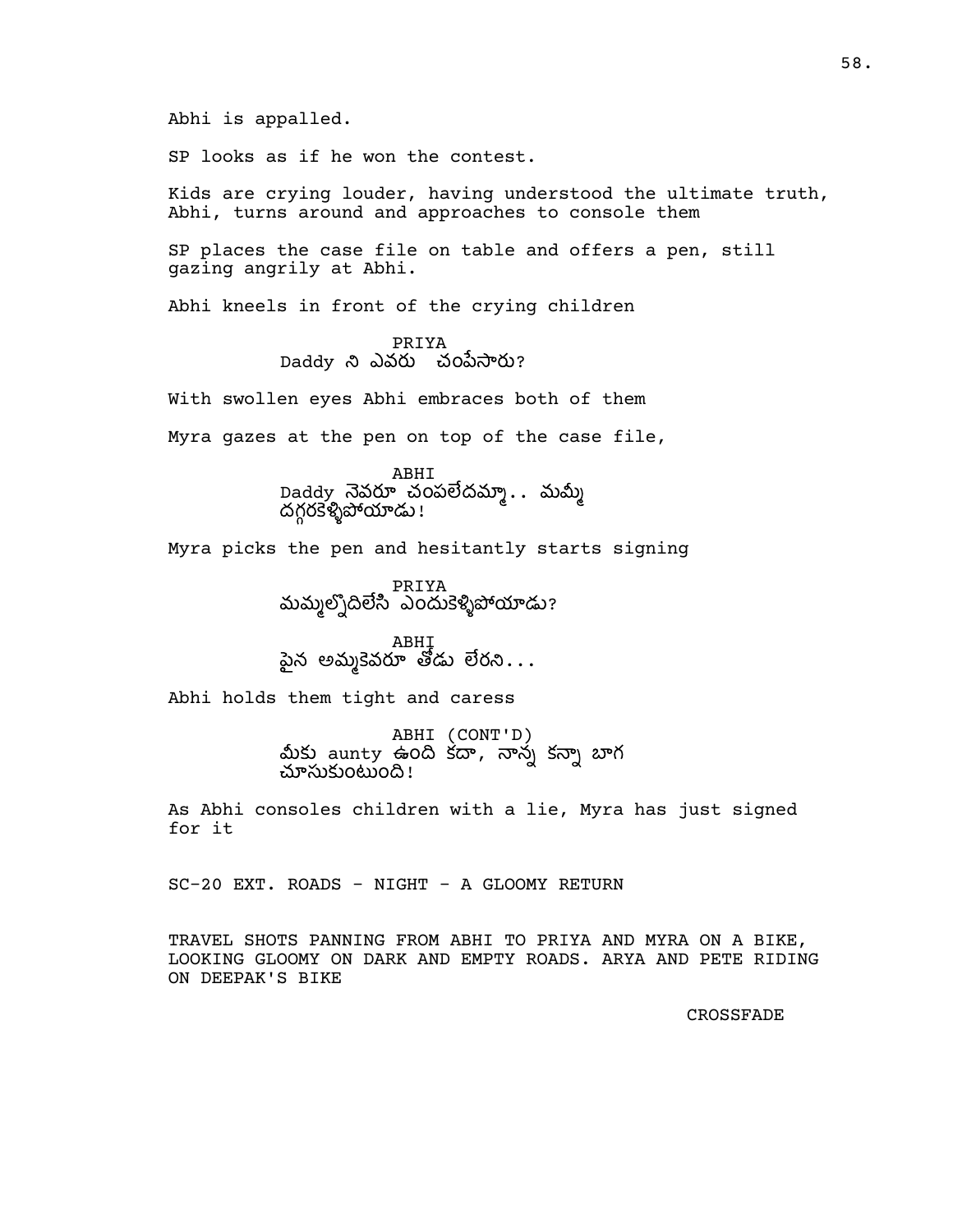SC-21 EXT. CROSSROADS/ROADS - DAY: THE UNIQUE BANDH

Deepak and Abhi ride on a bike towards Ashok circle, holding bags. A bunch of men, wearing white clothes, lead by Automani, are stopping the incoming traffic and interacting with the commuters.

Women in sarees are marching on the sideways with flags and banners reading; "Thelleru tallini vidipinchandi" "raitula gaavu keka", "supreme court teerupuni amalu cheyyandi", "Thelleru mafia ni antam cheyyandi", "maa kompalu koller" etc. Police are lined up for every hundred feet, some are static and some are moving.

Automani stops Abhi's bike

AUTOMANI సర్ ఈ రోజు బంద్! Bike అక్షుడ్త పార్క్ చేసి ఎక్కడికెళ్ళాలో చెప్పండి మా ఆటోలో drop చేస్తోo!

DEEPAK బాబూ మేం బండి station లో పెట్టి డెల్లీ ఎళ్తున్నాం, వచ్చేదాకా మూడు రోజులు ఇక్కడే ക $\sim$ ൻഡ് $\sim$ 

AUTOMANI సర్! పర్వావరణ సంఘం ఆధ్వర్యంలో జరుగుతోంది ఈ బంద్, మీ bike ఎక్కడికీ పోదు! (motions a colleague to approach) రేయ్ సార్ తెలుస్తు కద్గా, బైక్ తీసుకెళ్ళి, మా వధ చివర్న సారోళ్ళింట్లో ఇచ్చేయ్!

Automani's colleague hands in a pamphlet to Abhi and takes the bike away. Abhi looks at the pamphlet headline; "Thelleti vyadha".

> AUTOMANI (O.S.) (CONT'D) ఎక్కండి సర్!

Automani hollers from inside the auto.

Abhi and Deepak get in feeling a bit uneasy

DEEPAK అదిరా, బంద్ పేరుతో ఇదొక దోపిడీ!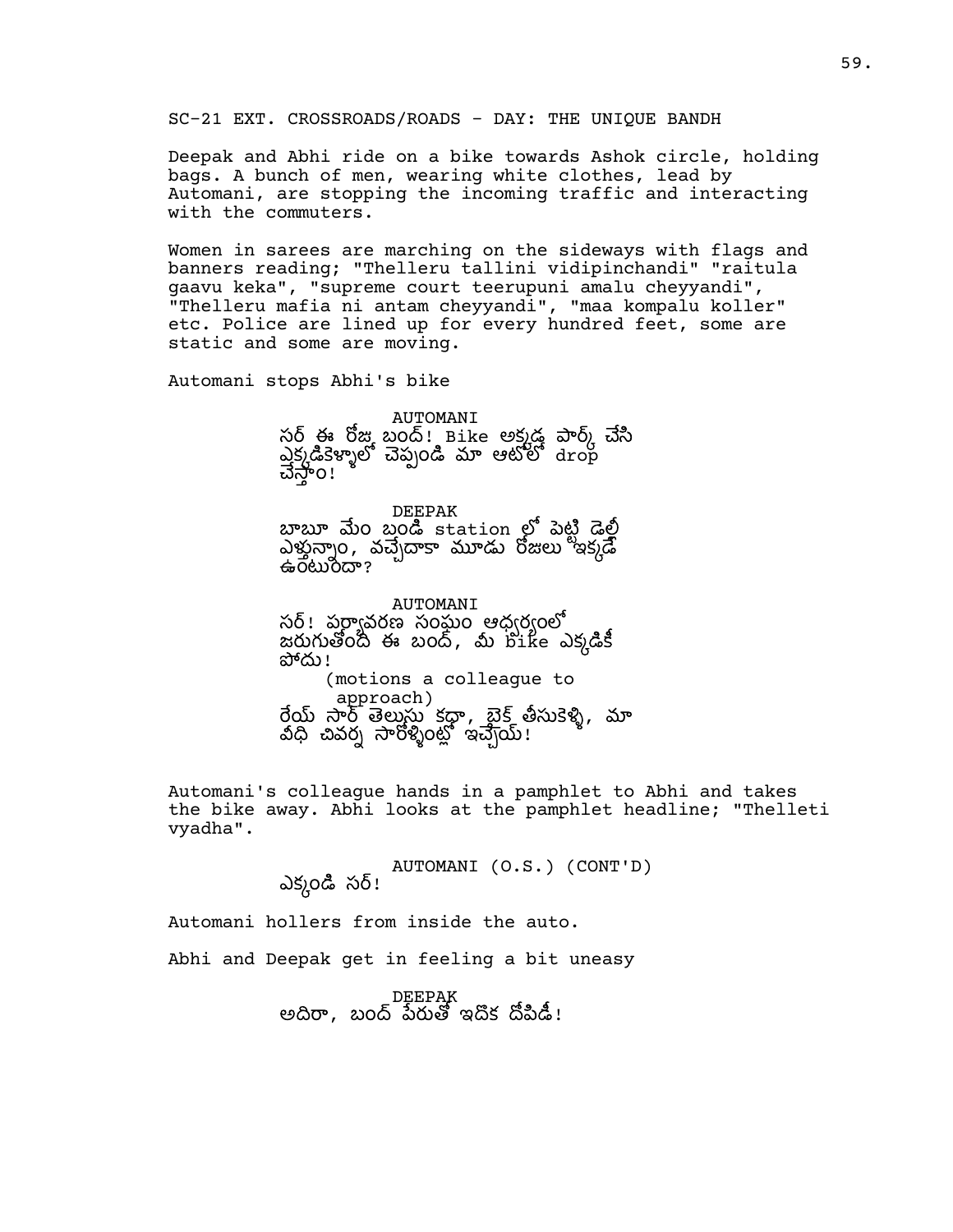Beat.

Auto zooms off

SC-22 EXT. ELURU ROADS - DAY : STORY OF THE LAKE

As they drive, they go past a roadside jatara at a junction. There is a bit of uneasiness in the auto.

Deepak breaks the silence,

DEEPAK పోలీస్ ల మీద రాళ్ళెయ్యకుండా, బస్సులు తగలెట్టకుండా, school లూ, shop లూ close చెయ్యకుండా, ఇదేం బంద్ బాసూ?

AUTOMANI అవేవి చెయ్యక్తుండానే ఓ మనిషి బ్రిటీషాళ్ళనెళ్ళగొట్టాడు కద సర్!

Beat.

Abhi is not convinced yet

ABHI (poking) ఇప్పుడే కద్దరా మొదలైంది, మధ్యాహ్నం వరకు wait , అ తగలడ!

Automani gets the intended pun

AUTOMANI అవి చేసే ఆ పోలీసులూ రాజకీయ గూండాలూ చెయ్యాల్సిందే సర్, మైం చెయ్యం! ఆత్మహత్యలు చేసుకునే రైతులం సర్, హత్యలు చేసే గూండాలం కాదు!

A moment of empathy

DEEPAK రైతులైతే మరి ఆటోలెందుకు తోల్తున్నారు?

AUTOMANI రైతుగా బతకలేక, చదువుకునే శక్తి లేక!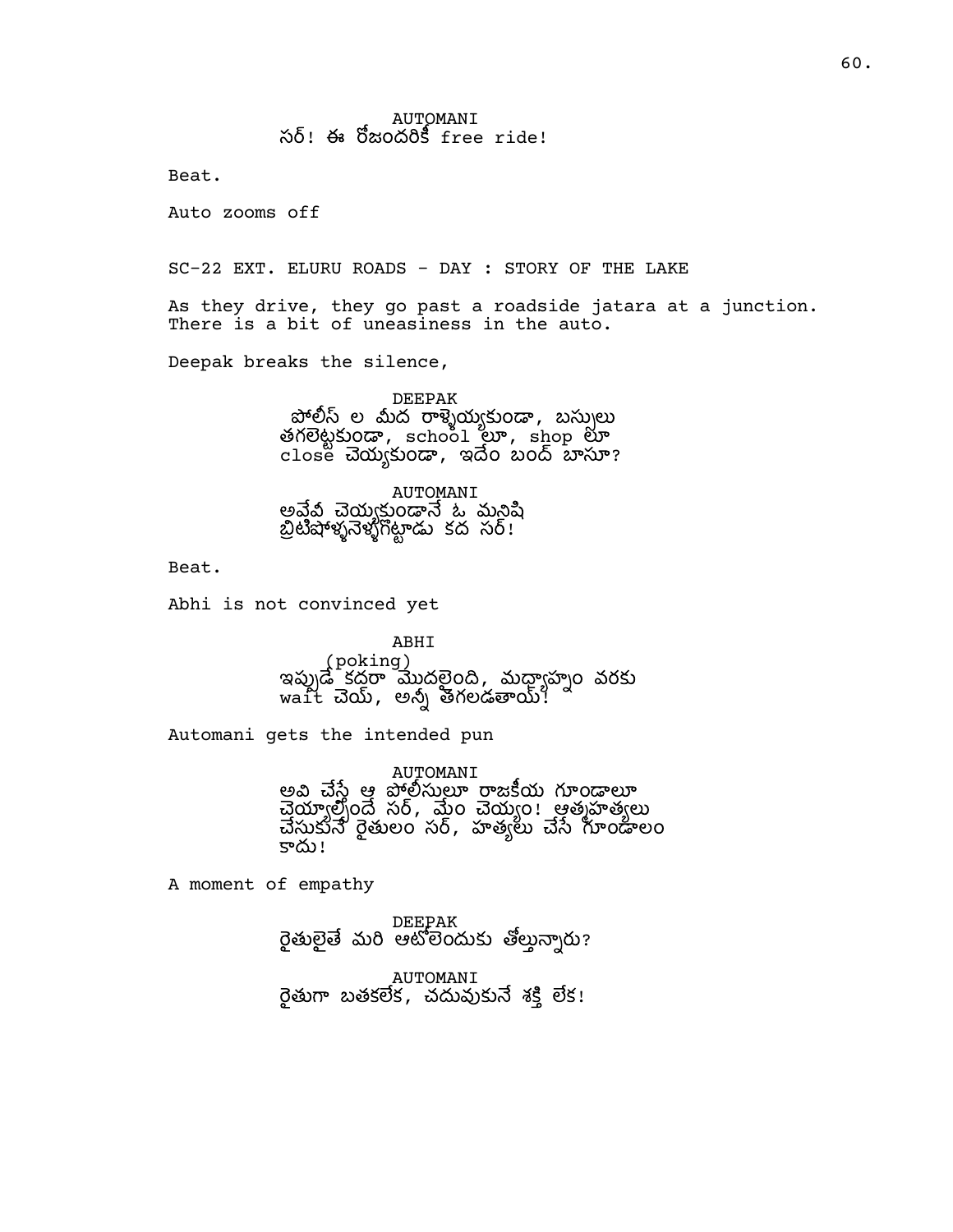Moment

AUTOMANI (CONT'D) ఓసారి ఆ మాప్ చూడండి సర్, మా కధ అర్ధమౌతుంది !

There is a detailed map of Thelleru depicting the lanka villages and the surrounding farmer villages, marked in red

> AUTOMANI (CONT'D)<br>ఈ మూడేళులో తెలేటి చుటూ ఉన్న ఆ పలెలో తొమింది మంది రెత్తులు ఆత్మహత్య చేసుకున్నారు ! ఇది మీకు సుశ్వాంత్ సింగ్ రాజ్నట్  $\mathsf{suicide}$  festival మద్యలో అప్పుడప్పుడూ కనిపించి పోయే మామూలు news అయ్యుండొచ్చు! కానీ ఇవి ఆత్మహత్యలు కాదు సర్, హత్యలు!

Beat.

Abhi looks into the pamphlet attentively

AUTOMANI (CONT'D) ఇది నలబె ఏళ్లు ముందు ఒక వరం ఓట కోసం మొదలైనౌకధ!

Automani has Abhi's attention now

AUTOMANI (CONT'D) ఒకస్పుడు Asia లోనే అతి పెద్ద మంచి నీటి సరస్సు తెల్లేరు! మత్స్మ కారులకో రైతులకీ సనం ణం !

INTER CUTS OF PLEASANT THELLERU VISUALS, FISHERMEN THROWING NETS, FARMERS PLOUGHING FIELDS, BIRDS SETTLING ON TREES

> AUTOMANI (CONT'D) కానీ ఆ తెల్లేరుని ఆక్రమించుకుని, కృత్రీమ చేపల ప్రైంపకాన్ని విరేసి, మత్స్య కారులను తన ఓటర్లుగా మార్చుకుందిక వ్యక్తి!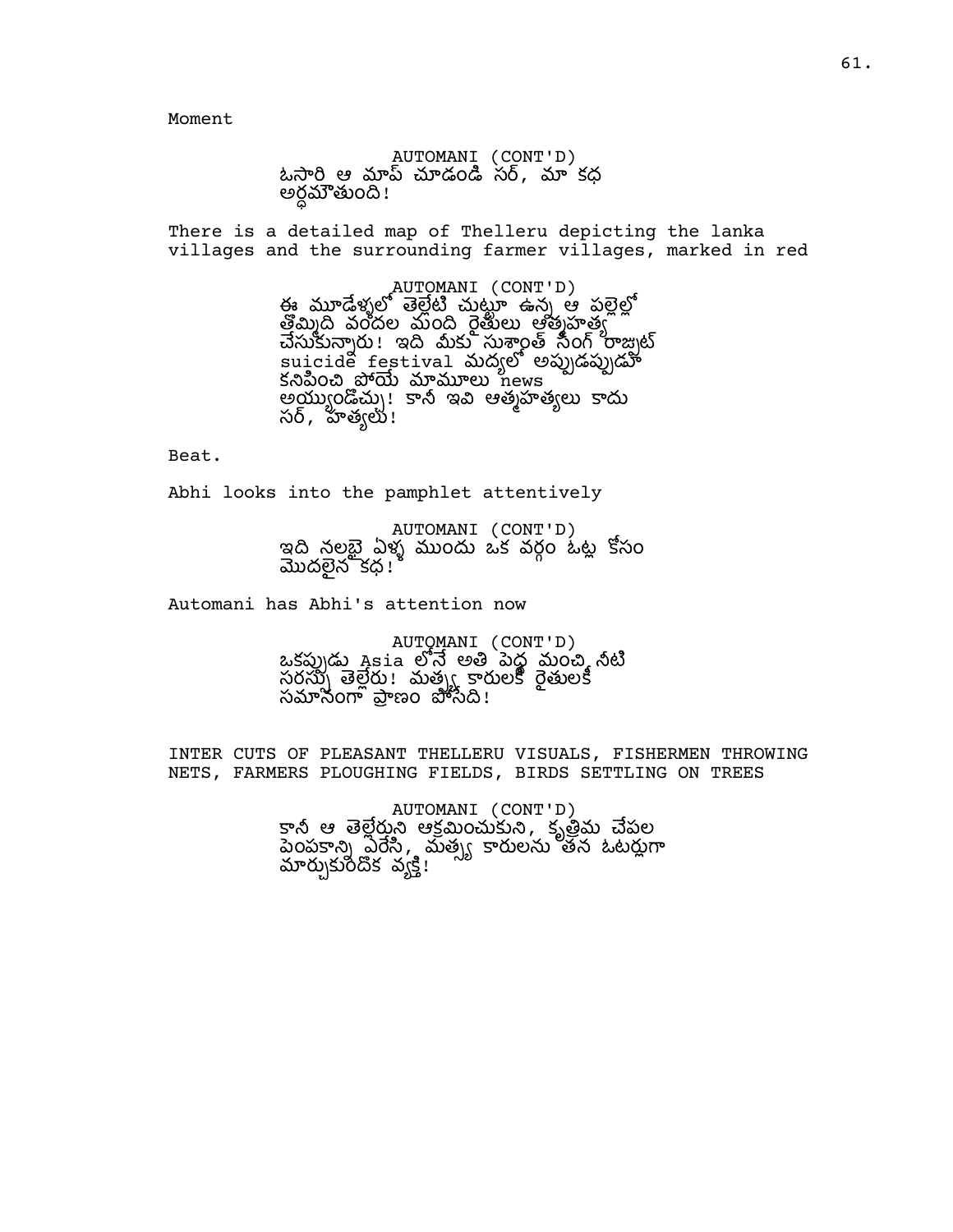B & W VISUALS OF YOUNG VISHAKHA VANI STANDING IN FRONT OF THE FRESH AND VAST THELLERU LAKE (BACK SHOT)

> AUTOMANI (O.S.) (CONT'D) ఆ తరా్త Society లు, lease లు, loan లంటూ చేయవు మొత్తాని తన గుప్పెటోకి  $\vec{P}$ త్ర అందే, గ్రాండ్ ఆ వ్యవస్థలో బానిసల్ని చేసింది! వేల కోట్ల సామాజ్యాన్ని కట్టుకుంది! ఆ వ్వక్తి పేరు విశాఖా వాణి, ఆ వ్యవారం పేరు మతగంధ fisheries!

VISUALS OF VISHAKHA VANI TALKING TO THE SOCIETY PRESIDENTS INTER CUT WITH TANK CONSTRUCTIONS ON THE LAKE, ALL THE STEPS INVOLVED IN PISCICULTURE - FROM LAKE TO PACKAGING

> AUTOMANI (CONT'D) రాజక్తీయంతో వ్యాపారాన్ని, వ్యాపార్థంతో రాజకీయ్లాన్ని కొనుక్కుంటూ, ఈ రోజు రాష్ట్రాన్నే తన గుప్పెట్లోకి తెచ్చుకుంది!

DEEPAK ఇక్కడ రైతుకొచ్చిన నష్టం ఏంటి మరి?

AUTOMANI చేపలకేసే క్రుత్రిమహారం వల్ల నీళ్ళు పాడ్డయ్యాయి, చేరువు కట్టల వల్ల నీటి మీట్టం తగ్గింది, సముద్రం నీళ్ళు వేనక్కు తన్ని, ఉప్పు నటితో లకల ఎకల శనం అ!  $\alpha$ కోచ్చుడు ప్రాణానికి oxygen లా ఉన్న చేరువు, ఇప్పుడు విషంలా మరిపోయింది సర్!ి

INTERCUT WITH UNPLEASANT VISUALS OF FARMERS, BIRDS AND ARTIFICIAL FISHING.

AS THEY PASS, THEY NOTICE VISHAKHA VANI CUTOUTS AND MATSYAGANDHA FISHERIES HOARDINGS.

> AUTOMANI (CONT'D) supreme court orders త యం క ంం ! (MORE)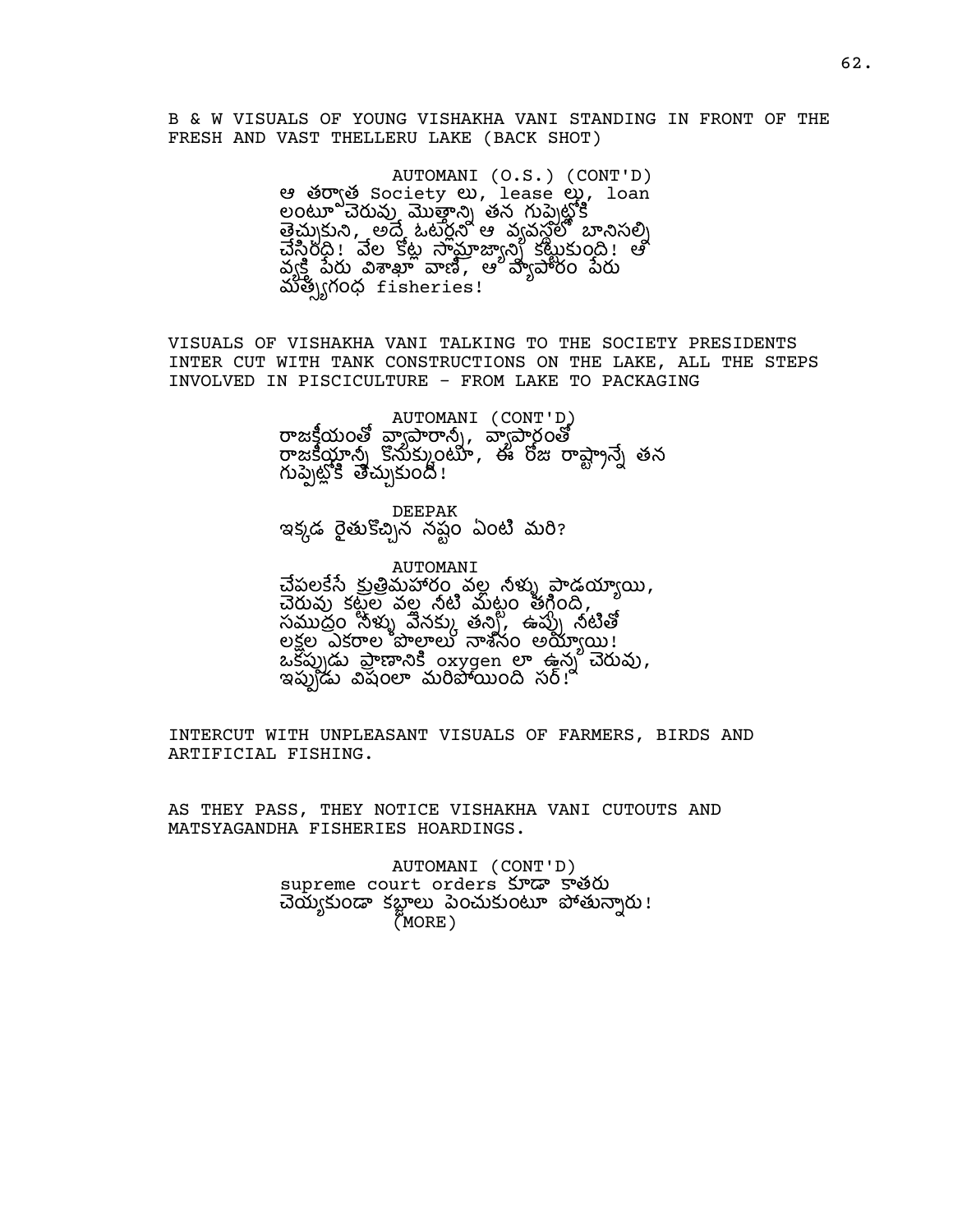

The auto rides past a big jatara in front of the railway station and halts. Abhi and Deepak get down,

Abhi is about to pay,

AUTOMANI (CONT'D) చెప్పాను కద సర్, ఇది free ride! మీరు మాొకధ విని స్పందిస్తే అదే మాకిచ్చే payment!

Abhi is about to leave,

AUTOMANI (O.S.) (CONT'D)

Sir..!

Abhi turns back

AUTOMANI (CONT'D) ఆ రోజు నేనన్న మాటలు మనసులో పెటుకోవదు సర్! మిమ్మల్ని గూండా నా కొడుకు నుంచి <u>కాపాడానికే అల్లా మాట్లాడాను !</u> మరెలాంటి వాళ్ళో నీధిలో అందరికీ తెలుసు! వాడి మీద ఆర్నెల్ల<br>నుంచి "shoot-at-sight" order ఉంది సర్! వాడ్ని పోలీస్తులే ఏం చెయ్యలేదు, మైరేం చేస్తారు. సర్: వాడ్ని చంపినా పక్కన ఇంకోకడు. పుట్టుకొస్తాడు! అతాంటి ఎదవలు ఈ భూమిలో మొలవకుండా చూడాల్సిన రైతు సర్ మీరు, వాళ్ళ చేతిలో waste అవకూడదు:

Beat.

Abhi is overwhelmed

AUTOMANI (CONT'D) Gun shot interview ఈ  $\omega$  ဆိုသီးဆီမြီး  $\omega$ s Chill beer sီမ္ႀပီး సర్, సచ్చే వరకు గుర్తుపెట్టుకుంటా! (swollen eyes) All the best sir!

Abhi gazes at Automani with renewed respect Abhi shakes hand with Automani and walks into the station.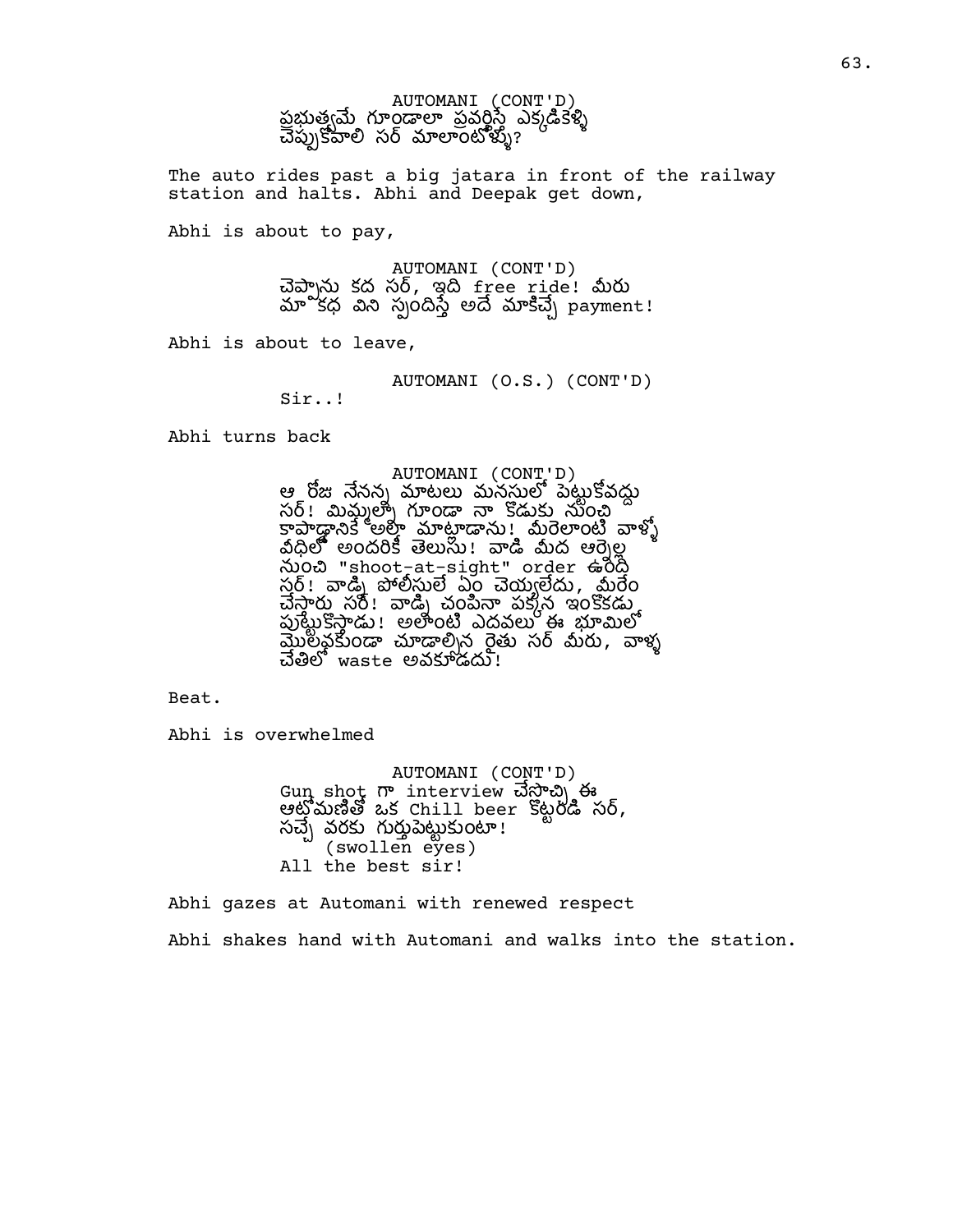Automani looks on with grace, there is a jatara behind him.

SC-23 EXT. RAILWAY STATION - DAY : GLIMPSES OF THE PAST

Ahead of Abhi, Deepak checks the seat listings and gets into the compartment.

Abhi is walking behind on the platform, slows down looking into the compartment, haunting memories flash in his mind

IN A PASSING TRAIN; ABHI (10) PLAYING CHESS WITH DASARADH (36), HIS MOTHER IS BREAST FEEDING A BABY, WITH A SMILE ON HER FACE (TILT LENS)

SC-24 INT. TRAIN - DAY : THE REAL JATARA

Abhi settles in his seat, gazes at the window side seats.

FLASH CUT: A COUPLE OF GOONS SITTING BY THE WINDOW, DRINKING LIQUOR IN BISLERI BOTTLE, STARE AT HIM SPEAKING IN BANGLA (TILT LENS/SPLIT FOCUS)

Abhi is sweating, he is visibly anxious.

The train is already moving in the outskirts. Deepak hands in a water bottle to Abhi,

### DEEPAK

(settling) Train ఎక్కినప్నుడల్లా ఏంట్రా ఈ జాతర? panic అవుతావ్, అయినా Train లోనే వెళ్ళాలంటావ్!

Abhi drinks water and looks at Deepak

ABHI మనల్ని define చేసేదే memories రా, వాటిని face చెయ్యాలి కానీ, పారిపోకూడదు!

### DEEPAK

Whatever!

Deepak turns to the window and notice something

DEEPAK (CONT'D) అరే అటు చూడు. .పట్టాల మీద జాతర!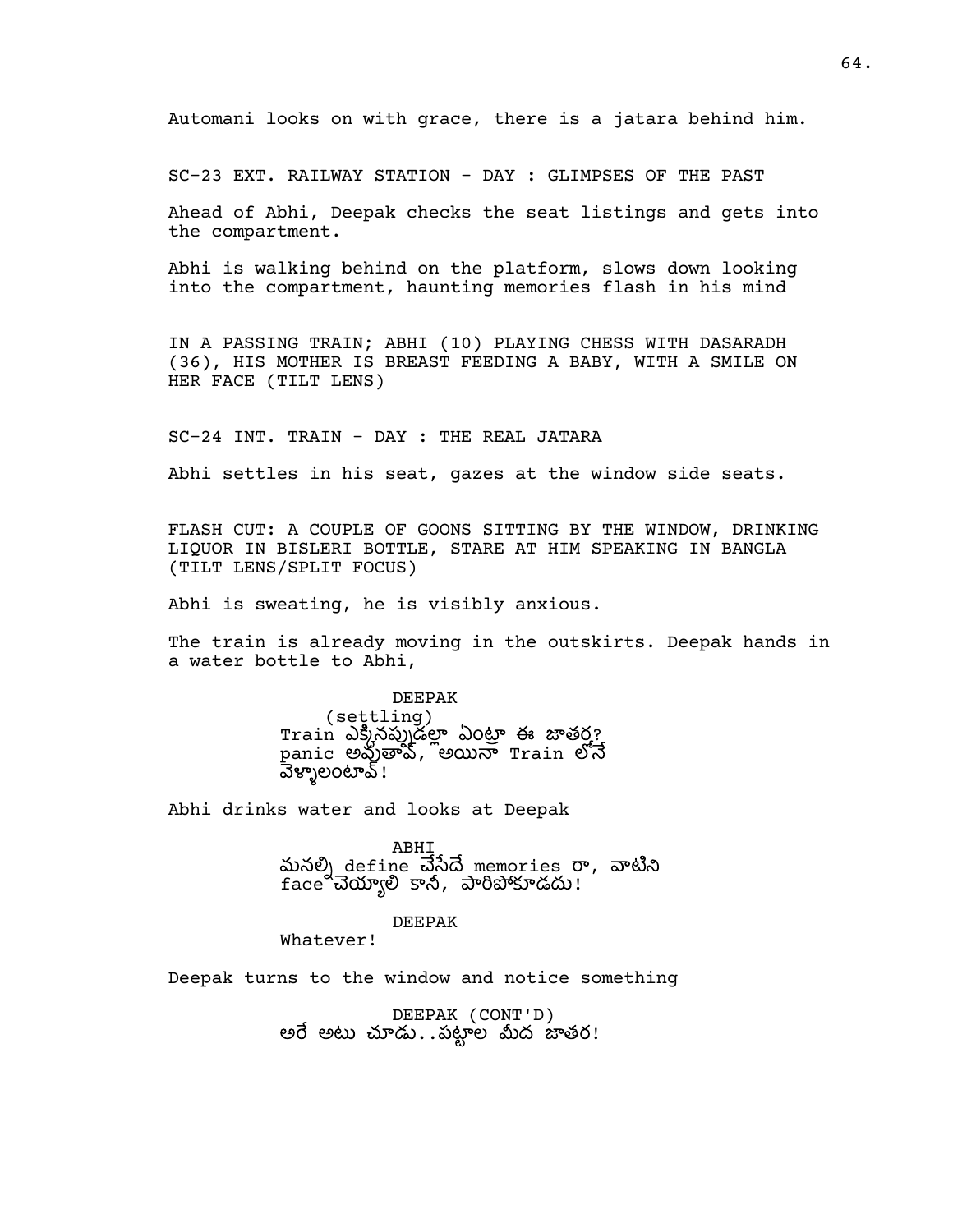Abhi notices a group of men in jatara costumes, wielding knives and petrol packets, running along the track. He looks ahead in front of them to notice a man in bloody clothes running away, it's a murder chase. Abhi rushes to the door for better view

At the door, in wide open, Abhi recognizes the hunted is none other than Autmani. He is surrounded, whacked and set ablaze, as the train takes a turn,Abhi loses sight of the incident.

Abhi pulls the chain and jumps off of the slowing train, he flips, crawls and runs toward the spot,

Strobe dissolves as Abhi reach the spot, look around, no one to be seen, looks around to find something to quench the fire but looking at the burnt body, Abhi stand aghast, facing the flames as Automani's stiff hand raises from flames and falls lifeless (Intense BGM)

CROSSFADE

SC-25 INT. INTERVIEW ROOM - DAY : THE GRAND INTERVIEW

Back shot of Abhi sitting in front of the interview panel, panel is in out focus

> VARA PRASAD చరిత్రలో ఏలూరు ప్రాముఖ్యతేంటి?

ABHI దాదాపు పది శతాబాలు వేంగి రాజలు పాలించిన పాంతం!

VARA PRASAD Can you name a tourist attraction of your town?

ABHI

తెల్లేరు!

KEDAR NATH IAS officer లందరూ corrupt అనే అయం ఉం, ద ఉ శం?

Cut to Abhi, looking lost, answering in a dejected and catatonic tone

> ABHI వ్యవస్థ పునార్జులే corrupt అయినప్పుడు, అంద కర స! With all due respect, (MORE)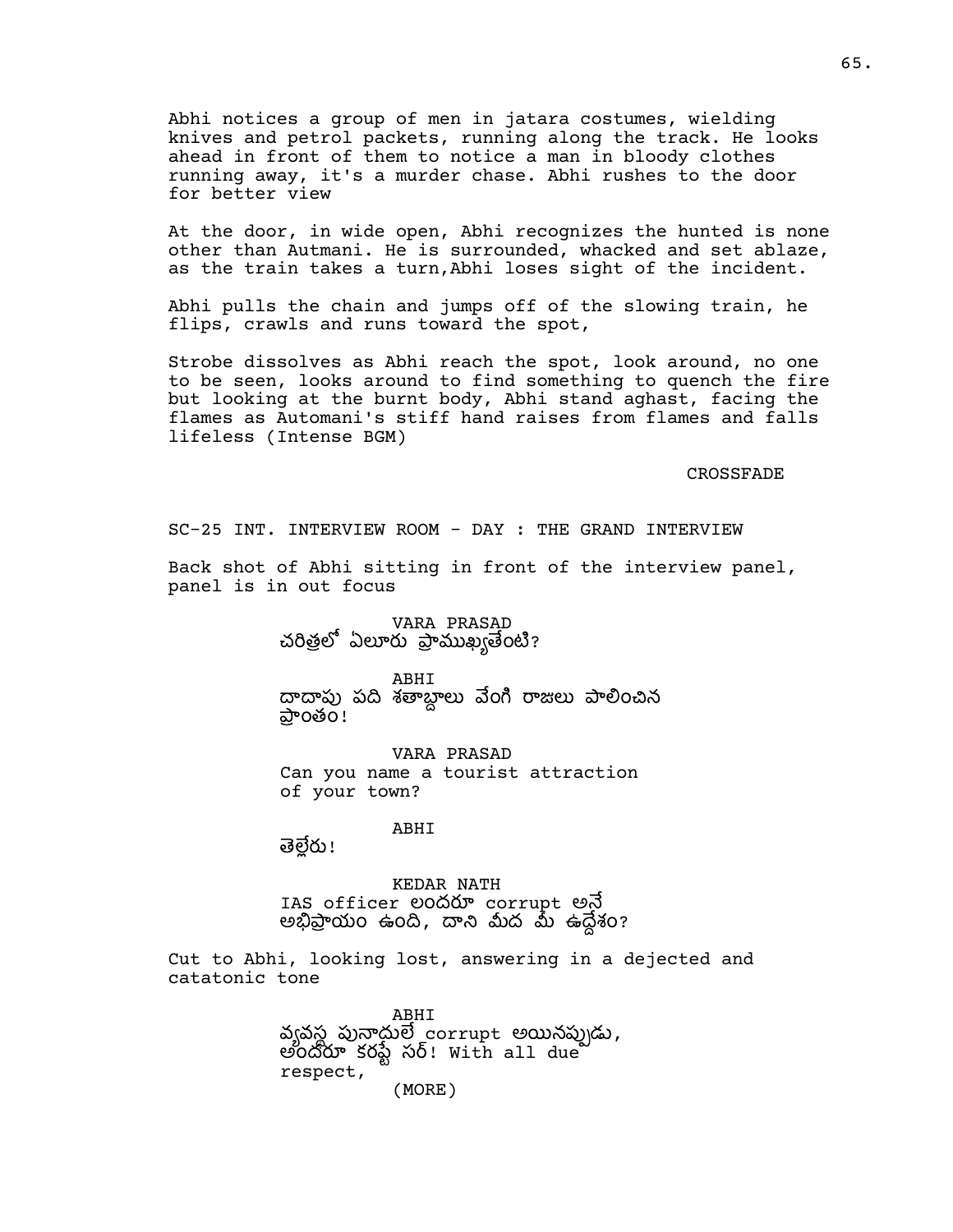ABHI (CONT'D) (looks at them)<br>බාව corrupt 5 හා officer මින්ටිත ఉన్నారా ?

Beat

Panel members look at each other baffled.

Prakash Rao, gauging Abhi's attitude, poses next question

PRAKASH RAO హైదరాబాద్ లో జరిగిన rapist ల  $\overline{\text{enc}}$ ounter మీద మీ అబ్దిపాయం?

ABHI

అచకం!

Beat.

### PRAKASH RAO

How?

ABHI

అందరికీ సమానంగా పని చేసేదే న్యాయం! అలసత్వం, ఆలస్యం, పక్ష పాతంతో ఫ్రజలకి నాయం మీదును నముకాని వము చేస్తూ వస్థాంది మన స్వాయ వ్యవస్థ! ఆ అసహనానికి  $\overline{\text{C}}$   $\alpha$   $\alpha$   $\beta$   $\alpha$   $\beta$   $\alpha$   $\beta$   $\beta$   $\alpha$   $\beta$   $\beta$   $\alpha$   $\beta$   $\beta$   $\alpha$   $\beta$   $\beta$   $\alpha$   $\beta$   $\beta$   $\beta$   $\alpha$   $\beta$   $\beta$   $\beta$   $\alpha$   $\beta$   $\beta$   $\beta$   $\alpha$   $\beta$   $\beta$   $\beta$   $\alpha$   $\beta$   $\beta$   $\beta$   $\alpha$   $\beta$   $\beta$   $\beta$   $\alpha$ ఆ encounter! అదే rapist లలో ఒకడు మంత్రి కొడుకయ్యుంటే encounter జరిగేదా?

Prakash notices a rebel underneath Abhi's stoic posture, piercing honesty in his cold answers. Abhi is beyond the grasp of the rest of the panel

### VARA PRASAD

(smart alec)<br>మీ పరిధిలో ఒక వూరిలో inter cast marriage చేసుకున్న ఒక జంటని ఊరి జనం ఉ, మ ఒక వ ద acid attack జరగుతోంది! మీరు ముందుగా ఏ వూరికెళ్తారు?

In a frustrated tone, Abhi retorts

ABHI ఏ వూరు దగ్గరైతే ఆ వూరెళ్తాను సర్! (looks them intently)

Beat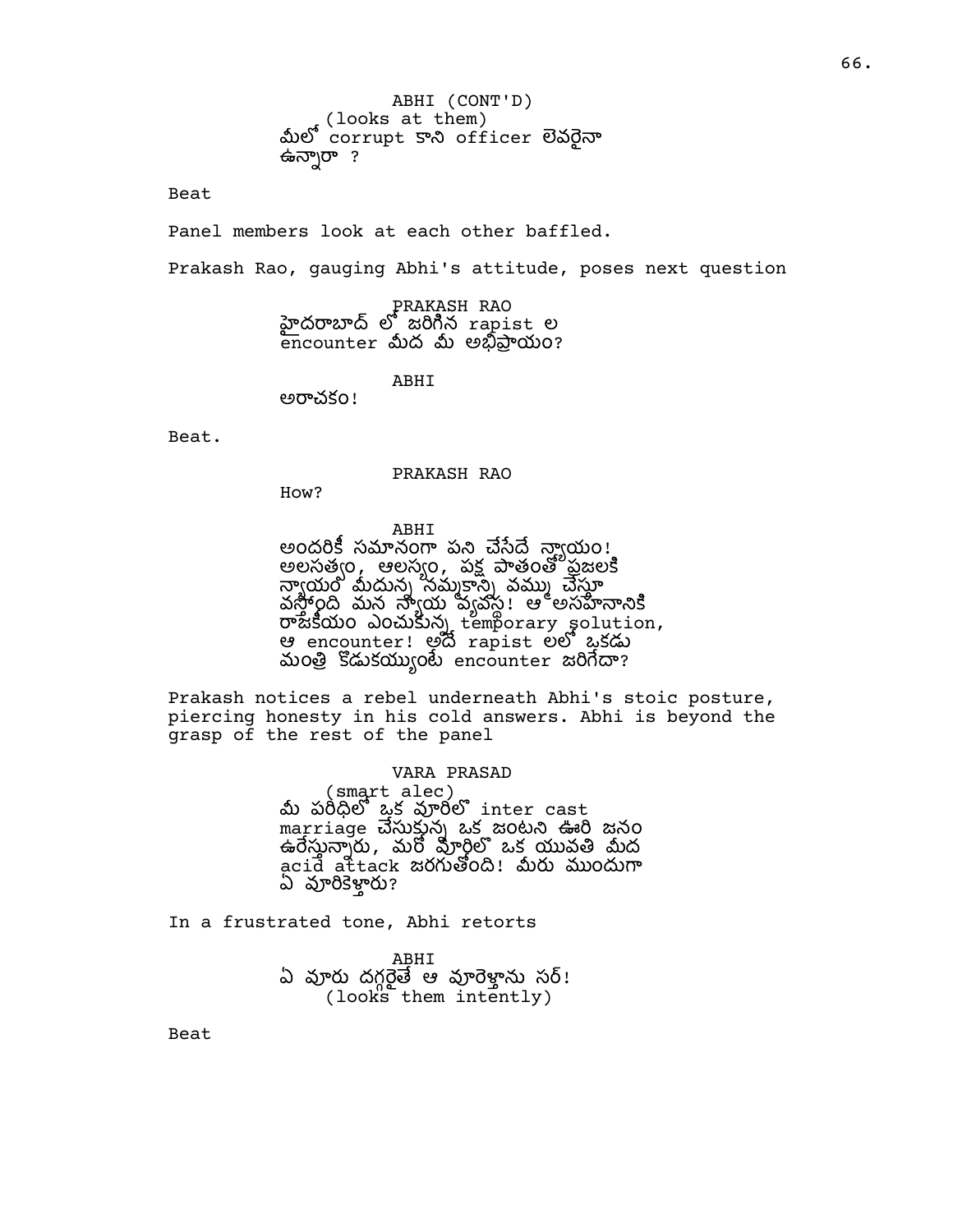ABHI (CONT'D) What's the point of this question sir ?

Beat

ABHI (CONT'D) (frustrated) ఇరవై రెండులో ఏ రెండు ముందు? $\ldots$ కోడి  $\overline{\text{w}}$ రేదా, గుడ్డు ముందా...?

Beat

ABHI (CONT'D) ఏ answer ఇచ్చినా correct అయినప్పుడు అది personality interview ఎలా అవుతుంది సర్?

Panel members look baffled

ABHI (CONT'D) లేదా system లోకి రాక ముందే right లేదు wrong లేదు అని ఇక్కడే compromise నేర్చుతున్నారా?

VARA PRASAD (commanding) Mr. Abhiram, are you challenging the integrity of this board ?

ABHI (loud and firm) I am challenging the integrity of the entire system sir!

Beat

PRAKASH RAO ఈ attitude ఆ system లో మీరు ఎలా  $fit$  అవుతారు?

ABHI (cold) Fit అవడానికసలు system ఎక్కడుంది సర్?

## Beat

Tension fills the room, there is fire in Abhi's eyes,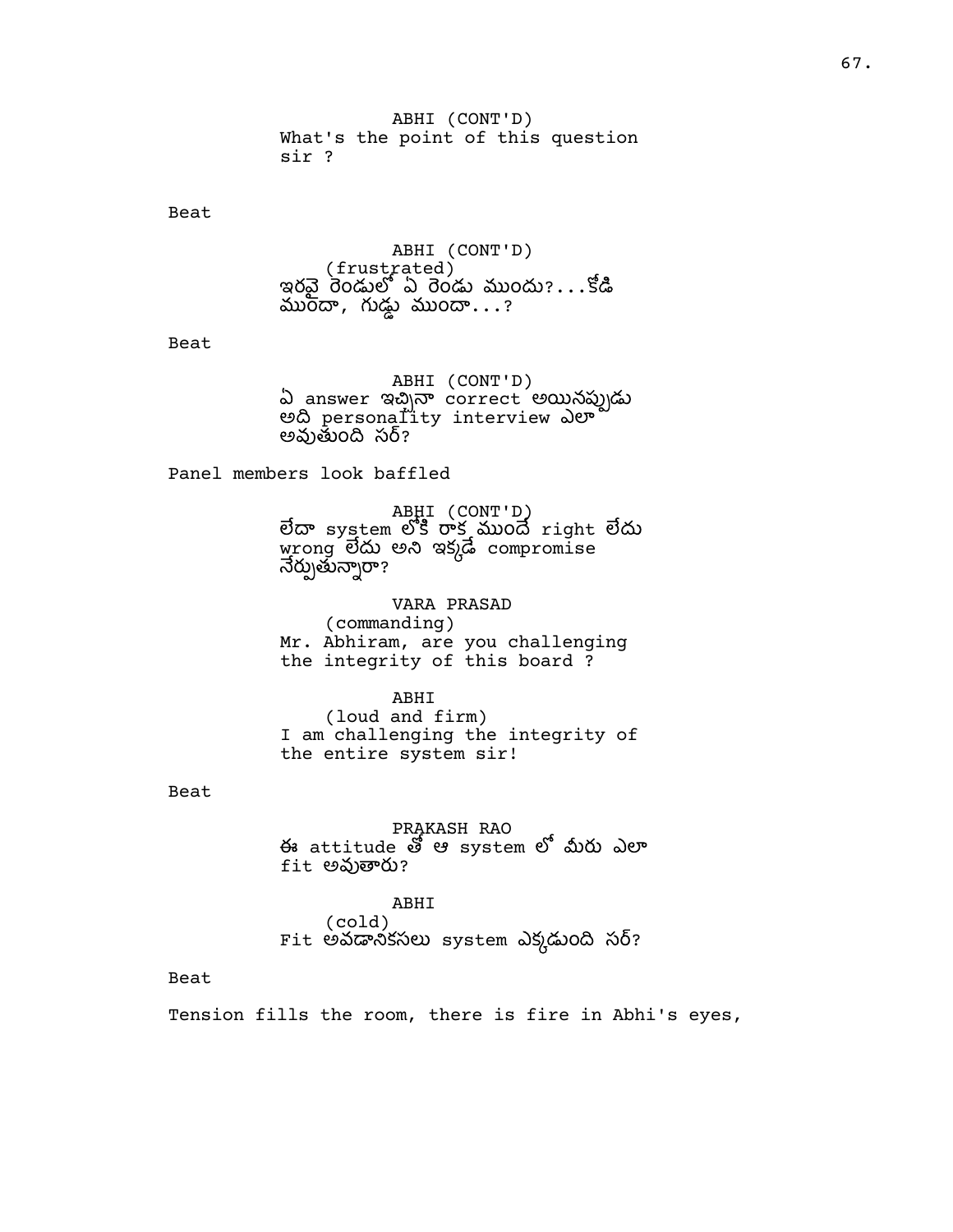Abhi looks at the three horse-cart on the table--tagged "legislative, executive and judiciary", cart named-democracy.

> ABHI (CONT'D) (pointing the horses) రాజకీయ నాయకులు, ప్రభుత్వ ఉద్యోగులు, కోర్ట్ ಲ್! ఈ మూడు గురాలూ రాజాఁంగాని৷ సమంగా లాగుతూ, ఒకరి తప్పులోకరు ఖరడించుకుంటూ ముందుకేశ్వినప్పుడే ఈ బండి రోడు మీదుంటురీది! కానీ మదమెక్కిన ఈ రాజకీయ గుర్రం గాడి తప్పి, ఈ రెండు గుర్రాల్ని ఇష్టం వచ్చేసట్టు ఈడ్రుకేళ్లోంది, ఎక్కడుంది సర్ system?

Abhi looks at them piercingly and declares

# ABHI (CONT'D) Only when the executive and judiciary are independent of the hegemony of the politician is when we have a system!

Abhi is looking intense with unflinched conviction, panel can't interpret his rational anger

> ABHI (CONT'D) లక్షల మందిని filter చేసి, దొరికిన valuable brains అన్నింటిన system లోకి తోస్తున్నాం! కానీ వాళ్ళకు నిజాయితీగా పని చేసే అవకాశం ఎక్కడుంది సర్? ఇది personality interview అయితే, అక్కడ ఈ personality ఎలా miss అవుతోంది సర్?

Beat

Overwhelming silence in the room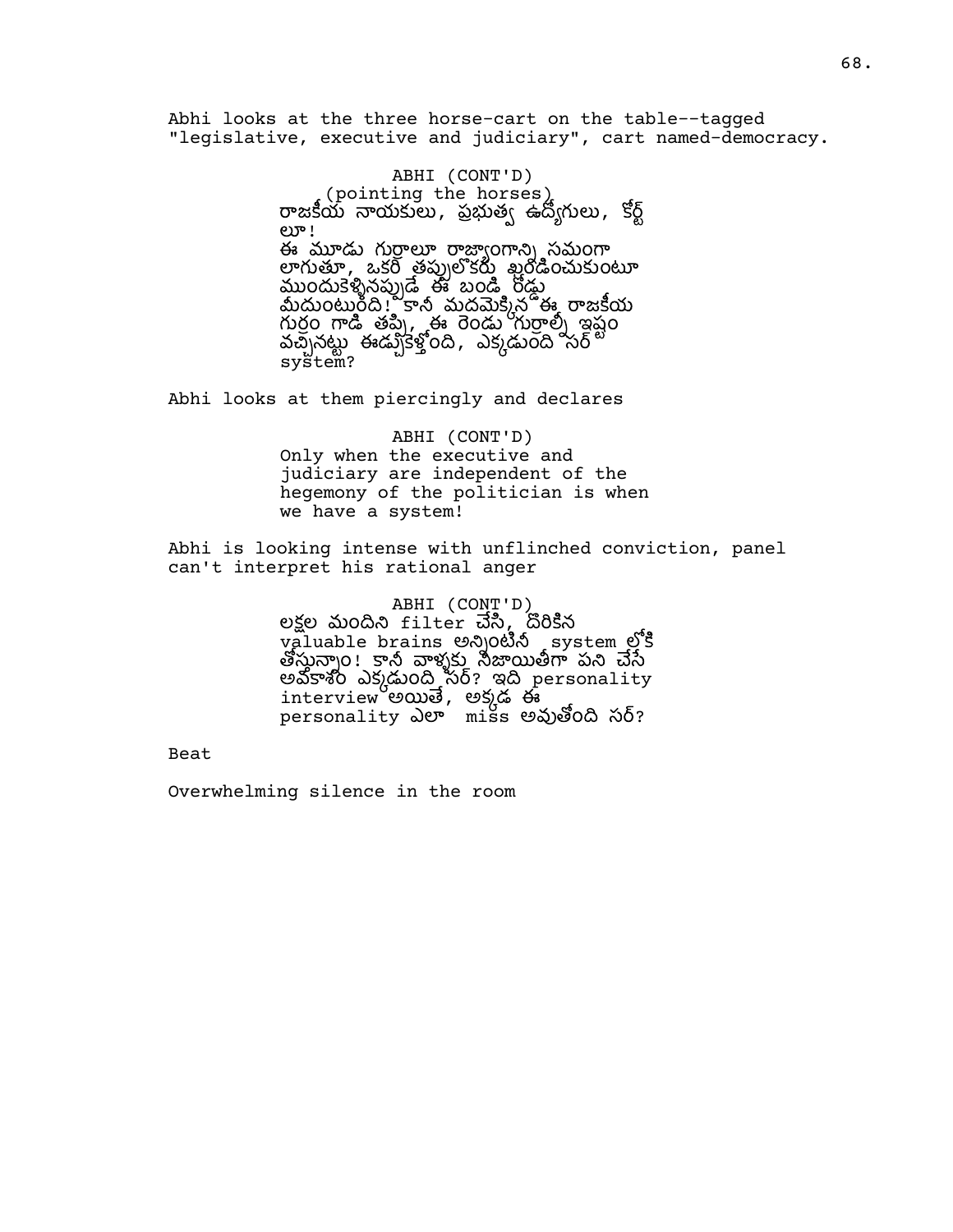SOUNDLESS INSERTS--INTERCUT WITH ABHI'S INTENSE FACE--GOONS THROWING CRACKERS ON NEIGHBOURS, GOON WARNING SCHOOL PRINCIPLE, GUNA WARNING AUTOMANI, SP FORCING MYRA TO SIGN, JATARA GANG WHACKING AND SETTING AUTOMANI ABLAZE

> ABHI (CONT'D) సమాజం లో తిరగే అర్హతే లేని గూండాలు పట్ట<br>పగలు బాహాటాంగా అమాయకుల పాణలు తీస్తుంటే, control చేయ్యాల్సిన వ్యవస్థలే వాళ్ళకు కమ్మూకాస్తున్నాయ్! అలాంటి ఒక incidents ని చూస్తూనే ఈ interview కొచ్చాను సర్! (choking) ఎవరిచ్చారు సర్ వాళ్ళకా power?

Beat

## ABHI (CONT'D)

(trans) ప్రతి election లో ఓటేసిన politician జీవిత్రాన్ని మార్చేస్తాడని ఆశించే ఓటర్,  $\ddot{\textrm{co}}$   $\ddot{\textrm{co}}$   $\ddot{\textrm{co}}$   $\ddot{\textrm{co}}$   $\ddot{\textrm{co}}$   $\ddot{\textrm{co}}$   $\ddot{\textrm{O}}$   $\ddot{\textrm{O}}$   $\ddot{\textrm{O}}$   $\ddot{\textrm{O}}$   $\ddot{\textrm{O}}$   $\ddot{\textrm{O}}$   $\ddot{\textrm{O}}$   $\ddot{\textrm{O}}$   $\ddot{\textrm{O}}$   $\ddot{\textrm{O}}$   $\ddot{\textrm{O}}$  control politician, పజల సం పని చెయిఁలేక దొరల కోసమే పనిచేసే bureaucrat! ఈ ఉచ్చులో ఇరుక్కుని, తన జీవితాన్నేవడూ మార్చలెడని, ఉన్న ఓటునే అమ్ముకుని బతుకుతున్న ఓటర్! చక్రం పూర్తైపోయింది సర్!

Beat

# ABHI (CONT'D)

ఈ వ్యవస్థలోకి ఇంకో IAS officer వస్తే ఎంత,<br>ప్రోత్తే ఎంత? వాడు నేనైతే ఏంటి ఇంకెవడైతే ఏంటి? ...<br>డెబె <sub>\</sub> మూడేళ్ళుగా పభుత్వం ఉందన్న భమలో బతుకుతున్నాం, కాన ఇంకా ఆ ప్రభుత్వం ఎలా ఉంటుందో కూడా తెలిదు సర్ మనకి!

### Beat

ABHI (CONT'D) What's the frigging point of this interview sir if not a pseudo intellectual masturbation?

A moment of conscious silence in the room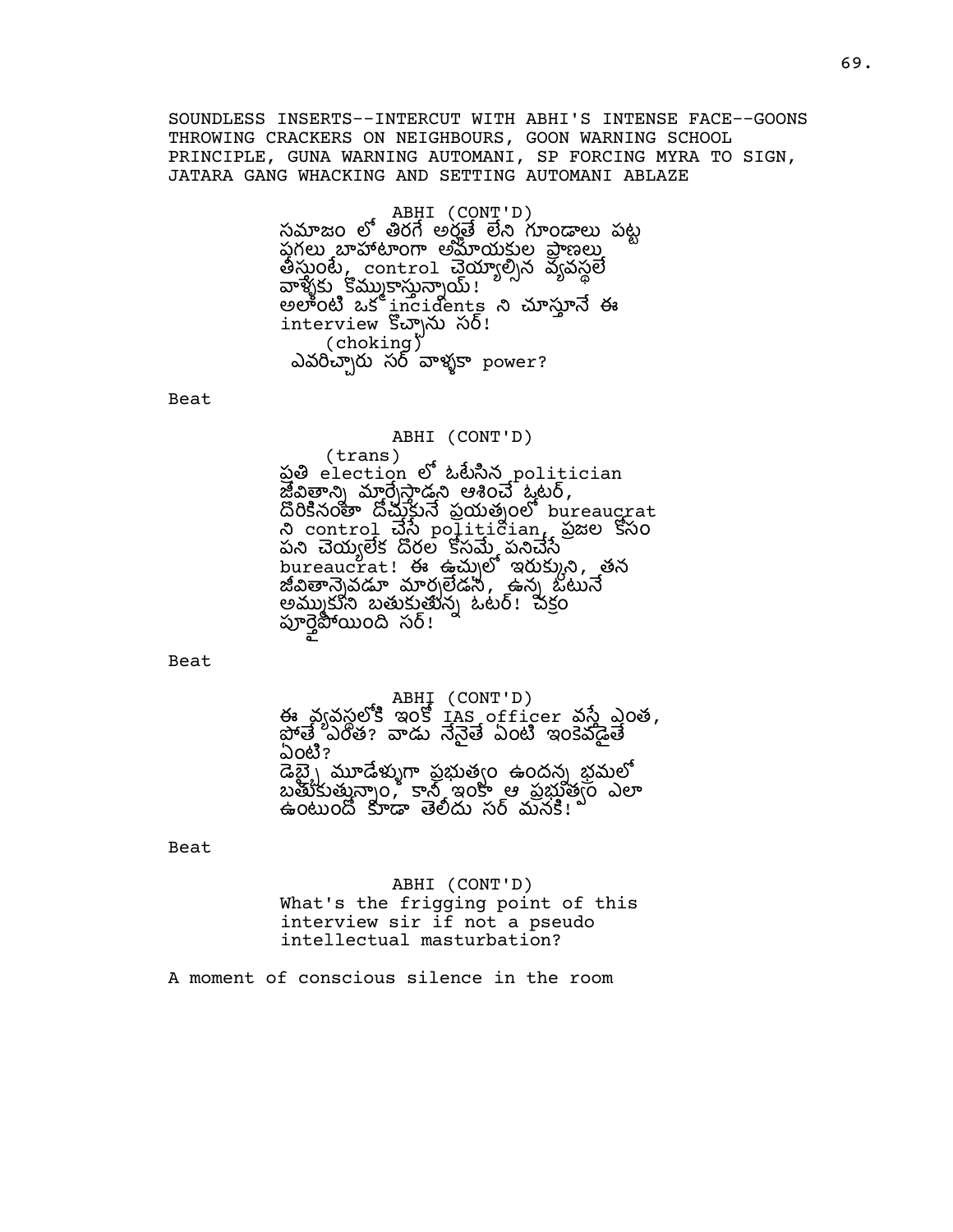The panel members look at each other, they could neither digest nor face the brutal truth staring at them in the form of Abhi.

Sharath Kumar looks into Abhi's file

SHARATH KUMAR Mr. Abhiram, ఈ temperament లో మీరీ  $\frac{1}{2}$ ల్లో పనికి రారు! I am sorry!

Beat

ABHI Thank you sir, నేను కూడా realize అయ్యాను! ఒక Civil Servant తో జరిగిన ఈగో clash తో ఈ game లోకి enter అయ్యాను! కానీ వచ్చే దార్లోనే అర్ధమైంది, ఈ ఆటలో rules లేవని, ఇది ఆటోకాదు ఆటవికం ಅನಿ!

Beat.

Abhi picks up his file and leaves the room, as the panel members look bewildered.

DISSOLVE

SC-26 EXT. GRAVE YARD - DAY : A TRIBUTE

Abhi and Deepak stand looking at a beer bottle sticking out of soil in front of a fresh grave.

Narayana, accompanied by a couple of old men is sitting under a tree, looking at the grave.

SC-27 INT. DASARADH HOME/OFFICE - DAY : MYRA'S GOOD BYE

We tilt up from a bunch of files and hard disk on the table, as Dasaradh listens to Myra

> MYRA  $(0.5)$ ఇవన్నీ వరుణ్ compile చేసిన research reports uncle! ఇల్లు ఖాళీ చేస్తుంటే దొరికాయ్! ఇది ఖచ్చితంగా ఒక political murder అనిపిస్తోంది!

Dasaradh ponder for a beat.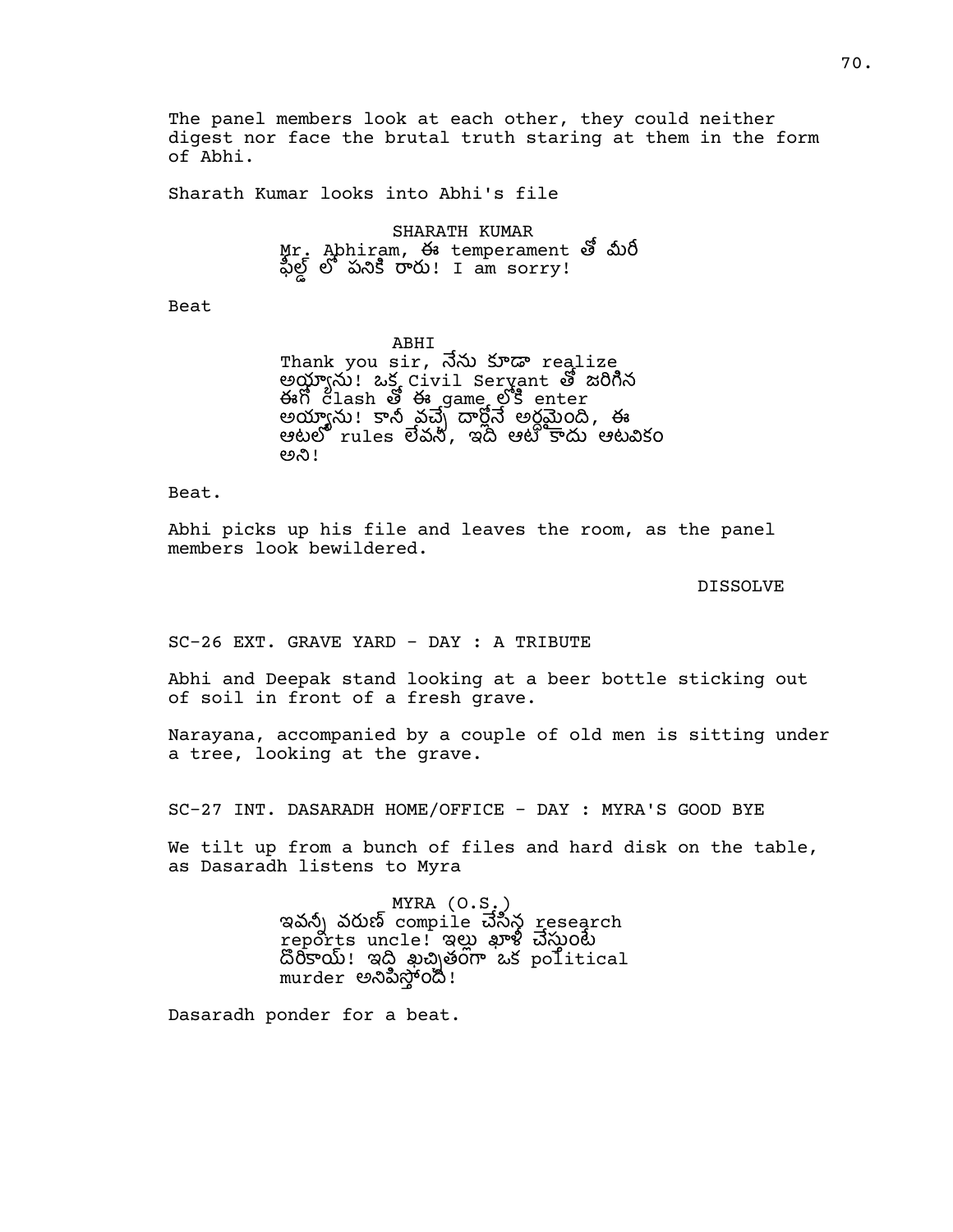# DASARADH

(sounding helpless) I wish I could help but system respond కానప్పుడు నెనొక్కడ్ని ఎo చెయ్యగలనమ్మా?

MYRA

నేను US వెళ్ళగానే UNESCO ని approach , ఇకడ ం ఈ case reopen చెయ్యించండి $^{\rm o}$ unc $1$ e చాలు!

Dasaradh is thinking about it as Abhi and Deepak walk home

Arya who is playing ludo with Pete and Priya drops the ipad and rushes in excitement to hug Abhi,

> ARYA Mamayya IAS అయిపోయావా?

Abhi has no answer, drops the bag and collapses in a chair, picks a remote and clicks on to catch some T20 action.

Kamala, Pallavi, Dasaradh and Myra gather around

PALLAVI (with Deepak) Interview ఏమైంది?

DEEPAK మీరు కోరుకున్నట్టే అయ్యింది! మళ్ళీ Boston ticket book *చెయ్య*ండి!

Dasaradh, with restrained excitement

DASARADH <del>ਲ</del> ਨਾਰੇ business class book ਹੋਨਾਂ!

and walks back into his home office.

Myra looks at Abhi empathetically

SC-28 EXT. STREET - DAY : SEE YOU IN US

Arya, Pete and Priya hug each other melancholically while Myra enters a number in the phone and hands it back to Abhi

> MYRA అ Connecticut number. Please let me know when you are coming, నేనొచ్చి pick చేసుకుంటాను $\boldsymbol{\cdot}$ (MORE)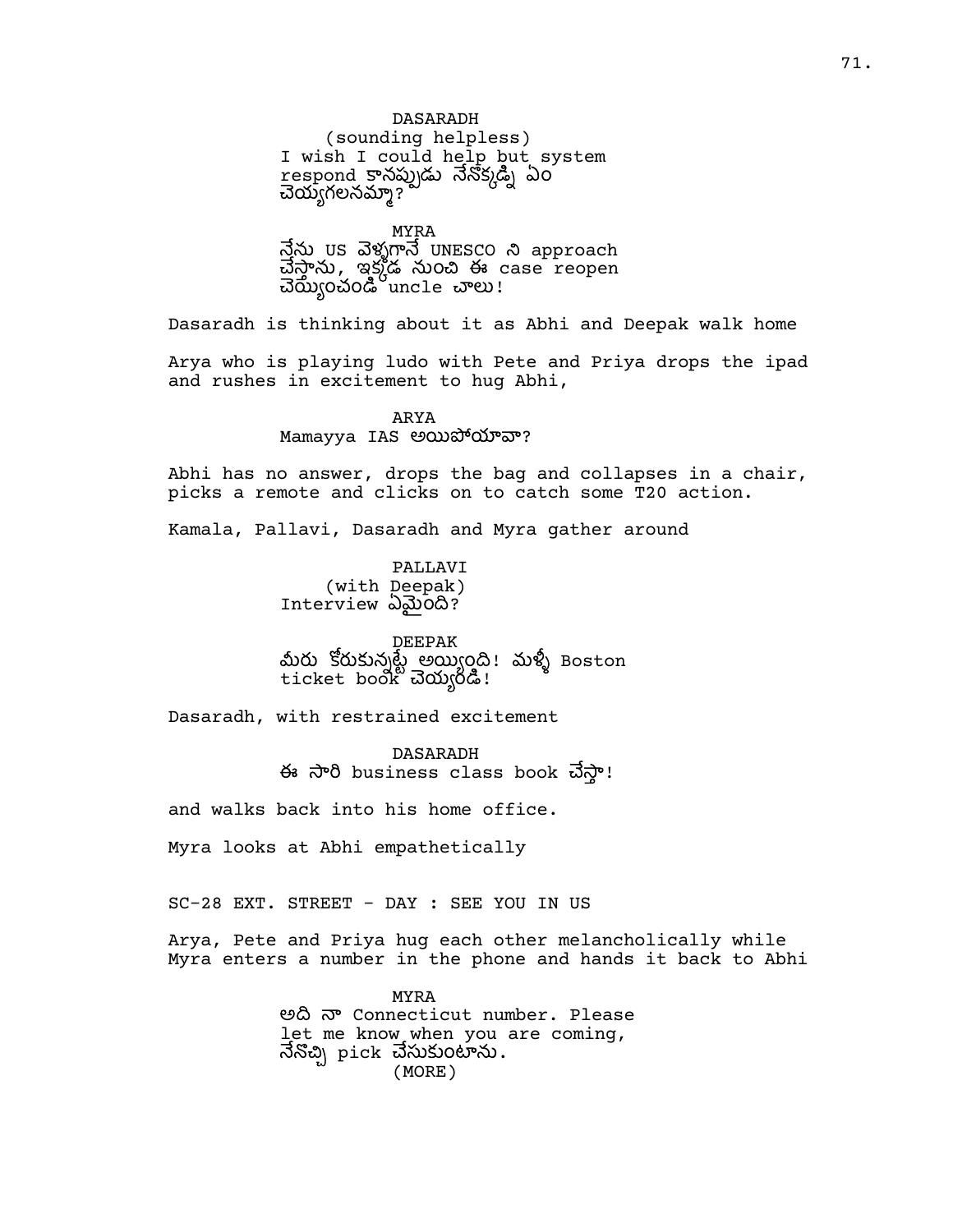MYRA (CONT'D) MIT నుంచి Trinity just two hours drive!

Abhi nods, he is still melancholic

MYRA (CONT'D) నలాంట్హోట్ను ఈ క్రాంక్షేంగ్ లో ఉండడం కన్నా బయటకొచ్చినప్పుడే దేశానికి ఎక్కువ ఉపయోగపడతారు! Take it easy Abhi!

Abhi nods, Myra walks to the car with children

PETE/PRIYA Bye uncle. You should stay with us when you come to US

Abhi waves with a gentle smile as they get in the car and leave.

SC-29 INT/EXT. DASARADH HOME - DAY: THE TOPPER

Deepak bowls, Arya hits straight back for a catch, Deepak throws the ball up celebrattively

> DEEPAK (screams) Out!!

ARYA One tub out అన్నావ్ కదా ?

DEEPAK అవును, straight పట్టా కదరా

ARYA straight out అని చెప్పలెదుగా!

Deepak is appalled

DEEPAK (looking at Abhi)  $\omega$  and  $\overline{\omega}$  and  $\overline{\omega}$  corruption king er . ''ಪುರ್ಗ (rushes to snatch bat) బాటీ బే!

Abhi is reading Kindle ignoring their fight. A loud scream distracts them all, they rush inside Pallavi is screaming frantically looking at the TV screen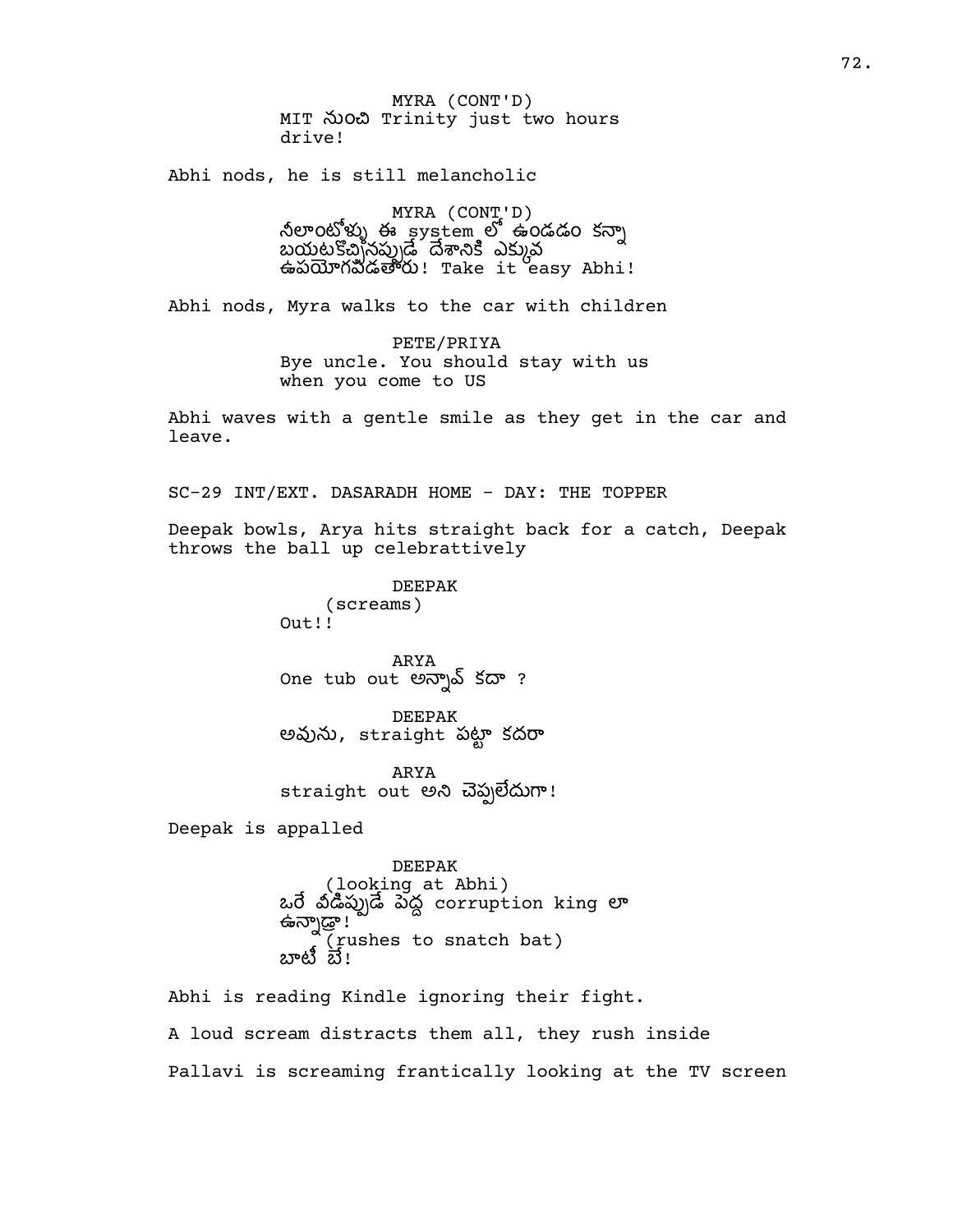Abhi's photo, tagged with "IAS topper" is in display

NEWS READER 1 (O.S) UPSC Board 2020 IAS results ప్రకటించింది! తెలుగు యువకుడు పంజా అభిరాo top rank సాధించారు!

NEWS READER 1 (CONT'D) ఏలూరుకు చెందిన అభిరాం, Chennai IIT లో gold medal సాధించిన mechanical engineer! గతంలో ఈ యువకుడు ఎన్నికల వ్యవస్థనే ప్రశ్నిస్తూ రాధాంతం చేసి వార్తల్లోకేక్కాడు!

Abhi is looking appalled, so is everyone around. TV footage of Abhi's quarrel during elections. Dasaradh just walks in holding an office bag.

> NEWS READER (O.S.) syp ఇదే యువకుడు, తన first attempt UPSC crack IAS topper నిలవడం గమనార్హం! ఈ యువకుడు చేసిన interview 5 cabinet secretary & సహ ప panel members impress అన ం!

Abhi turns to Dasaradh's disappointed face and shrugs with reciprocating shock.

SC-30 EXT- GOVERNMENTAL CORRIDOR - DAY: THE EXPERIMENTAL COLLECTOR

We see Prakash Rao talking to someone, emerging into the frame

> PRAKASH RAO Do you smoke?

ABHI No sir, I quit.

Prakash Rao looks away gathering his thought

PRAKASH RAO You see, any new medicine or vccine, sample test స అన ం! (MORE)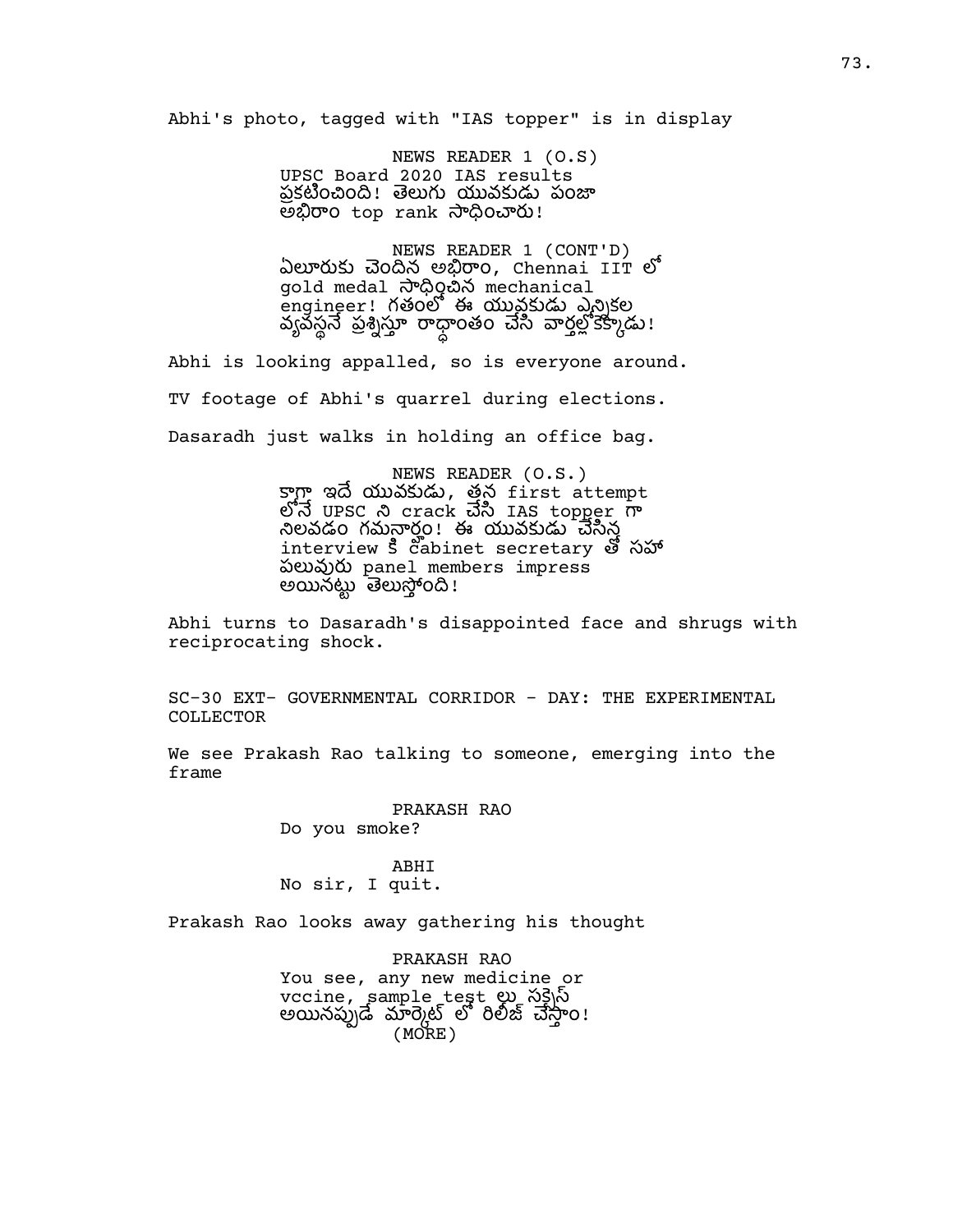PRAKASH RAO (CONT'D) e *mo*g public Administration of కూడా apply చేసినప్పుడే అదొక matured democracy అవుతుంది!నేను cabinet secretary అయినప్పట్నుంచి, ఏ policiy అయినా దేశమంతా implement చేసే ముందు ఒక brick level experiment కావాలన)దే  $\overline{a}$  నాదన! Mr. Abhi, you are that experiment.

Beat.

Abhi is puzzled and listening intently,

PRAKASH RAO (CONT'D) Experiment అంటున్నాను కదా అని unlimited powers ఉంయవ ! ఏ politician § నిన్ను transfer చేసే అధికారం ఉండదు! అదోక్కట్ నికిస్తున్న comfort!

Abhi is still processing

PRAKASH RAO (CONT'D) You will be directly under the purview of the civil services board!

Prakash hands in the appointment letter to Abhi

PRAKASH RAO (CONT'D) We are appointing you as the collector of West Godavari district!

Beat.

Abhi cannot believe it

ABHI

sir..academy training కూడా లేకుండా how is it possible?

PRAKASH RAO

నువ్వే క్షదా అన్మాడ్ వాడ్ వ్యవస్థే లేదని, ఈ అడిపిలో మళ్ళీ నీకు  ${\rm tr}$ a ${\rm i}$ n ${\rm tr}$ m ${\rm tr}$  ఎందుకు? Administrator గా ఎ<u>క్క</u>డేముందో తెలుసుకోడానికి నలాంటోడీకి రెండు వారాలు చాలు!

Beat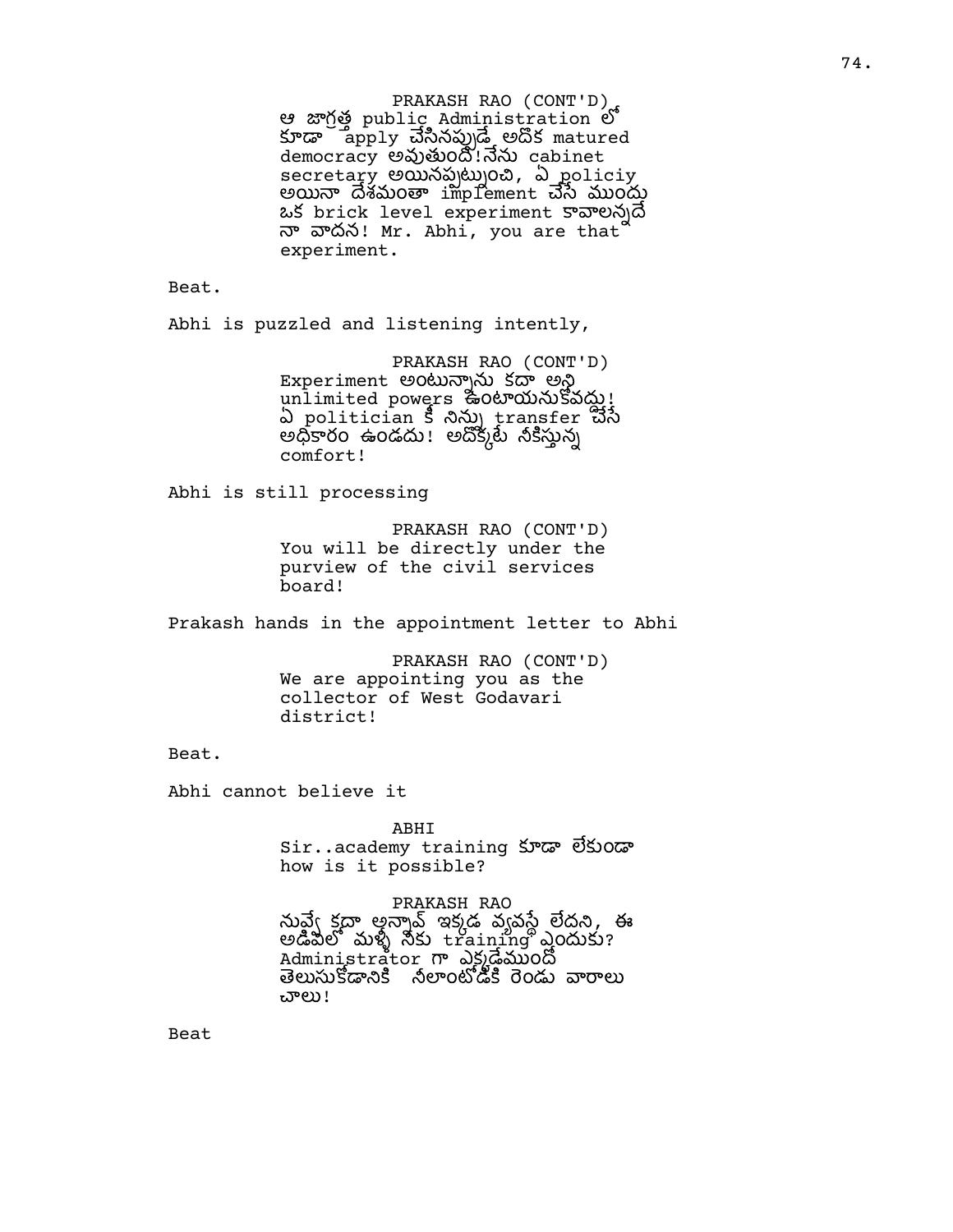PRAKASH రాజ్యాంగం శిలాశాసనం కాదు, మారాల్నినప్పుడు మారుతుంది! ఆ మార్పుకి మార్గమే ఈ ప్రయోగం!

Beat

J-CUT

SC-31 EXT/INT. MULTIPLE - DAY : THE AUTONOMY

NEWS READER 1 (O.S.) మున్ముందు UPSCboard collector లని ఉత్పత్తి చెయ్యడమే కాకుండా, వారి మీద రాష్ట్ర పబుత్రాలకున్న అదికారాలని కూడా తన చేతులోకి తేసుకోనుంది! ఈ దిశగా కేంద్ర ప్రభుత్వం ఒక Executive Amendment bill ని ప్రవేశ పెట్టింది !

Vishakha Vani watching the news on TV, sitting on rocking chair

> NEWS READER 2 Civil Servants నియామకం మరియు transfer లు UPSC board ఆధ(ర్యంలో జరగాలని ఈ బిల్ ప్రతిపాదన!

NEWS READER 2 (CONT'D) ఈ proposal మీద మొదటి ప్రయోగంగా  $ias$ topper అభిరాం ని, UPSC board పశ్చిమ  $\tilde{\Omega}$ దావరి జిల్లా collector గా నియమించింది! ఈ ఇరనై అయిదేళ్ళ bachelor performance మీదే ఈ బిల్ భవిష్యత్తు ఆధారపడి ఉంది!

Cut to CM Vishnu in front of media

#### CM VISHNU

పజా ప్రతినిధుల ప్రమేయం లేకుండా executive bodies వాళ్ళిష్టాన్లో ఎలా పని చేస్తారండి? This is ridiculous, undemocratic!

cut to Prakash Rao talking to media as he walks up a government building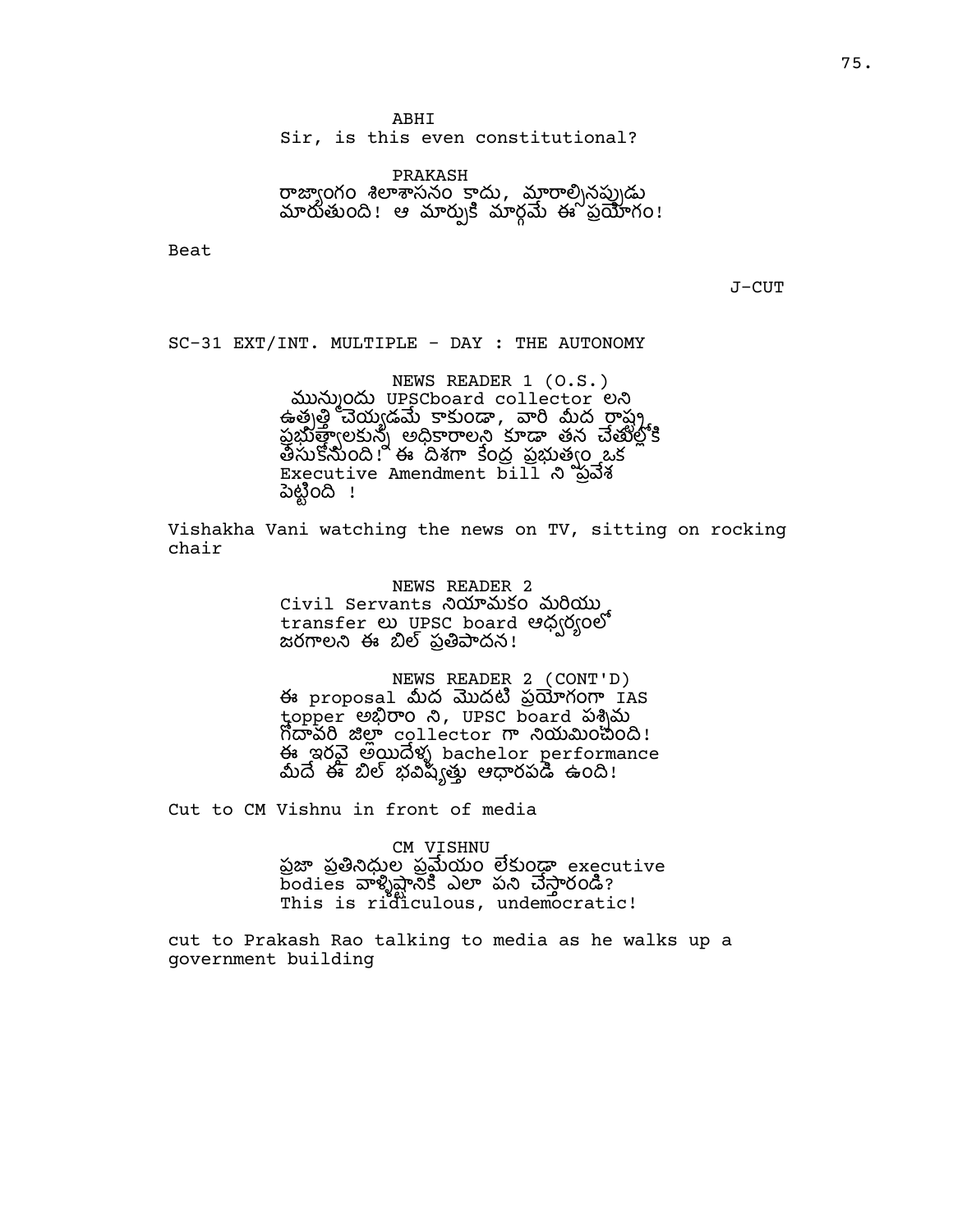PRAKASH RAO

పపంచంలో ఉన్న పజాస్టామ్ దేశాలన్న ఇదే మోడల్ లో పని చేస్తున్నాయి! అసలు డెమొక్రాసి eo හි අත්!With the support of the current central government, our effort is to achieve that!

Cut to vishakha vani in front of media

VISHAKHA VANI ఇది ్కేంద పబుత్వ నియంతుత్వ దోరణికి మరో దరనం! It is Anti-federal and we are strongly opposing this bill! ಇ Demonetization కన్నా radical decision, and mark my words <del>O</del> experiment ఖచ్చితంగా fail అవుతుంది!

WE PAN FROM TV TO SEE ABHI AS HE GETS READY FOR THE FIRST DAY OF WORK. ABHI WALKING TOWARDS THE INNOVA WAITING OUTSIDE. ABHI GETS IN THE CAR, RIDES WITH HIS EYES FIXED ON THE FLUTTERING FLAG IN FRONT OF THE VEHICLE--SINGLE SHOT COMPOSITION WITH CGI STITCHING

SC-32 EXT/INT. COLLECTOR OFFICE - DAY: FIRST DAY IN OFFICE

Abhi's convoy reaches the Collectorate as the crowd sworm around. Reflections of wild crowd on window glasses as Abhi passes resonating determination. Police finding it hard to control the protesters.

SP and SI Sudhakar approach the vehicle as it enters the building

> CROWD Collector down down! Collector down down! నియంతృత్వం, నశించాలి! Collector go back!

Placards stating "call back collector", "niyamtrutvam nasinchali", "collector down down", "bad experiment" etc.

Abhi gets out of the car and notice a hunger strike tent next to the compound. The strike is headed by Narayana, displaying AutoMani's images, banners reading "Thelleru baadhitula Amarana nirahara deeksha" "Thelleruni vimochinchandi" "raitulanu kaapadandi" etc.

Abhi walks swiftly as he talks to the SP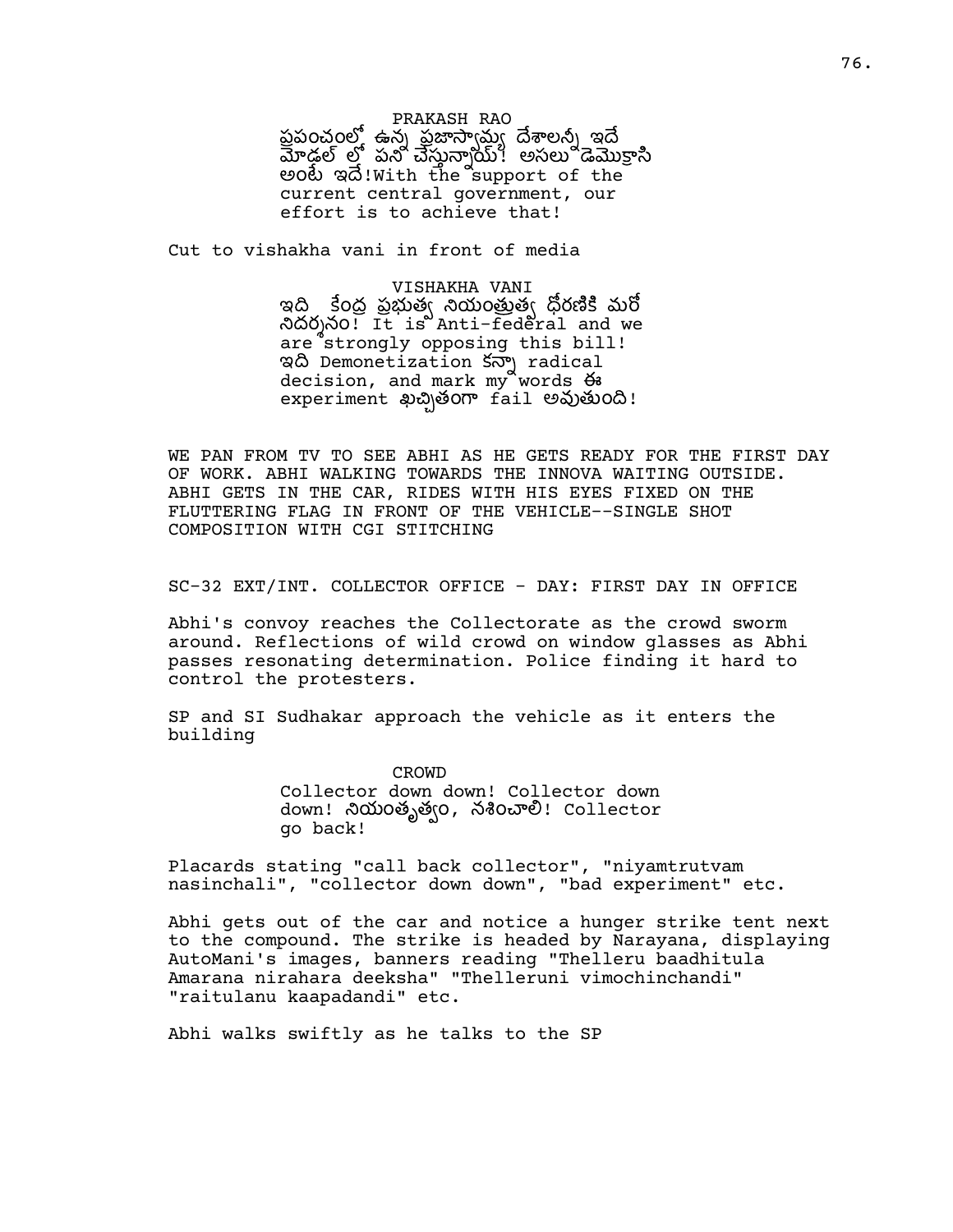ABHI దీక్ష ఎప్పట్నుంచి జరుగుతోంది?

SP GOPAL RAO వాళ్ళా మీరొస్తున్నారని పాద్దునే చేరారు సర్!

ABHI నేనడిగింది నాయకులు పంపిన రౌడీల గురించి కాదు, ఈ దిక్ష గురించి, దాన్ని దిక్ష అనరు!

SP GOPAL RAO వీళ్ళా, రెండు వారాలైంది సర్ట్. faint అయ్యే  $\sim$ రకు చూసి hospital లో తోస్తున్నాం! కానీ  $\alpha$ కరు రాలిపోతే వాళ్ళ  $_{\rm plac}$ ల్లో ఇంకొకరు కూర్పుంటున్నారు! demand తీర్చే వరకు ఎన్నేళ్ళైనా ook తీయీదం: బురు orders ఇస్తే పద్ద నిమిషాల్లో దులిపేస్తాం సర్!

ABHI అలా చేస్తే మనకీ బ్రిటిష్ వాళ్ళకీ తేడా ఏంటి?

Beat

ABHI (CONT'D) మనం ఉండేది problems solve చెయ్యడానికి, settlements చెయ్యడానికి కాదు!

Beat

SP is stung. Abhi walks into the building adrift

SC-33 INT. COLLECTORATE/CONF ROOM - DAY: DECLARATION OF GOVERNANCE

Abhi enters the conference room, Dasaradh and other officers stand up to greet.

Abhi sets his eyes on the staff, scanning their faces one by one, including Dasaradh. He talks, keeping everyone standing

> ABHI ఇన్ని రోజులూ ఈ జిలా కలెకర్ బవిష్ణతు ఒక  $\operatorname{pol}$ itician చేత్తిలో ఉండేది, ఈ రోజనుంచి .<br>అది board చేతిలో ఉంది! (MORE)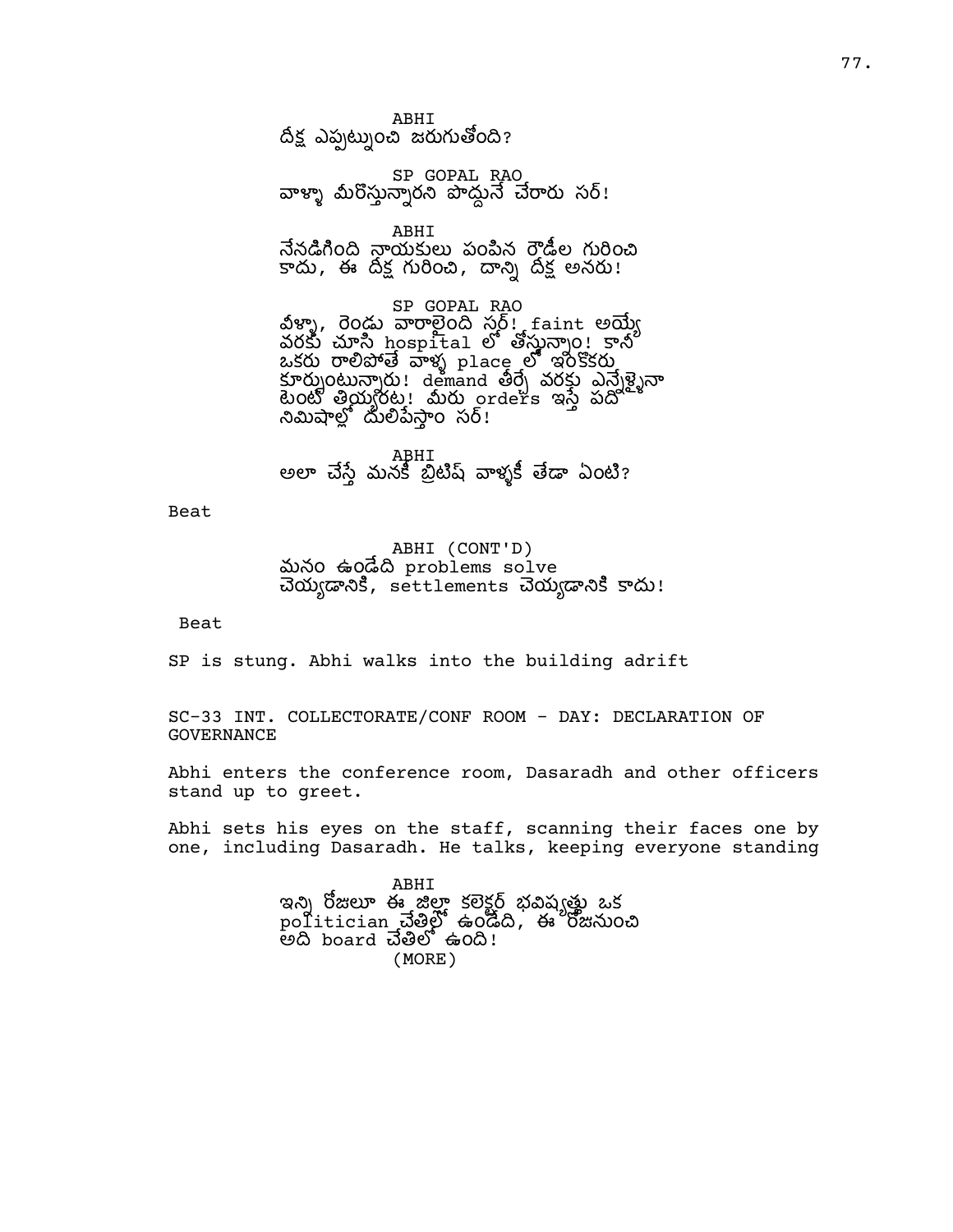ABHI (CONT'D) అంటే indirect గా మీ అందరి భవిష్యత్తు నా  $\vec{a}$ මීම සිංගි! As you all know, collector is the supreme authority of the district, which means, I am that supreme authority!

Beat

Abhi talks as he strolls to the other end of the table

ABHI (CONT'D) పాత పధతికీ కొత్త పధతికి ఒకటే తేడా $\ldots$  ఇద్ది వరకు politician <sup>ఉ</sup>ఇళ్ళలో secret గా జరిగిన settlement లు, ఇక్కడి legal గా, public  $\mathsf{m}$ , peaceful  $\mathsf{m}$  జరుగుతాయ్!

Staff listening intently

ABHI (CONT'D) By choice, చెడి బతకాలనుకునే మనిషినెవడూ మార్చలేడు, system ప్రకారం శిక్షించడం తప్ప! (looks at Dasaradh) కాని మీలో చలామంది మంచిగా బతకాలనుకుని బతకలేని officers ఉన్నారు! వాళ్ళకా అవకాశం ఇవ్వడమే నా బాధ్యత!

Beat

Abhi is standing facing them from the other end

ABHI (CONT'D) మనిషి పుడతాడు చస్తాడు, మధ్యలో ఉన్న టైమే ణం! ఇక ం ఏ ప single window పధతి లో, ఒకే కౌంటర్ లో ఒకే level లో జరుగుతుంది! request వారం దాటితే నా table మీదుంటుంది!

Beat.

Everyone observant, Abhi gazes at SP

ABHI (CONT'D) కొత్తగా వచ్చిన ప్రతి వాడూ ఇలాగే వాగుతాడులే అనే ఎటకారంగా చుసే వాళ్ళు మాత్రం, ఇప్పుడే పక్క జిల్లాలకు transfer లు పెట్టుకోండి! (MORE)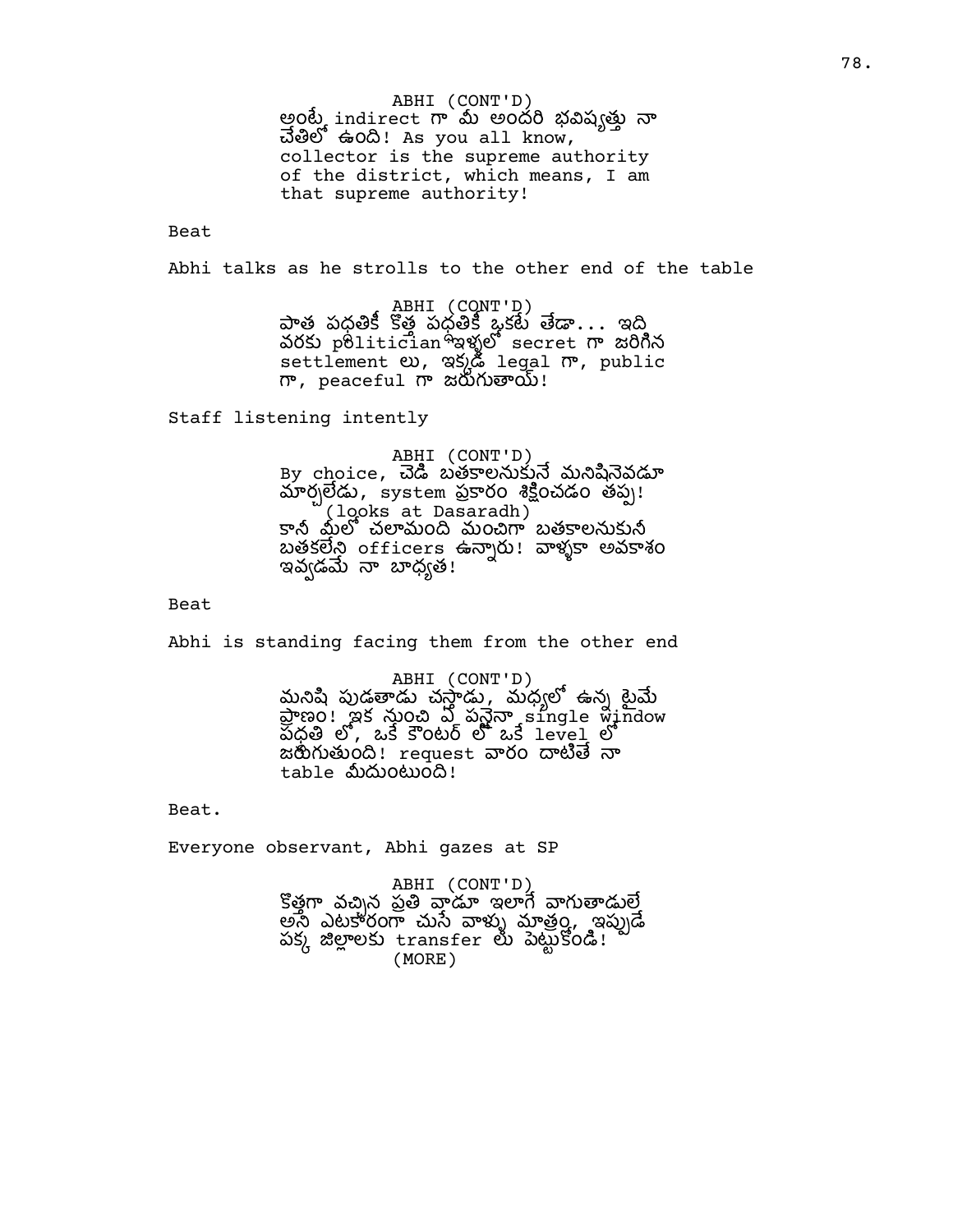## ABHI (CONT'D) or else, మీ కెరీర్ లు నాశనమౌతాయ్!

Abhi looks at them at large, there is a stroke of awe in their faces.

As Abhi walks out, he commissions

ABHI (CONT'D)  $SP$  గారూ, ఆ దీవి లంక గుణా case file తీసుకుని నా రూమ్ కి రండి!

SP turns pale looking at Abhi walking out, turns to Dasaradh who isn't surprised at all

SC-34 INT. COLLECTOR OFFICE - DAY : THE SHOOT AT SIGHT ORDER

SP walks in with Guna's file. He is surprised to see some of the police staff already present in the room.

Abhi is standing at the window looking at Auto Mani's posters and fasting shelter in sight lead by Narayana.

Abhi notices SP and walks to his seat, SP sits across Abhi and places the file on table.

Abhi picks the file and flips it through, he throws it on the table and looks at SP

> ABHI పద్నాలుగు మర్డర్ లు నాలుగు రేప్ లు, మొత్తం ప conviction ! ఆ shoot-at-sight order! How do you explain this?

SP feels the heat

SP (Justifying)<br>ఒక special unit తో ఆర్నెల్లుగా try చేస్తునే ఉన్నాం సర్!

Abhi stares at him for a moment and turns to a SI, SUDHAKAR (25)

> ABHI మీరు SI గా join అయ్యి ఎన్ని రోజులైంది? ABHI (CONT'D) Three months sir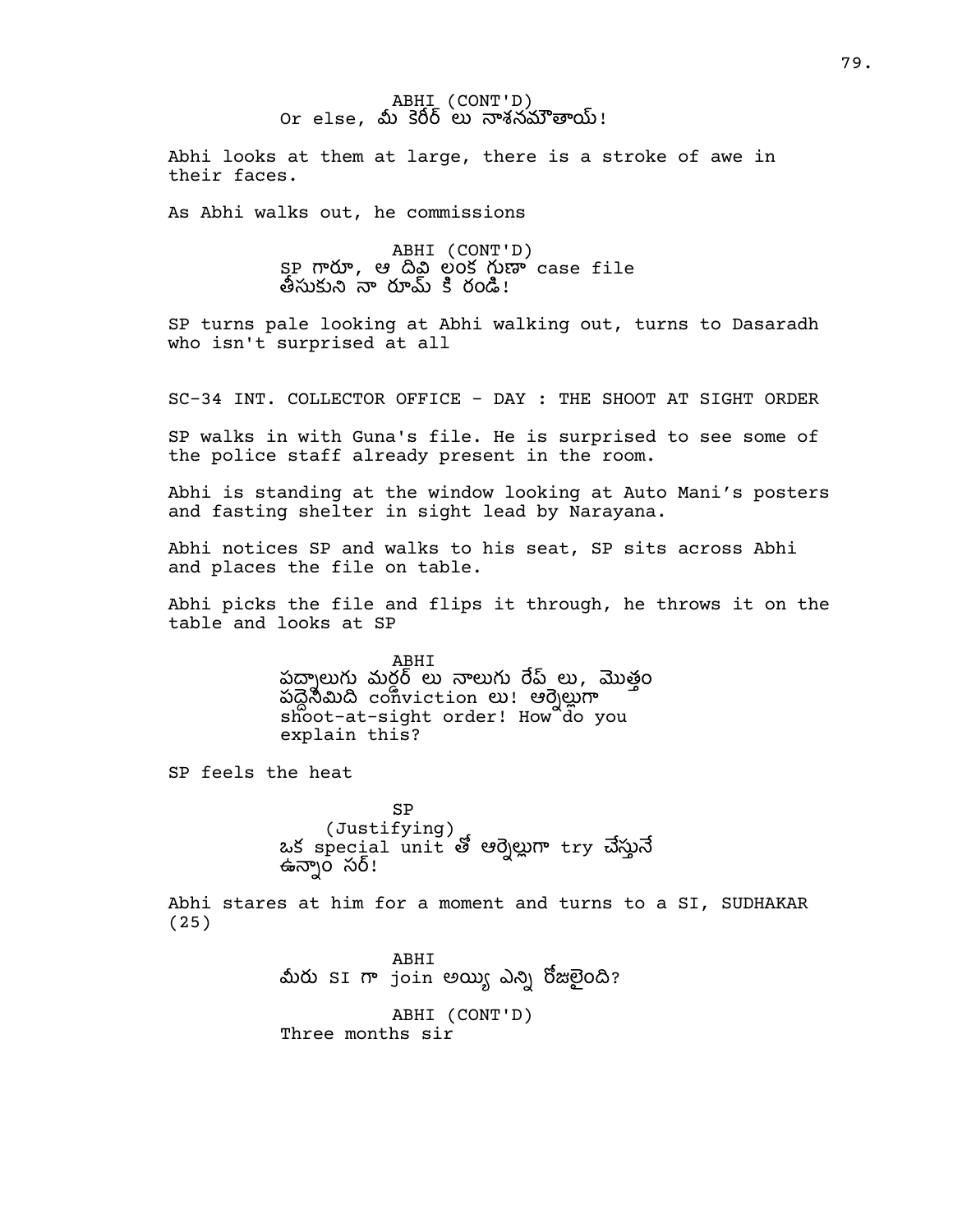ABHI (CONT'D) shoot-at-sight order అంటే అర్ధమేంటి ?

SI SUDHAKAR జైల్లో ఉండాల్సిన ఖైదీ బయట తిరుగుత్తూ, ప్రజ్ఞల మాన పాణాలకు హీని కల్పిస్తుంటే కనబడిన చోటే  $\overline{S}$ ల్సీ ఇచ్చే రా $\overline{S}$ ర్:  $\overline{S}$ ల్) రా $\overline{S}$ 

Abhi turns to the SP

ABHI వాడు బయట<sup>్</sup>ఙనాలందరికీ బానే కనిపిస్తున్నాడు**,**<br>మీకమైనా selective vision అనే  $\alpha$ బ్బుందా?

SP feels insulted in front of subordinates, responds in a retorting tone

> SP GOPAL RAO సర్! వచ్చిన రోజ్లే నా permission లేకుండా నా staff ం ళ ం ప insult చేస్తున్నారు. ఇక ముస్తుగులో *గుద్దు*లాటెందుకు, అన్న పచ్చిగానే we we we have to we have to touch why ல் சுஜூனை 200 direct m war declare చేసినట్టే! గుణాతో పాటు వాడ్ని చంకిన నాడు కూడా సమాధికెళ్లాడు, ఆ విషయం ఊర్ణి అందరికి తెలుసు! ఆ transfer నుంచి ఎవడు కాపాడతాడు సర్ మమ్మల్ని?

Beat

SP GOPAL RAO (CONT'D)<br>ఈ duty తొ పాటు ఇంట్లో పెళ్ళాం పిల్లల్ని<br>చూసుకోవలసిన duty కూడా ఉంది సర్`మాకు.

Beat

SP GOPAL RAO (CONT'D) ఆ convictions అన్ని పాత government ఉన్నప్పుడు issue అయినయ్! ఇప్పుడు where the contract of the code, రేపో మాపో appeal court లో అవి కూడా మారిపోతాయ్!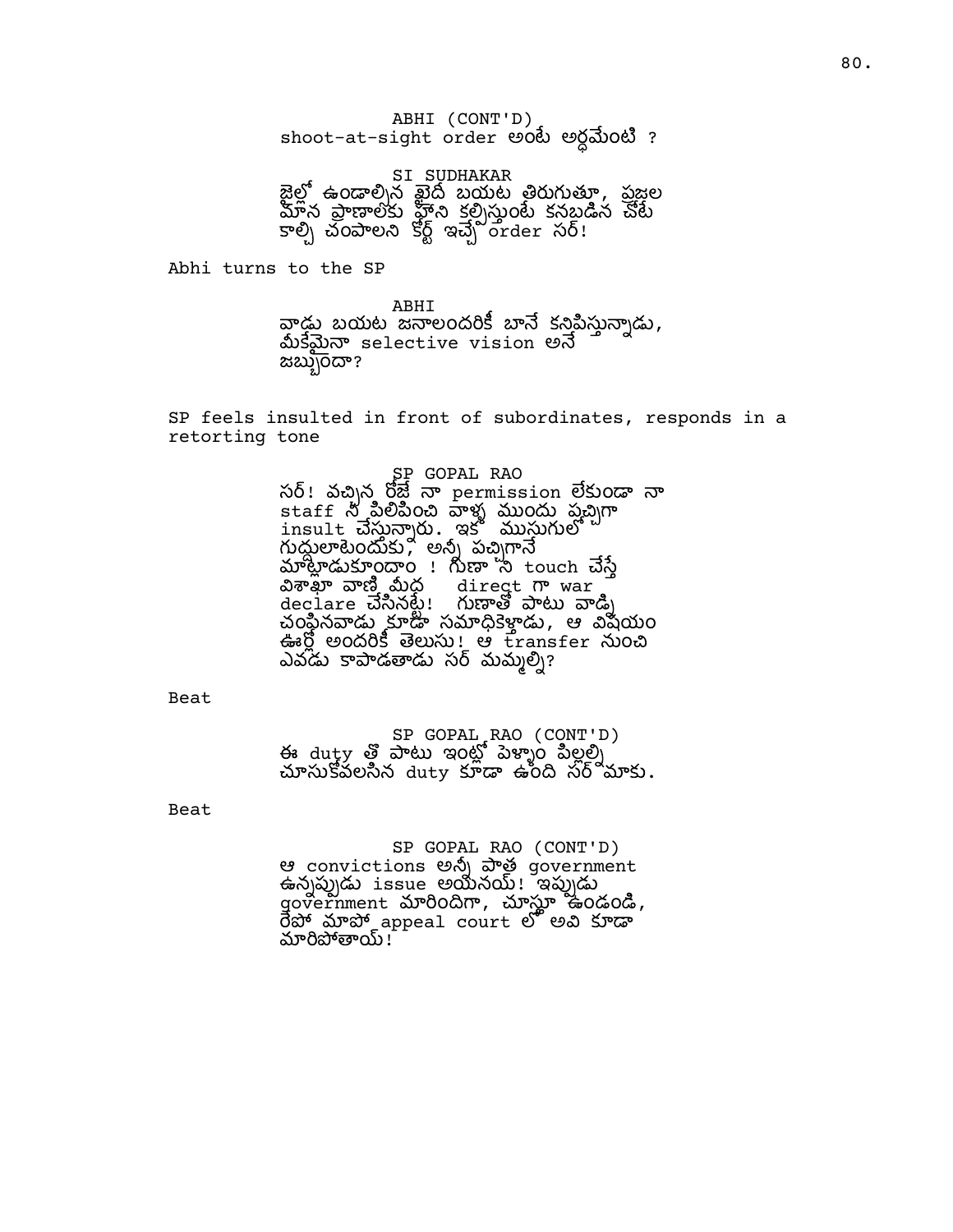Abhi is appalled hearing his answer

ABHI (cold warning) SP గారు, మీరు IG గారీనడిగి జిల్లా నుంచి transfer 30 Nood 8000 sooner or later you will be in deep shit!

Beat.

ABHI (CONT'D) (commands) Disperse!

SP looks at Abhi with restrained frustration, gets up and walks out, rest of the police follow

SI Sudhakar holds back at the door and waits till everyone leave, he turns around hesitantly and makes a proposal

> SI SUDHAKAR సర్ గుణా ఎక్కడుంటాడో నాకు తెలుసు, మీరు support చేస్తే నేను dare చేస్తాను సర్!

Abhi thinks for a beat

ABHI గుణాని shoot చేసినోడు చసాడంట కదా?...పద, ఆ చావుని నేను కూడా పలకరిస్తా !

SI smiles gazing at Abhi's determination

SC-35 EXT. ABANDONED BUILDING - NIGHT/RAIN: OPERATION GUNA

Under pouring rain, a Bolero jeep parks next to a tall compound wall. Abhi and Sudhakar get down from jeep jump the wall into the bushes.

Peeking through the bushes they notice tens of lorries and pick up trucks parked in the wide yard in front of a three storied abandoned building. There are people wearing rain coats loading nets and ice boxes in the lorries and blue color drums in the pick up trucks.

Abhi and Sudhakar signal each other sneak forward hiding behind bushes and other obstacles. SI Sudhakar leads as Abhi follows as a protective cover holding the revolvers.

Laughs and loud noises can be heard from inside the building- -Guna's gang must be drinking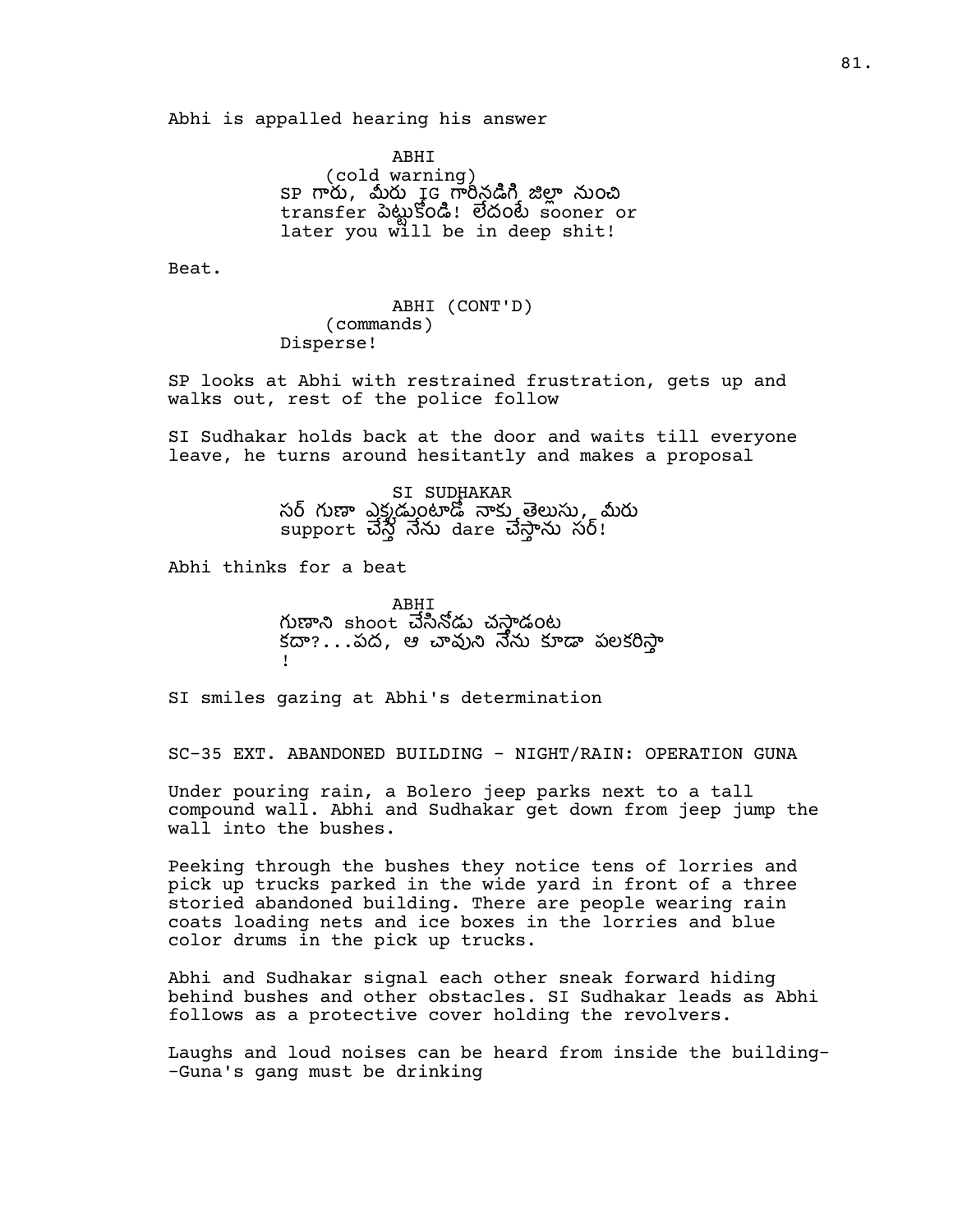Sudhakar and Abhi split in two directions and we follow Abhi as sneaks around the building, looking for an entry..

Just as Abhi enter the ground floor, he hears a bullet sound and a scream..

He runs towards the stairs where the noise has come from and notice Sudhakar's feet being dragged up the stairs, he follows..

As Abhi gets to the second floor, suddenly the lights go off and he looks alert holding the gun, searching for Sudhakar

He hears giggles and heckles from different corners..

He hears a voice along with hand washing water sounds

GUNA ఆ డిపారె౹ంటోళ్ళు పోన్ చేసి అన్నయాఁ నినేస్తైయ్యడనికి రెండు కుక్కలు బయల్దేర్లున్నాయిక్కడ అన్నారు! మరైతా బయల్దేరిన కుక్కలన్ని ఎమైనయో సెప్పలేదారా అనడిగా...'

annayyA ninneseyyaDAniki reMDu kuukalu morugutunnAyikkaDa annaaru departmeMTOLLu! Mari morigina kukkalannee emainayO seppalEdA anaDigA...

A dramatic light is switched on to reveal SI Sudhakar hanging in the middle of floor with a cricket ball stuffed in his mouth and his pant removed--refer Pulp Fiction--Sudhakar is struggling to breath

> GUNA (CONT'D) దానికేమన్నార్రా ఆళ్ళు? danikemannArrA ALLu?

Ranga is seen holding Sudhakar's khaki pant and police belt. Guna and his gang are behind a row of pillars, used food plates and liquor bottles are lying around, Guna and his gang are washing hands..

> RANGA మేం సెప్పడమెందుకన్నా నువ్వు సేసి సూపిత్తావు కదా అన్నారు mEm seppaDameMdukannA nuvvu sesi sUpittAvu kadA annAru

Guna takes the police belt from Ranga and ties around his lungi and grabs a bowl of raw meat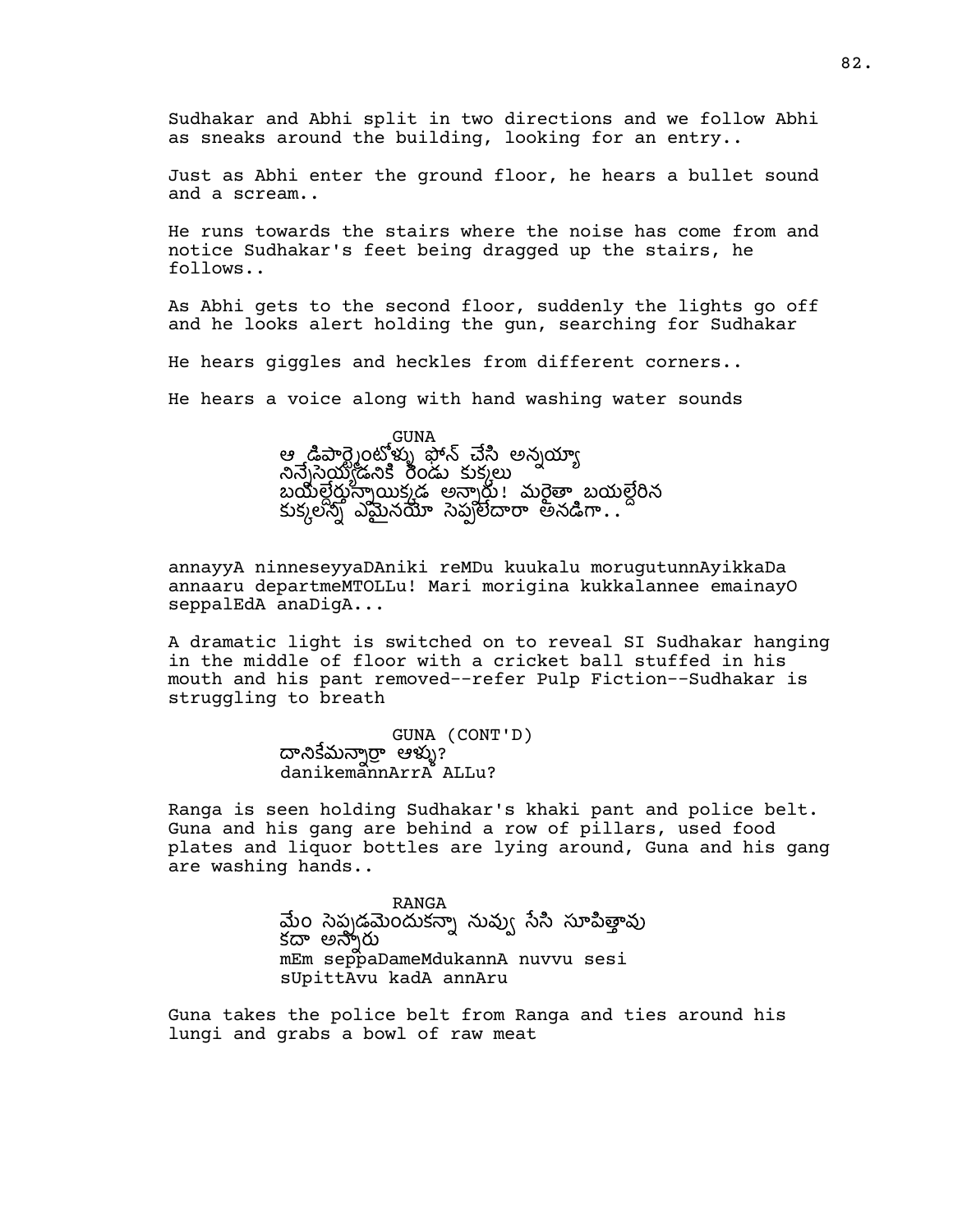GUNA మరి మనం సేసీ సూపిచేనడే ఇక పైనొచ్చే ఆపీసర్లందరికీ మరపు రాసి పాటం కావాలి కదరా? Mari manaM sEsi supiMcEdEdo ika meedoccE officer laMdarikee marupu raani paatam kaavaali kadarA?

Guna throws the meat down into the dark hollow below Sudhakar's feet--a group (5) of hungry wild dogs start barking violently as they teeth the meat--

> GUNA (CONT'D) (peeking down) ఈ రెండు శాల్షిల్స్ మన పాండవులు ఎంత సేపటో నములుతాయ్ రా? ee reMDu Salteelni mana pAMDAvulu eMtasepaTlO namilEttAyO..?

RANGA ఓ గంటలో నమిలేత్తాయన్నా O gantalo namilettAyannA

Guna turns to Abhi who is holding his gun down,

GUNA హు. . రెండు తుప్రాకుల్తో ఇద్దరు మనుషులు మొత్తం అడివినేసేద్దామేనే? (interrupted)

Abhi lifts his gun and in a whisker shoots down the bulb turning everything dark, and starts shooting Guna and his gang.

They all leap onto Abhi at once like a bunch of wild animals,

A raw physical fight ensues as Abhi loses his revolved in the rumble..

Abhi manages to throw them all into the hollow amidst the wild dogs.

As Guna tries to drop Sudhakar into the hollow, Abhi blocks him and fights him one-on-one, saves Sudhakar.

Abhi and Guna fall out of the building breaking through the mesh window..

Abhi's one on one fight with Guna continues as he pulls the police belt out of Guna's waist and start beating him up,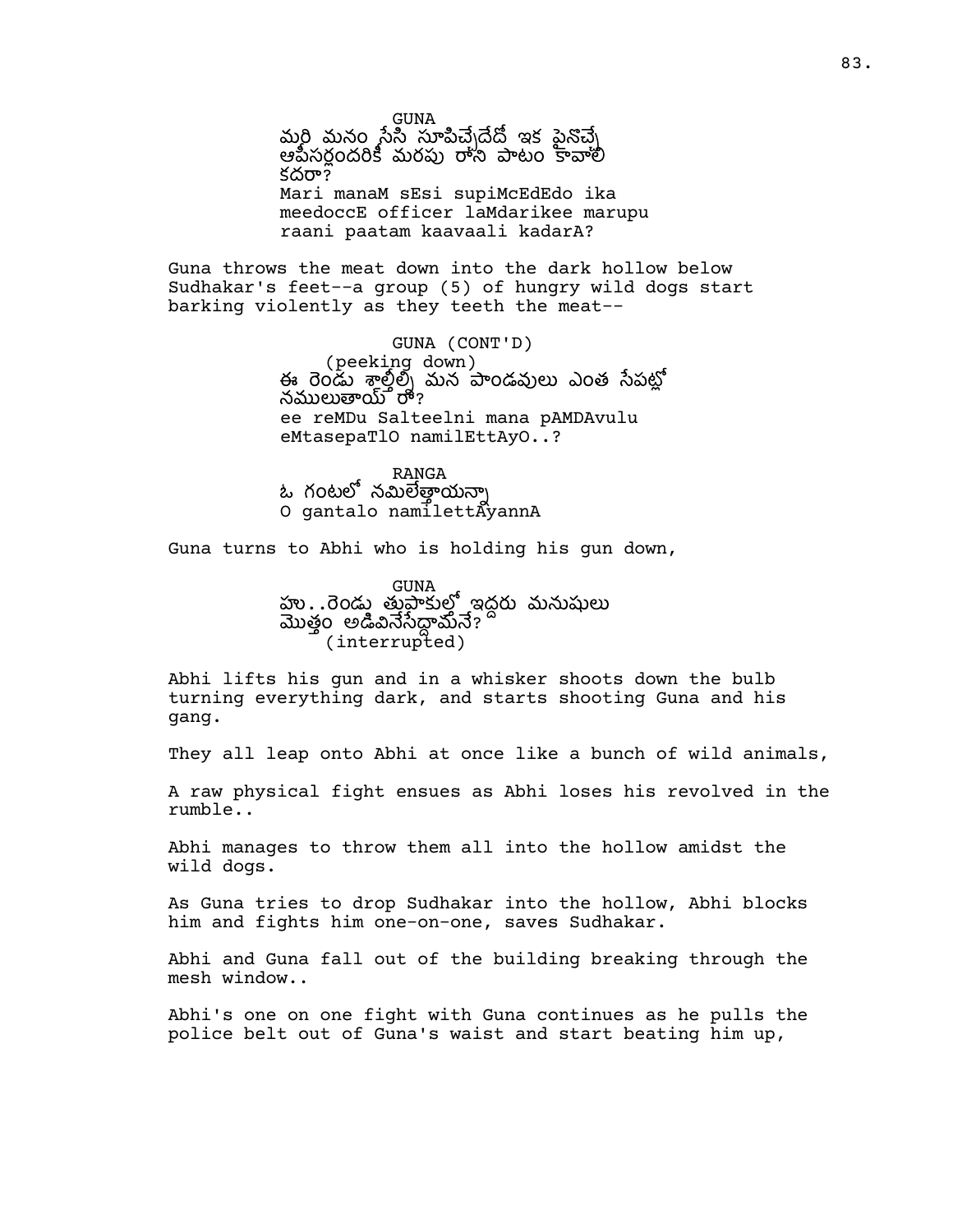Guna loses his lungi and runs onto the road under the pouring rain.

Abhi flings the belt at Guna causing him to stumble and get stuck in a manhole on the road.

Abhi walks to Guna in style and stand tall looking down on him

Sudhakar rushes to the spot and stand next to Abhi

Abhi leans in and as he picks the police belt lying next to Guna

> ABHI ఎంత రౌడీ నా కొడుకువెనా ఒకు మాట మాతం కవిలా చెప్పావురా $\ldots$

Abhi stand up looking down on Guna holding the belt

ABHI (CONT'D)<br>ప్రాణం సున్నితమైంది, ఉఫ్ముమంటే ఆరిపోద్ది!

Sudhakar points the gun and fires bullets into Guna's face, emptying the revolver,

> ABHI (CONT'D) ನಿಧನಾ $\ldots$ ನಾಧನಾ!

Abhi hands in the police belt to Sudhakar (freeze)

INTERMISSION: WAR IS ON..

SC-36 EXT/INT. ABANDONED BUILDING - NIGHT: MYRA...

Paramedics are loading Guna's dead body and other injured criminals into the ambulances, constables are dragging arrested criminals police van

Abhi and Sudhakar still scouring inside the building. Abhi, standing in a room filled with blue color drums and heaps of ice opens a drum and smells. He feels nauseated by the smell. Abhi turns hearing Sudhakar's voice

SI SUDHAKAR (O.S.)

Sir...

Sudhakar is staring awestruck, standing in a room

Abhi rushes to the room and notice a girl lying unconscious, chained to a window and severely battered.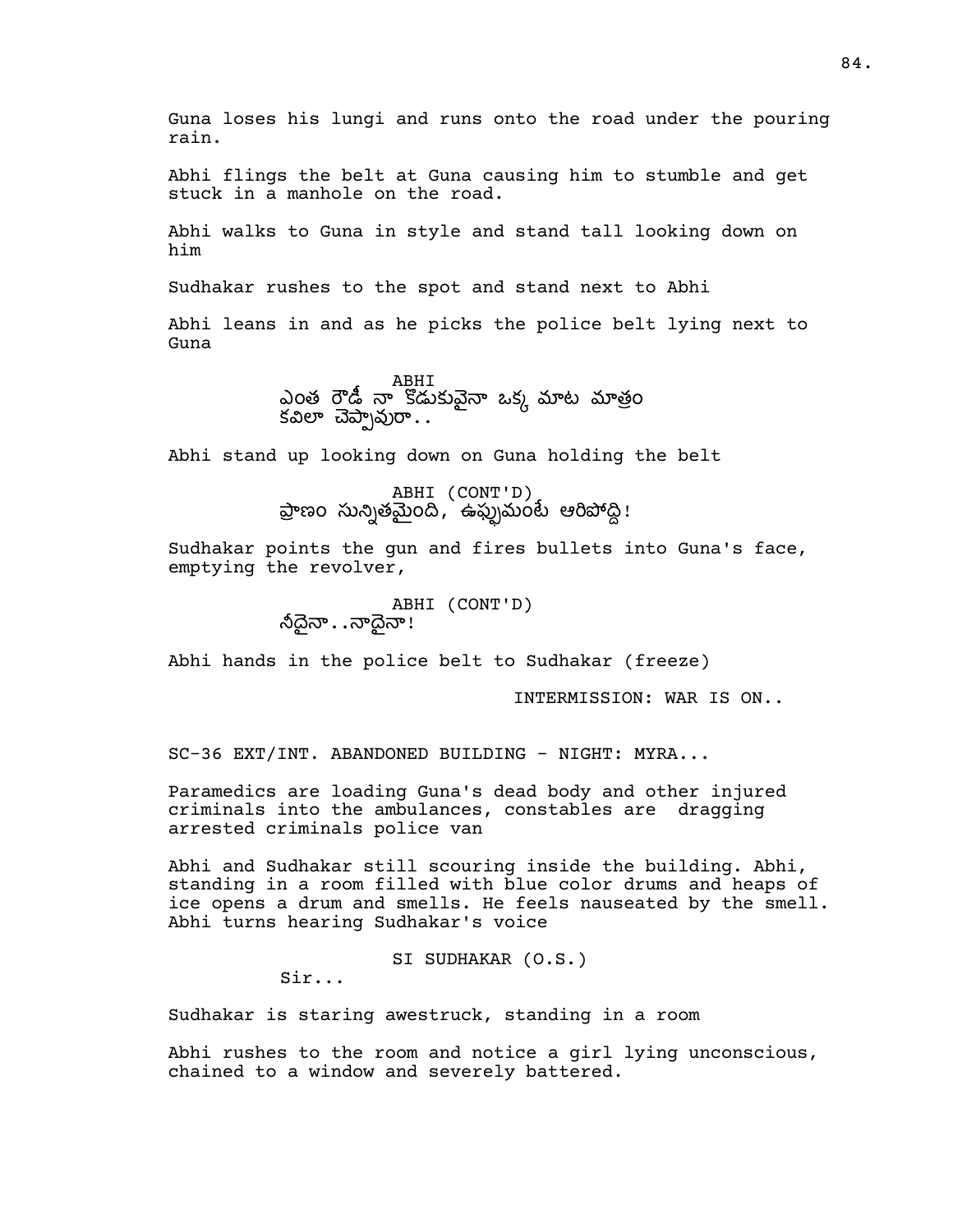They unchain her.

Abhi carries her towards the ambulance.

Just as he comes under the light, the girl's head flips drawing Abhi's attention, Abhi recognizes her face.

He drops on his knees and screams in agony

ABHI (shock, agony) Myra..Myra..myra..myra..myra

Sudhakar is puzzled, some of the constables rush to Abhi

ABHI (CONT'D) తనతో పాటు ఇద్దరు పిల్లలుండాలి, Building మొత్తం వెతకండి. .

Sudhakar and constables run into the building with torches.

SLOW MOTION SILHOUETTE BACK SHOT OF ABHI GETTING UP ON HIS FEET AND CARRYING MYRA TOWARDS THE AMBULANCE.

CROSSFADE

SC-37 EXT. MAMATA HOSPITAL - DAWN : THE VICTIM

STEADY SHOT OF DIFFERENT CHANNEL REPORTERS BREAKING THE NEWS BIT BY BIT, A FLOOD OF MEDIA VEHICLES PARKED BEHIND THEM.

> REPORTER 1 నిర్ధందంలోంచి విడిపించ బడ అమ్మాయి ఒక  $\overline{\text{NRT}}$  అని తెలుస్తోంది! ఈ రోజు ఉదయం  $\overline{\omega}$  గంటల ప్రాంతంలో ఈ encounter operation రన సరం!

REPORTER<sub>2</sub> మమత హాసి్టల్ లో చికిత్త పొందుతున్న victim, అమిరికా తిరిగి వేళ్లున్న సమయంలో ఈ కిడ్నాప్ కి గురైందని వినికిడి। ీ

REPORTER 3 ఎంత్తో కాలంగా పోలీసుల కళ్ళు కప్పి తిరుగుతున్న .<br>నేనమిది కేస్ ల convict!

(MORE)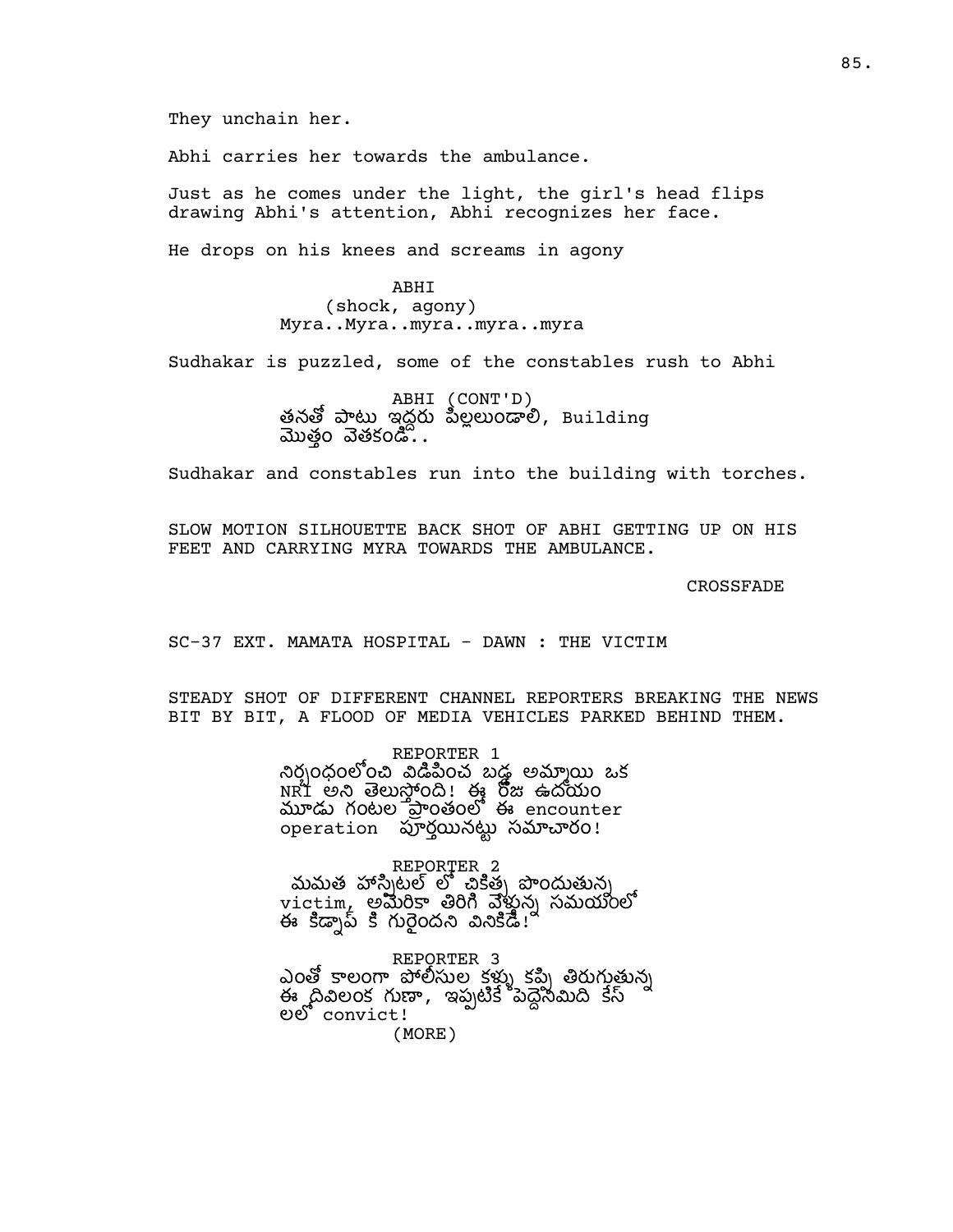REPORTER 3 (CONT'D) వచ్చిన రోజే ఈ ఉన్మాదిని encounter చేసి,  $\overline{\text{SUS}}$ ర్ అభిరాం తన ఉద్దేశాన్ని చాటుకున్నారు!

REPORTER 3 (CONT'D)<br>జిలాలో ఉన్న రౌడీ పీటరందరూ సరెండర్ అవడానికి, కలెక్టర్ అభిరాం నలభై ఎనిమిది గంటలు గడువుసిచ్చారు!

SC-38 INT. MAMATA HOSPITAL - DAY : DOCTOR'S REPORT

Cut to Abhi, still in murky (dirty or stained) clothes, sitting outside the ICU room.

Chief Doctor walks out of the ICU and approaches Abhi

CHIEF DOCTOR She had multiple fractures and needed fourteen stitches on her head. Luckily she is out of danger

Abhi takes a breathe but still deeply concerned

CHIEF DOCTOR (CONT'D) She was brutally tortured and repeatedly raped

Abhi's eyes are swollen, still looking down with a heavy heart

J-CUT

SC-39 INT. POLICE STATION - DAY : THE KIDS AND THE MONSTERS

Criminals dipped in water and pulled up inside a cell,

SI Sudhakar brutally beats them up, he is sweating and exhausted. The criminals are too numb to even react to the beatings,

Abhi walks in and sits by the cell. Sudhakar notices Abhi, drops the lathi, walks to him and stand by,

> SI SUDHAKAR How is she sir?

ABHI She will survive! పిల్లల గురించి ఏమైనా తెలిసిందా?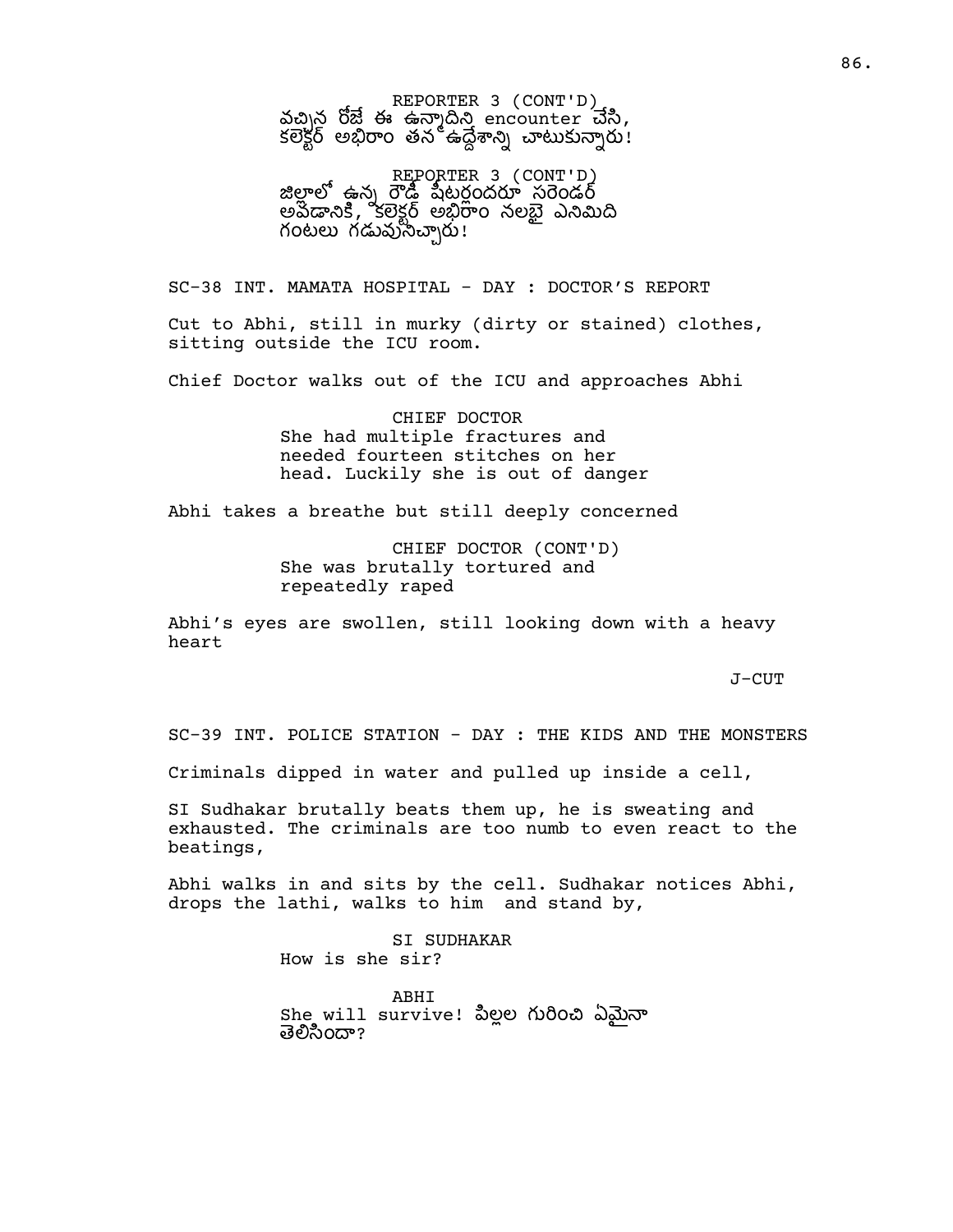Sudhakar kneels down facing Abhi, gathers himself for a moment and declares at once

> SI SUDHAKAR చంపేశారు సర్!

Beat

Abhi is stunned, remains stoic for a moment, he looks up astonded, tears gush down his eyes, he gasps and looks away, almost breathless

> SI SUDHAKAR (CONT'D) (heavy hearted) ఎందుకు చంపారో, bodies ని ఏం చేశారో గుణాకి తప్ప వీళ్ళకు కూడా తెలిదు సర్!

Abhi brings his hands together and rests his forehead, shivering as tears drip down on the floor

Sudhakar looks at the criminals in the cell with utmost frustration, pulls out the gun and cocks the latch as he screams,

> SI SUDHAKAR (CONT'D) రాక్షసులు సర్ ఈ నా కొడుకుల్లు! ఇక్కడే ఏసేద్దాం సర్, encounter అని చెప్పుకోవచ్చు!

> > ABHI (O.S.)

సూధాకర్!

Sudhakar turns to see Abhi holding his hand firmly, with fiery eyes and shivering voice Abhi commands, still looking down

> ABHI (CONT'D) వాళ్ళనిక్కడికిక్కడే ముక్కలు ముక్కలుగా నరికేయ్యాలని నీకన్నా నాకే ఎక్కువ కసిగా ఉంది! ఈ రోజు మన కోపంలో న్యాయం ఉంది, చంపుత్రాం! రేపా sp లాంటోడు అసర్జేన నేరసుల్ని విడిపించడానికి ఇలాగే ఎవరో అమాయికుల్ని చంపుతాడు ఆపగలవా, ఆపగలవా?

Beat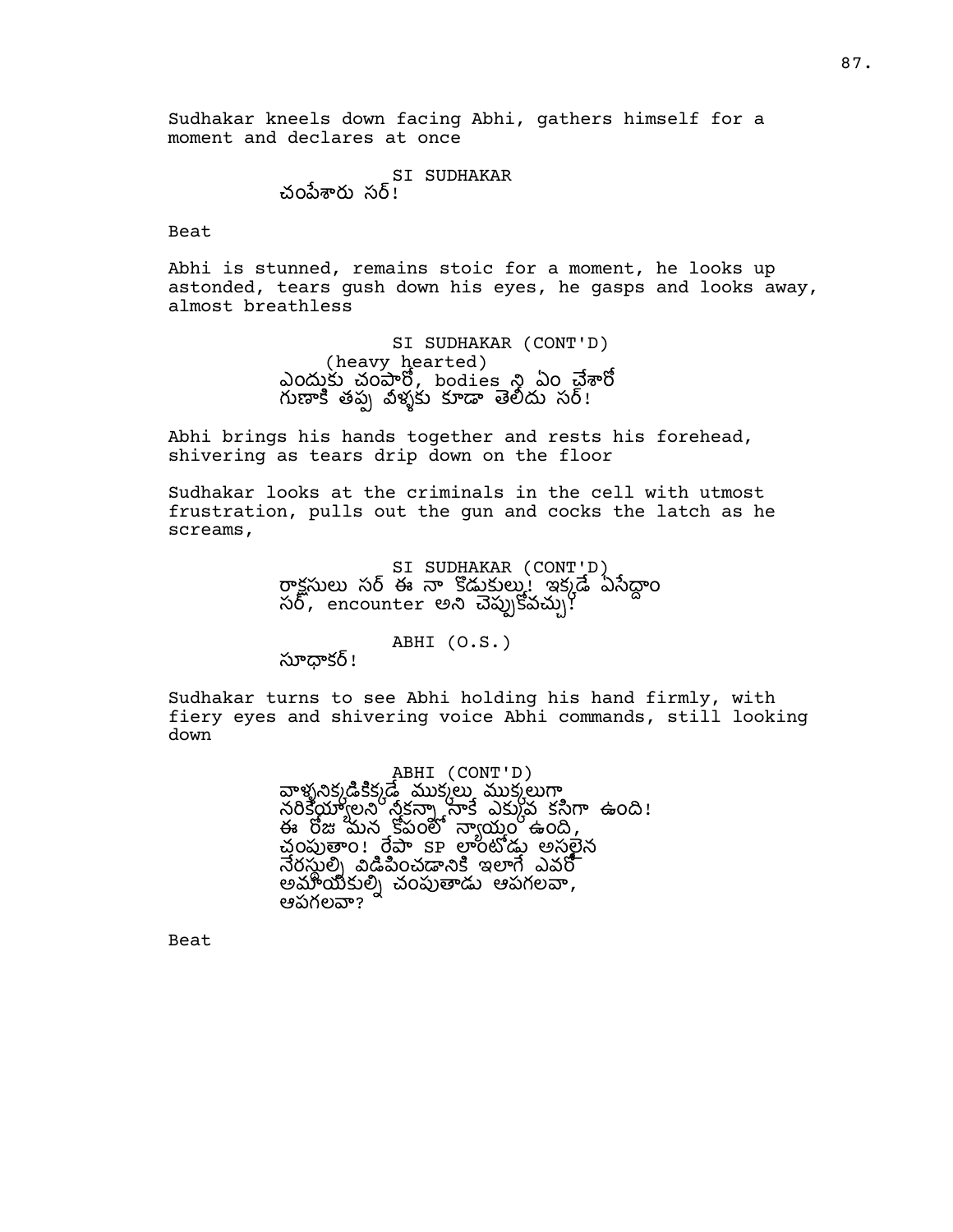ABHI (CONT'D) అన్యాయం జరిగిన ప్రతీ స్టారీ, చట్టాన్ని చేతిలోకి తీసుకుని, ప్రజలూ, పోలీసులూ, మీడియా న్యాయస్థాన్గాండే, దాన్ని వ్యవస్థ అనరు! Court <u>grder of heat organización compa</u>zy. కీరుకి తీసుకెళ్ళకుండా ముదాయిని చంపడానికి ఉన్న తేడానే ఆ వ్యవస్థ! నేరస్థుల్ని court లో  $\mathop{\mathrm{pr}}\nolimits_{\mathop{\mathrm{e}}\nolimits}$ පෙ $\mathop{\mathrm{e}}\nolimits_{\mathop{\mathrm{e}}\nolimits}$  විශ් $\mathop{\mathrm{e}}\nolimits_{\mathop{\mathrm{e}}\nolimits}$  ,  $\mathop{\mathrm{e}}\nolimits_{\mathop{\mathrm{e}}\nolimits}$  ,  $\mathop{\mathrm{e}}\nolimits_{\mathop{\mathrm{e}}\nolimits}$  ,  $\mathop{\mathrm{e}}\nolimits_{\mathop{\mathrm{e}}\nolimits}$  ,  $\mathop{\mathrm{e}}\nolimits_{\mathop{\mathrm{e}}\nolimits}$  ,  $\$ .<br>పడేట్టు చెయ్ !

Beat

ABHI (CONT'D) ఇంకేం చేసినా వాళ్ళకీ మనకీ తేడా లేదు!

Sudhakar looks at Abhi settling out of his anger

SC-40 EXT/INT. MAMATA HOSPITAL - DAY: PARAMARSA

A convoy with 'Z' category security enters the hospital premise. Media personnel flock around the dignitaries, poking with questions.

SP Gopal Rao and IG RANGANATH lead the way to Vishakha Vani and CM Vishnu,

> MULTIPLE REPORTERS మేడం, గుణా మీ protection లోనే బయట తిరిగేవాడని ఆరోపణలున్నాయ్, దానికి మీ సమాధానం? (to CM Vishnu) CM గారూ, ఈ operation 5 మీరు green signal ఇచ్చారా లేక కొత్త collector గారి అదేశంతోనే జరిగిందా?

Helped by security, they walk past the media and into the hospital. PA VEDANTAM (50, bald head) is ahead of flock.

The Chief Doctor greets them in front of the recovery room

CHIEF DOCTOR నమస్తే మేడం, నమస్తే సర్!

PA VEDANTAM బతుకుతుందా?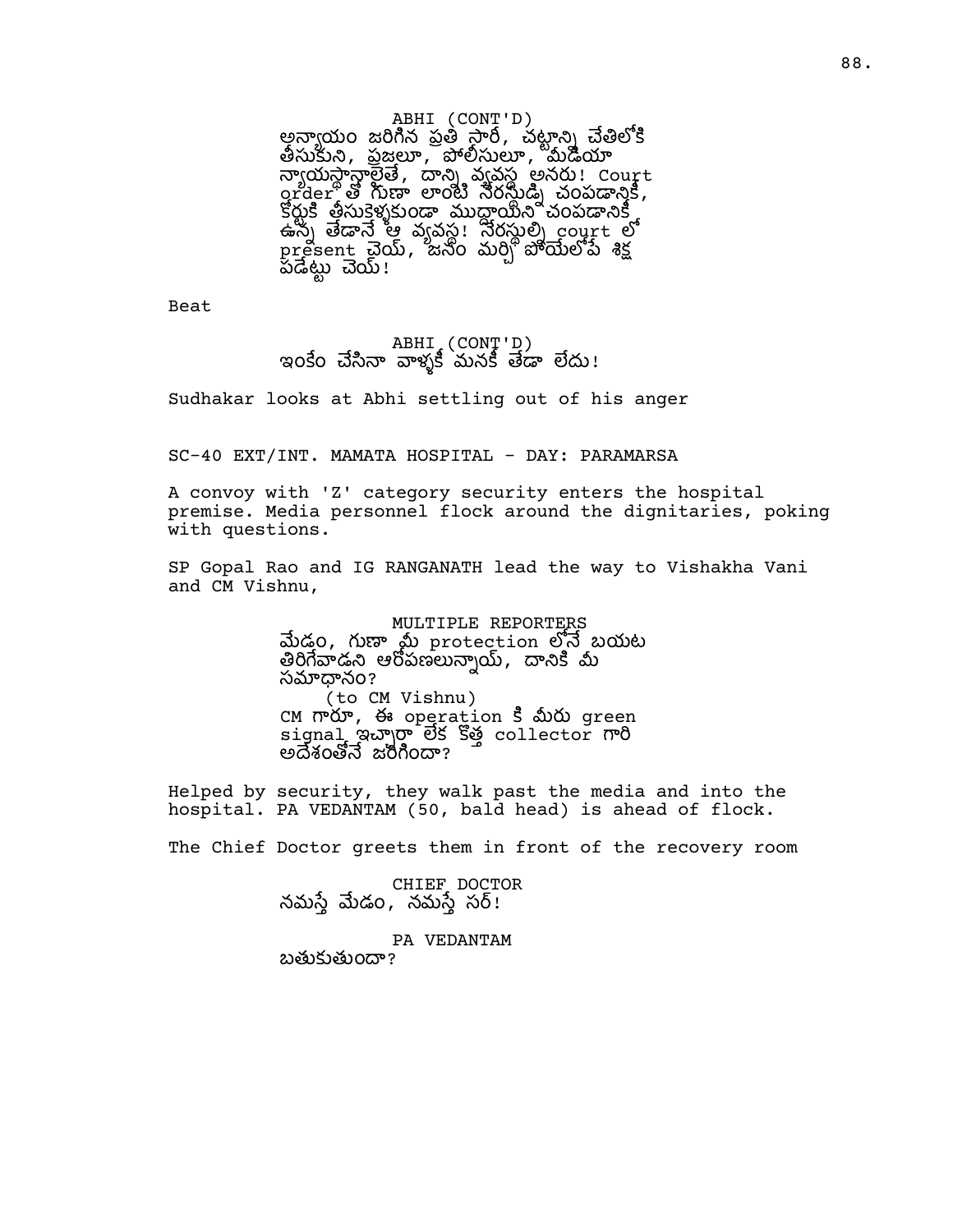CHIEF DOCTOR ప్రాణాపాయం లేదండి, ప్రస్తుతానికి  $unconscious$   $\pi$   $\omega \approx 0$ .

Vishakha Vani and Vishnu exchange looks hiding their anxiety

VISHAKHA VANI కేస్ ఎవరు handle చేస్తున్నారు?

CHIEF DOCTOR collector mo direct m handle చేస్తున్నారు మేడం!

Vishnu takes cue from Vishakha and orders the SP

CM VISHNU ఎవరి పనులు వాళ్ళని చెయ్యమని చెప్పు!

Vishakha Vani turns to Vedantam

VISHAKHA VANI నువ్విక్కడే ఉండి ఏం జరగాలో చూసుకో!

Vedantham nods and motions the Chief Doctor to step aside,

Vishakha Vani and CM walk towards the exit. As she walks, she mumbles to Vishnu,

> VISHAKHA VANI (CONT'D)<br>lve చెయ్యరా అంటే, మొత్తం problem solve చెయ్యరా అంటే, మన మైడకు చుట్టి ``వాడు చచ్చాడు! పోరంబోకు ఎదవ!ి

SC-41 EXT. MAMATA HOSPITAL - DAY: OWNING GOOD & DISOWNING BAD Vishakha Vani accompanied by CM, speaks to reporters outside

> VISHAKHA VANI ముందుగ్గా ఈ ఘాతుకానికి గురైన victim త్వరగా కోలుకోవాలని ప్రార్థిస్తున్నాను! ఈ incident లో పట్టుబడిన నేరస్థులందరినీ కఠీనంగా శికించాలని నాయసానాని  $\mathbb{S}$ ပြစ်) ကိုးကားမှာ မွေးကြီး ကိုးကားမှာ အ successful గా execute చేసి, పోలీసు శాఖ ప్రత్యేష పెంచిన SI సుధాకర్ ని, మనస్సూర్తిగా అభిసిందిస్తున్నాను!

Beat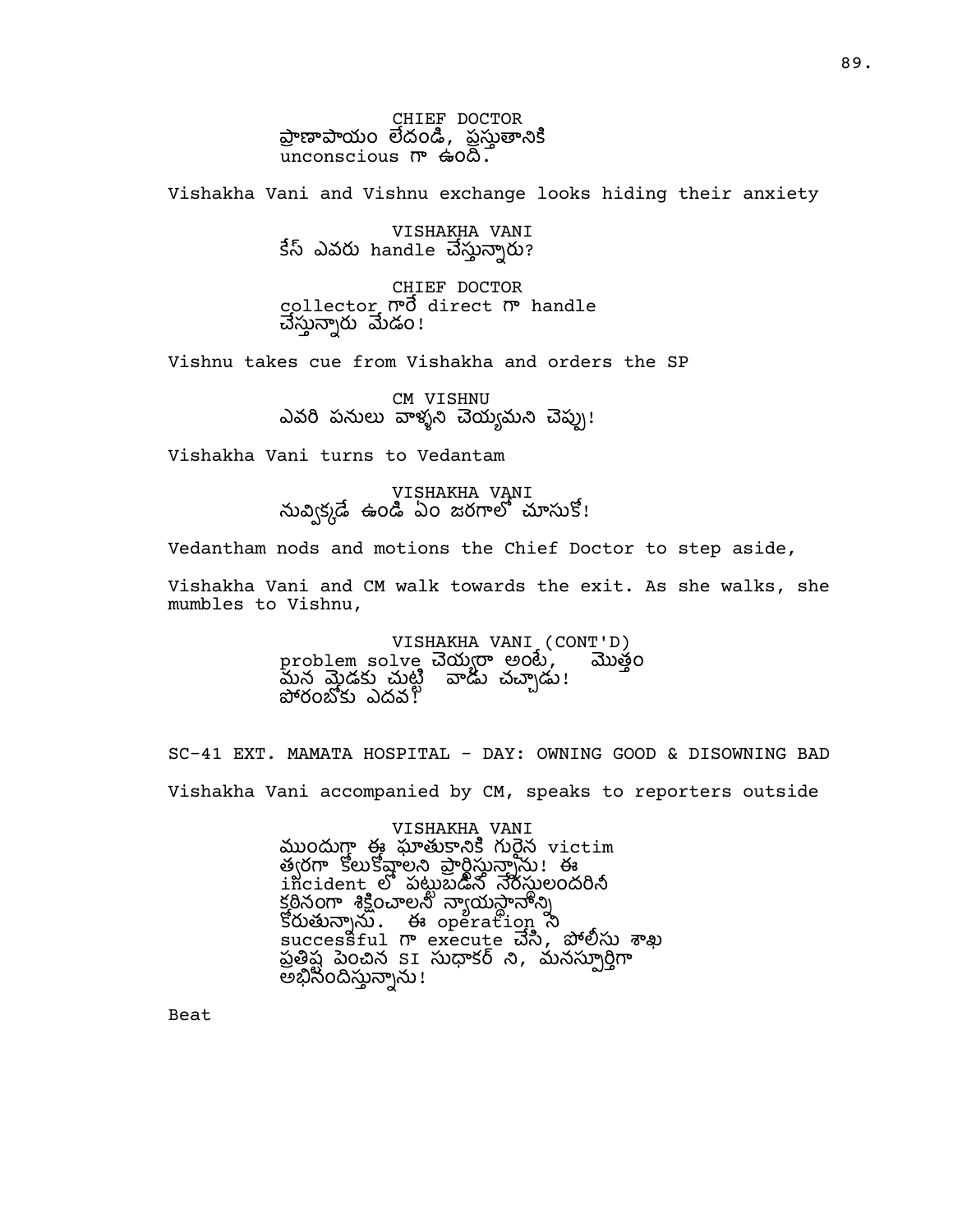### VISHAKHA VANI (CONT'D)

గూణాని మా పారీ పెంచి పోషించిందని opposition ဆိုပ္သီ သို့ဆုံဝင် ဆိလ္ကာ သို့ဆုံဝင် ! ఆ య ప ఆ వారాల్లో చేసి చూపించాం! దీన్నబట్టి గుణాని ఎవరు పోషించారో మీకే అర్ధమయ్యండాలి!

Cut to CM Vishnu

# CM VISHNU

రాష్టంలో ఉన్న రౌడీలందర్న అంతమొందించడం  $\omega_{\rm s}$   $\omega_{\rm s}$  ,  $\omega_{\rm s}$  ,  $\omega_{\rm s}$  and  $\omega_{\rm s}$  encounter  $\omega_{\rm s}$ మొదలు పెట్టాం! రాష్ట్ర వ్యాప్తంగా ఇలాంటి చర్యలు చేపట్టి, రాష్ట్రేన్ని శారేతీయుతం చేస్తాం!

### REPORTER 1

Sir, collector Abhiram appointment ని మీరు తీవ్రంగా ఖండించారు, కానీ తనే ఈ operation ని ముందుండి నడిపించినట్టు ಎನಿನಿಡಿ $\ldots$ 

### CM VISHNU

(Irritated) ఎవరస్నారు? ఇది మా ప్రభుత్వం వచ్చిన రోజు word plan చేస్తున్న ఒక సీక్షేట్ operation! Collector Abhiram ar chain of command లో కేవలం ఒక passing point ಅಂತೆ!

Cut to Abhi washing face in the police station, wallmount Tv displaying Visakha Vani, CM Vishnu and IG Ranganath getting into the convoy as reporters follow with questions

> REPORTER 5 ON TV Madam, అమ్మాయిని మీరు చూసారా? అమ్మాయి condition *S*<sup>or</sup> ఉంది?

VISHAKHA VANI ఉన్న మాట చెప్పాలంటే , తన condition చాలో hopeless గా ఉంది!

Beat.

Abhi pauses and looks at the TV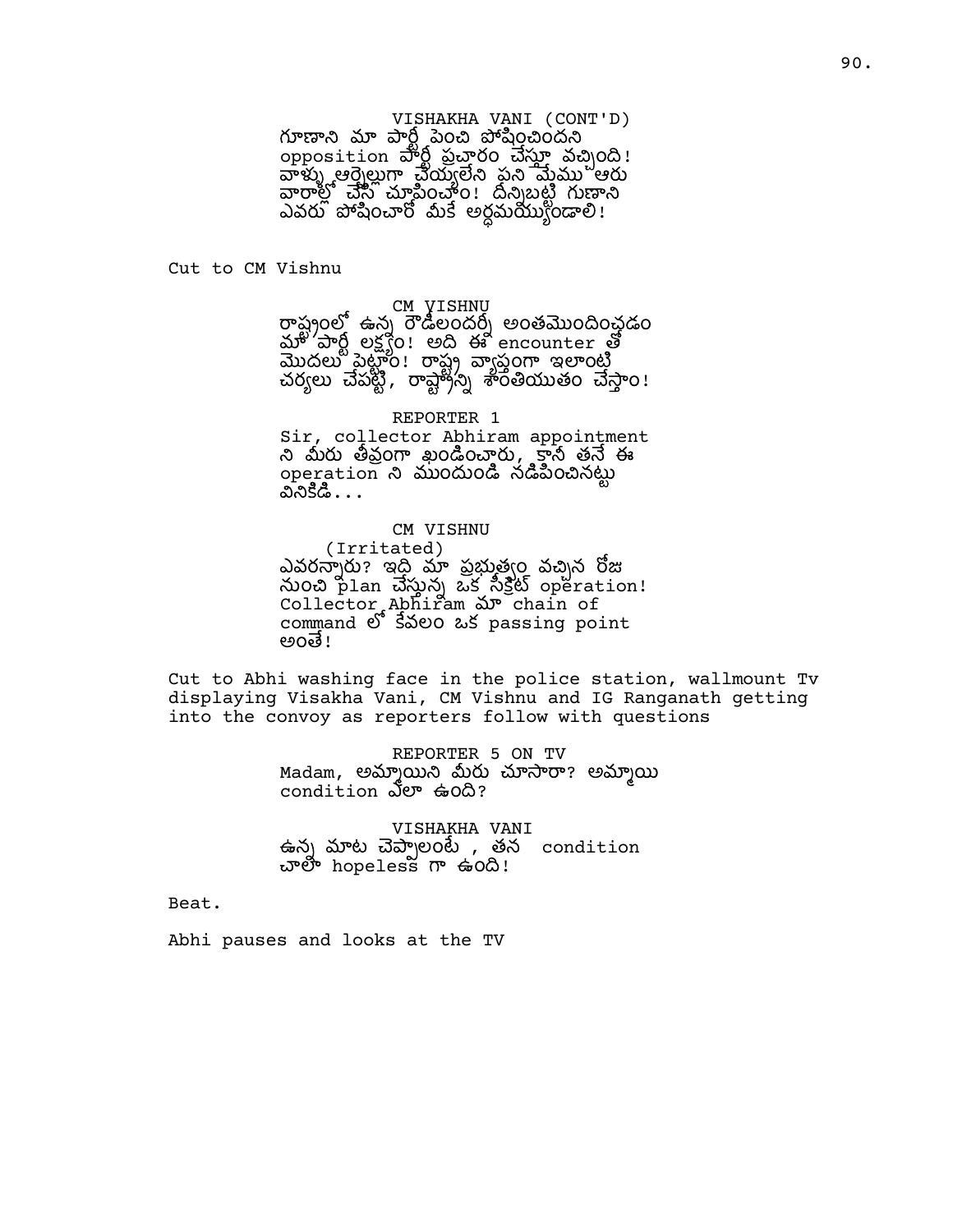VISHAKHA VANI ON TV తను బతకాలని పారించడం తప్ప మనం చెయ్యగలిగిందేమీ లేదు!

Vishakha Vani refuses to take further questions and gets into the convoy

Abhi, looking worried, sensing more than what he can see, rushes out of the police station.

SC-42 INT. FORD EXPEDITION - DAY: EXPAND THE OPERATION

Inside the Vishakha Vani vehicle -

VISHAKHA VANI

 $IG$   $m\&$ ..

IG RANGANATH

Yes madam

VISHAKHA VANI న ఇ షం ఉన లేడీలందర్నీ ఏరీ పారేయ్యండి....మన పార్ట్ రౌడీల్ని తప్పే!

IG RANGANATH

Ok madam..

BACK SHOT OF THE CONVOY TAKING A TURN

SC-43 INT. MAMATA HOSPITAL - DAY : CONSULATE ASSISTANCE

Another convoy with 2 cars arrives at ASRAM premise, this time its Abhi and a couple of officials wearing "US consulate Assistance" badges - one of them is an Indian (Dr.PARVATHY MENON) and the other, a white male (JOSEPH WELSH).

SP Gopal Rao, addressing the media

SP GOPAL RAO Political leaders  $\delta P$  department s freedom ఇస్త్రీ results ఎలా ఉంటాయో మ్లాశారు! మున్ముందు ఈ support ఇలాగే నల ఆం! (distracted)

SP Gopal Rao is distracted by Abhi passing by towards the entrance, rushes and joins him as he walks in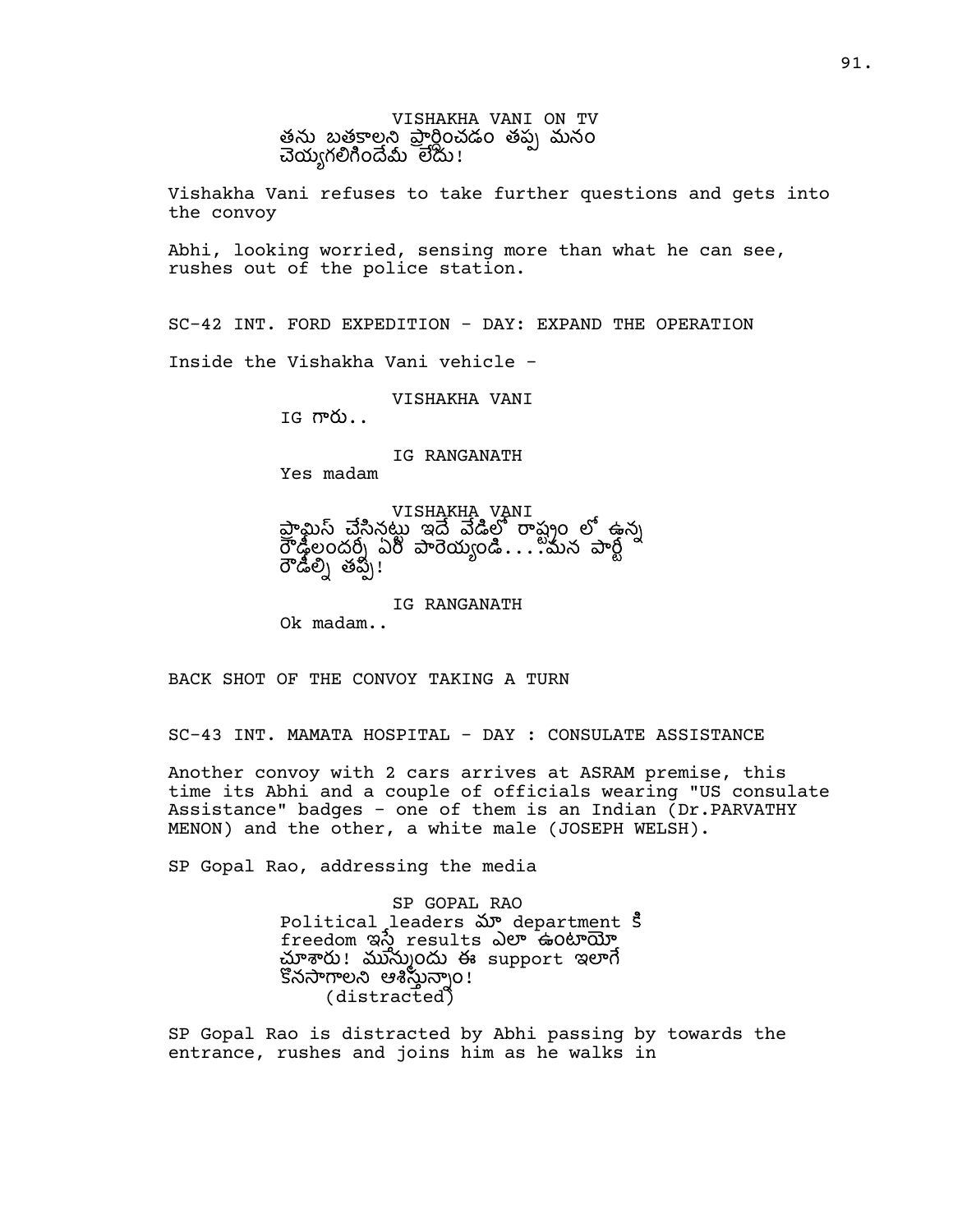SP GOPAL RAO (CONT'D) sir sir CM ఈ case న handle చెయ్యమన్నారు! ABHI అంటే నన్ను రావద్దన్నారా? SP GOPAL RAO ఆ . .అలా ఏం లేదు సర్, ఎవరి పనులు వాళ్ళు చేస్తే బాగుంటుందన్నారు $\,\ldots\,$ ABHI

 $\overline{\text{As}}$  a collector, జిల్లాలో  $\Delta$ ్తపనైన్గా, ఎవరి పనైనా direct గా handle చేసే అధికారం నాకుంది!

SP GOPAL RAO (humble and anxious) Of course sir, of course, you are the supreme authority! ఎవరు సర్ ವಿಳ್ಳು?

Abhi keeps moving adrift

ABHI<br>ప్రపంచంలో ఎక్కడైనా american citizens మీద crime జరిగినప్పుడు, అక్కడున్న consulate assistants వచ్చి help చెయ్యడం వాళ్ళ duty, వాళ్ళకు నహకరీంచడం మన duty! Any concerns?

SP GOPAL RAO No sir.. no.. no..

But the SP is truly concerned,follows behind Abhi looking worried, makes eye contact with PA Vedantam in the hallway

Abhi glances at Vedantam who is on the phone, shying away

PA VEDANTAM  $Y$ es మేడo, ఇప్పుడే వచ్చారు

Calculative of what's going on, Abhi keeps marching towards the recovery room

SC-44 INT. MAMATA HOSPITAL / RECOVERY ROOM - DAY : THE LETHAL COMBINATION

Abhi walks into the recovery room, a nurse is injecting medicine into dribs for IV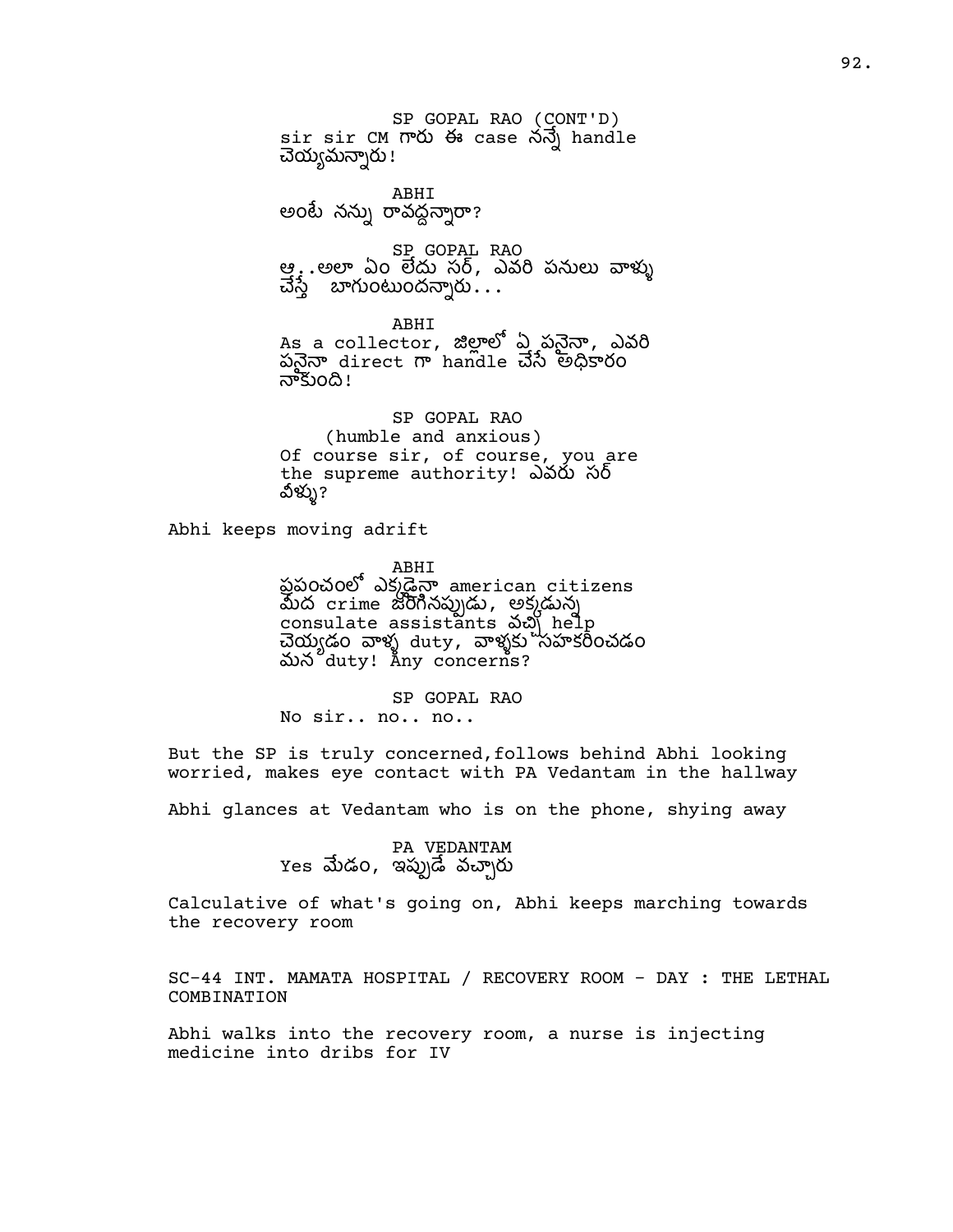## DR. PARVATHY MENON Can I check the prescription ?

Nurse hands in the prescription.

Abhi stand observing Myra who is in deep sleep, her lips are broke and dry, her head and right arm are cast with bandaid. From her innocent face, Abhi's warm eyes tilt to the monitors

> DR. PARVATHY MENON (CONT'D) (Looking concerned) This is a wrong dosage!

Beat

Consulate doctor instantly turns off the dribs,

DR. PARVATHY MENON (CONT'D) prescription ఎవరిచ్చారు?

Nurse is tensed

NURSE Chief Doctor ఇచ్చారు madam

Abhi is worried,

ABHI Is she ok?

DR. PARVATHY MENON She should be (with nurse) take it out

Murse removes the dribs as Chief Doctor arrives in a rush, Abhi turns to him looking intense

> ABHI patient ని చంపడానికి జరుగుతుందా treatment ఇక్కడ?

Chief doctor looks at consulate aides and questions Abhi

CHEIF DOCTOR (warning tone) Sir mind your language! ఎవరు వీళ్ళు? ఏం జరుగుతోంది?

ABHI American Consulate assistance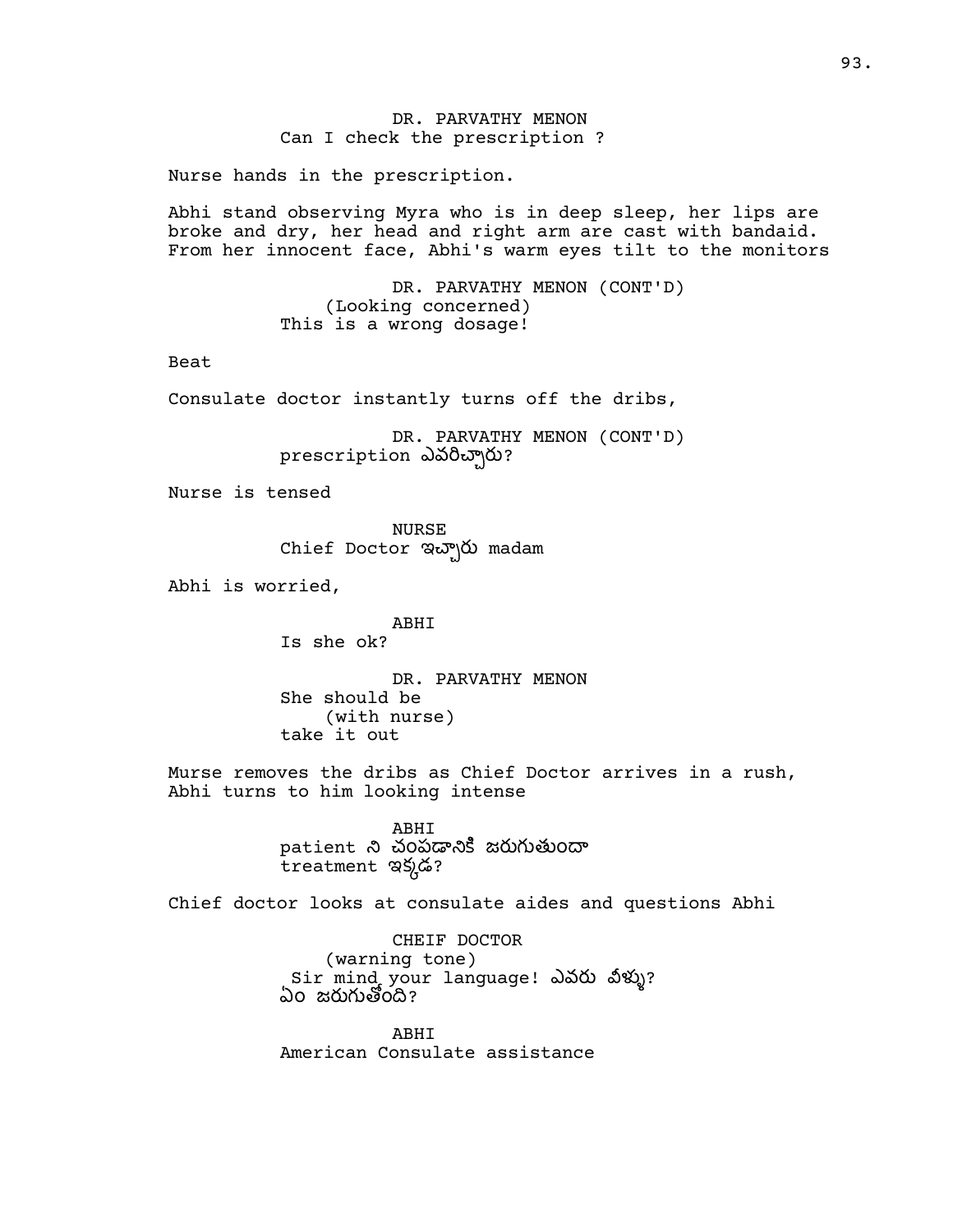DR. PARVATHY MENON Hypertonic saline  $\mathfrak F$  thirty percent xylitol ఇచ్చారేంటి? Lungs freeze అయ్య patient చచి)సోతారని తెలియదా?

Parvathy Menon hands in the prescriptin to Chief doctor, he looks at it for a moment

> ABHI (furious) అది `మీరు రాసిందేగా?

Chief doctor looks up, and in callous tone

CHIEF DOCTOR

సొరసాటు జరిగుండచ్చు

Looking appalled, Abhi approaches the Chief Doctor

ABHI ( looking in his eye)<br>మనుపుల పాణాలు తీసే తప్పుని పొరపాటు అనరు $\ldots$ 

Abhi puts a hand on his shoulder and gently walks him out

SC-45 INT. ASRAM HOSPIAL/OUTSIDE RECOVERY ROOM - DAY: A "MISTAKE"

Abhi notices PA Vedantam and SP Gopal Rao lurking at them keenly, Abhi looks at the Chief Doctor with a warning tone

> ABHI ఇక్కడేం జరుగుతుంద్లో నాకర్ధమైంది, మీరెళ్ళి వేరే patients చూసుకోండి!

Beat

Chief doctor discretely looks at the PA as he walks out.

Abhi motions PA Vedantam to approach

ABHI (CONT'D) ఎవరు నువ్వు? ఇక్కడేం చేస్తున్నావ్?

PA VEDANTAM విశాఖా వాణి గారి PA నండి! అమ్మగారు ထိုကိုပါဝင် progress သာလဲ၊ ဒီသက္ခံတ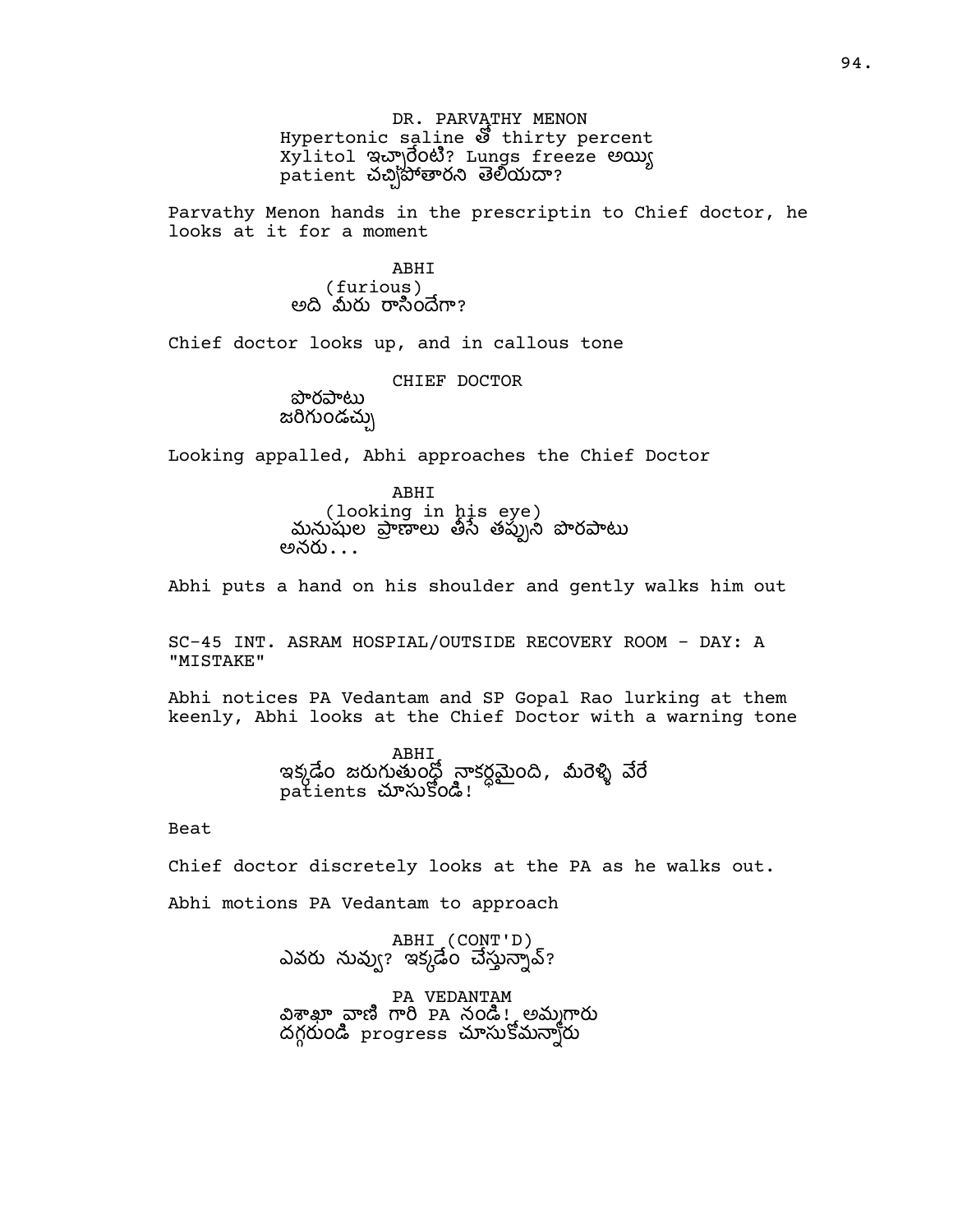## ABHI (understaing tone) ఆహా $\dots$ progress $\dots$ చూసుకుందాం $\dots$

Gazing at Vedantam and SP, Abhi walks across and settles on a seat, exhibiting his intent to police the recovery room

TIME LAPSE SHOTS (DISSOLVES) OF ABHI WAITING OUTSIDE THE RECOVERY ROOM WHILE THE SP AND PA WANDER AROUND, LOOKING DISCRETELY AT ABHI. ABHI KEEPS OBSERVING THEIR MOVES WITHOUT LETTING THEM OUT OF HIS SIGHT.

Abhi notices Consulate assistants walking out of the recoverty room facing Abhi, PA Vedantam and SP look attentively

> DR PARVATHY MENON She is conscious

There is a breathe of relief in Abhi's face, SP and Vedantam hide their concerns

> JOSEPH WELSH We will shift her to Hyderabad and based on her condition, we will move her to the US

SP GOPAL RAO FIR file Jolyge sir

DR. PARVATHY MENON పోలీసులెవర్ని కలవనంటోంది!

SP GOPAL RAO అదెలా కుదురుతుంది?

ABHI She knows me, I will talk to her

Abhi gets up and walks into the room, SP and PA are tensed, consulate advisor stops Abhi at the door

> CONSULATE ADVISOR You cannot go in sir.

Abhi holds him aside and enters the room

ABHI I need to talk to her

The consulate assistants try to stop but Abhi is in Myra's field of view and raises hand looking at her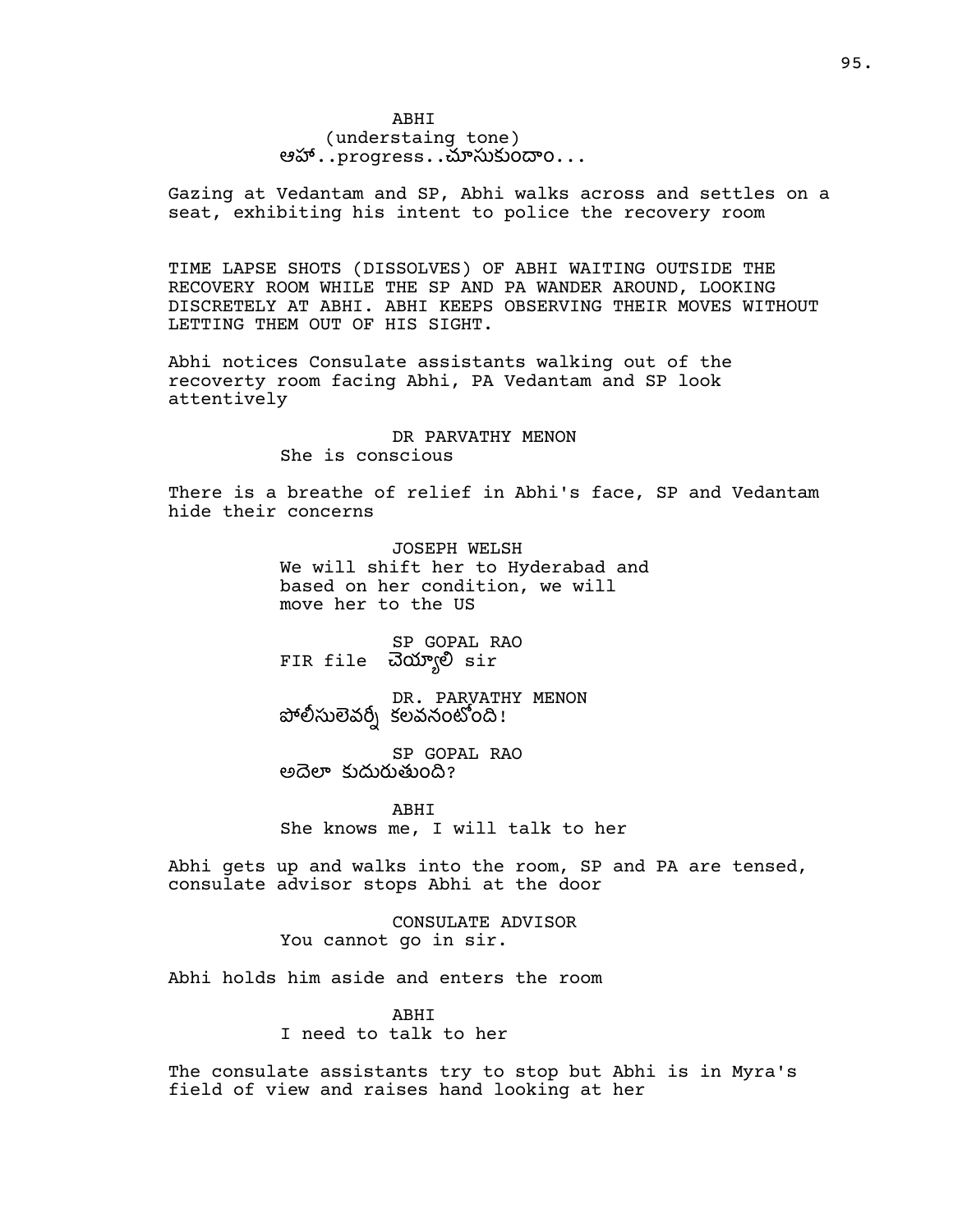Embassy assistants tend to pull Abhi out, but hold back looking at Myra's gesture, she cues them to let him in

Abhi, who is still unkempt, looking exhausted, walks to Myra with a heavy heart and swirling eyes. Myra's eyes are swollen and is too weak to even cry. Abhi sits next to her, holds her hand assuringly.

CUT TO VEDANTAM WALKING PAST SP IN THE CORRIDOR, TALKING ANXIOUSLY OVER PHONE

> PA VEDANTAM మేడం, situation చేజారి పోయినట్టుంది, ఆడు లోనకెళ్ళాడు {లోపలకి వెళ్ళాడు}.  $^{\mathrm{p}}$

Cut to Vishakha Vani hanging the phone and looking at the TV

ON TV REPORTER Breaking news, ASRAM hospital  $\mathfrak{G}^{\mathfrak{f}}$  $\mathfrak{G}$ ອີອຸດ ລີ $\sim$   $\tilde{\mathfrak{G}}$   $\sim$   $\tilde{\mathfrak{G}}$   $\sim$   $\tilde{\mathfrak{G}}$   $\sim$   $\tilde{\mathfrak{G}}$   $\sim$   $\tilde{\mathfrak{G}}$   $\sim$   $\tilde{\mathfrak{G}}$   $\sim$   $\tilde{\mathfrak{G}}$   $\sim$   $\tilde{\mathfrak{G}}$   $\sim$   $\tilde{\mathfrak{G}}$   $\sim$   $\tilde{\mathfrak{G}}$   $\sim$   $\tilde{\mathfrak{G}}$   $\sim$  Hansen న ం!

BGM high on Vishakha Vani's Face

SC-46 INT. RECOVERY ROOM - DAY: MYRA AND ABHI

Myra is talking with great difficulty

MYRA ననుృ కూడా వరుణ్ ని చంపినటు చంపేదామని తీసుకిళ్ళారు! ఆడ పిల్లని కదా...అని... (in choking voice, struggling to fill words) ఇన్నిరోజులు ప్రాణంతో ఉంచారు!

Myra bursts into tears, unable to speak

MYRA (CONT'D) న్గన్ను contro1 చెయ్యడానికి కళ్ళ ముందే పిల్లల్ని. . . . చంపేశారు !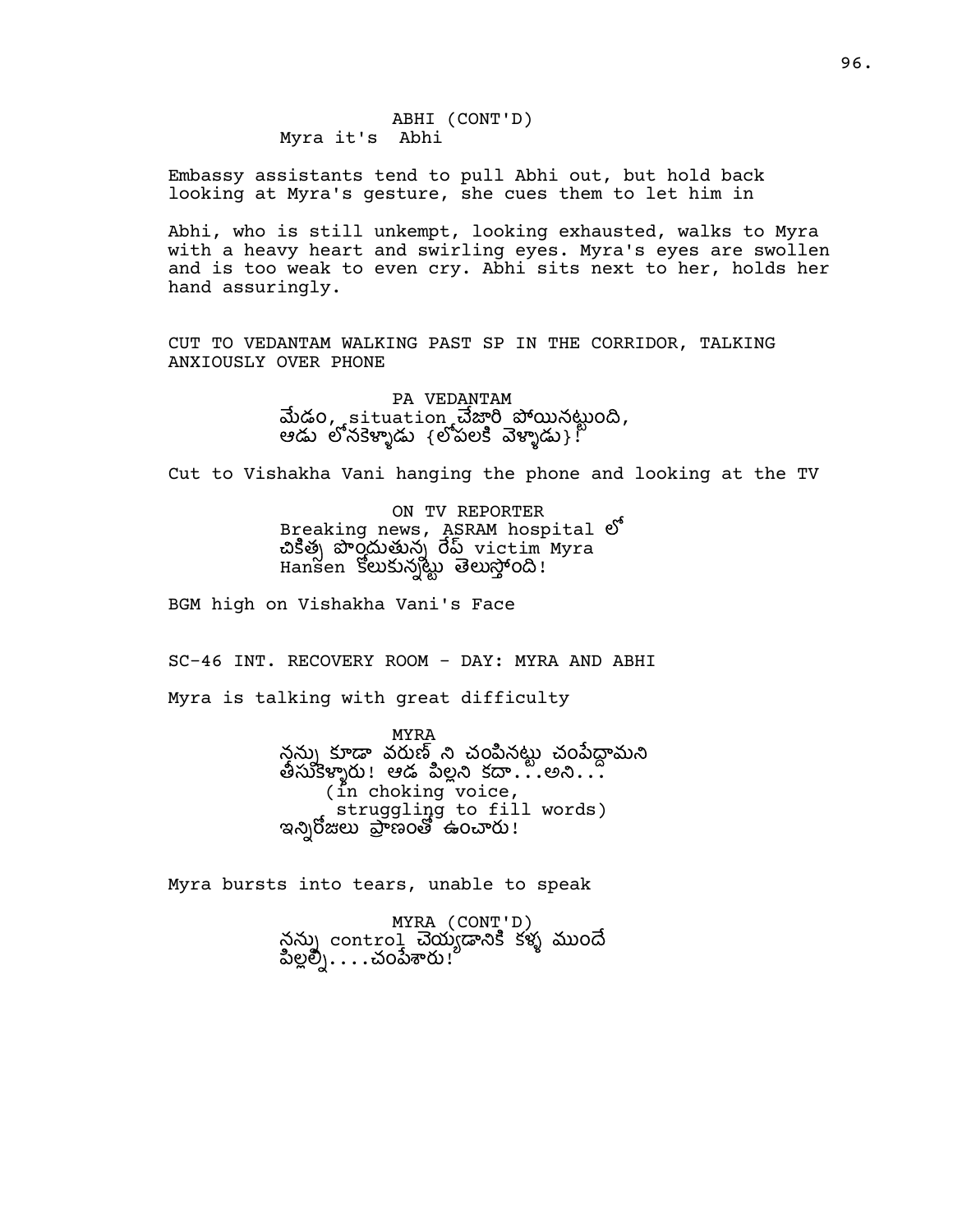Abhi's eyes are burning red, filled with tears, he holds and caress her settle down as she goes through a brief spell of blackouts in between

Abhi waits until she opens her eyes and looks at again, he holds her hand tightly and with a determined voice

> ABHI<br>Myra.. నాకొక విషయం చెప్పు...నువె్ట్మే ముందు ఆ reports తో ఎవరిని కలిశావు?

Myra is agonized to even answer that question, controls herself and looks into Abhi's eyes helplessly, letting Abhi understand the shocking truth..

SC-47 INT. MAMATA HOSPITAL - DAY: TRANCE

CUT TO ABHI WALKING OUT OF THE RECOVERY ROOM, INTO THE CORRIDOR, LOOKING DAZED AND CONFOUNDED, EVERYTHING SEEM SOUNDLESS AND BLURRED. GAZING NEGLIGENTLY AT THE EMPTY CORRIDOR, ABHI WALKS TOWARD THE EXIT, INTO THE BLEACH

CAMERA FLASHES

SC-48 EXT. MAMATA HOSPITAL - DAY : THE REAL RAPE

Abhi is standing calm and intense facing the camera flashes,

REPORTERS  $\text{sir } \hat{\mathbb{a}}$ လျှ $\mathbb{a}$ ့ ဝိုလ် ၂ လိုလ်ပြင်စာတာ $\mathbb{R}$  . . gang rape అస్నారు, ఎంత మంది కలిసి రేప్  $\vec{a}$   $\vec{b}$   $\vec{c}$  ... Repeated rapes అని విన్నా $o$ ,  $\Delta$ న్ని సార్లు రేప్ చేశారు?.. ఇది నిర్మయ, దీశ రేప్లో ల కన్నా ఘోరమైన రేప్ అనుకుంటున్నారా?

ABHI

అవును!

Beat

Reporters turn alert and noise fades

Abhi looks at them at large and gazes for a moment

ABHI (CONT'D) ఇది దేశంలో అన్నిటికస్నా ఘోరమైన రేప్!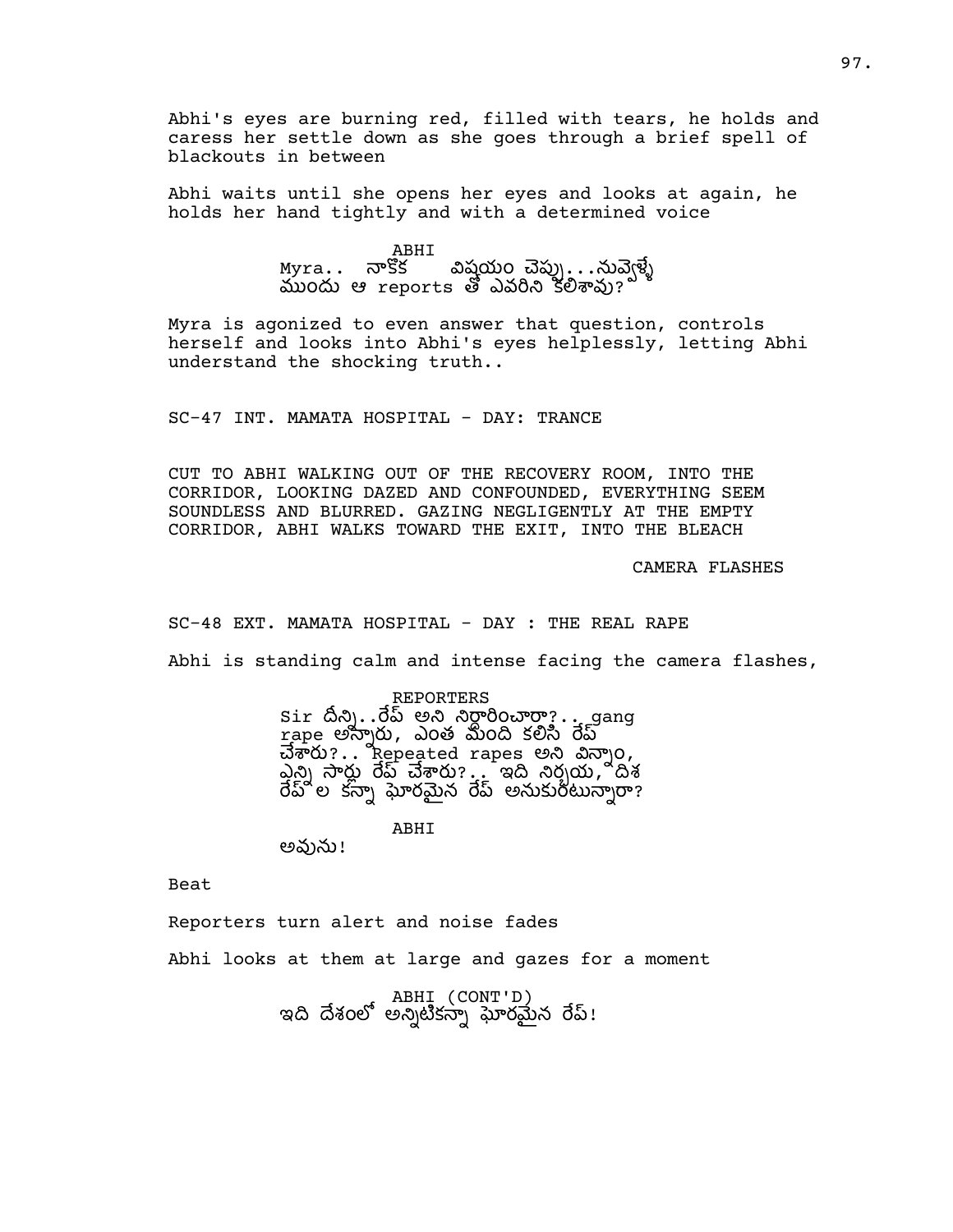Beat

Beat

ABHI (CONT'D) డెబ్బై మ్రూడేళ్ళ ప్రజాస్వామ్య పడుచు మీద రోజా జరుగుతున్న రేప్!

Beat

ABHI (CONT'D) ప్రకృతి, పర్యావరణం, ప్రాణం మీద జరుగుతున్న rape!

Reporters look confounded

ABHI (CONT'D) ఈ రేబ్ లో victim ఒకరు కాదు, mike లూ camera లూ పట్టుకుని నుంచున్న మీరూ, అవి ం న ప ఒక!

Beat

ABHI (CONT'D)<br>ఈ rape లో శిక్షించాల్సిన నేరస్థులు నలుగురు కాదు, ఒక సామ్రాజ్యమ్ ఉంది.

Looking at Abhi's stoic face, reporters are clueless.

SC-49 INT. CONFERENCE ROOM - DAY: THE MONSTER IN HAND

Projector turns on. Silent visuals of a patient (RADHIKA) lying on bed in vegetative state.

> VARUN HANSEN (O.S.) This is my wife Radhika... ఆ  $curve$  లేని ఒక నరాల జబ్బుతో  $surface$ అయ్యింది!

Varun comes in front of the camera, sits at Radhika's feet and looks into the camera, looking devastated

> VARUN HANSEN (CONT'D) ఈ రోజు తన గుండె ఆగిపోయింది $\,$ ! (choking) (MORE)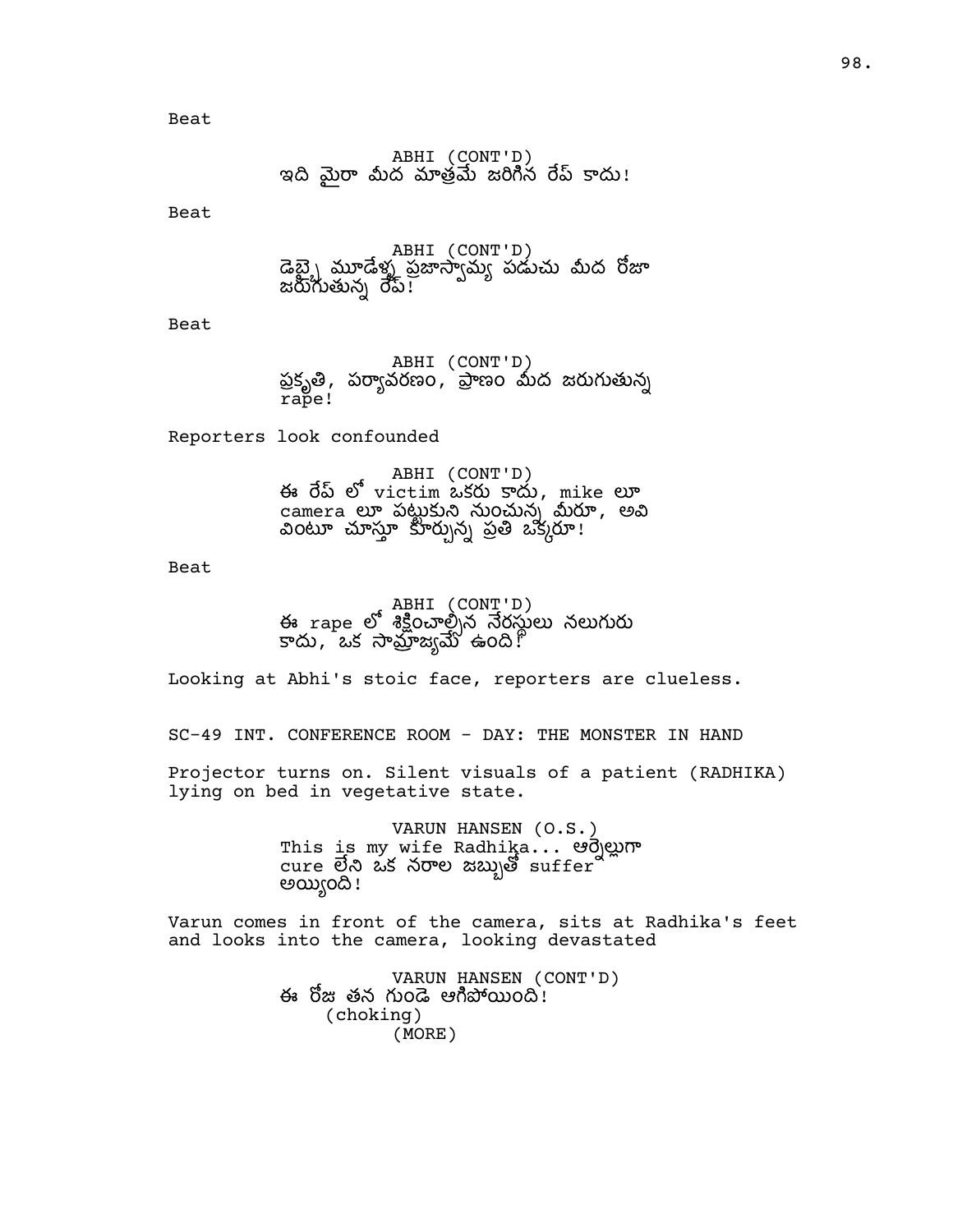Beat

Visuals of ASRAM medical college

VARUN HANSEN (O.S.) (CONT'D) నేను ASRAM medical college లో nurology doctor man and professor <u>mar పన చేస్తున్నాను ! ఇదే college లో</u> చ్రదువుతున్నప్పుడే నేనూ రాధికా love చేసి పెళ్ళి చేసుకున్నాం!ి

VISUALS OF PATIENT INTERACTIONS, LECTURING STUDENTS, PLAYING WITH RADHIKA AND CHILDREN IN THE LAWN.

> VARUN HANSEN (O.S.) (CONT'D) నేను practice start చేసినప్పట్నుంచీ, ఎవ అర ం ఒక నల జ బాధపడుతున్న కేసులు కొన్ని £ace చేశాను! నెల  $\vec{a}$ లా $\vec{y}$  patients 5000 పెరుగుతూ వచ్చింది, .<br>జిలాలో ఇప్పటికి తోమిది వందల కేస్ లు register ဗလာ္ဒဏီ!

Visuals of patients in different hospitals in different states of the disease, ending with Radhika in bed

> VARUN HANSEN (O.S.) (CONT'D) నా wife కూడా ఈ జబ్బుతో sick అయిన్లప్పుడే  $\varphi$  ကို ပါဝင်္က အန္တိုင်း ကြီး အမြောင်း ထုတ် ကြီး မြောင်း ကို ကြီး  $\tilde{\Delta}$ షంట్) అందరికీ ఒక common habit ఉంది,  $6x + fish$  లినడం!

Visuals of Thelleru and Matsyagandha fisheries

VARUN HANSEN (O.S.) (CONT'D) ఆ fish తెల్లేరులో పెరిగి matsyagaMdha fisheries agreed distribute wales.

Standing in front of a fish tank at the lake

VARUN HANSEN (CONT'D) తెల్లేరులో ఎనబై శాతం fish tanks matsyagaMdha fisheries lease ఉన్నాయ్ !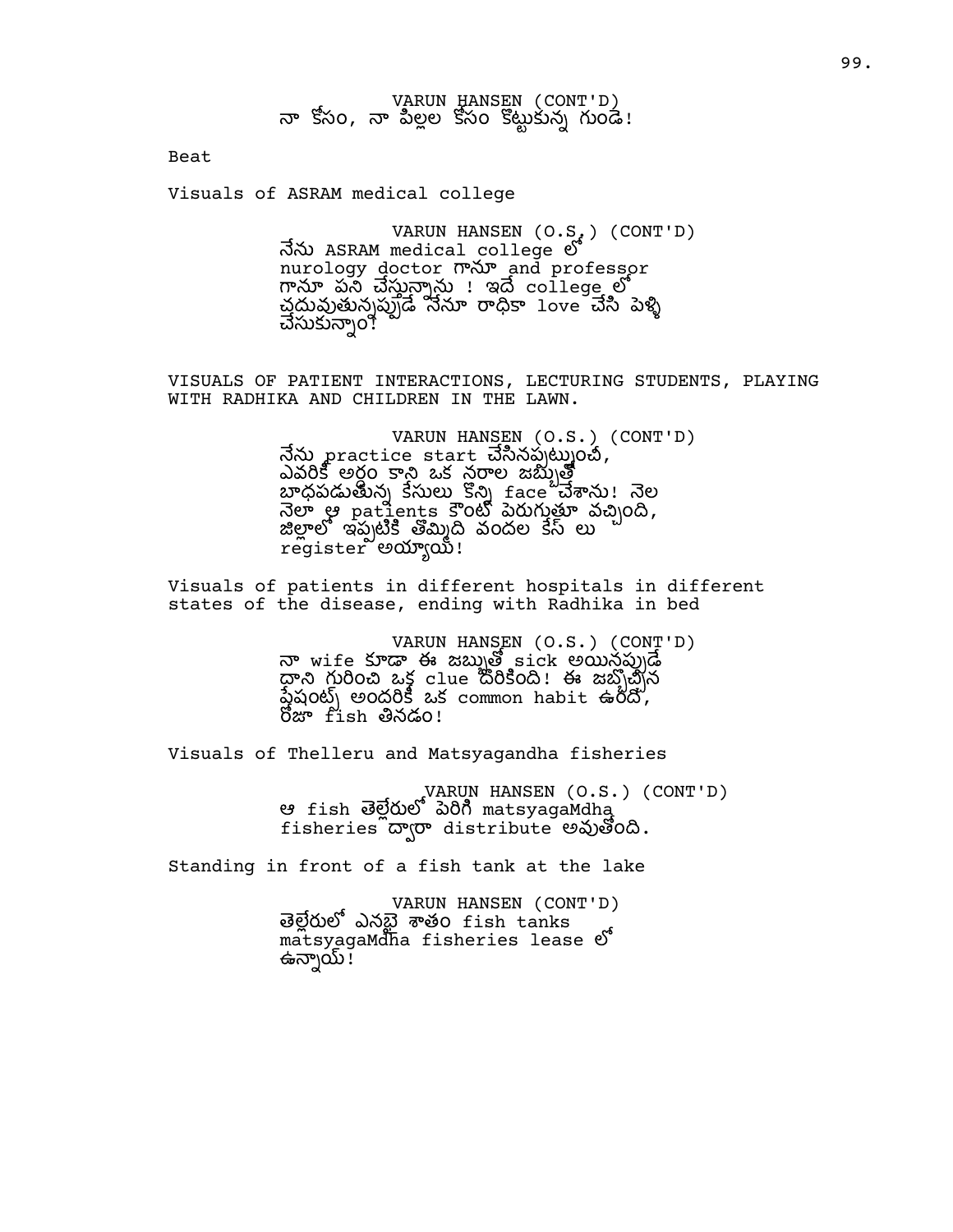VISUALS OF A TRUCK COLLECTING RAW MEAT IN HUGE DRUMS FROM VARIOUS BUTCHER SHOPS

> VARUN HANSEN (O.S.) (CONT'D) మటన్ షాపుల్లో కుళ్ళి పోయిన waste ని,  $\mathbb{E}[\mathbb{E}[\mathbb{E}[\mathbb{E}[\mathbb{E}[\mathbb{E}[\mathbb{E}[\mathbb{E}[\mathbb{E}[\mathbb{E}[\mathbb{E}[\mathbb{E}[\mathbb{E}[\mathbb{E}[\mathbb{E}[\mathbb{E}[\mathbb{E}[\mathbb{E}[\mathbb{E}[\mathbb{E}[\mathbb{E}[\mathbb{E}[\mathbb{E}[\mathbb{E}[\mathbb{E}[\mathbb{E}[\mathbb{E}[\mathbb{E}[\mathbb{E}[\mathbb{E}[\mathbb{E}[\mathbb{E}[\mathbb{E}[\mathbb{E}[\mathbb{E}[\mathbb{E}[\mathbb$ కరిగించి చేపలకి ఆహారంగా వేస్తున్నారు!

MEAT BEING DUMPED INTO BLUE COLOR DRUMS FILLED WITH CHEMICAL, MEAT DISSOLVING IN THE CHEMICAL, ANOTHER LIQUID POURED IN TO NUTRALIZE THE ACID, RECAP OF PICKUP TRUCK STOPPING, DRUMS BEING ROLLED TO THE EDGE OF THE TANK, LIQUID BEING POURED AND FISH FEEDING ON THE LIQUID. FISH BUSTLING ON THE WATER SURFACE.

> VARUN HANSEN (O.S.) (CONT'D) చేపలు తొందరగా పెరిగి ఎక్కువ లాభాలు రావడం  $\mathbb{S}$ సం చేస్తున్న పనిది! ముప్ప ఏళ్ళుగా ఈ చెరువులో చేపల్ని ఇలాగే పెంచుతున్నారు!

Visuals of pulling nets in a fish tank

VARUN HANSEN (O.S.) (CONT'D)<br>దీని వల్ల కొల్లేర్డు మొత్తం sea-lice అనే bacteria తో నిండిపోయింది.

AERIAL SWOOPING SHOT OF THE LAKE,

VARUN HANSEN (O.S.) (CONT'D) ఈ bacteria చెరువులో పెరిగే పతి చేపలోనూ ఉంది!

Visuals of fish cutting and cooking

VARUN HANSEN (O.S.) (CONT'D) చాలా వరకు మనం తినెలోపే ఈ bacteria చచ్చిపోతుంది, కానీ కొన్ని rare cases లో it is still alive, direct  $\sigma$  brain  $\delta$ attack చేస్తుంది.

People eating fish in restaurants intercut with patients in the hospital

> VARUN HANSEN (O.S.) (CONT'D)<br>ఈ జబ్బు వచ్చిన ప్రతి patient blood లోనూ  $\leftrightarrow$  bac $t$ eria బయట పడింది!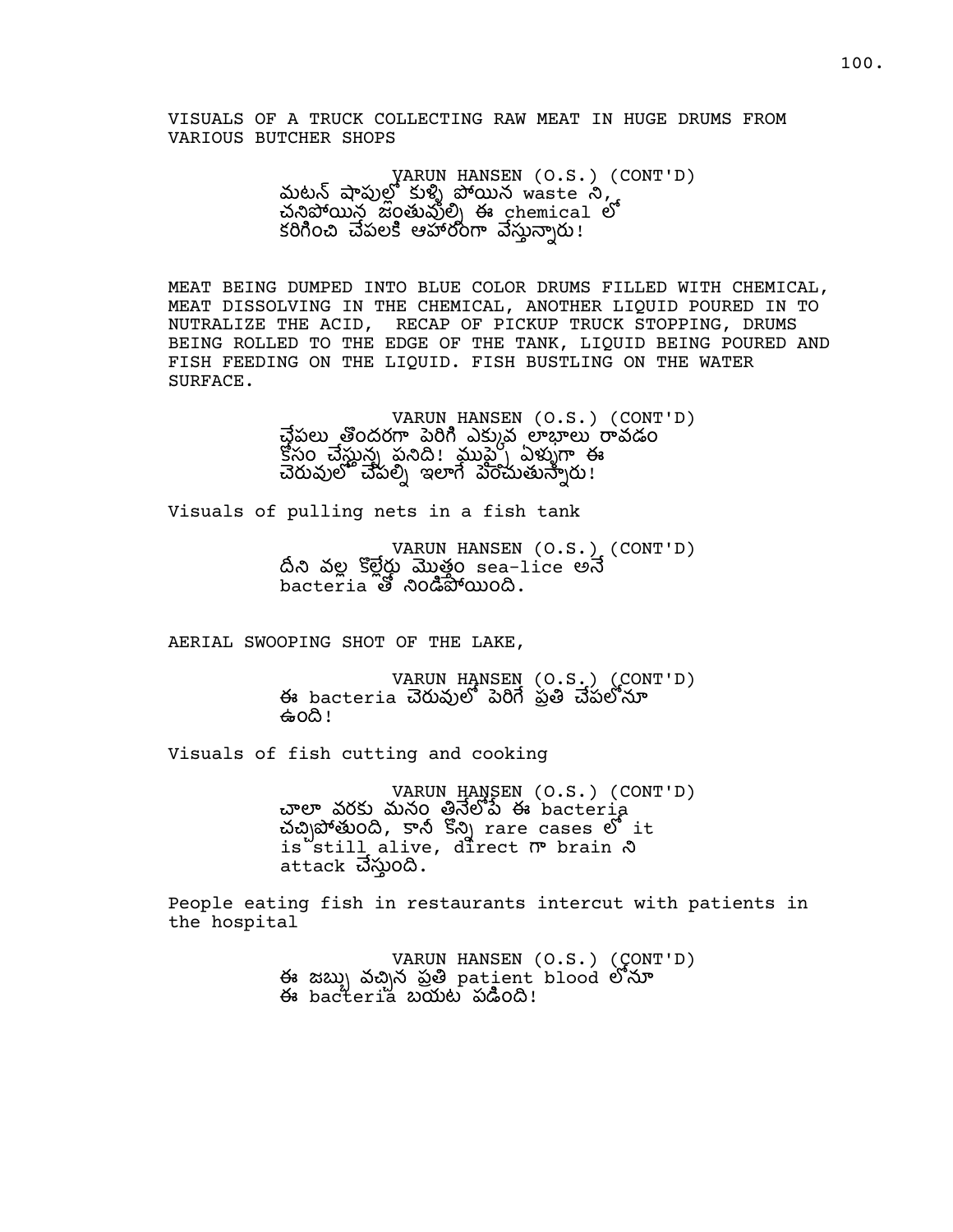MICROSCOPIC VISUALS OF BACTERIA DISSOLVED TO AERIAL VIEW OF THELLERU.

> VARUN HANSEN (O.S.) (CONT'D) పకుల వలసలు తగాయంటే పకులే కదా అని ઙ૿ૺૺૹ૿<del>ૺ</del>ૢૺૼ૱ઌૼ૱૱

Visuals of birds fluttering and dying

VARUN HANSEN (O.S.) (CONT'D) పక్షుల్ని బతికించలేని చెరువు మనుషుల్నెలా బతికిస్తుంది?

A farmer hanging from a tree

VARUN HANSEN (O.S.) (CONT'D) పకల లకల ఎకల శనం అవడానికి, రైతుల ఆత్మహత్యలకీ కూడా ఈ కబ్జాలే కారణం!

RANDOM SHOTS OF FARMERS IN VILLAGES

VARUN HANSEN (O.S.) (CONT'D) పేరుకే మంచి నటి సరస్స్కు కానీ ఈ నళ్ళు తాగడానికి వాడకానికి పనికీ రావు!

RANDOM VISUALS OF VILLAGERS RIDING WITH WATER CANS FROM TOWNS.

Varun comes in front of the camera, behind him is the lake

VARUN HANSEN (CONT'D) ఈ కుళ్ళు చుటూ ఉన్న కొన్ని లకల పాణాల్స influence သိလ္အဝယ်, ఇలా neglect သီလ కూర్చోవడం, ఒకే $\epsilon$ enoc $\pm$ de తో సమానం!

Video freezes on Varun Hansen's face.

In a moment, Abhi walks in and stand below varun's frozen image looking at the conference

Abhi's staff and reporters are looking spellbound. The Camera buttons are blinking as they are left unattended.

Abhi,looking at them at large, breaks the silence in a settled tone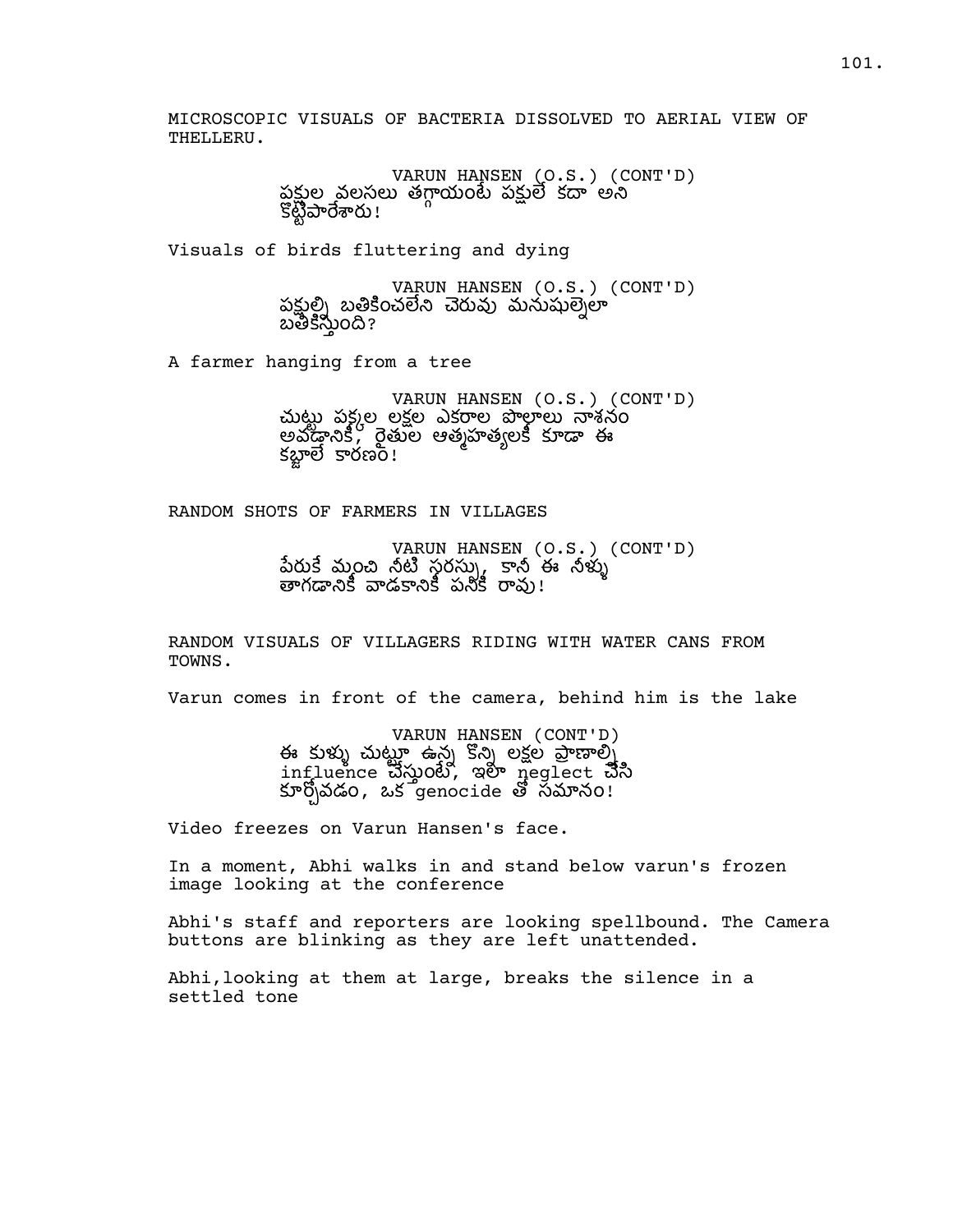ABHI  $\tilde{\omega}$ వ్వేస్తునులో american citizenship వదులుకుని, India లో చదివి ఇక్కడె settle అయ్యాడు!

ABHI (CONT'D) ఈ report తో action తీసుకోమని,<br>భారతీయతని మొహానికి పూసుకుని, భారత దేశాన్ని భుజాల మీదేసుకుని మోసున్న మన officials  $\lambda$  sow  $\lambda$ , ఈ half-Indian...Varun Hansen!

Abhi looks at Dasaradh

ABHI (CONT'D) మన DC గారిని కలిశాక తను కనిపించకుండా పోయాడు!

Beat

The entire room, turn to Dasaradh in a shock.

ABHI (CONT'D) అదే DC గార్జిన కలిశాక, తన చేల్లి, ఇప్పుడు  $\check{\mathfrak{so}}$ ီလ္ကုံၿပီး စာ အီးစ္နဲ႔ အဲ့ဝတ္လာတ္လာ ၿပီး Max Hansen kidnap అయ్యింది!

Beat.

Dasaradh is stunned and baffled as the flash lights flood on his face, he stands up facing Abhi's intense gaze

> DASARADH (nervous tone)  $\textsf{Sir.}$   $\vec{\cdot}$ నా  $\,$ duty నేను చేశాను, పై అధికారులకి  $\mathtt{inform}$  చేశాను $\ldots$

ABHI (shivering anger) You are not a postman Mr. Dasaradh!

Beat

ABHI (CONT'D)  $\omega$ ధ్యత గల DC గా ఒక మారణహోమానికిచ్చే response ಇoම්බං?

Beat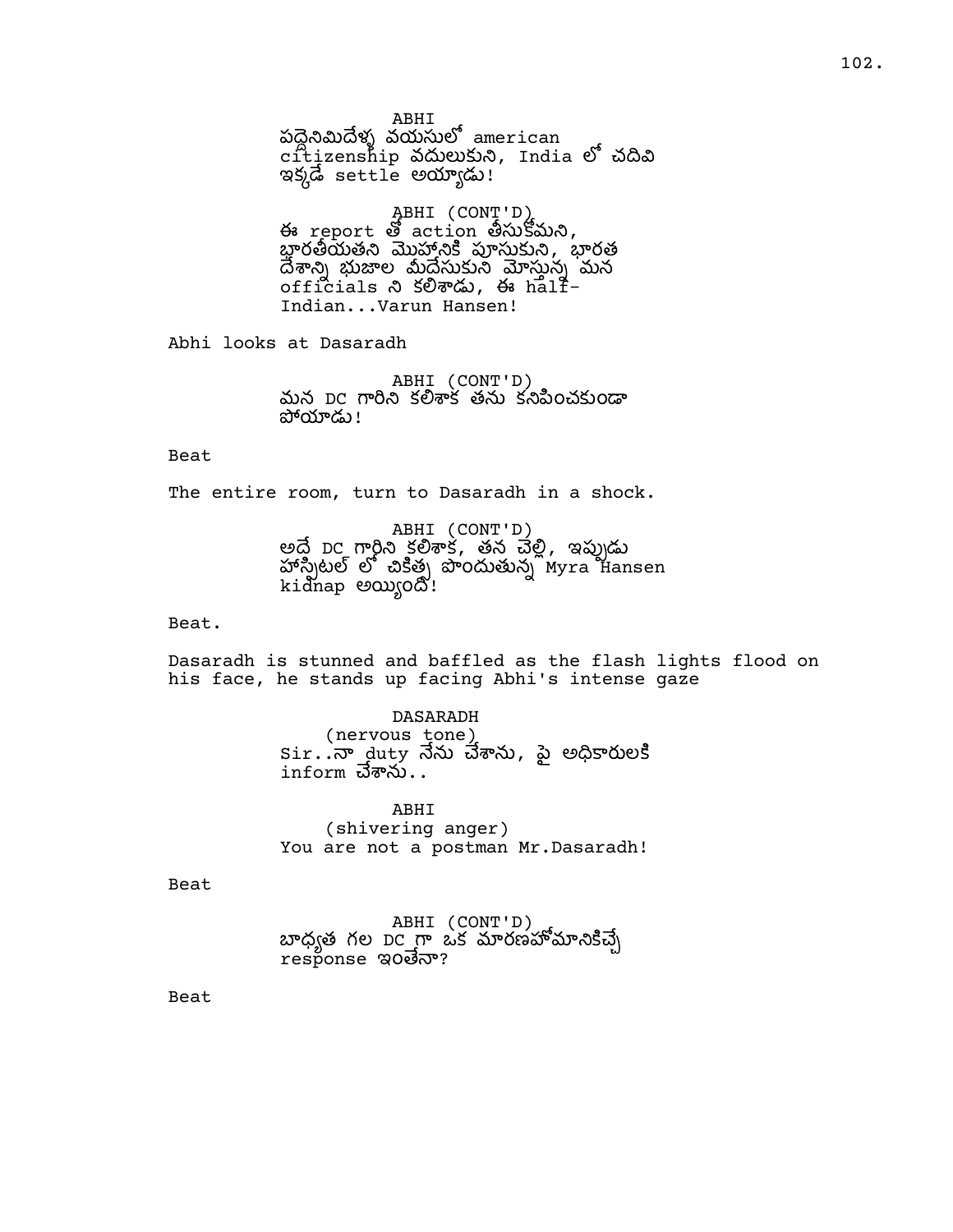DASARADH (justifying) Sir...ఆ report baseless అని, తప్పుడు research అ $\alpha$ , public health officer counter report ఇచ్చారు!

Abhi turns to the public health officer, the health officer stands up and answer hesitantly,

> HEALTH OFFICER సర్, అలా...report fake చెయ్యమని అడిగింది కూడా $\dots$ DC గారే  $\texttt{sir!}$

Dasaradh is stumped. An air of tension in the room as Abhi looks at Dasaradh piercingly

> DASARADH (hesitant tone) అలా చెయ్యమని నాకు కూడా... నా పై అధికారులు చెప్పారు సర్!

Abhi can't believe the coldness in Dasaradh's voice

ABHI As of this moment, you both are suspended and are under investigation!

Reporters swarm around Dasaradh and Health Officer clicking photos as Abhi walks out looking intense,

SC-50 EXT/INT. VISHAKHA VANI HOME - DAY: DARWIN VS ABHI

Abhi is thoroughly frisked by the security, his wallet and cell phone are taken into possession, he is let inside carrying a file folder.

Abhi is surprised to see the previous collector (Vijay Kumar) walking out staring at him as he enters

Abhi is greeted by PA Vedantam and led inside, As he strolls in the hallways, Abhi's attention is drawn to the indoor lawn and high-ceilings, chandeliers, Italian marbles and more strikingly, as he enters the business lounge, giant selfimages of Frederich Nietzsche and Darwin stare down at him from the high walls. He is drawn to the paints hanging on the walls; abstract images of "Darwin's Tree of Life", "Natural selection", "Evolution of Man", "Food chain pyramid" and self-portraits of Nietsche and Darwin. They are all of the theme "power" and the "will to power".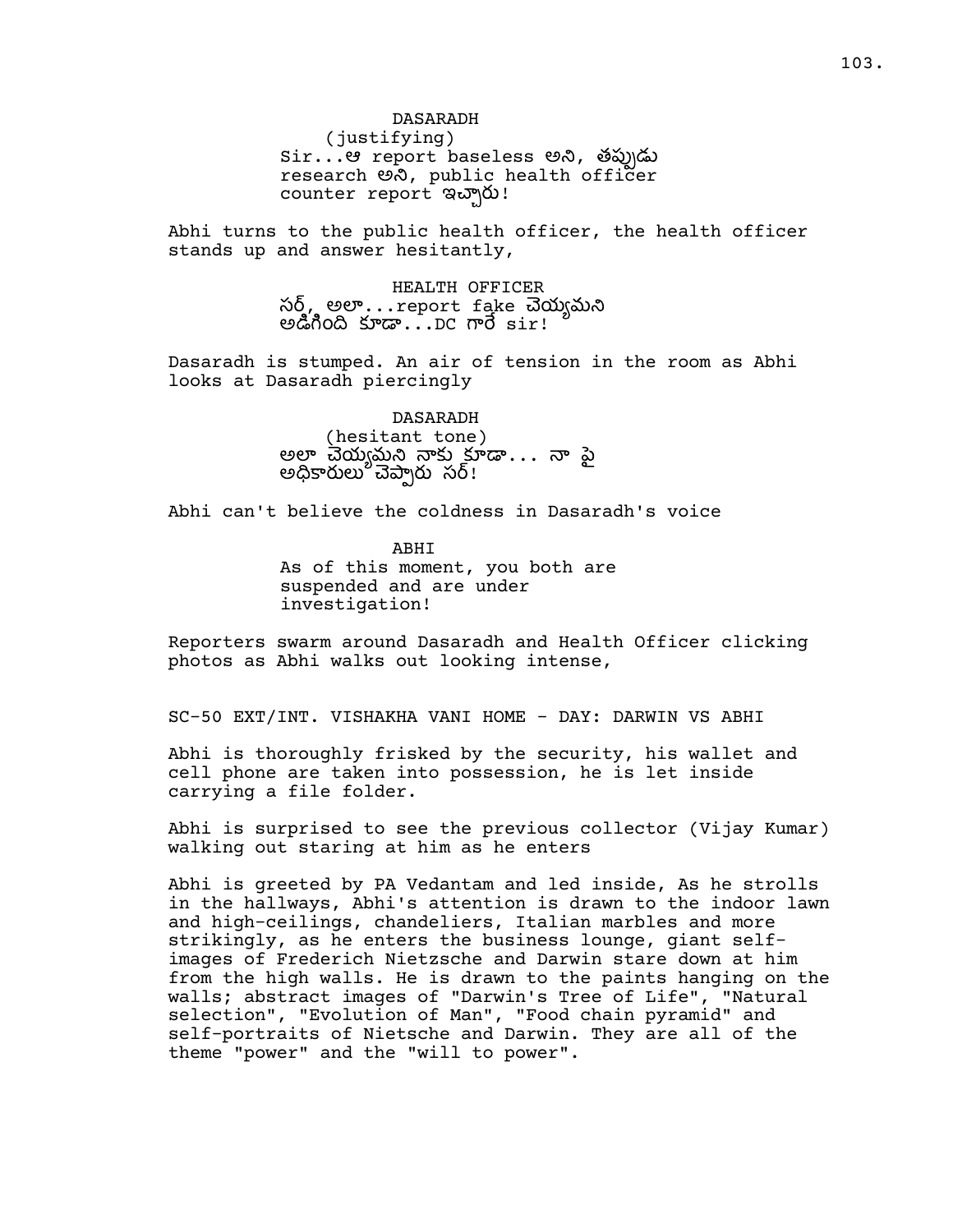Abhicontinues to gaze at the paintings. He frreezes gazing at "The glow of hope" by SL Haldankar and Bapu's painting of Gandhi turned away.

Abhi is conscious of Vishakha Vani entering his field of view

ABHI (still gazing at paints) Nietzsche, Darwin ప్రపంచంలో బాపు, ూంకర్..

Vishakha Vani answers at ease as she sits imposingly

VISHAKHA VANI అది మా నాన్న నాకిచ్చిన gift, ఇది బాపు గారు మా న్లాన్నకిచ్చిన gift! అంతకన్నా నా పపంచం value !

Abhi walks to his chair and sits leaning humble yet composed

VISHAKHA VANI (CONT'D)

చెప్పండి!

Vishakha Vani waits with a gaze

Abhi takes a moment, collects his thought

ABHI త్రప్పులు రెండు రక్తాలు! consequences తెలిసి చేసే తప్పులు, తెలీకుండా చేసే తప్పులు!

Abhi looks around for a beat

ABHI (CONT'D)<br>మీరు తెలీకుండా చేసే ట్గైప్ అయితే కాదు!

Abhi looks up and shoots straight looking into her eyes

ABHI (CONT'D) ప్రాణం పోసే అమ్మగా ఉంటూ, ఇంత మరణాన్నెలా కన్నారు?

Beat

VISHAKHA VANI (Indifferent) Philosophy మాట్లాడడానికొచ్చారా? ఏదైనా  $p$ roblem గురించి మాట్లాడటానికొచ్చారా?

Beat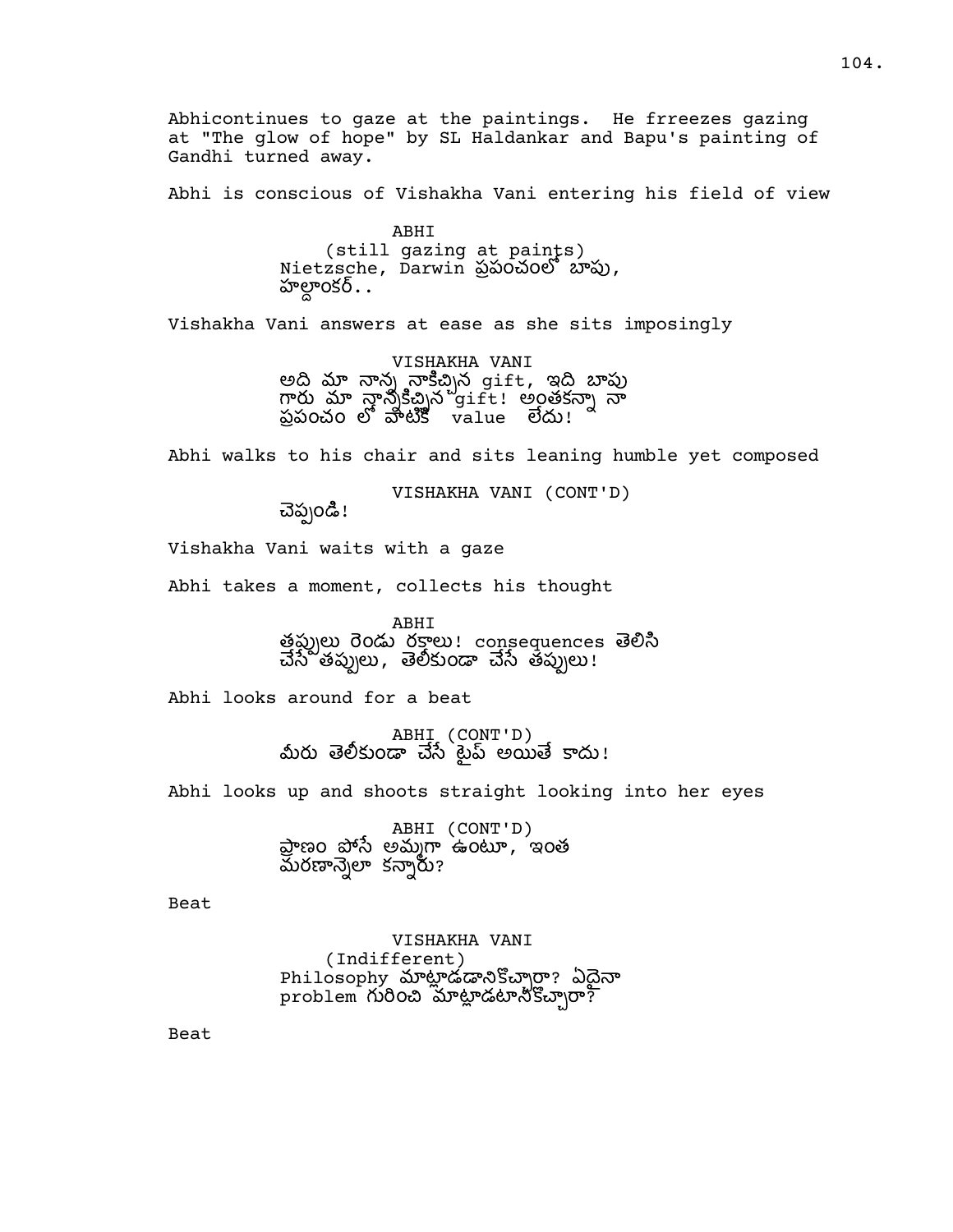ABHI

తెల్లేరు నుంచి మీరు తీసిన ప్రాణాన్ని తిరిగివ్వమని అడిగడానికొచ్చాను!

beat

VISHAKHA VANI (innocently) తిశానా? అయితే పోయిన ప్రాణం తిరిగి రాదుగా?

Beat

ABHI<br>మీ గుప్పిట్లో నుంచి వదిలేస్తే, తెల్లేరు మళ్ళీ<br>ప్రాణం పోసుకుంటుంది! అదే ప్రకృతికున్న శక్తి !

Vishakha Vani looks Abhi intently

VISHAKHA VANI తెలేరు మీద రెండున్నర లకల మంది ఓటరు బతుకుతున్నారు, మరీ వాళ్ళ ప్రాణాల సంగతి?

Abhi places a file on the table

ABHI వాళ్ళ బ్రతుకు తెరువుకి ప్రత్యామ్నాయం, ఈ proposal!

VISHAKHA VANI

(defiantly) హ! Opposition government ఇ జరగలేదు, ఇప్పుడు జరుగుతుందనుకుంటున్నావా?

Beat

VISHAKHA VANI (CONT'D) మిమ్మల్ని correct గా మాజీ collector వెళ్ళే టైంకే ఎందుకు రమ్మన్నానో తెలుసా? ె (pause)<br>మీరొచ్చిన పనికి నా response door దగ్గరే తెలుసుకుంటారని .

Beat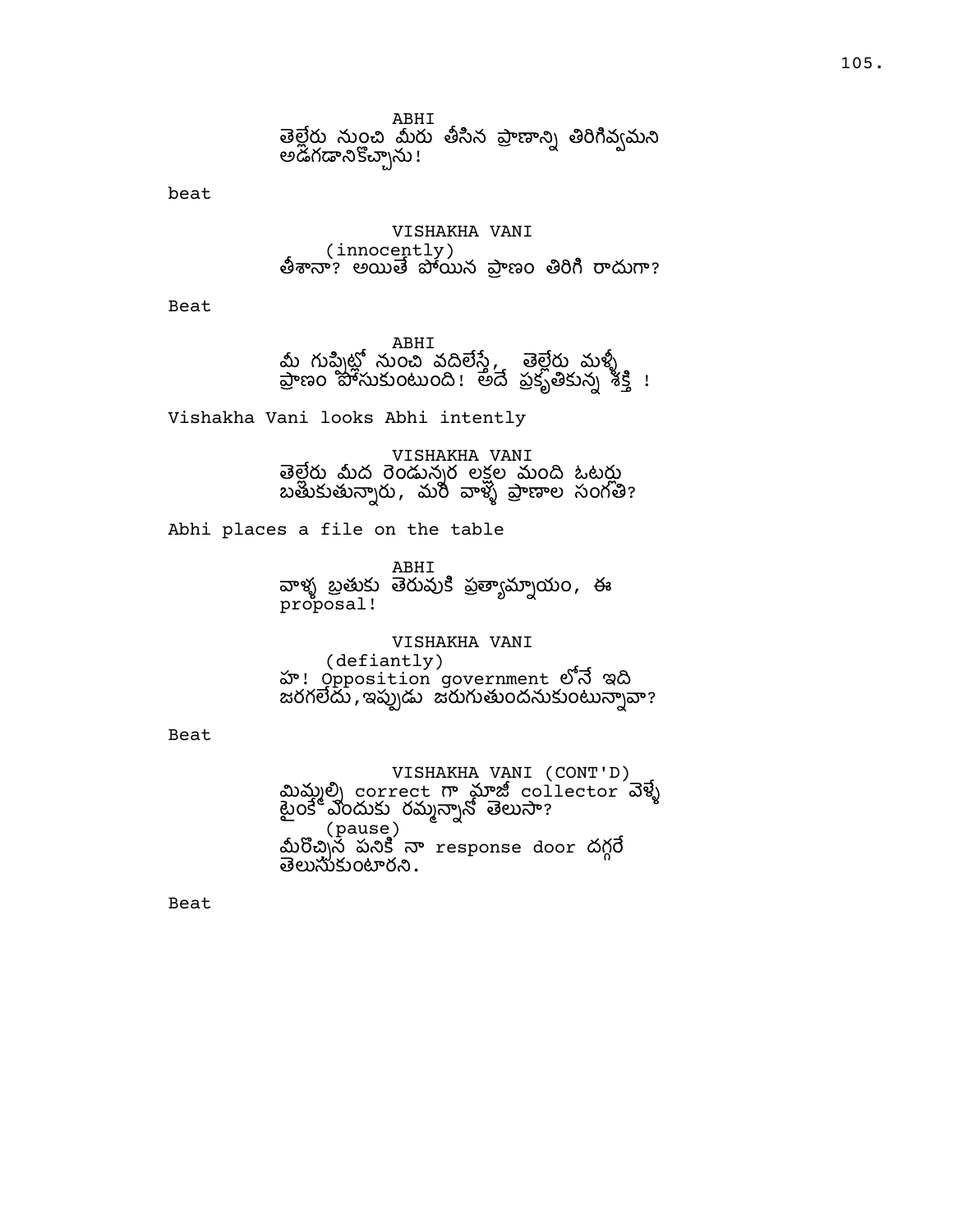#### ABHI

(nods understandingly) Ok. అయితే executive గ్తానా అంతట నేను action తీసుకోవడం తప్ప వేరే దారి లేదు!

Beat

#### VISHAKHA VANI

As per the constitution, చట సభల ఆల ర ఉగ ప లన విషయం మర్చిపోయినట్టున్నావ్!

Beat

ABHI (retorts) As per the constitution, చట సభల ఆ రణ , ఉద్యోగస్థులు follow అవ్వాల్సిన అవసరం లేదు! Follow అ ం ట !

Beat

VISHAKHA VANI హిట్లరైనా గాంధ్రీ అయినా జనం బలం తోనే నాయకులయ్యారు collector! ఆ జనం నా వెనకున్నారు !

Beat

ABHI చావేదో బత్తుకేదో తెలిసినప్పుడు, అదే జనం బతుకుని కోరుకుంటారు madam, మిమ్మల్ని కాదు!

Vishakha Vani grins condescendingly,

VISHAKHA VANI హ్మ్. .నకో పిట్టకధ చెప్తా విను!

She gets up and takes a stroll as she talks

VISHAKHA VANI (CONT'D) రాష్ట్రంలో మొట్ట మొదటి co-op society ని స్థినంచిన ఒక freedom fighter కథ... (MORE)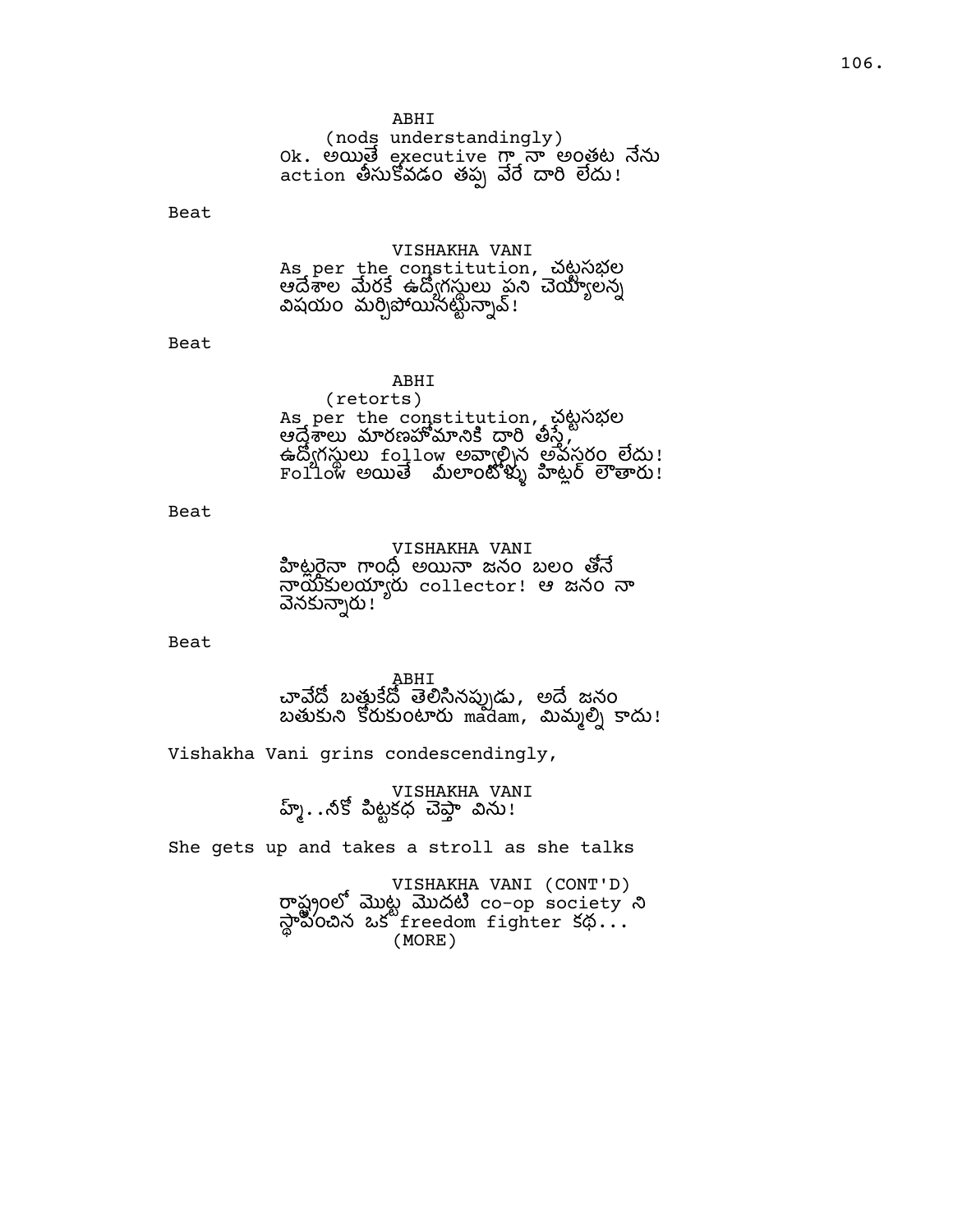VISHAKHA VANI (CONT'D) అసలైన ప్రజాస్వామ్యం local governance లో ఉందని జనానికి బోధిస్తూ, వాళ్ళ బత్తుకులు బాగు www.communist doc www.dxwsia బయేల్దేరాడు!  $\partial \lambda_j \partial \partial \varpi$ ိ  $\partial \lambda_j$  election  $\zeta$  ముందు, opponents పెర్ట్స్ గడ్డ్ తీని, అయిదు elections <sup>ල</sup>ීම මගීඨදී deposit හැං రాకుండా ఓడించారు అదే జనం! Emergency ပြွတိုက္တဲ့ bolice ခ်က္ဆိုက္လို ရုတ္တဲ့ဇူ పోగోట్జుకున్నాడు ! పదమూడు స్త్రేలు జైల్లో మగ్గి దీక్కులేని చావు చైచ్చాడు! చివరికి శవాన్ని ఎలకలు తింటుంటే చూసి పోలీసులు ఈడీృ బ య ట ప ! ఆ వ హ మ ం రావ్! అతని కూతురు ొపరు విశాఖా వాణి!

Beat

Vishakha Vani turns to Abhi.

VISHAKHA VANI (CONT'D) తండి శవాన్ని దహనం చేసినప్పుడు నిండు  $\delta$ గర్బత్: ఆ రోజు తను దహనం చేసింది తండ్రి శపాన్నే కాదు, ఆ తండ్రీ ధ్వారా తనలో పేరుకున్న పనికి రాని విలువల్ని, ్ చేతగానిత్తనాన్ని! ఆ  $\partial \omega$ )ని గుండెలో పెట్టుకుని, తండ్రి ఓడించిన త ం త న ం త ం  $\sim$ తుకుతోంది రోజు !

Abhi appalled by her story

ABHI

అంటే జనానిృ మోసం చేసూ బతకడమే ఆ తంత్రమా?

VISHAKHA VANI హ! ఒక కార్టునిస్టు తను గీసిన చెత్త కార్టున్ ని print చెయ్యినన్న తమిళ్ editor మీద  $\mathcal{L}$ හිරවී, Bombay నుంచి south indians  $\mathcal{L}$ తరీమి కొడ్డుతూ ప్రజా నాయకుడయ్యాడోకడు! ఆ ဖွဲတျှဖို့ 'ဒီလျှံဖွဲ့ north Indians ဗဝါဿ Sader రాజక్షయ శక్తిగా ఎదిగ్తాడు! ఆ fascist family ఈ రోజు ఆ రాష్ట్రంలో ruling p a r t y ! ( M O R E )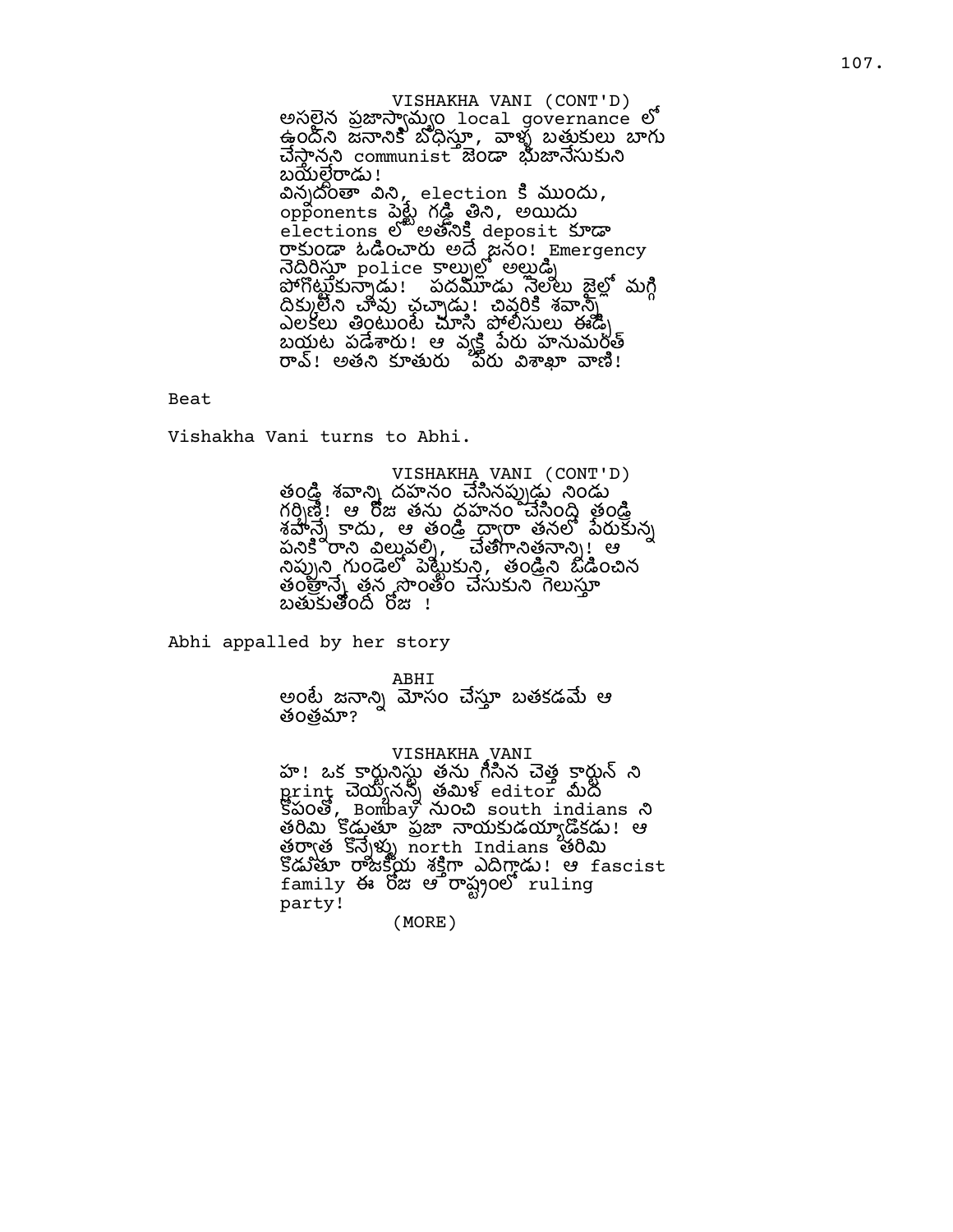VISHAKHA VANI (CONT'D) మతం పేరుతో దేశాన్ని చేస్తున్న రచ్చ చేసిన ప్రతి చవటా ఒక నాయకుడు, సేబ్బిడేలతో  $\overline{\partial}$  మరితనాన్ని పెంచే ప్రతి పార్ట్స్  $\frac{1}{2}$  ruling  $\overline{\text{party}}$ ! అజ్బానం గూడ్డు కట్టినచోట్ మోసం ం కక !

Beat

VISHAKHA VANI (CONT'D) చావేంటో బతుకేంటో నువ్వు చెప్పినా ఆ చవటలకి ...<br>అర్థం కాదు!

Beat

VISHAKHA VANI (CONT'D) నీ కళ్ళు చెడిపోయిన చెరువుని చూస్తున్నాయ్, నా కళ్ళు చేడిపోయి చుట్టూ ఉన్న సముద్రాన్ని<br>చూస్తున్నాయ్!

beat

VISHAKHA VANI (CONT'D) ఈ చెరువు clean అవా్గలంటే ఆ సముద్రం cTeau అలు రైల్ చేయంల్లోన్ని <sup>గుం</sup> మంద్ర www.com try చేసి మునిగిపోయారు!

Vishakha Vani stands facing the evolution of human portrait

VISHAKHA VANI (CONT'D) డార్విన్ చెప్పినట్టు కోతి నుంచి మనిషి evolve అయ్యాడు! ఏ ప్రజాస్వేమ్యంలో అయినా, at any given point of the time, ఎనబై శాతం ఓటర్లు ఇంకా ఈ కొతులే!

(pointing to the image) క్తానీ ఈ తెలివైన మైనారిటీకి, ఆ తెలివి లేని కేతులకి ఒకటే power, vote! అలాంటి వ్యవస్థ నుంచి ఏం పుడుతుంది, అరాచకం తప్ప?

Beat

VISHAKHA VANI (CONT'D) వళ్లులో ఆ కోతుల్ని ఎవరు తెలివిగా ఆడిసారో వాళ్ళే ఆ పిరమిడ్' మీద పైనుంటారు and that's how any democracy functions my son!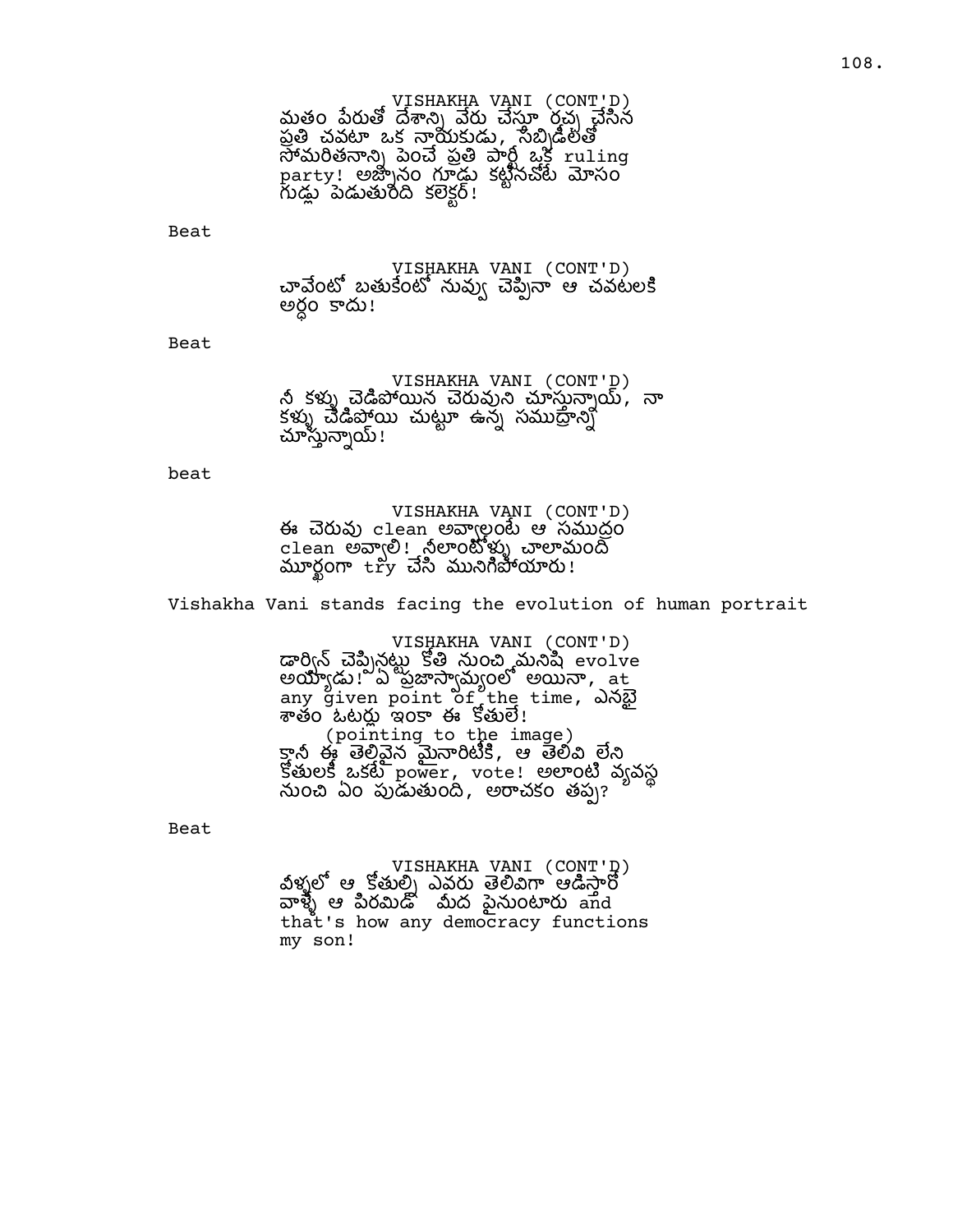### Beat

Vishakha Vani walks back and settles in her chair, commandingly

> VISHAKHA VANI (CONT'D) నువ్వు తెచ్చిన issue మీద నా equation simple! చెరువు వల్ల బాధింపబడిన ఓటర్ల సంఖ్య లక్ష, లాభ పడుతున్న ఓటర్ల సంఖ్య  $\overline{\text{do}}$ డున్నరోలక్ష! ఆ లెక్కే నా నిర్ణయం..and it is sim̃ply purely democr̃atic!

#### Beat.

Abhi gazes at her for a moment, gets up and walks to the evolution portrait

> ABHI ఈ whole theory లో మీరొక చిన్న logic మిస్పయ్యారు madam!

Turns to the portrait

# ABHI (CONT'D) మనిషి ఇక్కడ్నుంచి ఇక్కడికి పరిణామం చెంద్రాడు,  $\overline{\text{correct}}$  ,  $\overline{\text{S}}$   $\text{\&}$   $\overline{\text{S}}$   $\text{\&}$   $\overline{\text{S}}$   $\overline{\text{S}}$   $\overline{\text{S}}$   $\overline{\text{S}}$   $\overline{\text{S}}$   $\overline{\text{S}}$   $\overline{\text{S}}$   $\overline{\text{S}}$   $\overline{\text{S}}$   $\overline{\text{S}}$   $\overline{\text{S}}$   $\overline{\text{S}}$   $\overline{\text{S}}$   $\overline{\text{S}}$   $\overline{\text{S}}$   $\overline$ ఒకటుంది...  $\frac{1}{2}$  conscience, మీనస్పాక్షి! (Abhi looks into her eyes) ఈ రోజు మీ ముంద్దు నుంచుని మిమ్మల్ని ప్రశ్నిస్తున్న మనస్సాక్షి! ఈ version మనిషి నురిచే next version మనిషిగా ఎదగడానికి మీకు రేపు పొద్దు పొడిచేవరకు టైమిస్తున్నాను! ఈ లోపల్ల మీ మనసులోకి వెలుతుర్దోస్తే, తో కట్ట మీద కల్గిసి నడుస్తాం, లేదంటే ఆ గుట్ట మీదో మంచి కింద పడి, చరిత్ర హినులాతారు, హిట్లర్ లాగే!

Beat

ABHI (CONT'D) And by the way, నా philosophy కూడా,<br>మీరు చదివిన Darwin, Nietzsche నేర్పిందే! (MORE)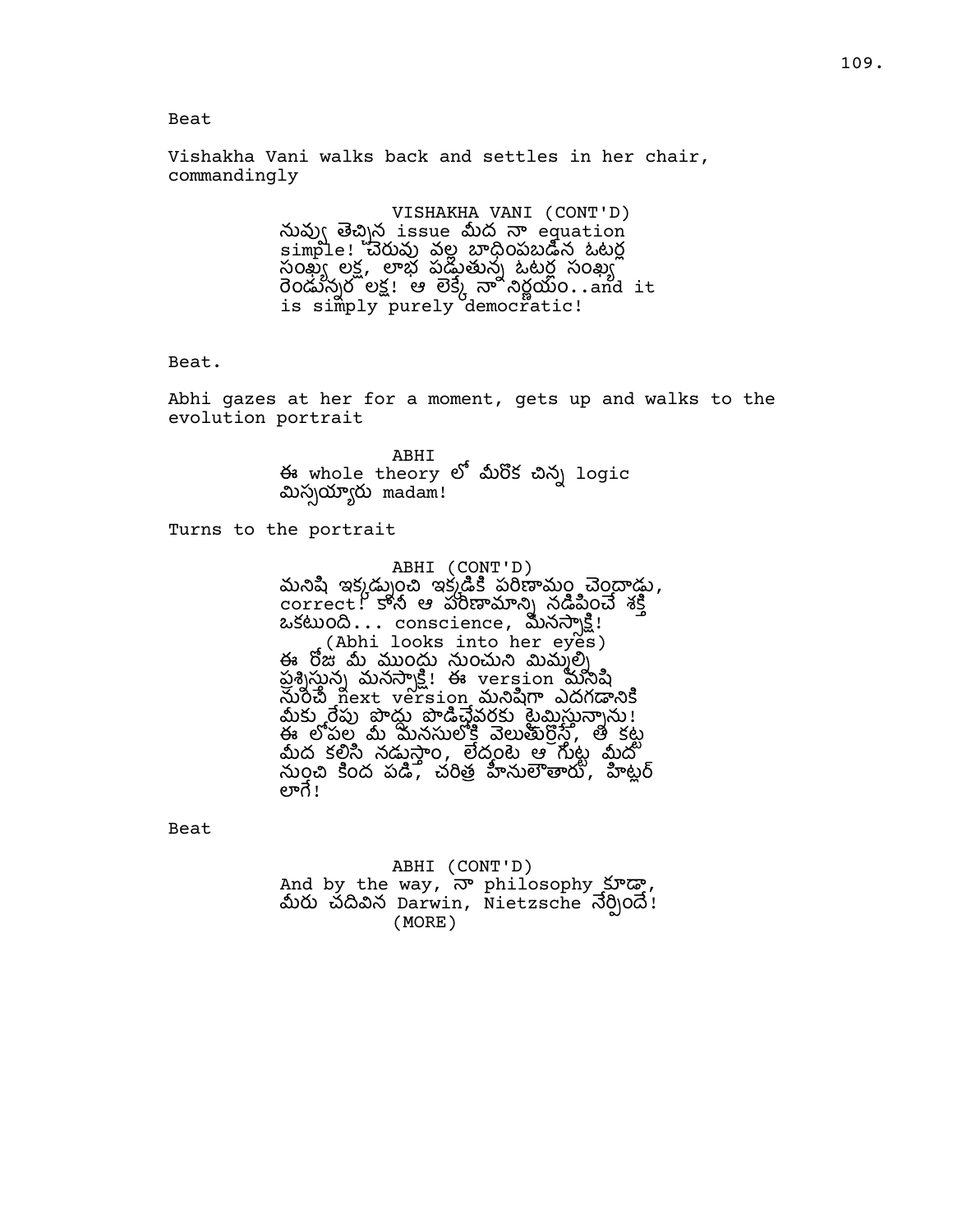ABHI (CONT'D) క్తానీ అందులో మీరు పరిమాణాన్న చూస్తున్నారు,  $\vec{a}$ သ သိပ်အသောလျှ သာလှသျှလ၊ "Thanks for your time, madam!

Abhi walks out as Vishakha Vani watches as if she is up for the game.

#### SC-51 EXT. THELLERU - DAY: THE WAR OF THE MOBS

The sun rises over Thelleru. Abhi enters the frame (profile), looking intense, focussed and determined. As Abhi walks like a lieutenant facing frontline, we pan to see his face full frontal, revealing dozens of bureaucrats walking beside him, behind them police walking with lathis and shields, behind them police walking with tear gas guns, behind them is a JCB, and behind the JCB scores of farmers march lead by Narayana

They are marching on a long single lane road that splits the vast Thelleru into two

At distance, Abhi sees a bunch of society presidents blocking the road.

BUILD-UP SHOTS, AS BOTH THE GROUPS SETTLE AT A STAND-OFF DISTANCE.

Abhi walks toward the society presidents and stand facing for clearance, they split aside to reveal the road ahead of Abhi.

Beat

Dozens of small children are laid across the road, with mother and father standing on either side, holding petrol cans threateningly.

At the far end, Vishakha Vani is sitting on a chair, wearing a black saree, looking at Abhi like a queen in command. PA Vedantam is holding an umbrella to her.

Abhi and Vishakha Vani exchange looks, as we hear her voice

VISHAKHA VANI (O.S.) ఒకుకుటిగా పాంతీయ పారీలను తుడిచి పెటడానికి  $\overline{5}$ ంద్ర ప్రభుత్వం పన్నుతున్న కుట్టలో భాగమై, కొత్త కలెక్టర్ మధ్యలో మిమ్మల్స్ బలిచేస్తున్నాడు!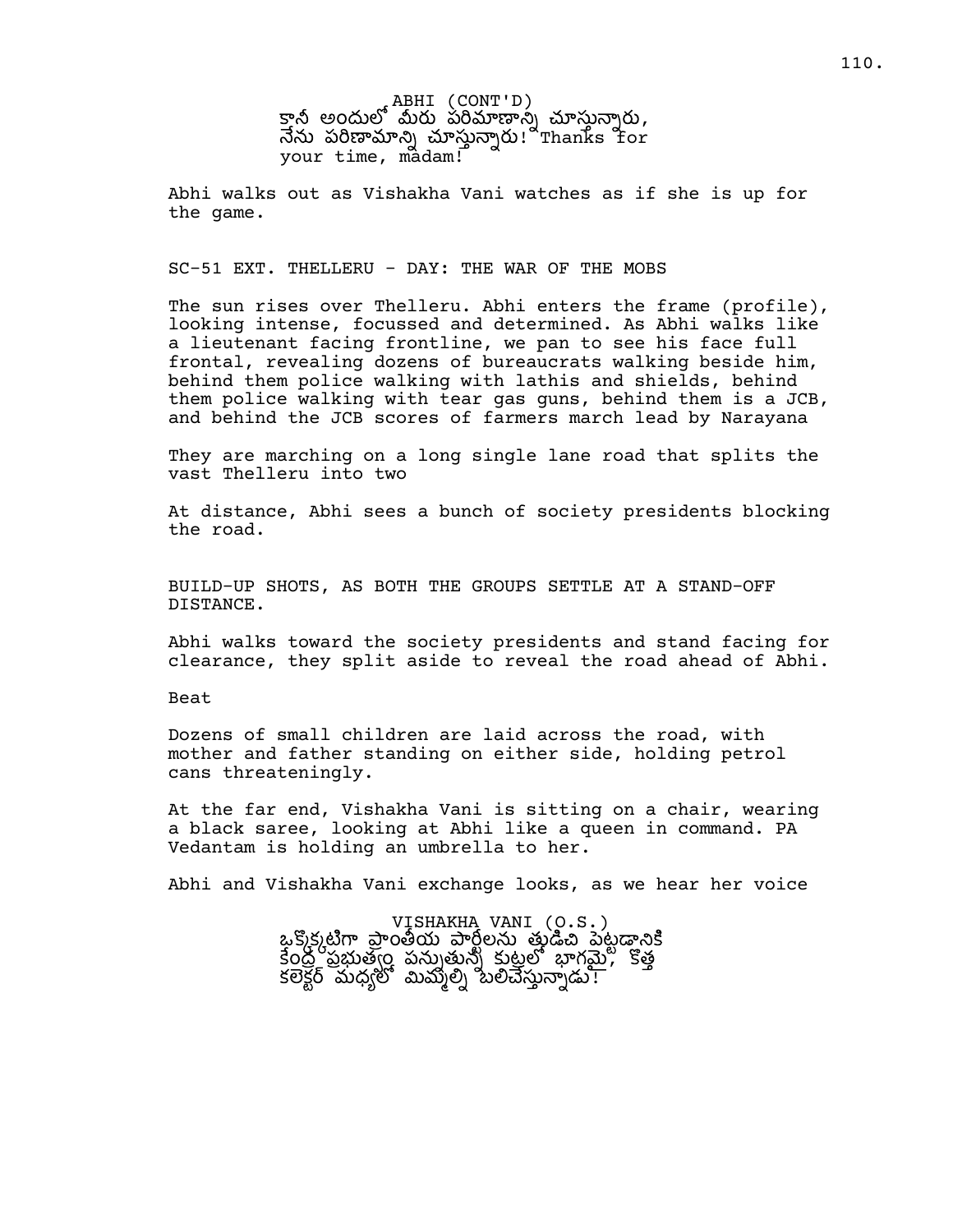FLASH CUT TO VISHAKHA VANI TALKING TO THE FISHERMEN IN A VILLAGE, SURROUNDED BY BANNERS OF MATSYAGANDHA FISHERIES

> VISHAKHA VANI (CONT'D)<br>ఈ scam లో నన్నిరికించే ప్రయత్నంలో మీ పొట్ట  $\mathbb{\tilde{S}}$ డుతున్నాడు ! $\frac{1}{2}$ మిములి సిరాసితులు చెయఁడానికి కంకణం క ! ఈ కూర్చుంది, matsyagaMdha fisheries  $\overline{N}$ దీ కాదు, మీదీ!

People jump up to cheer and celebrate instantly.

VISHAKHA VANI (CONT'D) ఈ కంపెనీల్లో ప్రతీ మత్స్యకారుడూ సమాన వాటాదారుడే !

They chant with whistles

CROWD Vishakha Vani zindabad, Vishakha Vani zindabad

CUT BACK TO VISHAKHA VANI PROUDLY STARING AT ABHI.

ABHI TURNS FROM VISHAKHA VANI AND GAZES AT THE FISHERMEN FAMILIES IN FRONT OF HIM. A BUREAUCRAT TO HANDS IN MEGAPHONE UPON ABHI'S CUE.

Abhi takes a stroll looking at the children and their parents. He reaches the centre of the line-up, and looks both ways before raising the megaphone,

> ABHI మీరీ ఆవేశంతో అడ్డు పడతారని తెలిసే వచ్చాను!

Beat

ABHI (CONT'D) ఎందుకంటే.. ఈ చెరువు మీది $:$ 

Ponders staring into their faces

ABHI (CONT'D) కానీ ఇంకా, ఈ చెరువు మీదేనా?

Beat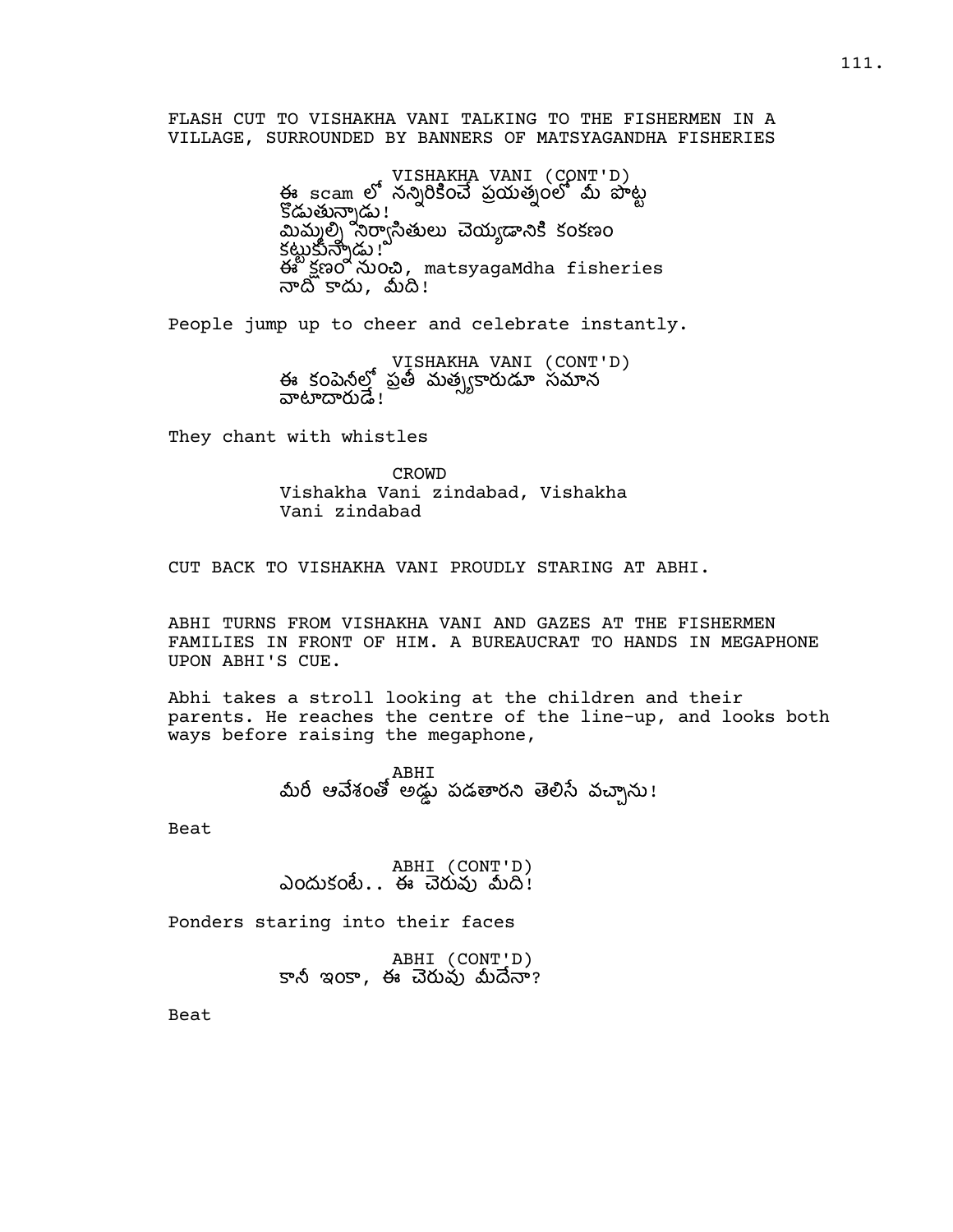ABHI (CONT'D) నలభై ఏళ్ళ కింద సహజంగా చేపలు పడుతున్నరత వరకు ఈ చెరువు మీదే! కానీ ఎప్పుడైత్తే ప్రాణం పోసే చేరువుని lease కొదిలేశారో, ఆ రోజే ఇది మీ చెయ్యి జారిపోయింది!

Beat

ABHI (CONT'D) ఒకప్పుడు తల్లి పాల లాంటి చెరువు ఈ రోజు ప ట షం మారిపోయింది!

Beat

ABHI (CONT'D) పోనీ దీని వల్ల మీరు సాధించిందెంటి?

Beat

ABHI (CONT'D) ఒక్కడి పని మీద నలుగురు తింటూ, మీ <u>ఎదుగుదలకి మీరే అడ్డుపడుతున్</u>నారు! మీ మత ఇకడ ప న లల వారసత్వంగా వంచుతున్నారు !

#### Beat

It hits them hard, Abhi keeps going, looking intense

ABHI (CONT'D) ఈ కట్టలు తెగిత్తే నష్ట పోయేది మీరు కాదు<u>!</u> మిమ్మల్) చక్రంలో బరిధించి, మీకన్నా పది రెట్లు సంవాదిస్తున్న ఈ society president లు,<br>మీ కన్నా వేలి రెట్లు సంపాదిస్తూ, మీ భవిష్యత్తు<br>మీద సింహాసనం నేసుకుర్చున్న, ఆ నియంత!

Reactions of fishermen and Society Presidents looking at each other

> ABHI (CONT'D)<br>మీ భయం, అజ్నానం, అమ్హాయకత్వం, విశాసమే తన సిరిహాసనానికి నాలుగు కాళ్ళు!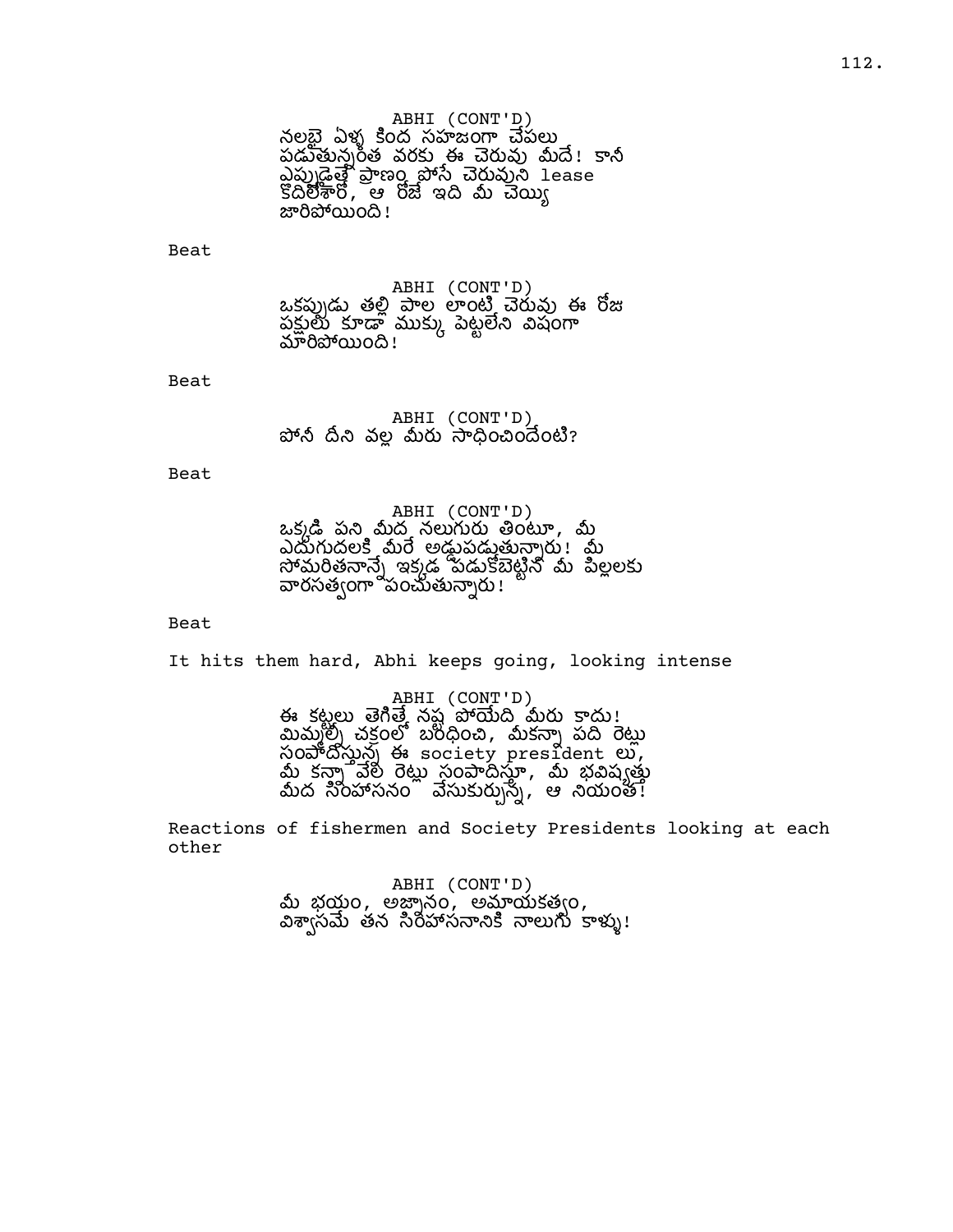Vishakha Vani gazing unflinched at Abhi

ABHI (CONT'D) ఆ సింహాస్త్రనాన్ని కాపడుకోడానికీ, తైన నేరాన్ని కప్పిపుచ్చుకోడానికి, ఈ రోజు మిమ్మల్ని కూడా <sup>ఇ</sup>ఆ కంపెనలో బాగస్తుల్ని చేసింది! కానీ ఆ లాభాలెప్పటికీ మే చేతికి రావు, ఇది నిజం!

Beat.

ABHI (CONT'D) ఈ చెరువులో ఏం జరుగుతోందో మీకు తైలుసు! అది తప్పన్ తెలుసు! కానీ ఆ ఉచ్చులోంచి బయటకు తొంగి చూడాలంటే భయం!!

He looks into their eyes with conviction

ABHI (CONT'D) దేనికి భయం? వలసకా? ప్రత్యామ్నాయనికా?

Beat

Abhi looks around for response among the softened faces

ABHI (CONT'D) వందలేళ్ళ కింద వేంగి రాజుల సామాజాఁనిృ కాపాడడానికి ఒరిస్తా నుంచి వలసాచిని విరులు <u>శ్రీ తాత్రంగా ముత్తుత్వంగా అవ్వారా - గ్రామం</u> ...<br>పోయాక బతుకు దేరువు కోసం చేపలు పటడం నేర్చుకున్నారు.! మీలా వలసకీ, మార్చుకీ వాళ్ళు భయవడలేదే!

Abhi looks at them intently and in an inspiring tone

ABHI (CONT'D)<br>ఇంకా వాళ్ళ రక్తమే మీలో ఉంటే, ఒక్కసారి ఆ భయమనే కట్టను తెంచి చూడండి!

Beat

ABHI (CONT'D) ఆ సింహాసనం కాళ్ళు విరుగుతాయ్, ఈ తల్లి సంకెళ్ళు తెగుతాయ్!ో

Beat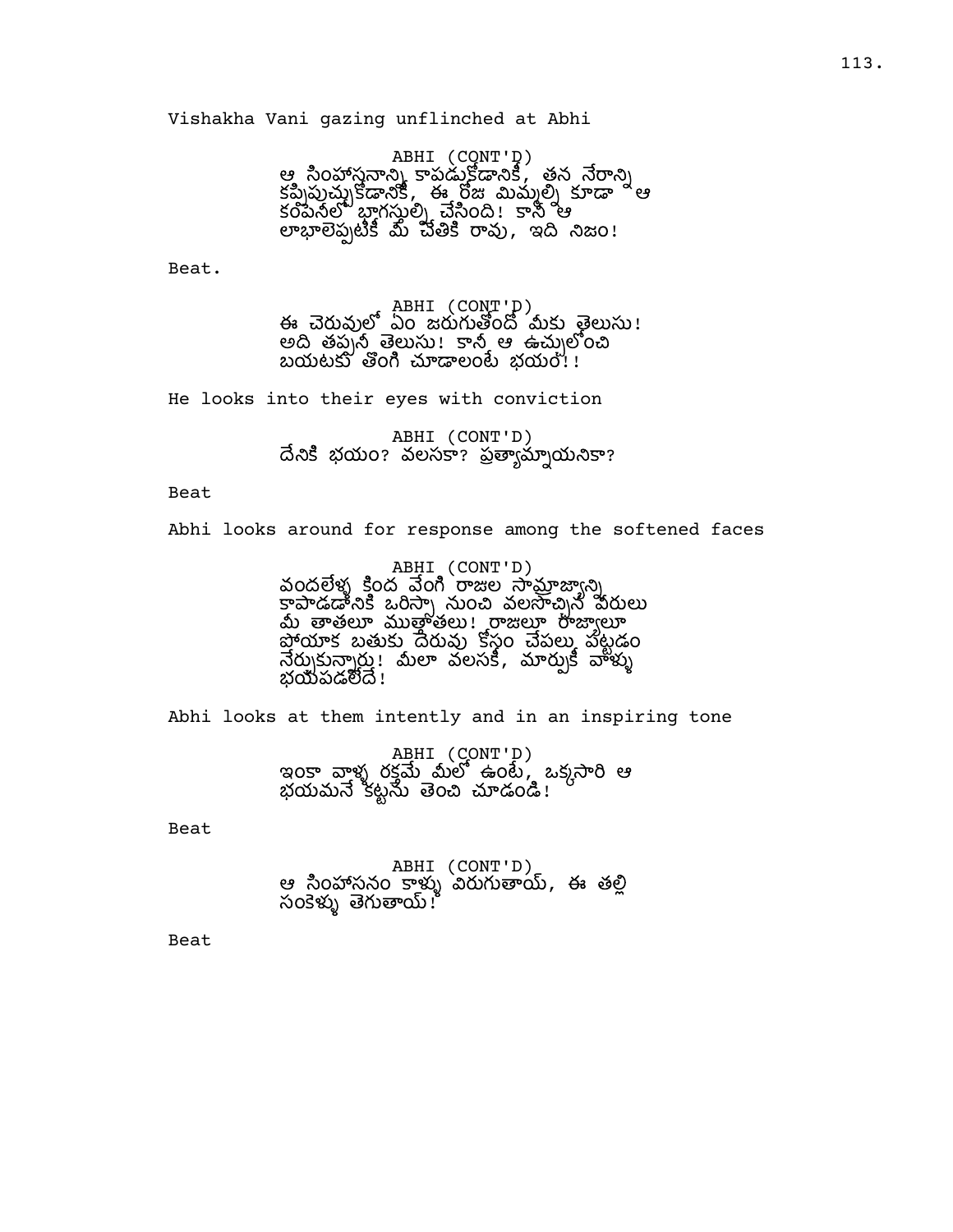Beat

ABHI (CONT'D) సహజంగా చేపలు పట్టే శక్తి మీలో ఉంది, కుల పుత్తిని దాటి మీ పిల్లలు కూడా వాళ్ల శక్తి కోద్ద్<br>ఎదుగుతారు!

Beat

ABHI (CONT'D) నేనొచ్చింది ఈ చెరువునే కాదు, మీ భవిష్యత్తుని,<br>మీపిల్లల భ్రవిష్యత్తుని కూడా విడుదల చెయ్యడానికి!

Beat

ABHI (CONT'D) అడ్డుపడతారో, దారిస్తారో మీ ఇష్టం! కానీ మీ  $p$ ermission లేకుండా మాత్రం... ఇక్కడ్నుంచి  $\frac{1}{2}$ లడుగు కదలను, ఒక్క కట్టే కట్టను!

A moment of conscience in the air,

Abhi keenly awaits their response looking into their retrospecting faces,

One by one, children start to get up and stand by their parents. Society presidents are tensed. Abhi looks at Vishakha Vani.

Vishakha Vani is still unshaken projecting a mild grin on her face.

Couple of the society presidents come forth screaming,

SOCIETY PRESIDENT 1 రేయ్, collector, ఆళ్ళ దగ్గర ఎంత తీసుకున్నావ్ రా? ఆళ్ల పాట్టి నింపడానికి మా పొట్ట కొడాతావారా?

SOCIETY PRESIDENT 2 చెరువు మన దగర నుంచి లాగేసుకుని ఆళ మం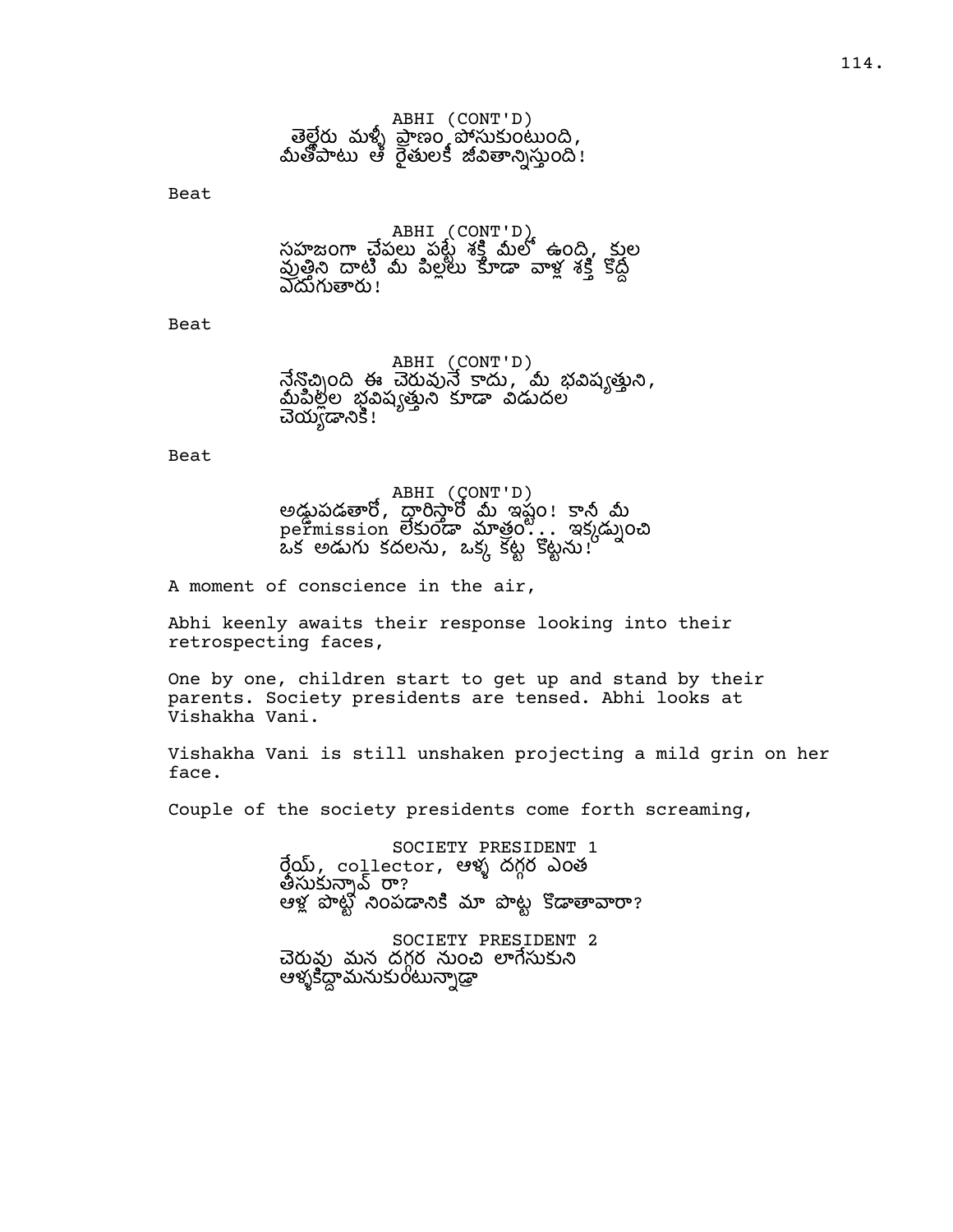A bunch of goons mixed in the farmers signal to each other

GOONS AMONG FARMERS 1 నా కొడకల్లార్హ్హా ఇంకెన్నేళ్ళురా మీ దౌర్జన్యం? పదండా ఏదోకటి తేలోపోహీలి!

They pelt stones and soda bottles onto the fishermen, chaos ensues,

society president 2<br>Yoడ్రా తేల్చుకుందాం $\ldots$ నా కొడకల్లారా.

Crowd clash with each other at once

Police start lathi charge while shielding themselves,

Abhi panics, screams in mike to control the mob,

ABHI ఆగండి, ఆగండి $\ldots$ 

Taking cue from SP, police fire tear gas onto the mob. It's a chaos that has gone out of Abhi's control

### ABHI (CONT'D) Hold the fire...hold the fire

Abhi runs to protect a couple of children trapped in the stampede,

Within moments, it's a war of the mobs that is totally brutal from all sides. Police start firing real guns, people start beating each other with sticks and stabbing one another with pocket knives

Through the raking dust and violent mob, Abhi notices Vishakha Vani walking to the convoy... looking back at him with a smirk. She gets into the vehicle and drives out of the chaos, leaving Abhi baffled, helpless in the middle of the war of the mobs.

#### CROSSFADE

#### SC-52 INT. COLLECTOR BUNGALOW - NIGHT : THE FAILED EXPERIMENT

Myra wipes the mist on the powder room mirror, looks at her face through the haze. She cleans the scar on her forehead with alcohol dipped cotten and gently touches the scar. She freezes and gazes at herself in the mirror, her mind is still fragmented, her eyes swell with tears as Abhi emerges out of haze behind her.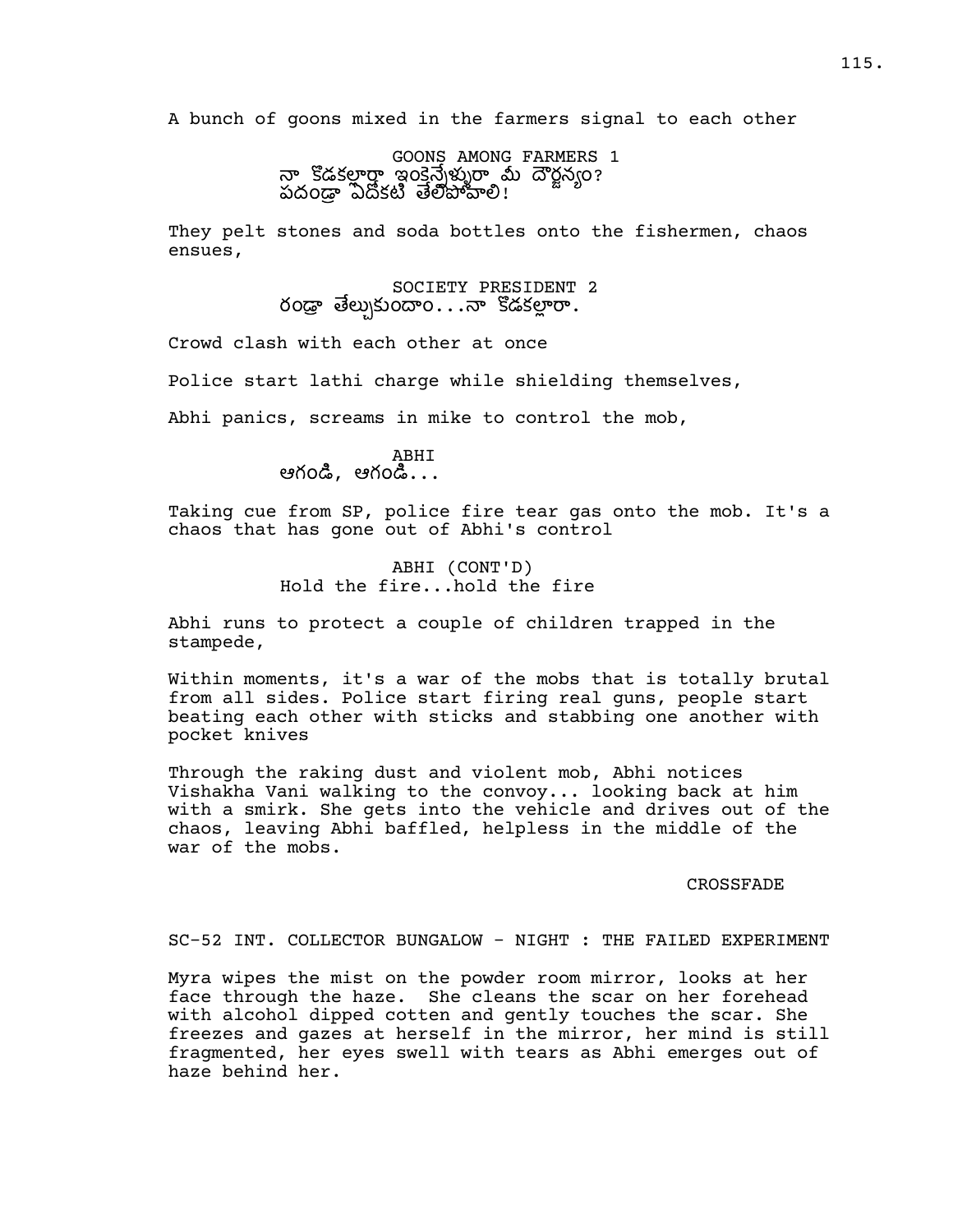Myra notice Abhi's, wipes her tears and try to hold herself up. Abhi knows what she is bothered about. He gently turns her around and slows starts caressing her scar with swollen eyes, Myra couldn't control herself and breaks down crying. Abhi holds her against his chest, consoling, caressing as she cries out.

Myra gathers herself and looks up at Abhi. She notices bruises on his face

MYRA

ఏమైంది?

Abhi doesn't have an answer

Cut to TV.

Abhi's picture is on a slit screen along with clippings of mob violence under the headline "fail అయిన experiment". News strips at the bottom; "15 మంది మృతి, 22 మందికి తీవ్రమైన mయాలు", "collector Abhiram suspended", "నిచారణకు supreme court tribunal" etc.

> NEWS READER 3 ఈ దురటనలో దాదాపు పదిహేను మంది మరణీంచారు, ఇరవై రెండు మంది గాయపడ్డారు! శాంతి భద్రతల పరిరక్షణకై, ్యాల్లేరు లంక గ్రామాల్లోనూ, పరిసర గ్రామాల్లోనూ 144 section విధించారు!

Myra is baffled, looks at Abhi who stands staring at the TV

NEWS READER 3 (CONT'D) collector అభిరాం ని UPSC board  $s$ uspend చేసింటి. ఈ సంఘటనతో, legislative control నుంచి executive ని వేరు చెయ్యాలన్న కేంద్ర ప్రభుత్వ ప్రతిపాదన ప్రశ్నార్ధకంగా మారింది! ప్రజా సమస్యల మీద అవగాహన లేకుండా, బాధ్యతా రహితంగా ప్రవర్గం ఈ మారణహోమానికి దారి తీశారని, Collector Abhiram ని పలువురు రాజకీయ నేతలు విమర్శించారు!

VISHAKHA VANI ON SCREEN (on movement) Collector Abhiram is a failed experiment, he is a failed experiment! I told you!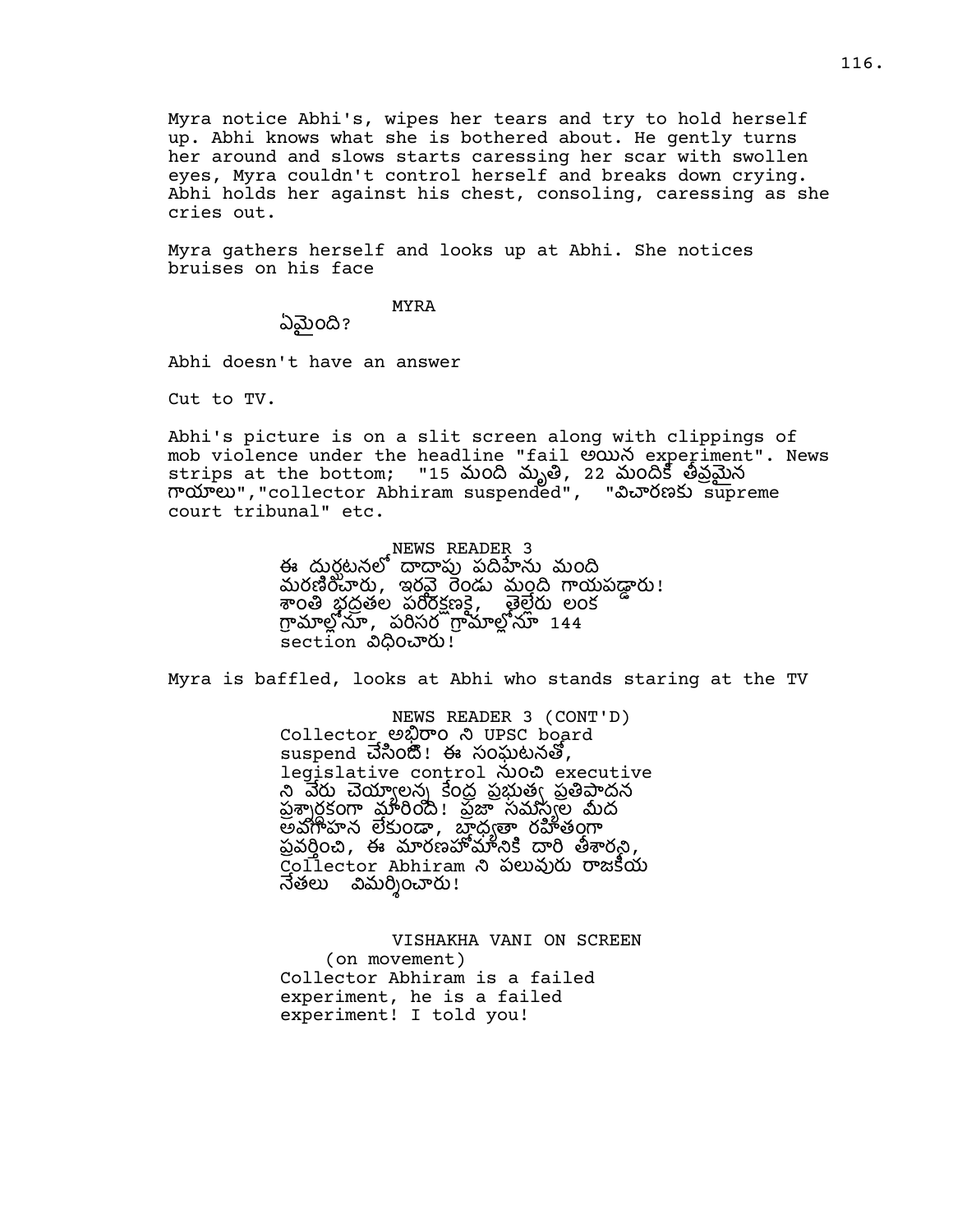NEWS READER 3 కేంద పబుత్వం ఈ సంఘటన మీద తకణ  $\overline{\mathcal{S}}$ రణక్గి, సుప్రీమ్ కోర్ట్ ఆధ్వర్యంలో ఒక tribunal యంం! scam ని cover up చేసిన bureaucrat లలో collector AbhiraM తండి కూడా ఉండడం သို့သည်။ အသံစားအတွင်းများ court ఎలాంటి తీర్చునిస్తుంది వేచి చూడాలి!

NEWS READER 3 (CONT'D) రెతులకీ మత్యకారులకీ మద్ద ఈ రోజు జరిగిన హింసాకాండని, Academy training కూడా లేకుండా  $\cot 1$ ector Abhiram నియామకంపై, UPSC board త్వరలో media ముందుకొచ్చి సంజాయిషీ ఇవ్వనుంది!

Myra doesn't know what to say to Abhi who is standing stuck Abhi's phone rings, it's Vishakha Vani. Abhi answers

> VISHAKHA VANI కోపంగా ఉందా బాబు? నాకు మాత్రం నీ మీద జాల్తెస్తోంది! నిన్ను చూస్తుంటే చనిపోయిన మా నాన్నే తిరిగొచ్చినట్టింది. మేరు వెత్తుకుతున్న పరిణామం ఈ జనంలో ఎక్కడుందో చెప్పు!

Another call from Pallavi interrupting Abhi, he ignores

VISHAKHA VANI (CONT'D) దేశంలో ఎవరూ ఆరోగ్యం, చదువు, వ్యవసాయం, environment, economy గురించి ఆలోచించళ్లేుదు బాబు! వాళ్ళ ఆలోచనలు కేవల్గం కులం, మతం, ఆ పూట్ అవసరాల వర్గకే పరిమితం! మార్గే ఉధేశం వాళ్ళకు లేదు, మార్చే ఉధేశం మాకూ లేదు.'

Beat

VISHAKHA VANI (CONT'D) నువ్వు గుణ్యా చంపినప్పుడు నేను react అవలేదేందుకో తెలుసా?... ఆ కట్ట మీద కొన్ని వేలమంది గుణాలున్నారు కాబట్టి!ీ

Beat.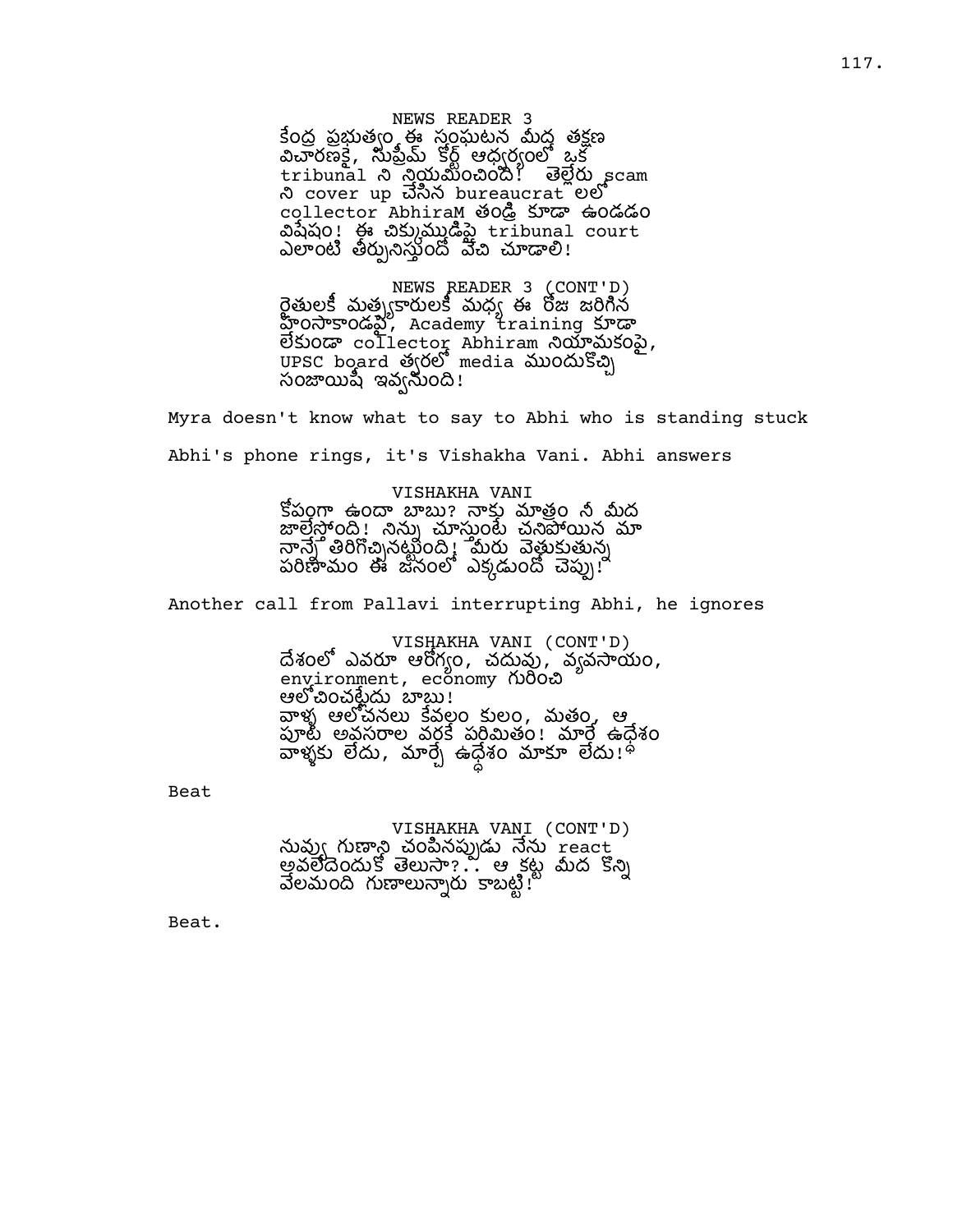VISHAKHA VANI (CONT'D) వాళ్ళలోంచి ఎవరె నా ఇంకో గుణాని చెయఁగలను కాబట్టి!

Abhi listens silently

VISHAKHA VANI (CONT'D) first failure కదా, చాలా నొప్పిగా ఉంటుంది, పోను పోనూ అలవాటోతుంది! ప్రతి railure మనల్ని reality 5 దగ్గర చేస్తుంది, వ్యవస్థలో కలిపేస్తుంది! అలా కలవనేప్పుడు ఆ చ్యవస్థి మనల్ని వేలేస్తుంది! ఇది మీ అమ్మ చెప్పిన పాఠం అనుకో!

Vishakha Vani hangs the phone.

Abhi is lost in thought, gets a call from Pallavi again

PALLAVI అభి $\ldots$ నాన్న ఇంకా ఇంటికి రాలేదురా, భయమేస్తుంది!

ABHI ఎక్కడికెళ్ళాడు?

ABHI (CONT'D) ఎవరో కైకలూరు నుంచి రైతులొచ్చారు, వాళ్ళతో వెళ్ళాడు !

Abhi senses danger

ABHI (CONT'D) నేనెళ్తున్నా కంగారు పడకు!

In panic, Abhi picks a revolver and rushes out as Myra follows,

> MYRA Abhi what's happening?

ABHI తలుపులు దగ్గరేసుకో, ఎవరొచ్చినా తియ్యకు!

Abhi gets in the jeep and bolts out rapidly

SC-53 EXT. KAIKALURU - NIGHT : THE SANDAL PARADE

Car takes a turn in front of the Buddha park. Sudhakar is driving, Abhi is looking tensed sitting next to him.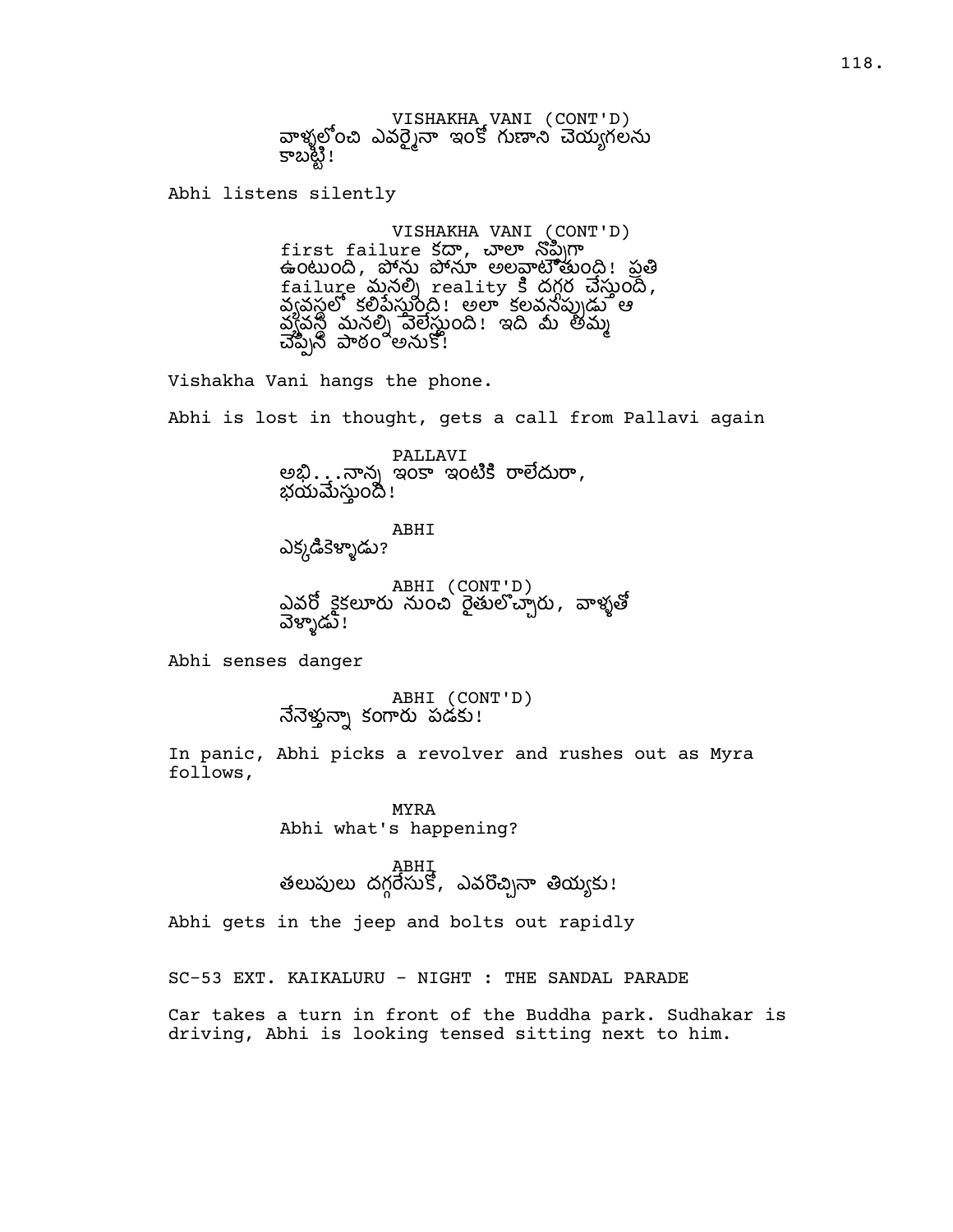They drive out of the town and onto rural roads.

As the jeep enter a village, people are standing outside as if they are witnessing a parade.

Abhi and Sudhakar follow their eye line. Far ahead, they notice a horde of mob running behind a tractor, pelting sandals on a man tied atop the plough. Sudhakar speeds up and goes past the tractor. The half-naked man on the tractor is none other than Dasaradh, with a sandal garland and a board displaying "లంచగొండి" hanging from his neck.

Abhi gets off the jeep and fires in the air. Tractor halts and the mob scatters away

Abhi rushes to Dasaradh, unties him. They lead the half-naked Dasaradh to jeep, get him seated in the passenger seat. Sudhakar offer water, Dasaradh refuses to take

Abhi tries to remove the sandal garland, Dasaradh refuses to take it off.

Beat.

Abhi gets to the driving seat and starts the vehicle.

Cut to village roads. Jeep Travel shots.

There is a grave silence inside the jeep. Dasaradh is looking catatonic and intense like a monk. A sense of guilt clouds Abhi's mind

SC-54 INT. COLLECTOR BUNGALOW - NIGHT : FATHER & SON

Myra opens the door to see Abhi and Dasaradh in front of her. Dasaradh detaches himself from Abhi and walks straight towards the bathroom.

Myra is dazed and confused as Abhi walks in looking at Dasaradh

Dasaradh turns the shower on and lets the dirt wash off from his body standing stoic. He is still wearing the sandal garland.

Abhi keeps gazing at Dasaradh's stoic and still face. The voice of Vishakha Vani echoes in his ears

> VISHAKHA VANI (O.S.) ప్రతి failure మనల్ని reality కి దగ్గర చేస్తుంది, వ్యవస్థలో కలీపేస్తుంది! (MORE)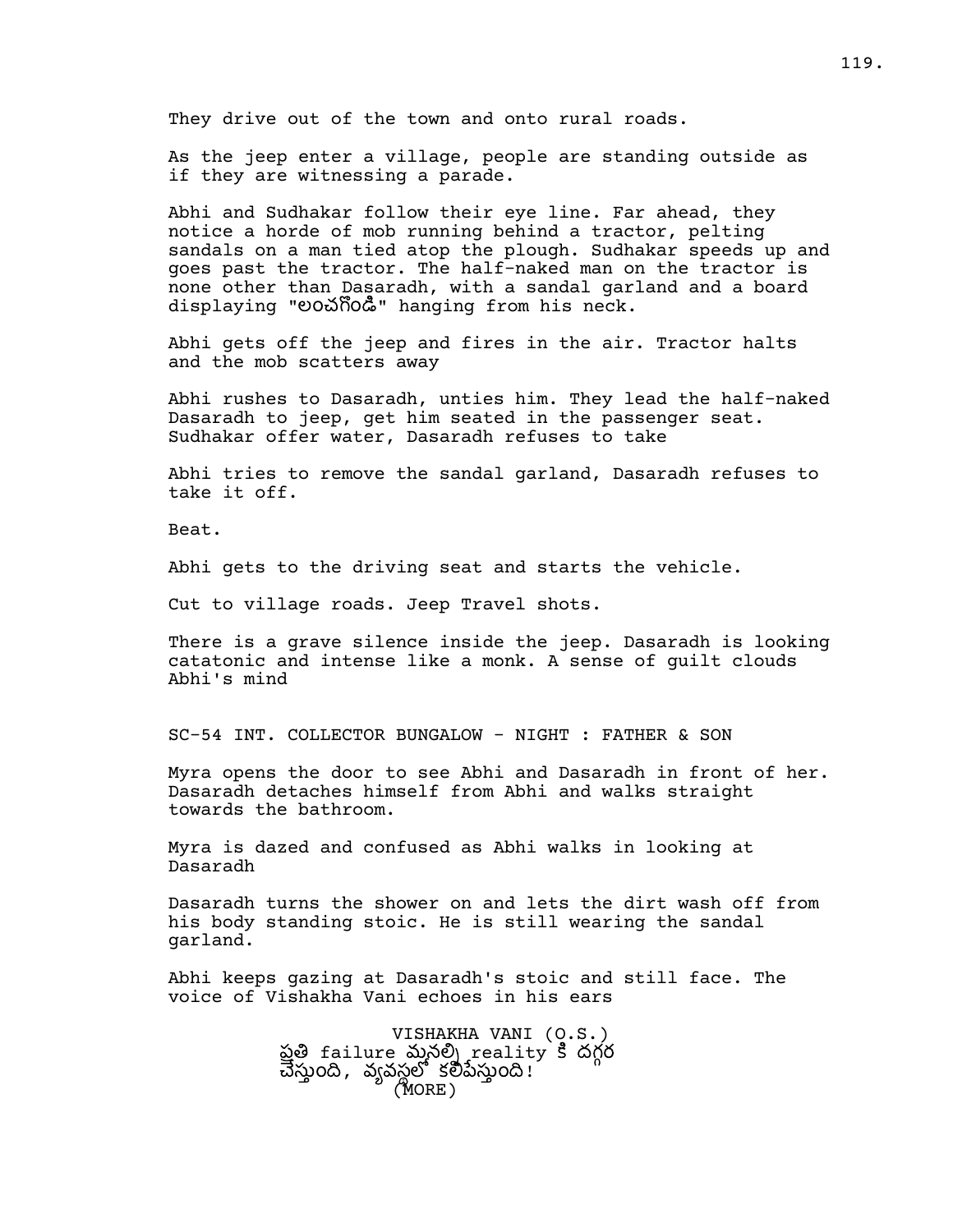# VISHAKHA VANI (O.S.) (CONT'D) అలా కలవనప్పుడు వ్యవస్థ మనల్ని వెలేస్తుంది!

SC-55 INT. CALCUTTA HOME - DAY : THE CANDLE

Abhi's POV looking through the window

Smiley Dasaradh sending of a client and receives the next one

CLIENT 1 Thank you sir

DASARADH No problem, all the best

Client 2 comes in and settles in front of Dasaradh with a file folder

CLIENT 2

సర్ తెలుగోళ్ళం, మనది కాని సిటీలో ఉంటున్నాం! మీకేం కావలంటే అది చేస్తాను, మీ తమ్ముడనుకుని సంతకం పెట్టండి సర్:

DASARADH

ఒక మనిపి జీవితమంతా కపపడి సంపాదించుకున్న land ని forgery చేయ్యమంటున్నారు , మర్దర్ కి దేనికి ఎంటి తేడా! Take that out of m̈y sight

CLIENT Sir డెబ్బై కోట్ల project, కేవలం ఒక స్ట్ స్టాండ్ స్ట్రాండ్ ఆగిపోయింది!

DASARADH చట్ట ప్రకారం మీ డబ్బు కన్నా ఆ పెద్దాయన హక్కు<br>ముఖ్యం! అమ్మడం, అమ్మకపోవడం అతనిష్టం!  $\sim$ శక్కడ నన్ను corrupt చేయ్యడం కన్నా, వెళ్ళీ అతోనితోనే బీరం ఆడి convince చేసుకోండి!

CLIENT

Sir...

Dasaradh interrupts with a hand gesture, ABHI (10) mumbles guessing what Dasaradh is about to say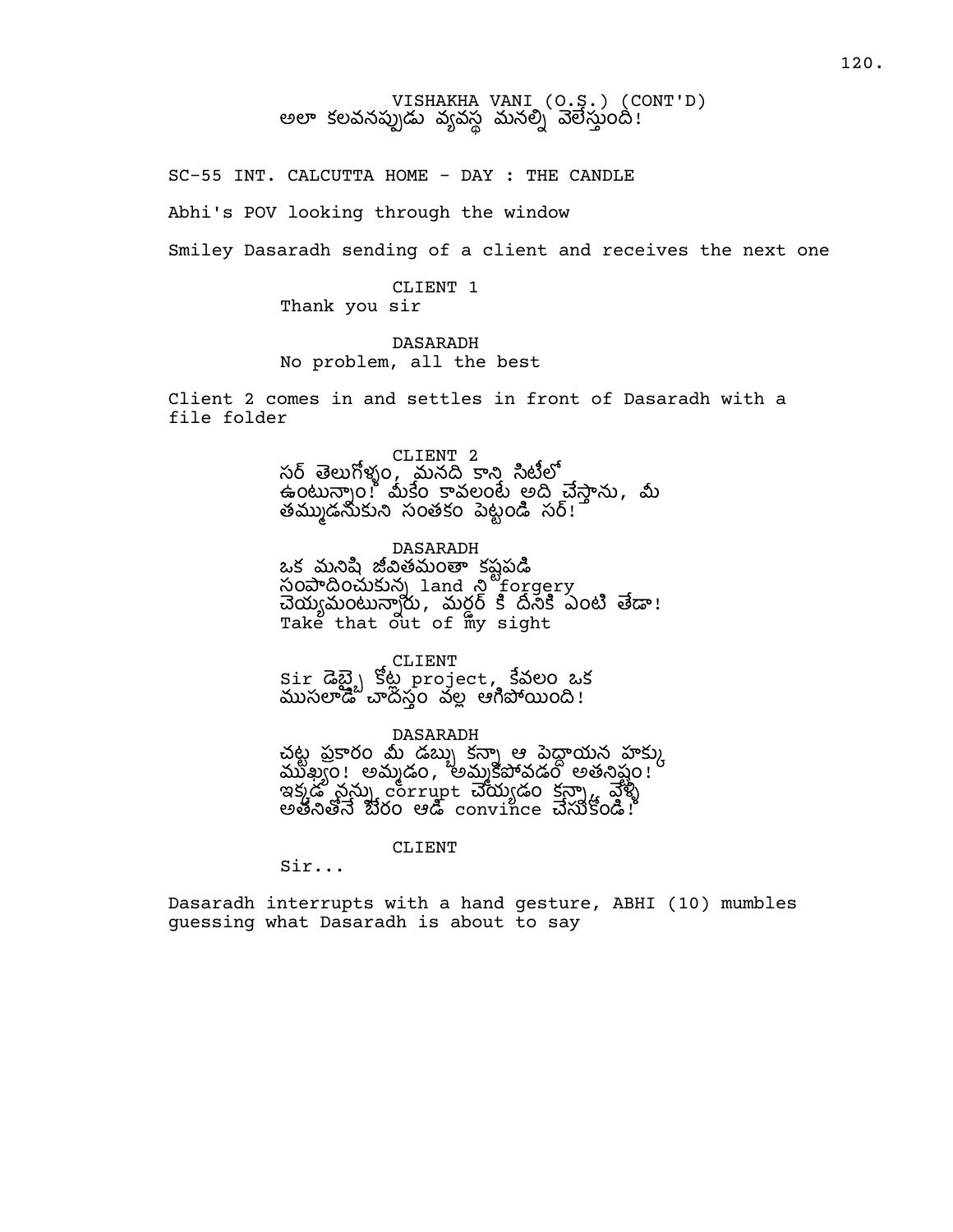ABHI లంచం తీస్తుకుని తప్పు చెయ్యను, ఒప్పు చెయ్యడానికి లంచం తీసుకోను!

DASARADH (follows) లంచం తీసుకుని తప్పు చెయ్యను, ఒప్పు చెయ్యడానికి లంచం తీసుకోను!

Shyamala, passing by Abhi carrying a baby taps on his head

DASARADH (CONT'D) ఇంకో మాట మాట్లాడితే case పెట్టల్సోస్తుంది! Get out please!

SHYAMALA (pointing to books) ఇక్కడ concentrate చెయ్!

The disappointed client gently gets up and walks away

Dasaradh gets back to his file and hollers consicous of Abhi watching him

> DASARADH Homework అయ్యిందా?

ABHI ఎప్పుడో అయ్యింది నాన్నా

DASARADH Ok ready, let's go!

Dasaradh closes the file with a thud

SC-56 EXT. UNDER CONSTRUCTION BUILDING - DAY : THE DEMOLITION MAN

Abhi is looking through the binoculars at a newly constructed forty floor building. Next to him Dasaradh is busy checking some documents with an expert

> DASARADH (in Bangla) Explosives count సర్గిగ్గా చెక్ చెయ్యండి, పక్కనున్న properties ఏపీ affect అవకూడదు !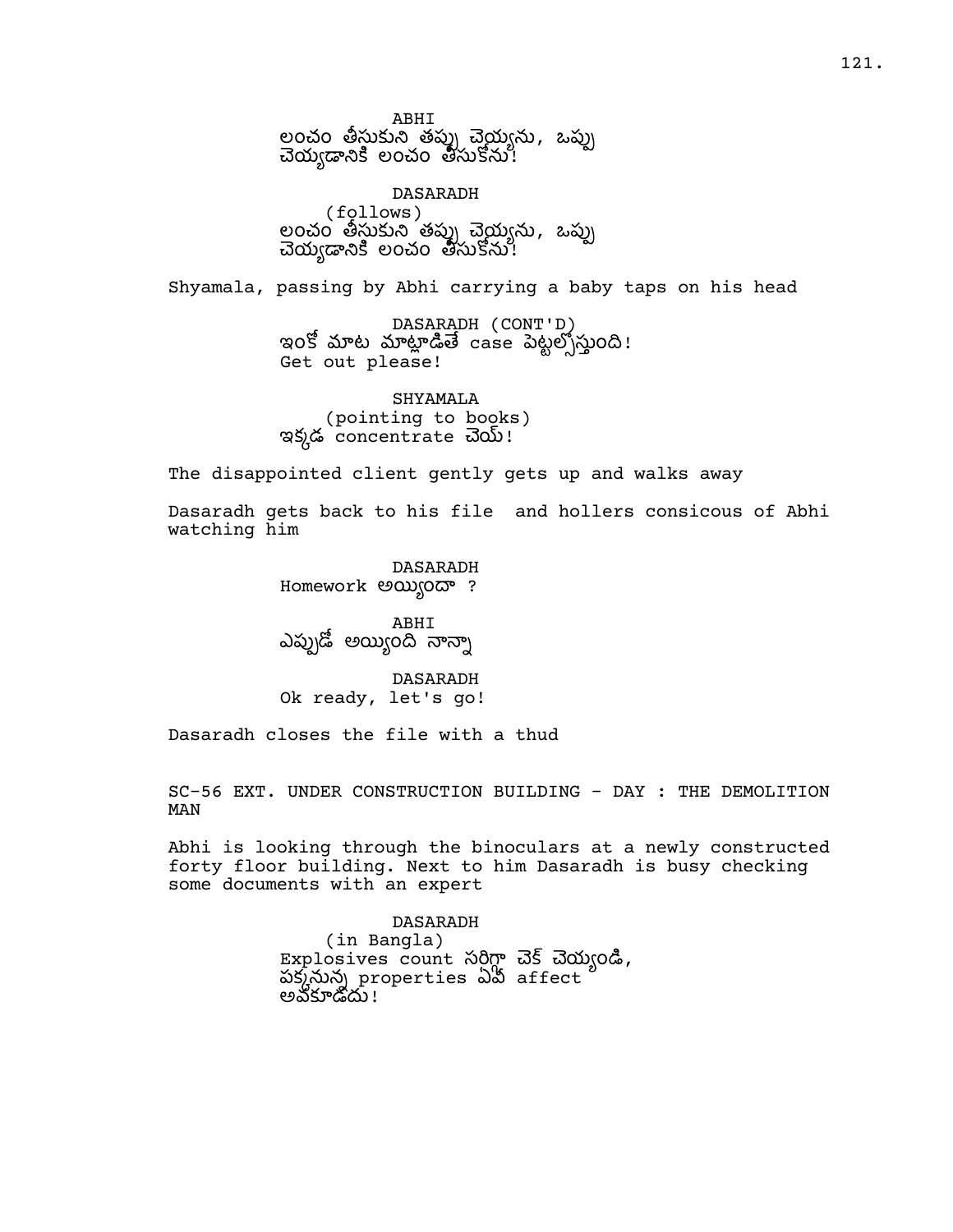Explosive expert assures and walks away talking on the walkie

Dasaradh turns to the building and stand gazing at it while Abhi queries

ABHI

నాన్నా..

DASARADH

Haa

ABHI Building మొత్తం ఒకేసారి కూలిపోతుందా? world trade center **erm?** 

DASARADH

అవును

ABHI ఒక్కసారిగా ఎలా కూలిపోతుంది?

DASARADH Dynamites అన్నీ ఒకేసారి పేలుస్తాం కాబట్టి!

ABHI ఎన్ని dynamites పెట్టారు ?

Before answering, Dasaradh is distracted by a convoy of jeeps, breaking through barricades and racing towards him,

RAHUL SENGUPTA (45) and his coterie get down from the vehicles and walk swiftly towards Dasaradh.

Rahul Sengupta settles facing Dasaradh looking agitated

RAHUL SENGUPTA (in Bangla) just tell me you are kidding me

DASARADH (in Bangla) No sir! We sent you several notices, but you kept constructing! We have to bring it down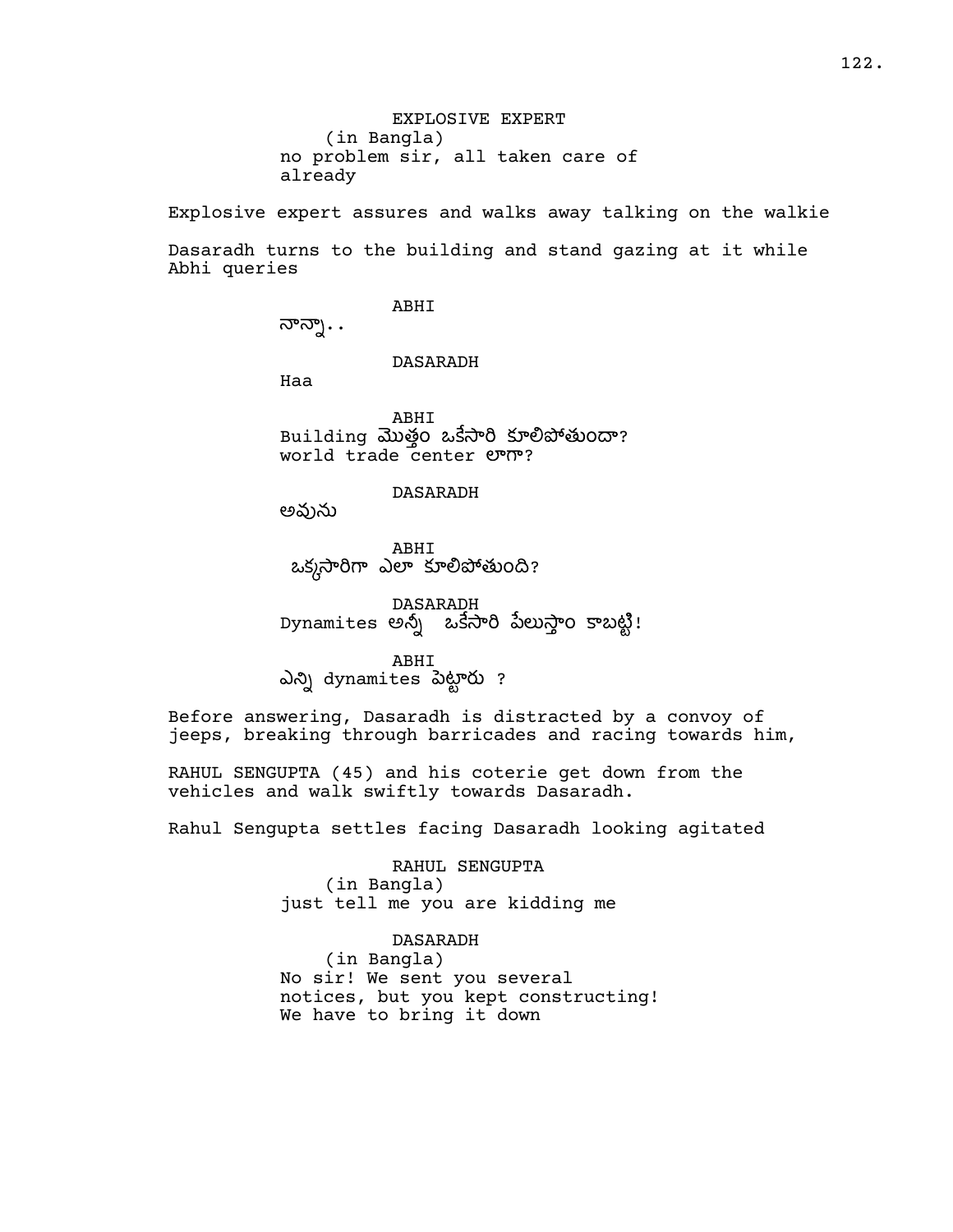RAHUL SENGUPTA (in Bangla) Common man, for gods sake you are talking to Rahul Sengupta, the nephew of the Chief Minister and the biggest builder in the city

#### DASARADH

I know sir

Dasaradh Stand unflinched.

Rahul is disappointed, takes a moment looking at the building and stares at Dasaradh

> RAHUL SENGUPTA (amicable)(in Bangla) What's your problem? What do you want?

DASARADH (determined) I want that building to come down sir!

Rahul Sengupta is miffed, shakes his head

RAHUL SENGUPTA (in Bangla) God damn it it's a completed building man..

DASARADH (completes) Constructed illegally in a public park sir!

Beat

DASARADH (CONT'D) It doesn't matter sir!

Beat

Rahul Sengupta cannot believe Dasaradh's audacity. He looks around at the preparations; the rig and remote are being tuned by experts.

Rahul Sengupta walks close and makes a final plea

RAHUL SENGUPTA One last call...I will give you ten flats in that building! Just let it go!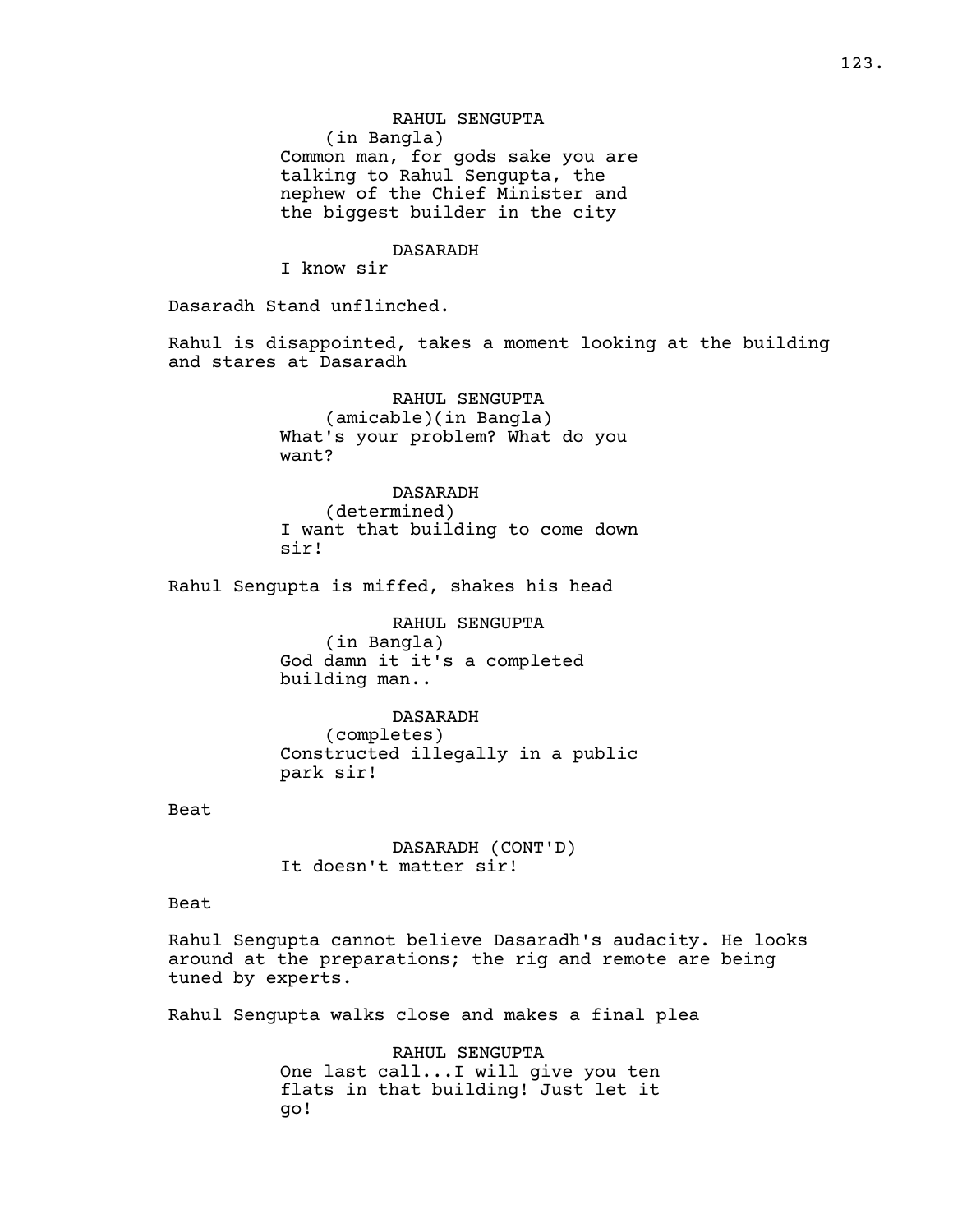Dasaradh looks at him and smiles.

Abhi, looking at Rahul Sengupta utters

ABHI లంచం తీస్తుకుని తప్పు చెయ్యను, ఒప్పు చెయ్యడానికి లంచం తీసుకోను!

Rahul Sengupta looks at Abhi confused,

An engineer holding walkie hands in a shield to Dasaradh and offers one to Rahul as well declaring,

EXPLOSIVE EXPERT

Sir Ready!

Jeetu wears the shield and Abhi pulls down his shield.

Rahul Sengupta throws the shield away and stares into Dasaradh's eyes in anger and disbelief.

Dasaradh waits for a beat, wears the and commands,

DASARADH

On count three

Abhi turns to the building anxiously.

DASARADH (CONT'D)

One

Tension building on Rahul Sengupta's face.

DASARADH (O.S.) (CONT'D)

**Two** 

Standing composed and determined, Dasaradh calls,

DASARADH (CONT'D)

Three!

In a moment, with loud explosive sounds, the building crumbles down crashing like a pack of cards behind Dasaradh, raking a dust cloud that swoops towards the rig area...

As Rahul Sengupta look into Dasaradh's eyes like a snake penting up with vengeance, a thick cloud of dust fills the space between them..

SC-57 INT. CALCUTTA PENTHOUSE - DAY: ANOTHER TRANSFER Calling bell rings, postman hands in a letter.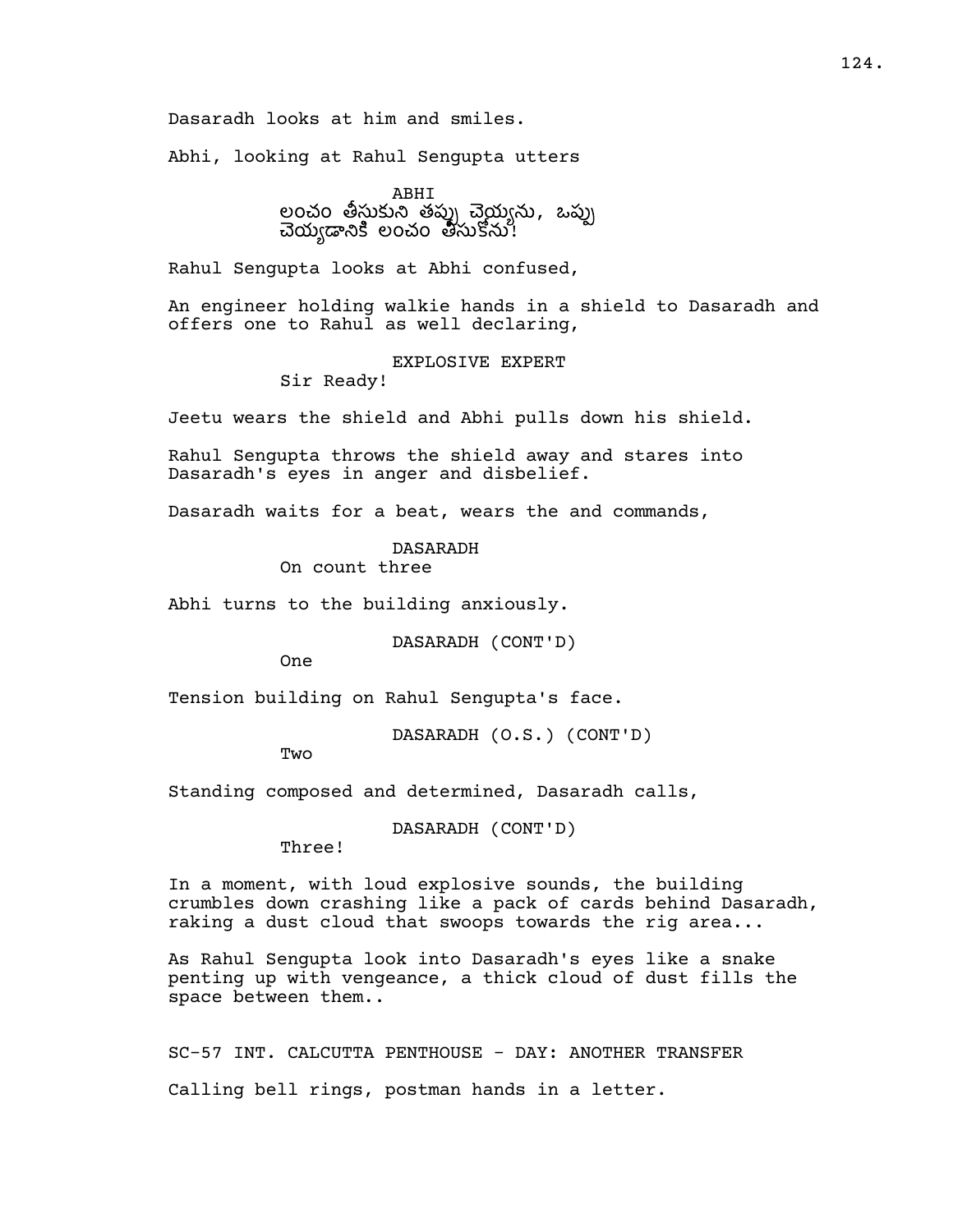Shyamala carrying baby on her shoulder, opens the letter with difficulty and turns to Dasaradh and Abhi who are playing cricket in the penthouse.

Dasaradh notice Shyamala's reaction anticipating what it could be,

## DASARADH ఏంటి ట్రాన్స్టరా ?

Looking disappointed

#### SHYAMALA ఇంకేముంటుంది?

Shyamala leaves the letter outside and walks in with baby. Dasaradh hifi with Abhi

DASARADH<br>Super.マ.ఇంకో వూరెళ్తున్నాం!

SC-58 INT. TRAIN - NIGHT : THE GIFT

SHOTS OF PASSING TRAIN.

Dasaradh and Abhi are playing chess while Shyamala is breastfeeding a baby

A couple of rowdy passengers are sitting by the window seats, drinking alcohol--mixed in Bisleri bottle--and chatting loudly in Bangla.

### DASARADH

Checkmate!

Abhi is disappointed and starts whining

ABHI no, నేనది move చెయ్యట్లేదు,<br>చూసుకోలేదు నాన్నా..

DASARADH రేయ్ తొండి, ఆటంటే చూసుకోకుండా చేసిన త డ! It teaches  $charcter$ , గెలవాలంటే ఇంకో గేమ్ ఆడు!!

Abhi starts rearranging the pawns with a cringe face.

Shyamala is conscious of the rogue passengers staring at her in between their laughs. Feeling uncomfortable by their gazes, covers her breast and complains to Dasardh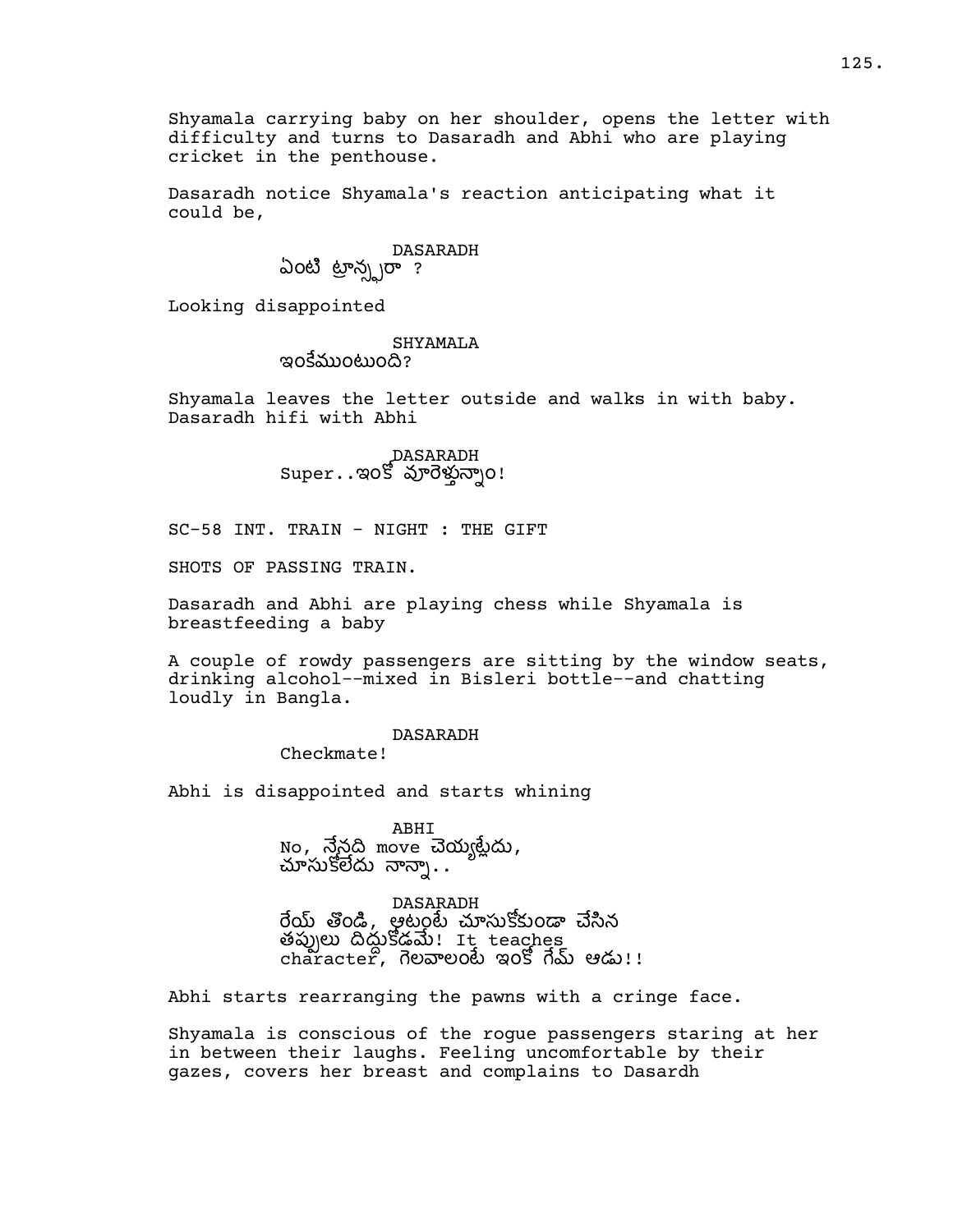SHYAMALA ఏదైనా curtain ఉన్న chamber కి shift అవుదామండి!

DASARADH ఎల్తా అడగను? shift అవడానికి అందర్తికీ అదే problem కదా? కానేపు ignore చేస్తే పడుకుంటారులే!

The window side passengers continue to stare and comment even louder, Dasaradh looks at them impatiently

> DASARADH (CONT'D) (in Bangla) Sir can you please lower your voice and have the drink near the door?

They ignore his words and look at him condescendingly,

WINDOW PASSENGER 1 (in Bangla) Sure, we will, but can we have some milk before that?

Dasaradh is exploding with anger, Shyamala holds his hand.

SHYAMALA (pleads) react అ !

WINDOW PASSENER 1 (with fellow roguein Bangla) What did she say?

WINDOW PASSENGER 2 (in Bangla) She said "let them have milk" (laughs)

In an instant, Dasaradh pounces on them with explosive anger and starts punching them. Four more thugs join the rumble and soon get on top of Dasaradh, they beat him up ruthlessly. Shyamala and Abhi try to protect Dasaradh, but for no avail. The whole compartment witness the rumble, staring in shock.

The goons lift Dasaradh on his feet and move him towards the door, one of them opens the door letting the harsh breeze in. Shyamala and Abhi are screaming, pleading and crying for help.

As the train gets onto the long Netravati River bridge, in a shocking move, a goon kicks Shyamala and the baby out through the door..while the rest hold Dasaradh and Abhi arrestingly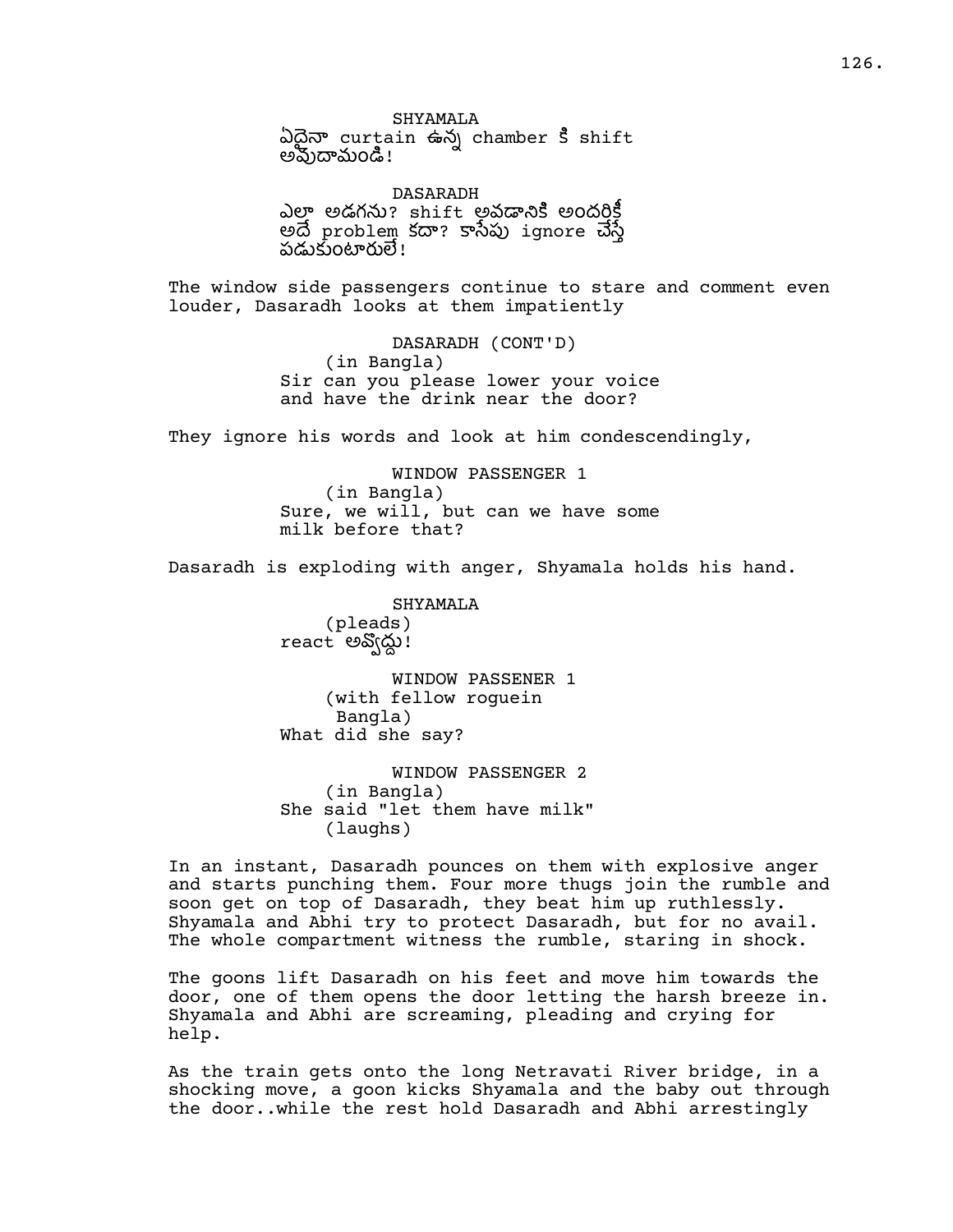SLOW MOTION SHOTS AS THE SHOCK AND SOUND OF PASSING BRIDGE OVERWHELMS DASARADH AND ABHI, THEY ARE FROZEN...

Just as the train goes past the bridge, the goons let go of Dasaradh and Abhi who is looking shattered, the passing train sound fades as JEETU comes close to Dasaradh and whispers in his ear

> JEETU (in Bangla accent) If you can't fit in the system, you will be trown out of the system! ఇది Rahul Sengupta నీకిచిన send off gift! You are now broke and you will stay broke! (Subtitle: వ్యవస్థలో కలవని వాడ్డి) వ్యవస్థ వేస్తుంది! ఇది రాహుల్ సీంగుప్ప నీకిచ్చన్ send off  $\texttt{gift}$ ှိလ်တိုလ္တိုက် အထို့ဝ పోయావ్, ఇంకెప్పడూ కోలుకోలెవ్! )

SLO MO SHOTS AS THE GOONS DISPERSING ONE BY ONE, LEAVING DASARADH STARING CATATONICALLY OUT INTO THE OBLIVION AND ABHI STARING INTO DASARAH'S STONED FACE...

DISSOLVE TO: DASARADH

SC-59 INT. COLLECTOR BUNGALOW - NIGHT : LOST & FOUND

Dasaradh, in wet clothes, is sitting in a slanted chair, the sandal garland is still hanging in his neck, Abhi is lost staring at him

Moments of grave silence.

Myra is puzzled, looking at them standing by the door

Abhi breaks the silence with a feeble voice,

ABHI sorry Mr. Dasaradh

Dasaradh doesn't respond

ABHI (CONT'D) మిమ్మల్నిలా చూడాలనుకోలేదు

Silence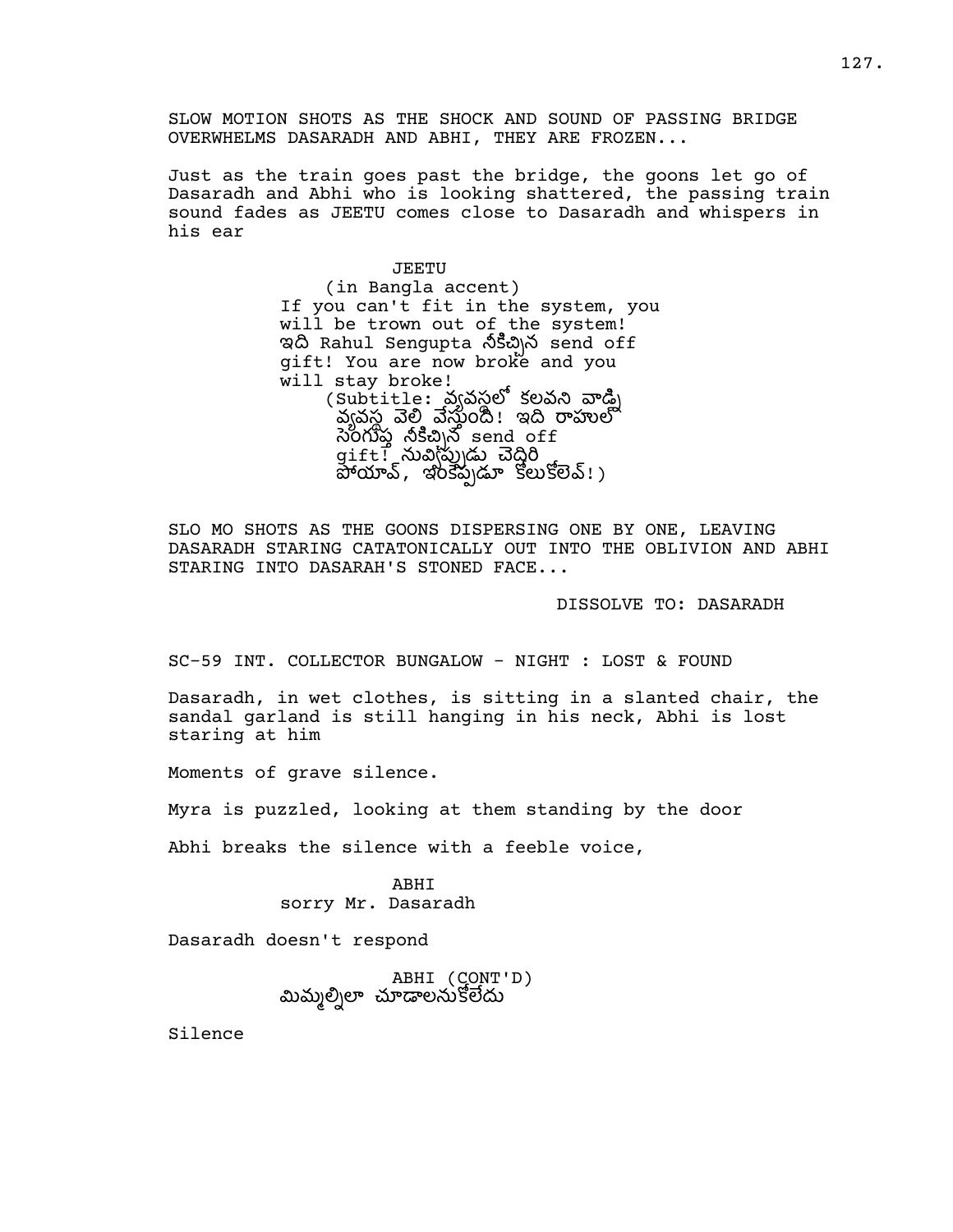Beat,

ABHI (CONT'D)  $c$ alcutta లో పోగొట్టుకున్న దశ్రద్ధ ని తిరిగి త్తెచ్చుకుందామనొచ్చాను, మిమ్మల్ని మీకు గుర్తు చేద్దామనచ్చాను!<br>చేద్దామనచ్చాను!

A moment

### ABHI (CONT'D) ఓడిపోయాను Mr.Dasaradh!

Abhi's eyes swell, voice filled with regret and a sense of defeat

> ABHI (CONT'D) ఆ రోజు టైన్ లో మీరు భార్యనీ, కూతుర్ని<br>పోగొట్టుకున్నారు, అదే ±ైrain లో నేను తల్లీ చెల్లితో పాటు, నా తండ్రిని కూడా .<br>పోగొట్టుకున్నాను ! ొ(paus̃e)<br>ఆ తండి మళ్ళీ దొరుకుతాడేమో అన్న ఆశతో ఈ ఆటలోకొచ్చాను  $^8$ Mr. Dasaradh, వోచ్చి నన్ను నేను పోగోట్టుకున్నాను! (holds hand with gushing tears) మిమ్మలిృలా అవమానించడం నా ఉధేశం  $\overline{S}$ ින්රාී Mr. dasaradh, I am  $\overline{V}$ ery very sorry!

Abhi begs for forgiveness with chodking voice as tears gush down his eyes

Myra is overwhelmed by the heart wrenching lull in the room, Dasaradh still looking lost, breaks the silence

> DASARADH ఒక రౌడీ నా భార్యనీ కూతుర్నీ చంపాడని ఓడిపోయాననుకూరటున్నావా...?

Beat.

Dasaradh gently turns to Abhi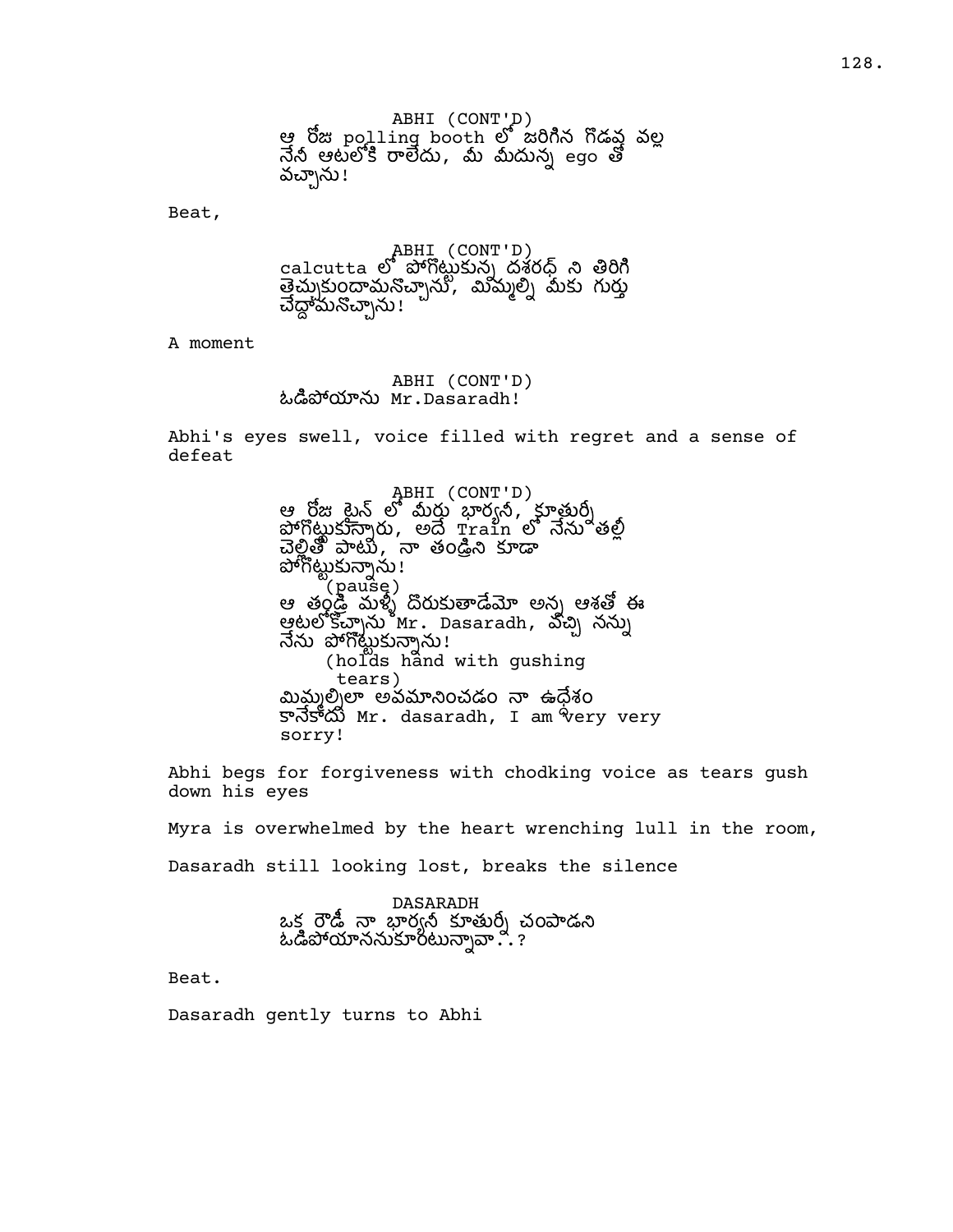DASARADH (CONT'D) ఆ రాక్షసులు ప్రపంచమంతటా ఉన్నార్తా, కానీ వాళ్ళ వనస్తు విస్తరం శికిస్తరం అనేదే ತಹಿ"!

Dasaradh turns to the cieling and takes a moment,

DASARADH (CONT'D) నేనోడిపోయింది ట్లైన్ లో కాదు అర మం ఇద అయ చంపి, రెండు నెలల జైల్ శిక్షతో  $\overline{\mathrm{u}}$ యటపడ్డారే $\overline{\mathrm{u}}$ . అప్పుడు, ఆ కోర్ట్ రూమ్ లో.. . . తీర్పు చదువుతుంటే Rahul Sengupta మీసం మెలేస్తూ నా కళ్ళలోకి చూసినప్పుడు $\ldots$ !

VISUALS OF RAHUL SENGUPTA GAZING AT DASARADH WITH A SMIRK AS DASARADH LOOKS AGHAST IN THE COURTROOM

> pasarap (o.s.)<br>రాకసుల చేతిలో చావడమో లేక రాకసులుగా మారడమ్ తప్ప, వాళ్ళతో పోరాడే శక్తినచ్చే వ్యవస్థలో లేమన తెలిసినప్పుడు!

Beat

DASARADH ఆ రోజు నుంచి పతి రోజా వాడి నవుఁలో ఉన్న నిజాన్ని జర్నించుకుని, నాలో ఉన్న నిజాయితీసి చంపుకుంటూ బతికాను!

Moment

DASARADH (CONT'D) ఆ రోజ చచ్చిన శవానికి జరిగిన ఊరేగింపురా ಇದಿ $\ldots$ (looking at the garland) . .ఈ దండ నువెఁసింది కాదు!

Beat

With swollen eyes, Dasaradh turns to Abhi

DASARADH (CONT'D) ఈ శ్రవాన్ని ద్రహనం చెయ్యాలి కానీ, ప్రాణం కోసం వేతక కూడదురా!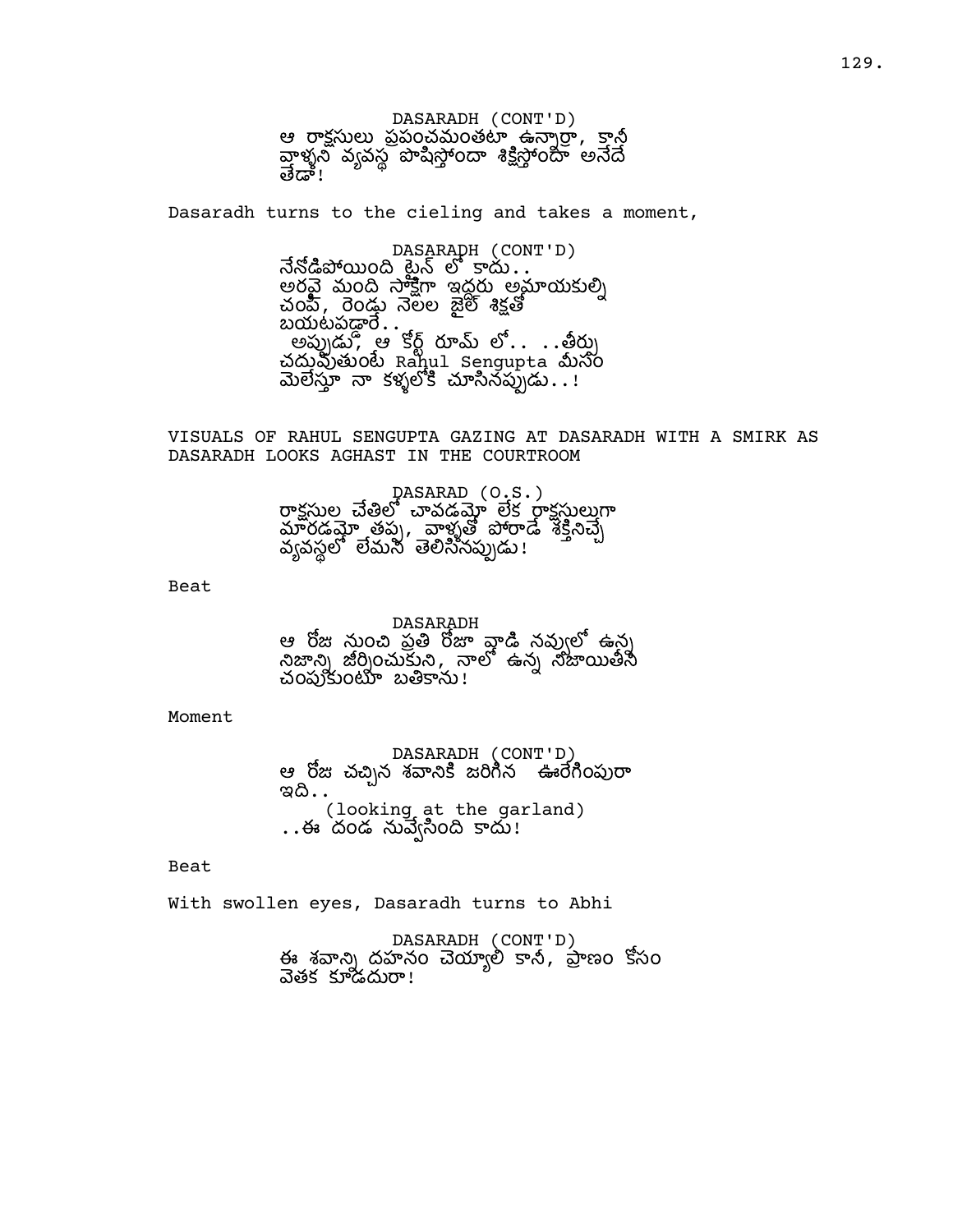Abhi is crushed looking into Dasaradh's pure and pain filled eyes

> DASARADH (CONT'D)<br>నువీఁ దారోకోసే నాలా ముక్రులెపోతావని ఆపాలని చూశాను! కాసీ సలో ఈ సిస్సహాయతని నేను చూడలేనా! యుధంలో పారిపోయినోడే, ఒడిపోయినట్లు, జేచ్చే వరకు పోరాడినోడు వరుడౌతాడు**!**

Dasaradh looks into Abhi's eyes

DASARADH (CONT'D) నా కొడుకు ఓడిపోలేదు, ఓడిపోకూడదు

Feeling deep Love and appreciation for Abhi, Dasaradh holds his hand tightly.

> DASARADH (CONT'D) (determined) వాడు గెలవడానికి ఈ శవం ఎలా పనికొస్తుందో చెప్పు!

A flood of soul cleansing tears in both their eyes. Abhi holds Dasaradh hands, looks into his soul,

> ABHI  $\sigma$ న్నా $\ldots$

Beat

ABHI (CONT'D) మళ్ళీ నాకు దారి చూపే వెలుతురౌతావా నాన్నా?

With choking voice, tears gush out of Abhi's eyes.

Dasaradh looks at him with teary eyes, making up his mind...

We voice transition to the tribunal session as Dasaradh confesses

> DASARADH (O.S.) పదమూడేళ్ళు కింద west bengal board  $\tilde{\omega}$ ၀ဆ္ బయటికొచ్చి, APPSC exam రాశాను. ఏ public health officer post అయ్యాను!

> > J-CUT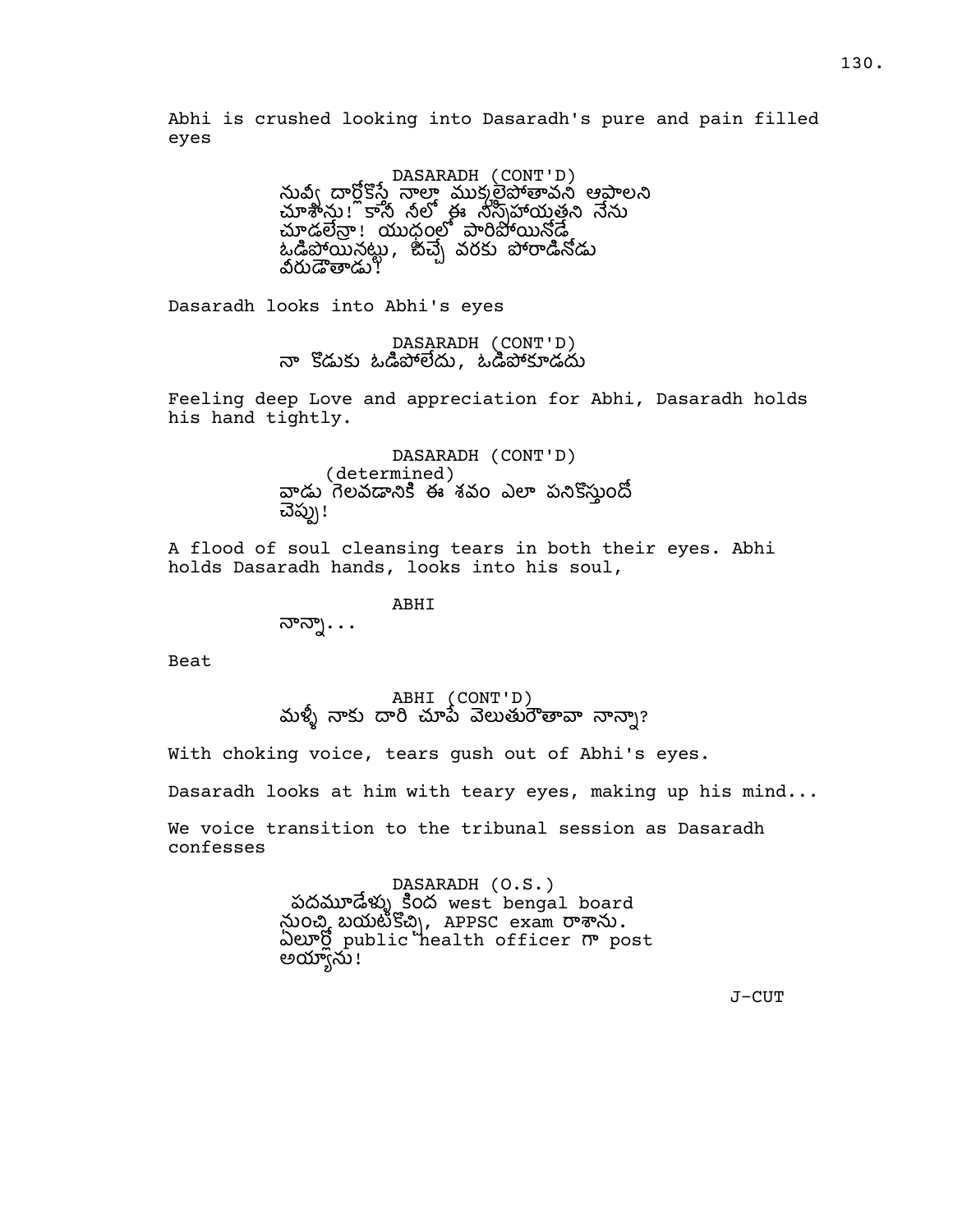SC-60 INT. TRIBUNAL COURT - DAY: THE APPROVER

Wide establishment of Tribunal court from behind the judges as Dasaradh confesses from the witness podium

> DASARADH ಮುಟ್ಟ ಮುದಟಿ inspection ಲಿನೆ ತಠ್ಲೆಟಿ වෙ sea-lice ම bacteria වගකී ఉందని తెలిసింది!

RANDOM VISUALS OF LAKE, BACTERIA, THROUGH MICROSCOPE.

DASARADH (CONT'D) බ්රහය responsible officers  $\infty$  $\frac{1}{2}$  consult చెసి, action తీసుకోవాలని అప్పటి collector, late, Mr. Rakesh Agarwal కి report చేశాను!

Tribunakhal Judges listen intently. VISHAKHA VANI aand Abhi are seated on either side of the podium. Behind vishakha we see ex-collector Vijay, DFO Janarhdna Rao and Health Officer Ranganath. Myra is seated behind Abhi. Farmers lead by Narayana are spectators behind Abhi, fishermen lead by Surekha Vani and society presidents are spectators behind Vishakha.

> DASARADH (CONT'D) అది minister విశాఖా వాణి గారు నడుపుతున్న వేల కోట వ్యాపారమనీ, రెండున్నర లక్షల ఓటర్లకు జీవనోపాధి అని, నా proposa1 reject *చే*శారు! Inspection reports fake యమ, లెదంటె transfer చేస్తామనీ బెదిరింహరు!

Vishakha Vani is listening in her queenly composure...

DASARADH (CONT'D) ఆ పని నేను కాకపోతే నను\ తపిౖంచీ ఇంకొకరితో ఎలాగో చేయిస్తారులే అని, నేనే చేశాను! ంట District Development Officer  $m$  promote ධි $\overline{w}$ 0)!

Beat

Chief Judges makes a note.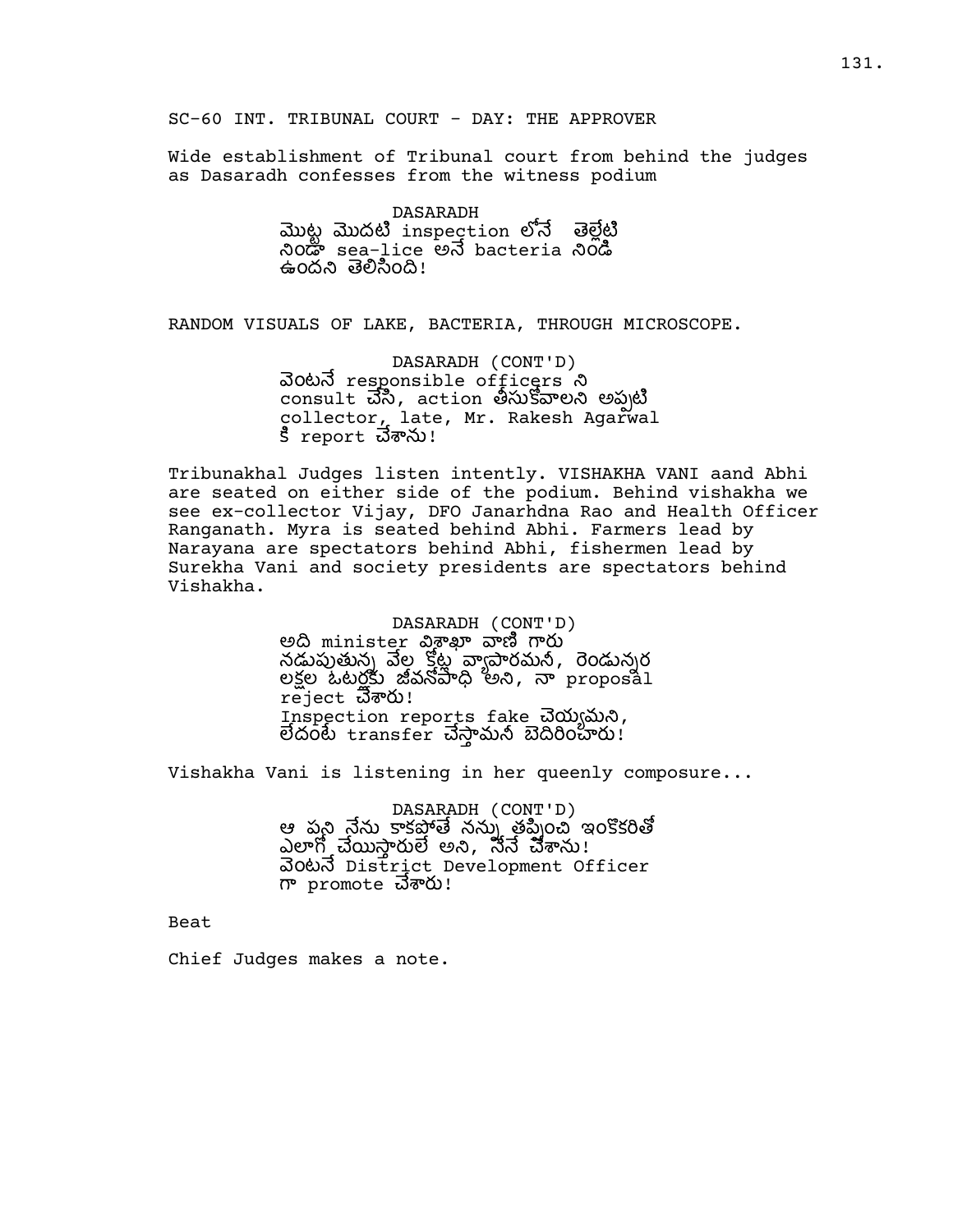## DASARADH (CONT'D) చెరువు కట్ల వల్ల water level తగ్గిందనీ,  $\widetilde{\mathcal{A}}$ ప్పురేయ ద్వారా సముద్రం నీళ్ళు వెనక్కు తన్ని, ఉ న శ న ం అ య , నాలుగేళ్ళ కేంద రైతులు నాదగ్గరకొచ్చనప్పుడు, ಇకనైనా $^{\circ}$ action తీసుకోవాలనీ, అప్పట్టి మత్వ గా మార్చార్ - సమత్ - సమత్ - సాంశ్రీ, గారికి direct m మరో report submit చేశాను!

Abhi and Myra are listening assessively.

## DASARADHI

రైత్మల కన్నా మత్ర్యకారుల ఓట్లు ఎక్కువనీ, తేల్లేటిని ముట్టుకుంటే రక్తపాతం జయగుతుందని, reports fake చెయ్యమని ఆదేశించారు! (( చెయ్యకపోతే ఉదోగాలు <del>"ఊ</del>డతాయనీ బెదిరించారు! )

Vishakha Vani changes her posture, unconcerned

## D A S A RA D H

ఆ పని నేను కాకపోతే ననుృ తప్పించి ఇంకొకరితో  $\delta$ లాగూ చేయిస్తారులే అని, నేనే చేశాను! Deputy collector nº promote 300!

Tribunal is listening keenly, making notes

## DASARADH (CONT'D) Varun Hansen report తర్వాత, previous కలెక్టర్ vijay Kumar గారిని కలిసి ఇప్పటికైనా action ဗိုလ်ဒီဆူ့ပုဂံ request చేశాను! ಹರಗಬೆಯ ಎನ್ಸಿತಲ್ಲಿ ಗಲಿವದಿ ವಿಶಾಖ್ ವ್ಯಾ ಅನಿ, త గెలుపు గుర్రానికేదురెళ్తే పుట్ట్ గతులుండవని, reports fake చెయ్యమన కఠినంగా ఆదేశించారు !

Beat

# DASARADH (CONT'D)

(conclusive) ఈ కలెకర్ కూడా విశాఖా వాణికి అము్డు పోయాడీసి గుర్తించి, ఆ పని నేను కాకపోతే నను৷ తప్పించే ఇంకకరితో ఎలాగో చేయిసారులే ಅನಿ .. ನೆನೆ ವೆశాను!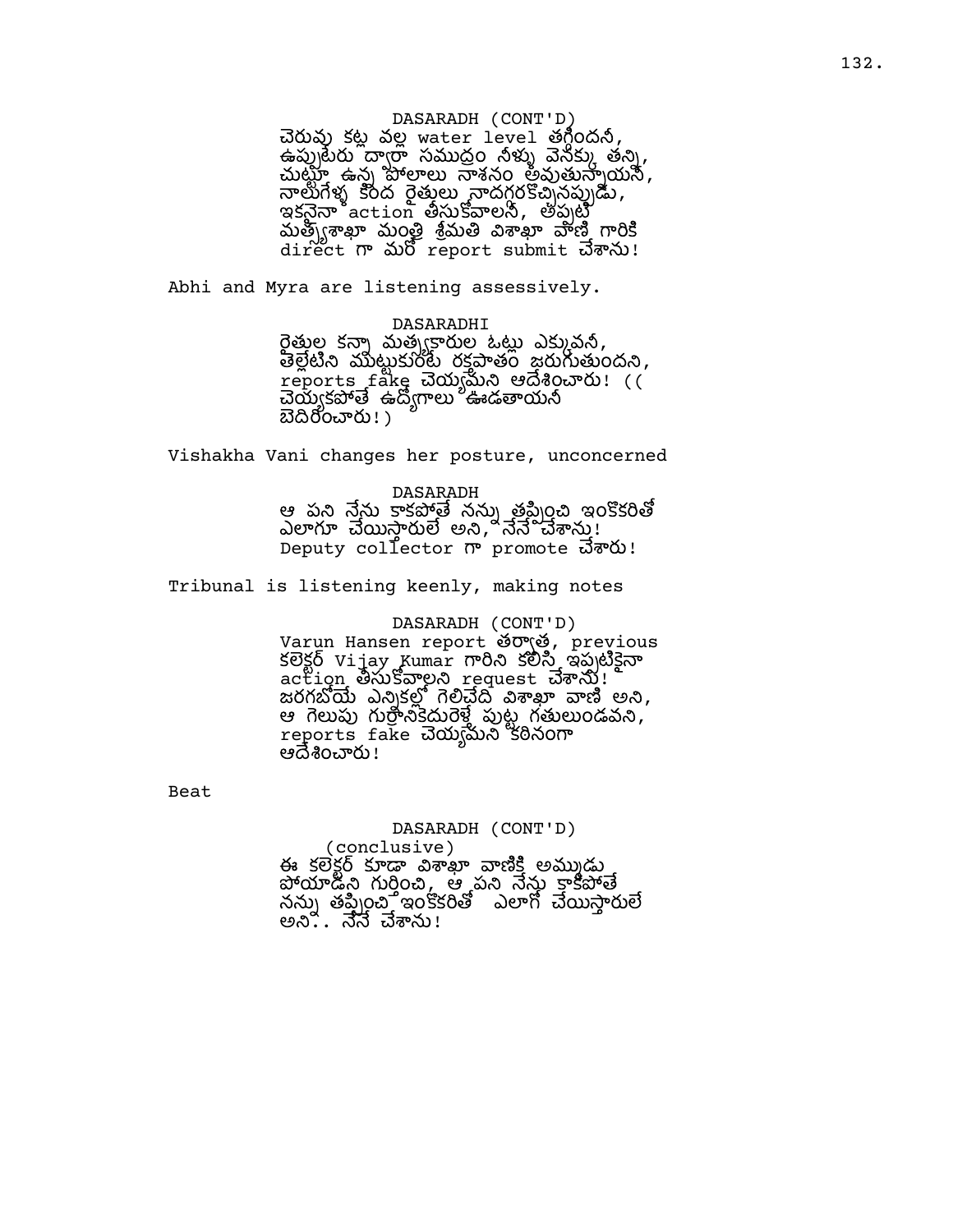Dasaradh lifts his head and looks at the tribunal with a sense of relief.

Widespread mumbles in the courtroom. Vishakha Vani looks unaffected

> TRIBUNAL CHIEF JUDGE The witness is excused!

Dasaradh walks away from the witness stand and gets seated on the accusers bench. Abhi is looking intense sitting thinkatively at his desk.

Chief judge glances over the files in front of him and calls Public health officer. The indicated personal stand up

> TRIBUNAL CHIEF JUDGE (CONT'D) Public Health Officer Ranganath?

Health Officer Ranganath gets up from behind Vishakha Vani

PUBLIC HEALTH OFFICER I plead not guilty your honour!

Beat

PUBLIC HEALTH OFFICER (CONT'D) Deputy collector గారి ఆదేశాల మేరకే inspection reports అన్న fake చేశాను!

Beat

PUBLIC HEALTH OFFICER (CONT'D) ఆ పని నేను కాకపోతే నను్ తపించి ఇంకొకరితో ఎలాగో చేయిస్తారులే అని, నేనే చేశాను!

Court bursts into laughs.

Vishakha Vani radiates her control over the proceedings.

Abhi is just absorbing

TRIBUNAL CHIEF JUDGE DFO Janardhan Rao?

DFO gets up as Janardhana Rao sits

DFO JANARDHAN RAO Pleading not guilty your honour!

Beat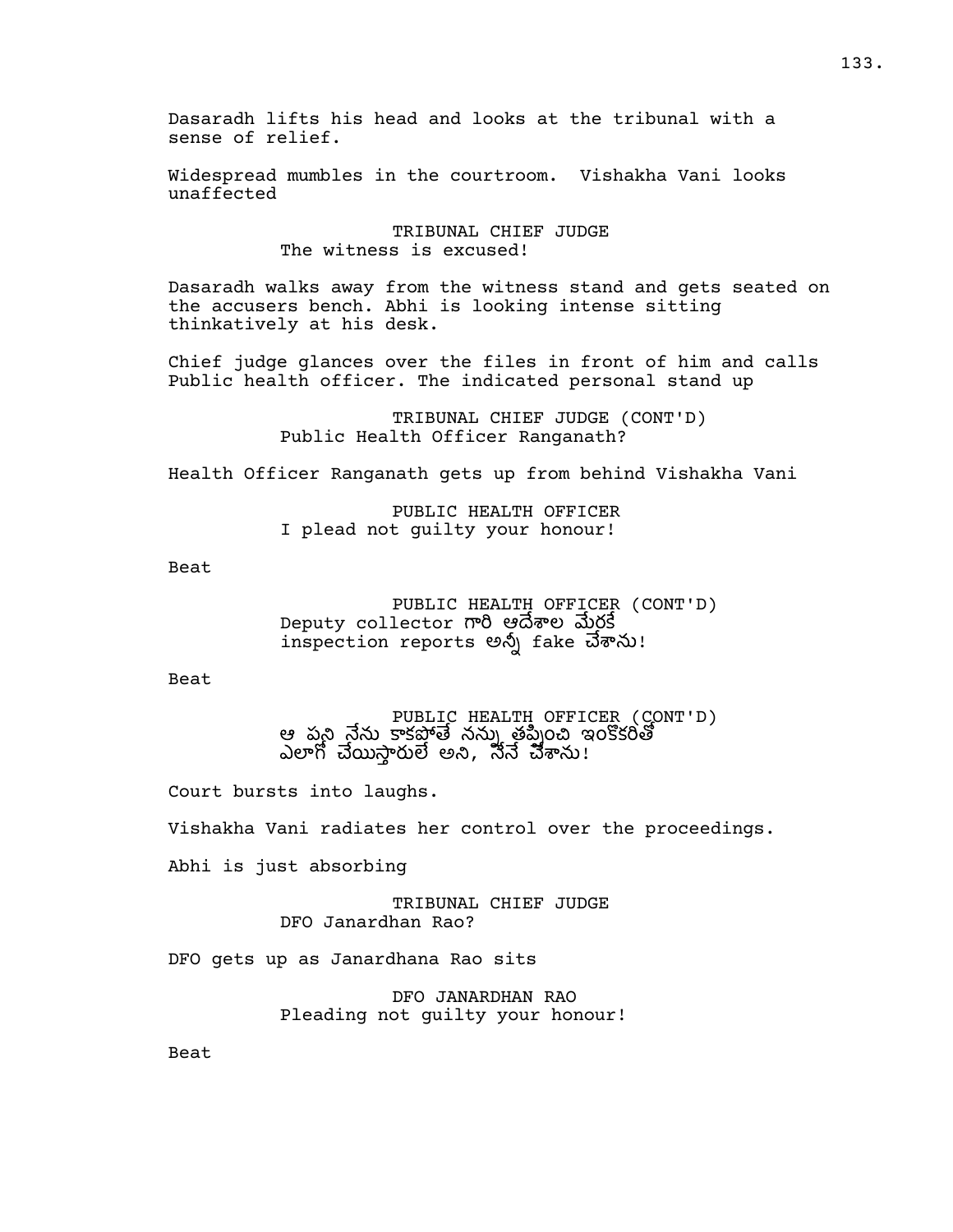DFO JANARDHAN RAO (CONT'D) నేను simple గా DC గారి ఆదేశాలు follow అయ్యానంతె! (looking at Dasaradh) ఆ పని నేను కాకపోతే నను్ తప్పించి ఇంకొకరితో ఎలాగో చేయిస్తారులే అని, నేనే చేశాను!

Beat

There is a smirk on Vishakha Vani's face, Abhi understands where it's heading.

> TRIBUNAL CHIEF JUDGE Ex Collector Mr. Vijay Kumar

Vijay Kumar gets up as DFO sits

EX-COLLECTOR VIJAY KUMAR Pleading not guilty your honour! Dasaradh న ఏ దృ రాలేదు! Reports fake చెయ్యమని నేను  $s$ ubordinates ఎవరినీ ఆదేశించన్నూ లేదు, Visakha Vani గారీ ఈ విషయంలో ఎటువంటి జొక్వమూ చేసుకోలేదు!

Vijay Kumar sits down upon the judge's cue

Mumbles in the court room as Vishakha Vani looks at Dasaradh and Abhi condescendingly.

> TRIBUNAL CHIEF JUDGE శిమతి Vishakha Vani

Vishakha Vani raises on her feet, and raises her hand with authority

> VISHAKHA VANI (loud and clear) I plead not guilty your honour!

Beat

VISHAKHA VANI (CONT'D) ఈ officer లల్లో ఎవర్నీ నేను influence చేయ్యలేదు, చేసినట్టు ఎటువంటి ఆధారాలూ లేవు! తండ్రి కోడుకులు వాళ్ళ అవినీతిస్తే కేప్పేపుచ్చుకోడనికి నా మీద చేస్తున్న ఆరోపణలివి!

Beat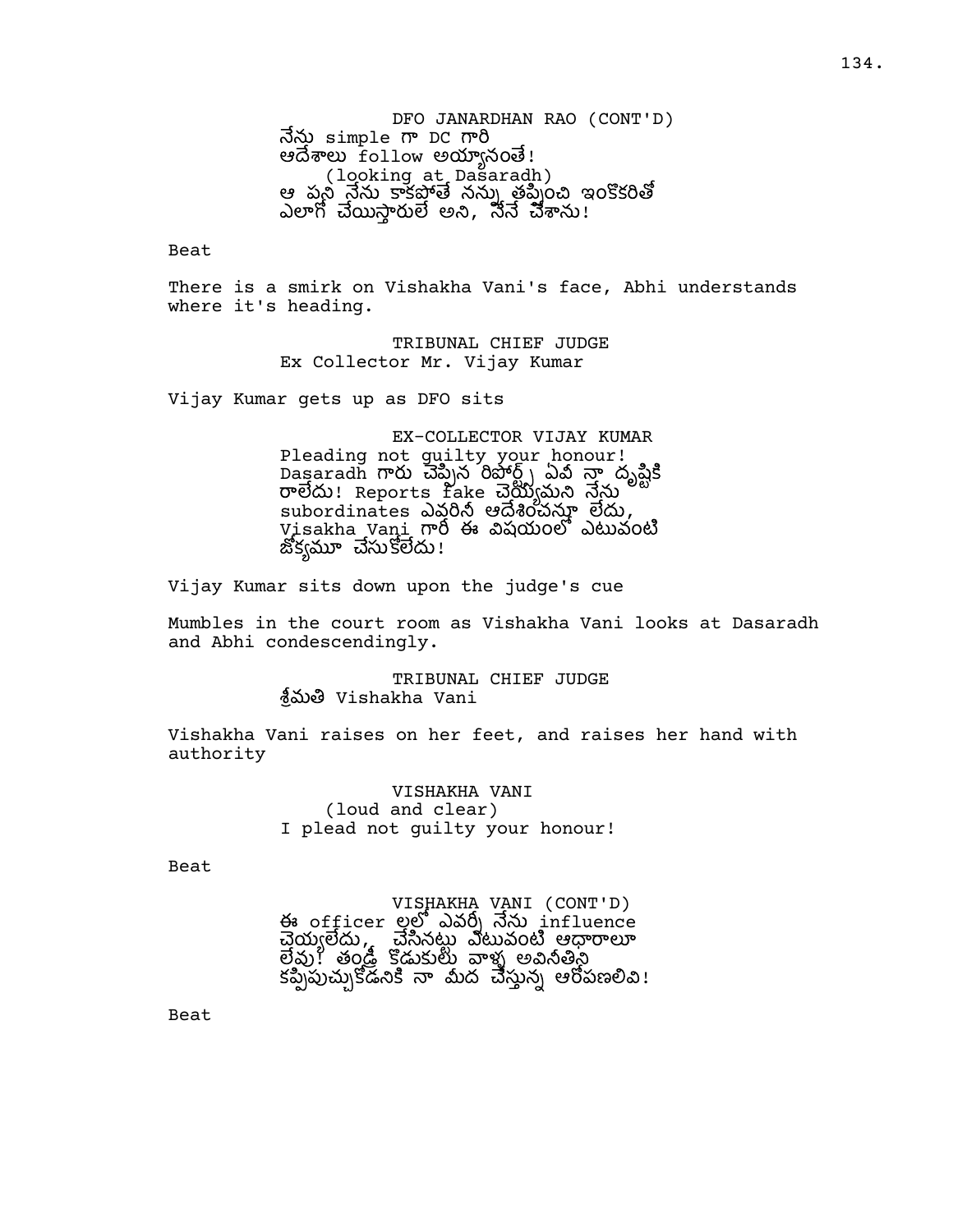VISHAKHA VANI (CONT'D) న్లలభై ఏళ్ళుగా ప్రజల కోసమే పోరాడాను, ప్రజల  $\sim$ కసమే బతికాను $\sim$ collector గారి గారడిలో నా విలువైన సమయాన్ని వృధ్ధా చెయ్యకుండా, ఈ scam ని ముందుండి నడిపించిన DC గ్లారీని కఠినంగా శిక్షించాలని, court వారిని కోరుతున్నాను!

Vishakha Vani looks at Abhi and Dasaradh with disdain.

The judge nods, mumbles in the courtroom as it all looks like an eye-wash enquiry.

Dasaradh and Myra sense the trap while ABhi remains unflinched

The chief judge takes a moment, whispers with his fellow judges and declares

> TRIBUNAL CHIEF JUDGE The court will now recess for lunch

Everyone at ease in the court, mumbling and moving out

Vishakha Vani walk past Abhi with her coterie as everyone disperse.

Abhi pickks up his note pad and looks at Dasaradh who sitting dejected, Abhi walks out along with Myra.

SC-61 INT. COURT CORRIDORS - DAY : "VILEENAM"

Deepak joins Myra and Abhi as they walks in the corridors,

Led by Vedantham, two other Vishakha Vani's men men are lined up displaying news papers with headlines "IDP తో APP చిలీనం?", "విలీనం తధ్యం!", "కొల్లేరు కలిపిన బంధం" etc**.** 

Abhi walks unflinched.

SC-62 INT. RECESS ROOM - DAY : WHAT'S THE POINT OF THE GARADI?

Deepak places newspaper on table

DEEPAK అంది! నిన్నటి దాకా కేంద్ర ప్రభుత్వాన్ని తిట్టి, ఈ రోజు అదే పార్టీలో కలిసి పోయింది!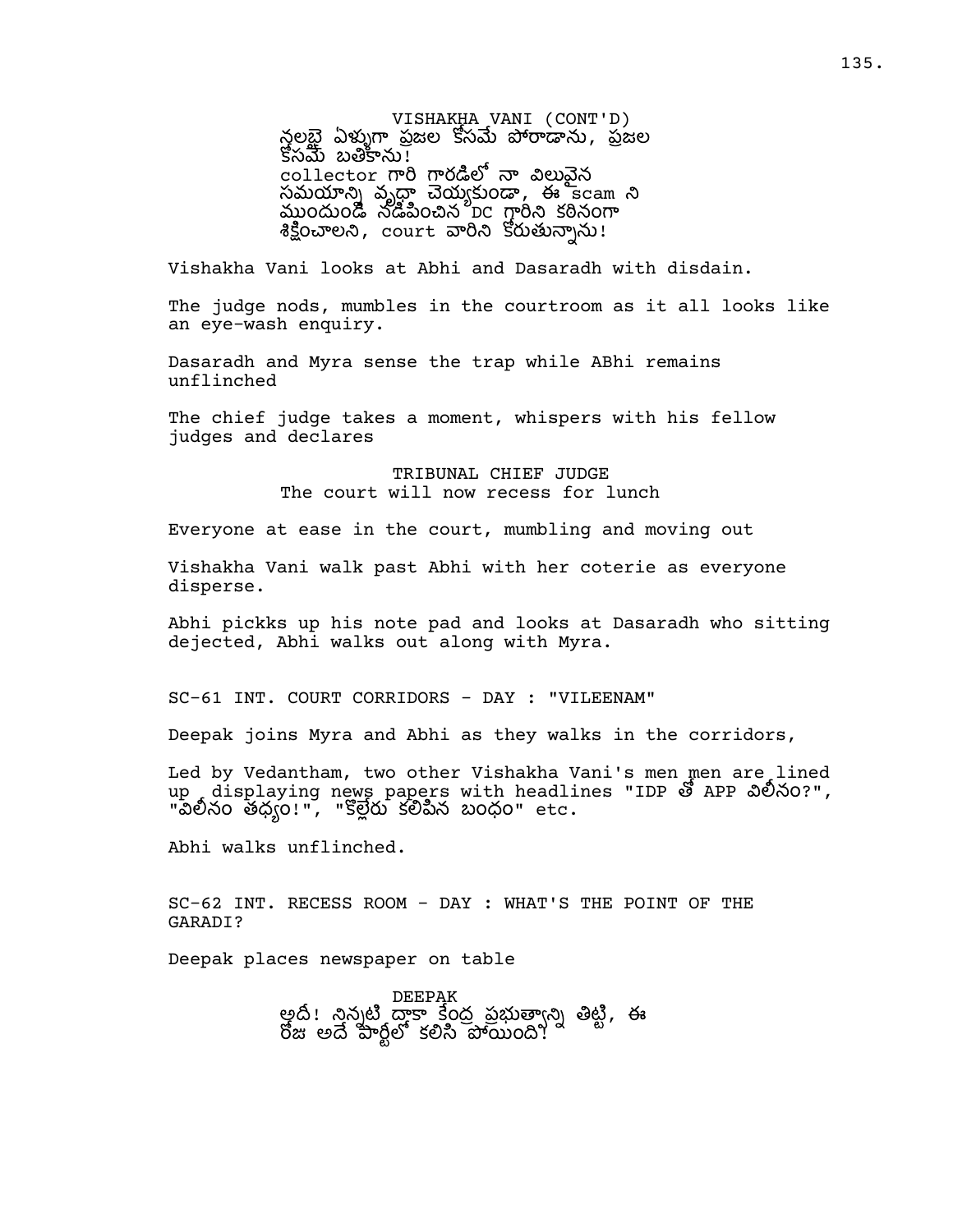### Beat

Abhi is looking lost, Myra is confused

DEEPAK (CONT'D) ఈవిడ్ని లొంగదీసుకోడానికి ఆళ్ళాడిన game లా ఉందిదీ, Experimental collector కాదూ తొక్కా కాదూ! వాళ్ళ chess board మీద నువ్వు<br>కూడ ఒక pawn అంతే!

Abhi leans down and starts writing on his notepad,

Myra is lost, dejected

SC-63 INT. JUDGES RECESS ROOM - DAY : STAND OF THE TRIBUNAL

The tribunal judges are silently having lunch. The Chief judge answers his phone

> SUMIT ROY (O.S.) You saw the news ?

TRIBUNAL CHIEF JUDGE Yes sir

SUMIT ROY (O.S.) You know which way to go right?

TRIBUNAL CHIEF JUDGE Yes, sir!

Tribunal chief judge hangs the phone and informs while having lunch

> TRIBUNAL CHIEF JUDGE (CONT'D) Home minister

There is lull in their faces as they eat silently.

SC-64 INT. RECESS ROOM - DAY : PAWNS & PLAYER

Myra voices her concern looking at Deepak

MYRA

(concerned) అసలేమా్తోందిక్కడ? ఇదంతా ఏదో formality కోసం చేస్తున్న exercise లా ఉంది..

Abhi is busy correcting his notes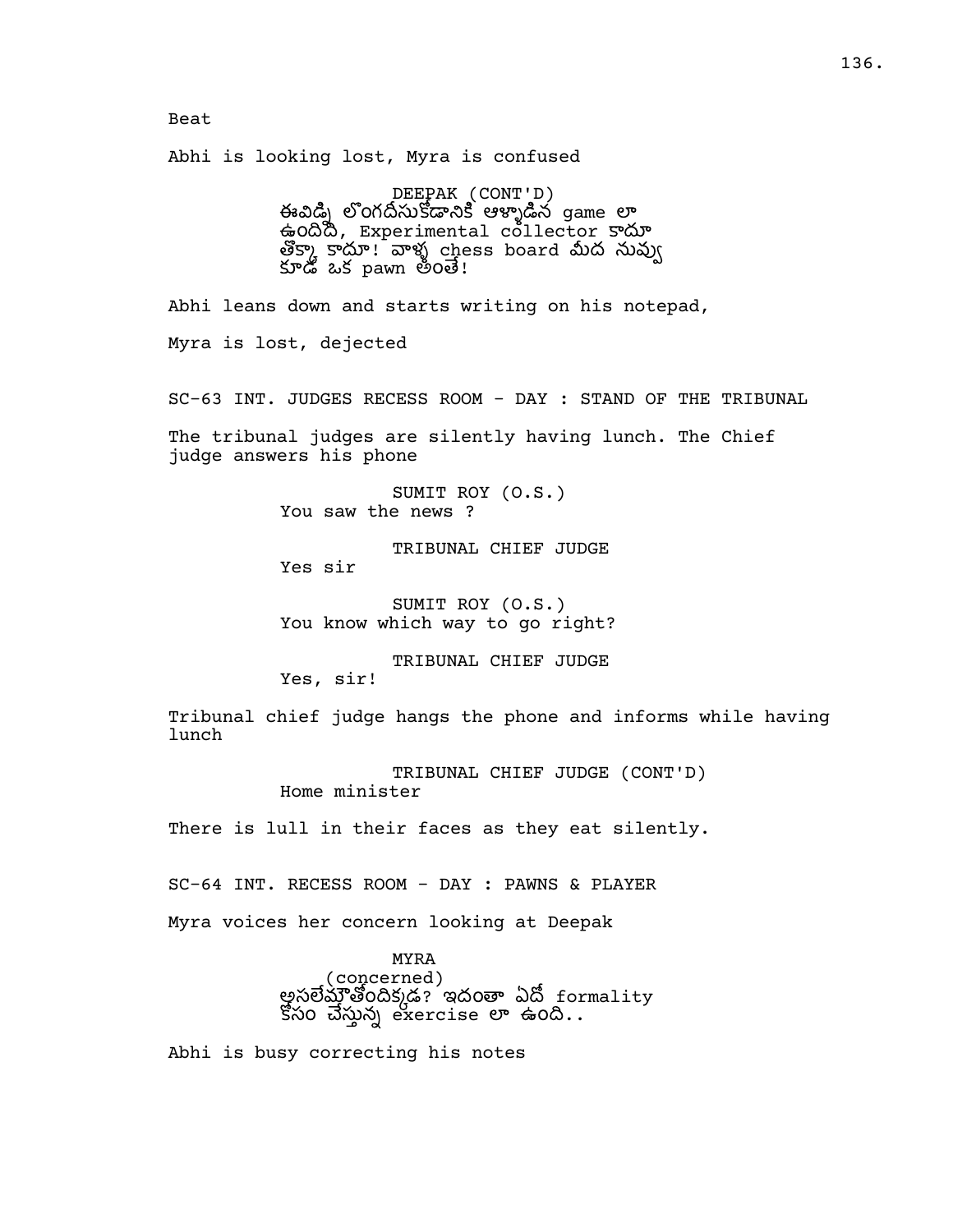ఏమౌతుంది? Confess చేసిన పావులు జైలుకైళ్తాయి, player లు మాత్రం బయటకెళ్ళి ఇంకో game ఆడుకుంటారు!

Deepak looks away as Myra looks at Abhi who seem not bothered by her question.

> TRIBUNAL CHIEF JUDGE (O.S.) Mr. Abhiram, your closing argument

> > J-CUT

SC-65 INT. TRIBUNAL COURT - DAY : PUNISH THE PLAYER

Standing in front of the tribunal, Abhi takes a moment gethering his thoughts and looks up with a calm and clear mind

> ABHI Your honour, ఈ case  $25 \sin^2 6$  గురించో, వర్గం గురించో, లేదా కుళ్ళిన కొల్లేటీ గురించో కాదు! ఈ చెరువే మనం, ఈ చెరువే మన వ్యవస్థ!

Beat

ABHI (CONT'D) ఈ నెల తొమ్మిదో తారీకున జరిగిన  $v$ iolence, ఎవరో రెచ్చగొడితే అపుటికప్పుడు జరిగిన violence కాదు! విప్పట్నంచో పెరుగుతూ వస్తున్న ఒక యుధ్ధ వాతావరణం!

Beat

ABHI (CONT'D)  $\delta$ ళ్ళ తరబడి land survey లూ, inspection report  $ev$ , health record లూ forgery చేస్తూ, ఈ కుళ్ళుని ఎత్తి చూపిన  $\overline{\rm{of}}$ ficer లని బెధ్దరిస్తూ, ఎదిరించిన వాళ్ళని చంపుతూ, రైత్తులకి మత్సకారులకి మధ్య విశాఖా వాణి గారు సృష్టించిన యుధ వాతావరణం!

Beat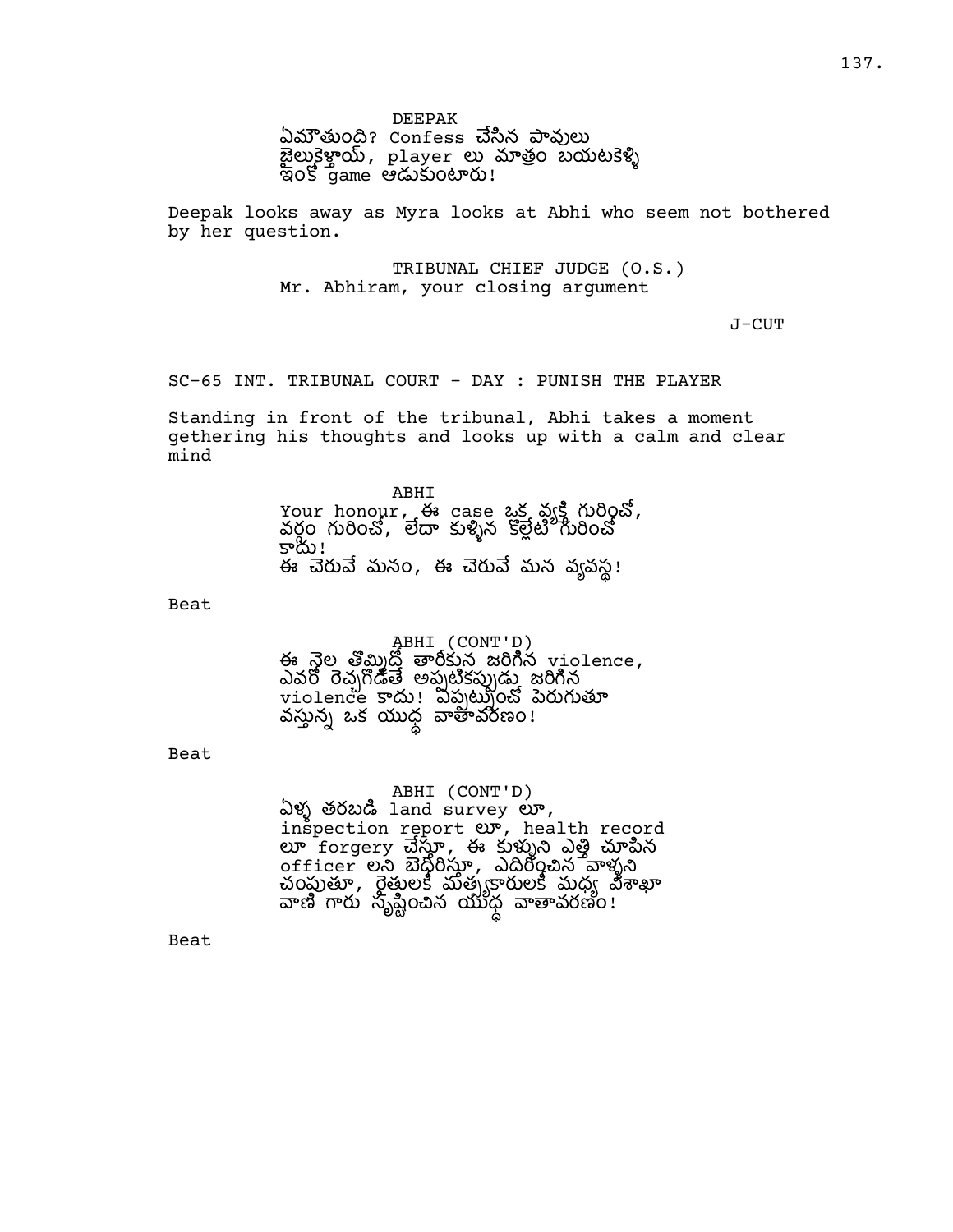ABHI (CONT'D) ఆ details అన్నీ సాక్ష్యాలతో సహా మీ ముందుంచాను!

#### A moment

ABHI (CONT'D) కానీ ఈ విచారణ (pointing to file) ಆ ನಿಜ್**ನಿ**ಕೆ (pointing at Vishakha) ఈ అబ్ధధానికి మధ్య జరుగుతున్న యుధం కాదు, నిజానికి 'స్యాయానికీ' మధ్య - జరుగుతున్న<sup>6</sup> యుధం!

#### Beat

ABHI (CONT'D) ఇంత మారణ హోమానికి కారకులైన అసలైన నేర్దస్థులు, ఈ రోజు రాజకీయ బలంతో  $\sim$ తపించుకోడనికి వాళ్ళ పారిని పె పారీతో శోబనానికి రెడ్ చేశారు !

## Beat

ABHI (CONT'D) అక్కడి శొభనం, ఇక్కడ న్యాయం మీద జరుగుతున్న అత్యాచారం!

Beat

ABHI (CONT'D) (sharper) Your honour, పజాసాఁమఁ౦ అంటే కేవల౦ ఓటు హకూు అరిచే హక్కు అనే భ్రమలో ఉన్నాం! కానీ కట్టకుండానే కూలి 'పోతున్ వ్యవల్' తి పజాసామానికి పునాదులని తెలికుండా ఇంకా feudal వ్యవస్థలోనే బతుకుతున్నాం!

Beat

ABHI (CONT'D) ప్రజలే కాదు, civil servants and court లు కూడా ఆ rulers కింద బానిసల్లానే బతుకుతున్నారు!

Beat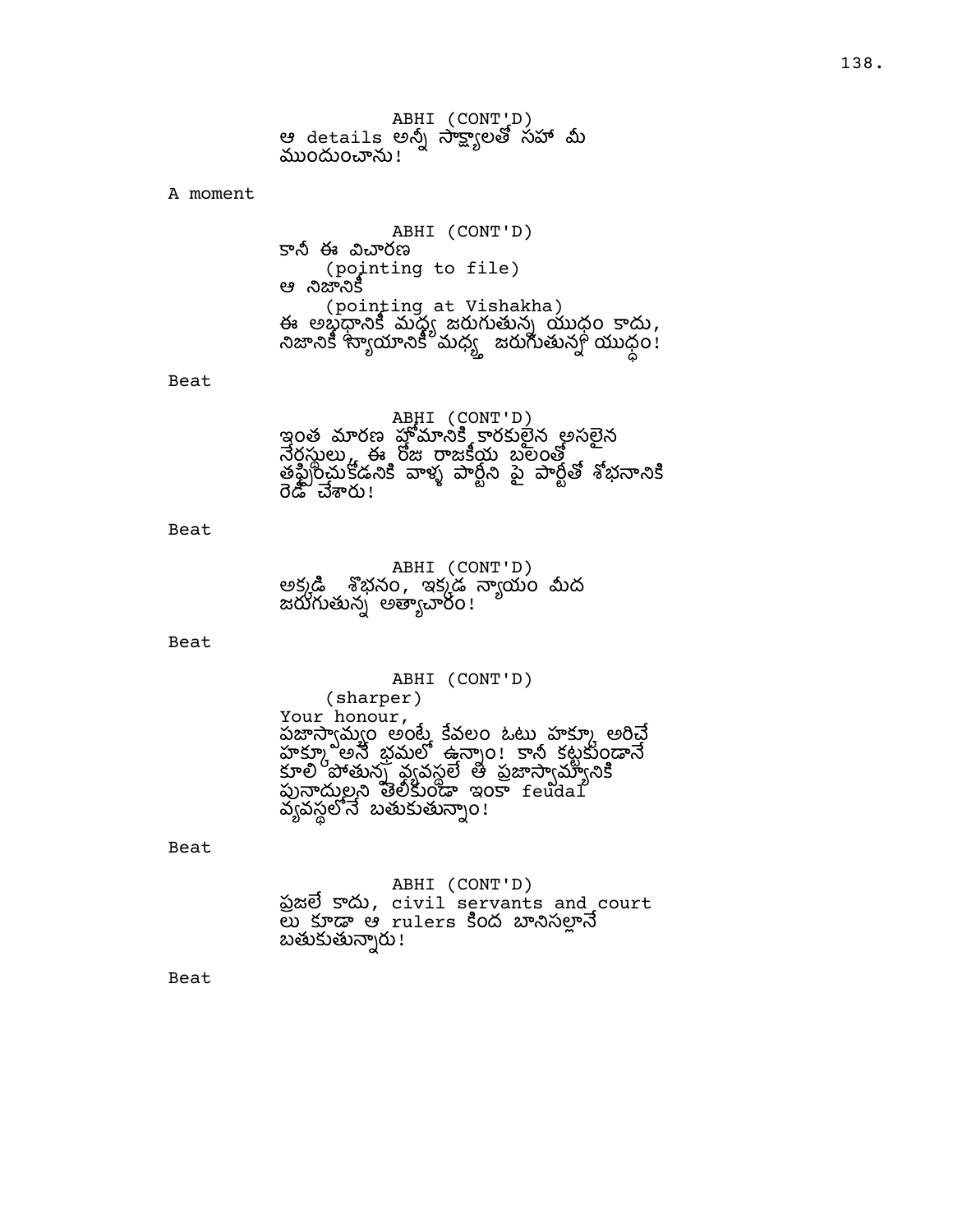ABHI (CONT'D) Sãeo opposition party election strategy  $\lambda$  secret m adjocus, President Nixon & Qod&W! 5 \$ ఉ త ర ప , ఒ క r e p e a t e d రేప్ చేసి, తన  $\pm$ amily members అందర్శి చంపుత్తూ, రెండేళ్ళపాటు assembly attend అయ్యాడిక MLA! అది, ప్రజాస్వామ్యానికీ feudal వ్యవస్థకీ ఉన్న ತಹ್'

Beat

## ABHI (CONT'D)

పోలీసులే నాఁయవఁవసలే ఎన్బౌంటరు చేసుంటే దేశమంతా చప్పట్లు కోడుత్తున్నారు your h o n o u r ! య వ వ స ఇ ం త క అ వ న ం ఒ క ం ?

## ABHI (CONT'D)

ఇష్టమైన నేరస్థుల్స్ తప్పిస్తూ, ఇష్టం లేని వాళ్ళని  $\delta$  ,  $\frac{1}{2}$ ,  $\frac{1}{2}$ ,  $\frac{1}{2}$ ,  $\frac{1}{2}$ ,  $\frac{1}{2}$ ,  $\frac{1}{2}$ ,  $\frac{1}{2}$ ,  $\frac{1}{2}$ ,  $\frac{1}{2}$ ,  $\frac{1}{2}$ ,  $\frac{1}{2}$ ,  $\frac{1}{2}$ ,  $\frac{1}{2}$ ,  $\frac{1}{2}$ ,  $\frac{1}{2}$ ,  $\frac{1}{2}$ ,  $\frac{1}{2}$ ,  $\frac{1}{2}$ ,  $\frac{1}{2}$ ,  $\frac{$ న్యాయేం, తీర్పు ఐపోయారు!

Beat

|  | ABHI (CONT'D)<br>న్యాయ వ్యవస్థ ఇప్పటికీ మేలుకోలేదంటే<br>ఇంకేప్పటికైనా మేలుకుంటుందా? |
|--|-------------------------------------------------------------------------------------|
|  |                                                                                     |

Beat

## ABHI (CONT'D) ప్రజలెన్నుకున్న legistator, ఆ legislation న అమలు చేసే civil servant, న్యాయాన్ని కాపాడే judiciary, ఈ మూడు గుర్రాలు క్రమబదంగా పని చేసినప్పుడే, అ ప మ ం , ప త ం ! గాడి తప్పిన ఆ legislative గుర్రాన్ని ఈ రోజు addom gangod executive vyavastha! య వ వ స త న ళ ద ం .<br>ఆ గుర్రానికి కళ్ళమైనప్పుడే ఇది అసలైన రిపబ్లిక్!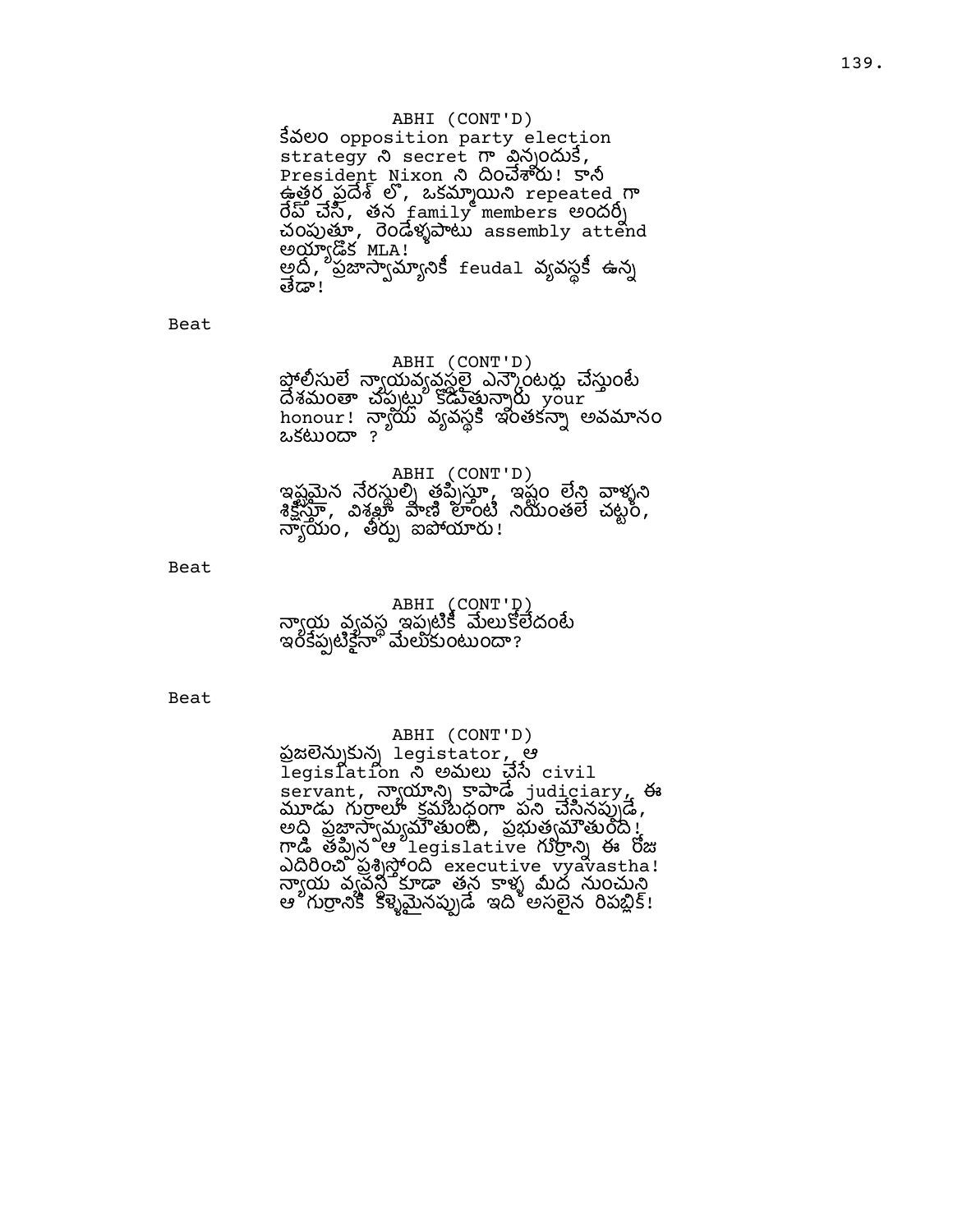Abhi's words echo in the chambers

ABHI (CONT'D)<br>మీరివ్వబోయే తీర్నులో ఒకే ఒక ప్రశ్నకి మీరు సమాధానం వెతుక్కోవాలి  $\gamma$ our honor..

Tribunal listens intently, grave silence in the courtroom,

ABHI (CONT'D) తెల్లేరులో కుళ్ళు మొదలైన రోజు నుంచి, నూట ముప్పే మూడు మంది సొసెటీ మెంబరు  $\mathtt{Varun}$  hansen లా మాయిమై పోయారు! వందల మంది రైతులు ఆత్మహిత్య చేస్తుకున్నారు! వేలకు పైగా consumers జబ్బున పడి పోయారు! వాళ్ళ ప్రాణాలకు బాధ్యులేవరు? తెల్లేరు విషంగ్హా మారడానికి అసలైన కారకులేవరు?  $\frac{1}{2}$ ణంతో ఉన్న తెల్లేరు ఇంకేంత ప్రాణం పోసేదో... ఆ నష్ట పోయేన ప్రాణానికి బాధ్యులేవరు?

The court is spellbound seeking answer to Abhi's anger

ABHI (CONT'D) Last but not the least, ఈ మొత్తo scam లో, నలభై ఏళ్ళుగా, అందరి కన్నా ఎక్కువ లాభ పడిందెవరూ?

Beat. Abhi looks at Vishakha Vani piercingly.

ABHI (CONT'D) పకుతిని పాణాన్ని సమాజాన్ని ఒకటిగా రకించలేని తీర్ప, ఇన్న ప్రాణాలు తీసిన నిజమైన హంతకుల్ని  $\frac{1}{2}$  ,  $\frac{1}{2}$  ,  $\frac{1}{2}$  ,  $\frac{1}{2}$  ,  $\frac{1}{2}$  ,  $\frac{1}{2}$  ,  $\frac{1}{2}$  ,  $\frac{1}{2}$  ,  $\frac{1}{2}$  ,  $\frac{1}{2}$  ,  $\frac{1}{2}$  ,  $\frac{1}{2}$  ,  $\frac{1}{2}$  ,  $\frac{1}{2}$  ,  $\frac{1}{2}$  ,  $\frac{1}{2}$  ,  $\frac{1}{2}$  ,  $\frac{1}{2}$  ,  $\frac{$  సనం! I rest my case your honor!

Beat.

Grave silence in the courtroom, an aura of intensity and conscience in the air.

For the first time, Vishakha Vani is looking nervous.

Looking furious, Abhi settles in his seat, seizing everybody's mind in the courtroom.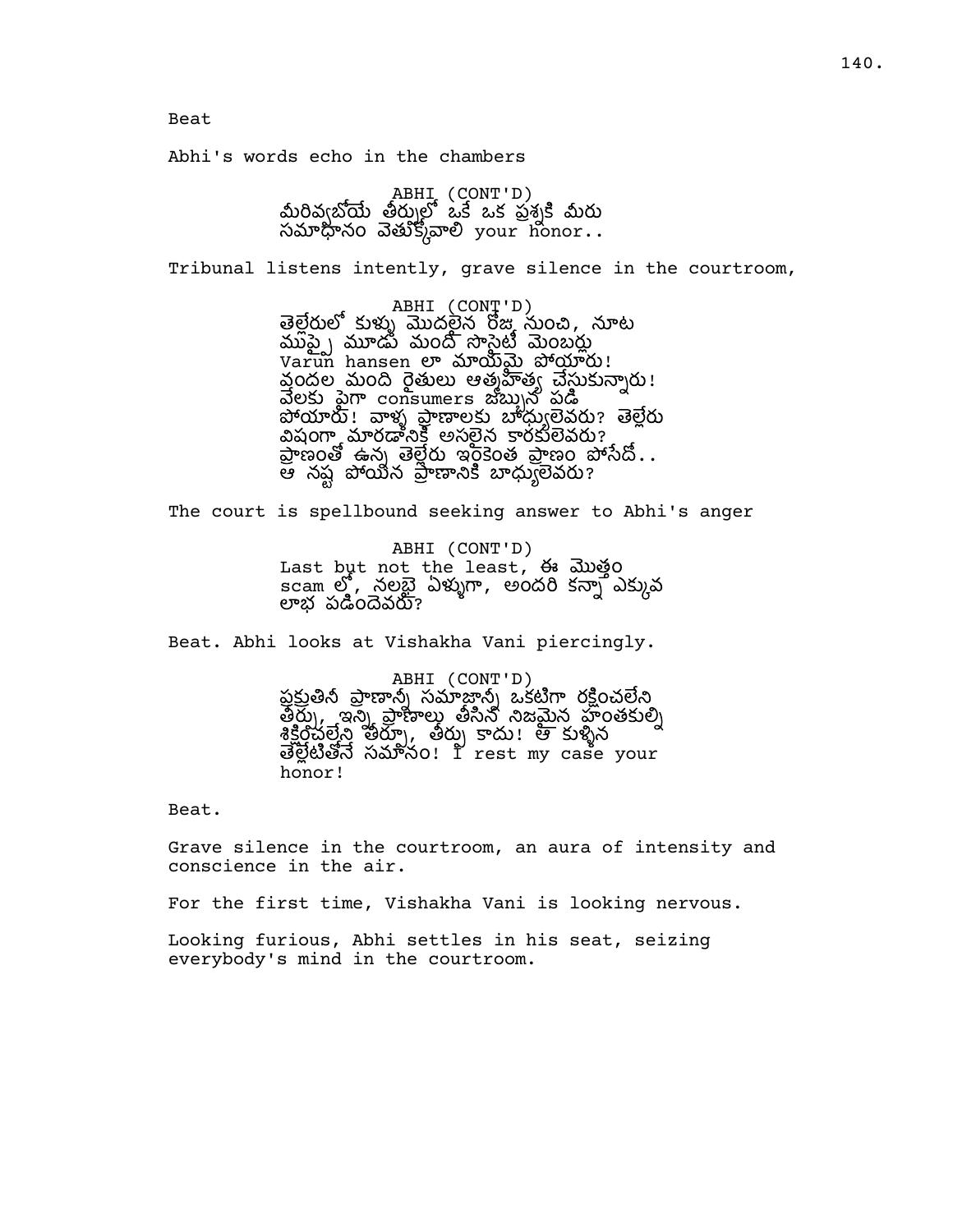The chief judge looks at Abhi and looks into his file,

He looks up from his notes, looks at the court at large, takes a few moments and starts uttering the verdict without looking into his written version

> TRIBUNAL CHIEF JUDGE తెల్లెరు కాలుష్చ్యం మీద Varun Hansen and collector Abhiram submit చేసిన evidences... స్టూర్తిగా వాస్తవమని, Tribunal  $\overline{\text{court}}$  నమ్ముతోంది. $\overline{\text{f}}$

SHOT OF A THELLERU LEVY BLASTED BY A DYNAMITE

Cheers among farmers. Tears in Myra's eyes, Abhi is not celebrating yet.

Vishakha Vani waits with bated breathe

TRIBUNAL CHIEF JUDGE (CONT'D) supreme court ఆదేశాల మేరకు అయిదో contour వరకే కాదు, తొమ్మిదో contour వరకు, అవసరమైతే army సహాయంతో అయినా తెల్లేరు గట్టను తొలగించాలని ఆదేశిస్తున్నాం!

SHOT OF ANOTHER LEVY BLAST AND DIRTY WATER DRAINING OUT Cheers in the courtroom among farmers.

Vishakha Vani's face intensifies

TRIBUNAL CHIEF JUDGE (CONT'D) ప్రజా ప్రతినిధిగా, పారిశ్రామిక వేత్తగా కొల్లేరు ద్వారా వేక్కువ లభి పొందిన వశాఖా వాణి ప్రమేయం త్రకుండా ఈ scam జరిగే అవకాశం ఏమాత్రం లేదని Tribunal court బలంగా నమ్ముతోంది!

SHOT OF ANOTHER LEVY BLAST

Vishakha Vani is shocked and holding her breathe ever more nervously,

Abhi is waiting intensely for the final words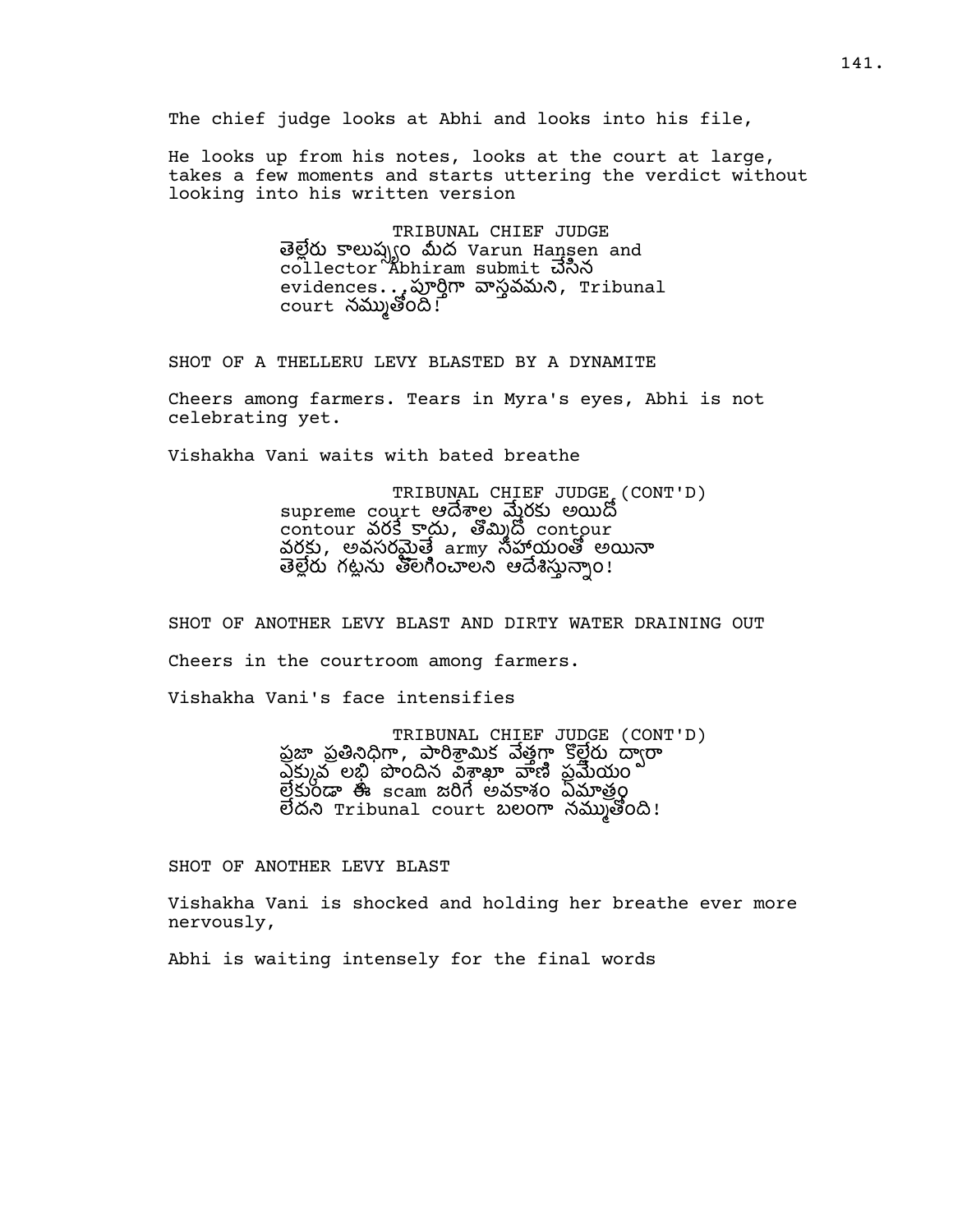TRIBUNAL CHIEF JUDGE (CONT'D) కావున ఈ కేస్లో శ్రీమతి విశాఖా వాణిని ప్రధమ ముద్దాయిగా నిర్ధారిస్తూ,

Pandamonium and commotion all at once in the courtroom as Vishkha Vani gets up screaming, interrupting the verdict..

TRIBUNAL CHIEF JUDGE (CONT'D) order, order..order.. తనతో పాటు Deputy collector Dasaradh, Forest Officer Raghunandan, health Officer Nanda Gopal, Ex Collector Vijay Kumar లను..order..order.. section 299, 300, 304A and 171E కింద, ఈ స్కాంలో హంతకులుగా పరిగణించి, యావజ్జీవ కారాగార శిక్ష విధిస్తున్నాం!

VISHAKHA VANI How dare you, how dare you..This is nonsense...unacceptable!

AERIAL SHOT OF MULTIPLE LEVIES BREAKING, DISSOLVED ON VISHAKHA VANI'S SCREAMING FACE IN THE COURT

The Chief Judge calls for order as Vishakha Vani keeps screaming looking at the judges amidst cheers and protests

VISHAKHA VANI (CONT'D) నిన్నడ పెట్టిందేవరో మర్చిపోయావా? How dare you...? అ ard are corrupt, this the police to take the is nonsense, I condemn you. How dare you...?

TRIBUNAL CHIEF JUDGE (CONT'D) Order...order...order...order ! Hereby the tribunal orders convicts into custody!

Abhi gets up with the dignity of accomplishment and looks at VISHAKHA VANI to RETURN the same grin that she offered him during THE WAR OF THE MOBS. Myra and Deepak hug Abhi, Vishakha Vani continues to scream

> VISHAKHA VANI (CONT'D) How dare you...? How dare you?..

Tribunal Chief judge gets up from the podium, looks at Vishakha Vani with a sense of achievement as she keeps barking frantically resisting arrest, he then turns to Abhi exchanging pride

Dasaradh is being escorted past Abhi by the police. Abhi looks at his father and with regret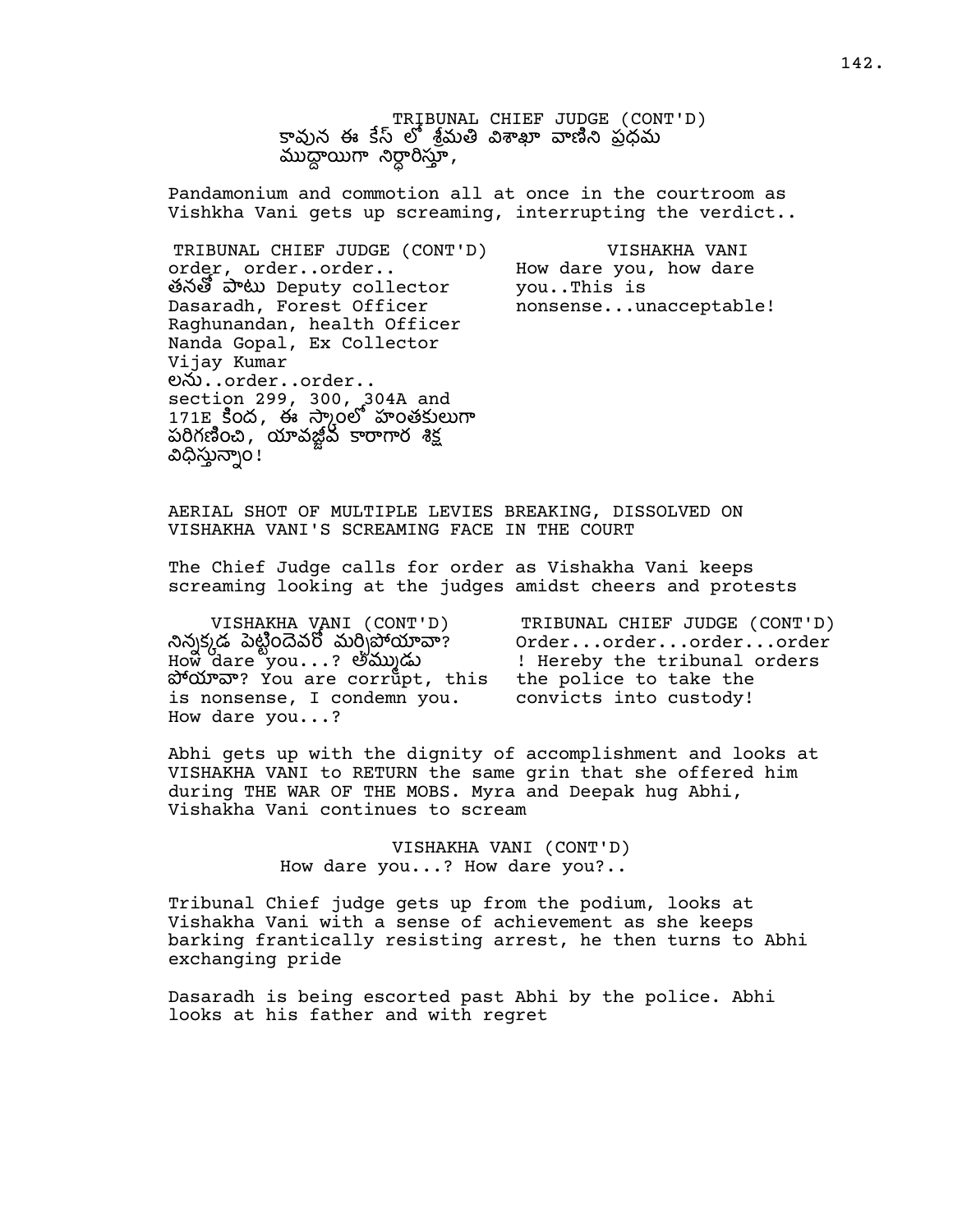### ABHI Sorry నాన్నా!

Dasaradh looks into Abhi's eyes with a sense of relief,

## DASARADH ఇది arrest కదురా, నా విడుదల!

Dasaradh hugs Abhi and looks at him proudly before he is taken away.

Vishakha Vani breaks free from the police and barges forward onto Abhi, she grabs him by the collar and shakes him up grinding her teeth with shivering anger

> VISHAKHA VANI గెల్లీచి ప్రోయ్రాననుకుంటున్నావా...? గెలిచి పోయాన్తనుక్తుంటున్నావా...?? రాం రోజుల్లో supreme court మళ్ళీ ఈ తీర్పుని తిరోగ రాస్తుంది చూడు! గెలిచే పోయాననుకుంటున్నావా. . . ?

Vishakha Vani suddenly grabs her heart and collapses displaying signs of paralysis

Abhi and the police hold her and carry her out of the courtroom

Bleach out

#### CROSSFADE

SC-66 INT. ICU ROOM - DAY : VICTIMS OF THE SYSTEM

Revealing ICU monitors indicating critical condition. Vishakha Vani is lying with an oxygen mask, breathing audibly

ABHI EMERGES INTO THE FRAME, SHIFT FOCUS AS HE SITS DOWN AND GENTLY REACHES TO HOLD VISHAKHA VANI'S HAND, LOOKING AT HER WITH COMPASSION

> ABHI నేను మీ శత్రువుని కాదు, మీరు నా శ్రత్రువు ! న న న వవ మన శత్రమ మేనిద్దం ఈ వ్యవస్థలో బాధితులం, ఈ రోజు ఆ వ్యవస్థ మీద గెలిచాం! ఈ గెలుపు మీకూ సొంతం! (MORE)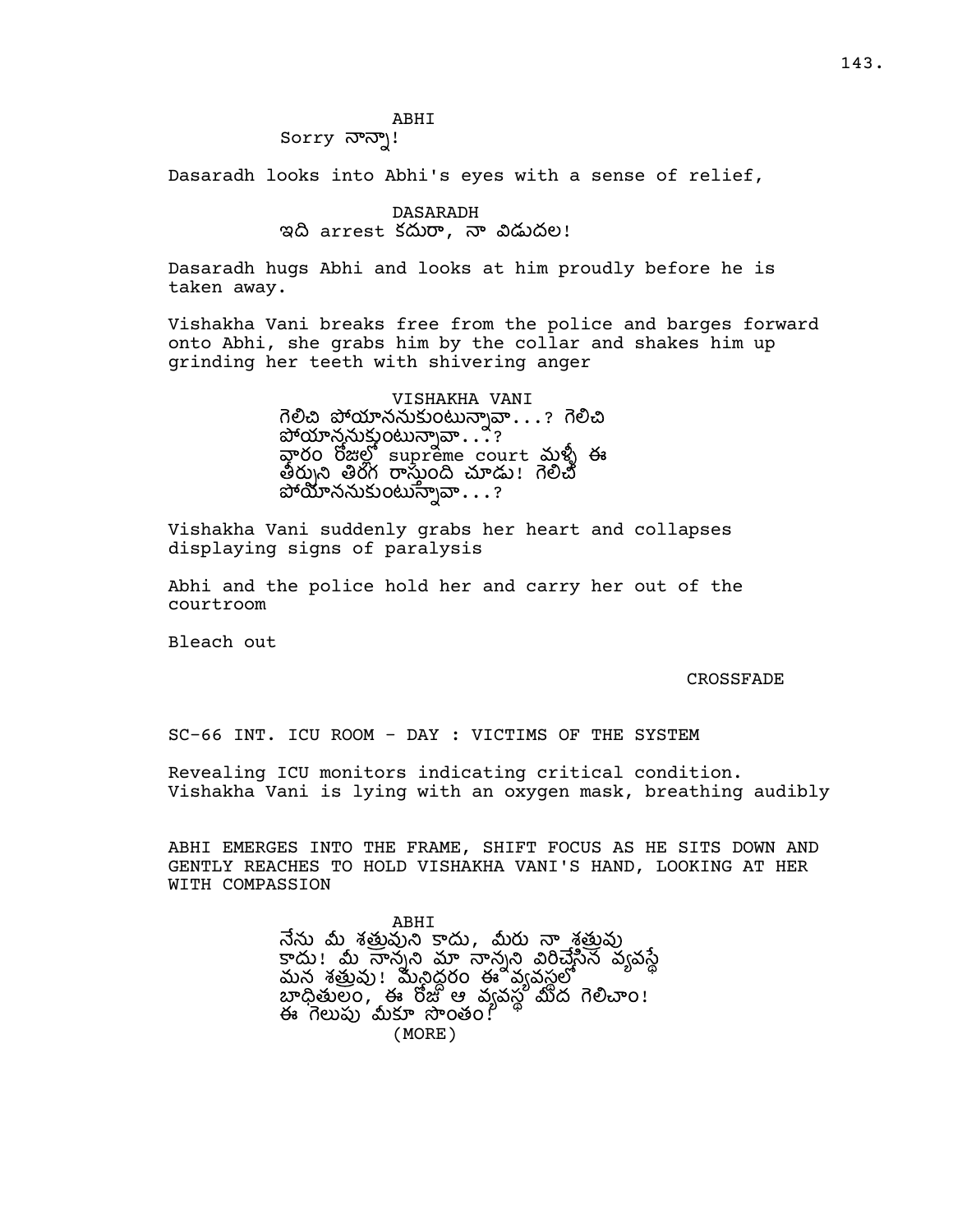ABHI (CONT'D)<br>ఈ ICU లో నుంచి మ తండ్రి కరుకునే మనిషిలా బయటికి రావాలని కోరుకుంటున్నాను! Wishing you well!

Abhi lays her hand down gently, gets up and about to leave the room, he turns hearing her voice from behind

> VISHAKHA VANI (O.S.) (grunt, unclear) ఆట $\alpha$  ఇంకా అవలా $\ldots$

Abhi leans to hear her clearly

VISHAKHA VANI (CONT'D) ఆట ఇంకా పూర్తి కాలేదు బాబు!

Abhi looks at her empathetically and leaves the room with a smirk

CUT TO: THELLERU LAKE

SC-67 EXT. THELLERU LAKE - DUSKY : THE NEW LAKE

WIDE AERIAL VIEW OF CLEAN AND LEVY-FREE THELLERU.

SHOTS OF THELLERU LAKE WITH BIRDS FLOCKING IN AND OUT OF BIRD-STANDS AROUND THE SANCTUARY.

In the middle of the lake, a man on motor boat is strolling the lake. He is alone. Abhi is gazing at the lake at large feeling the prestine sight and the fresh smell in the cool breeze

Abhi turns curious looking intently at a particular spot on the lake, far on the edge in front of him.

He steers the boat in that direction, growing in curiosity as he approaches a Poclainer and a bunch of men working on filling mud, stretching a fresh levy out into the lake.

Abhi halts the boat near the freshly built levy, gets out screaming.

> ABHI ఏయ్! ఎవరా మీరు?

They look at Abhi, drop their shovels and start fleeing.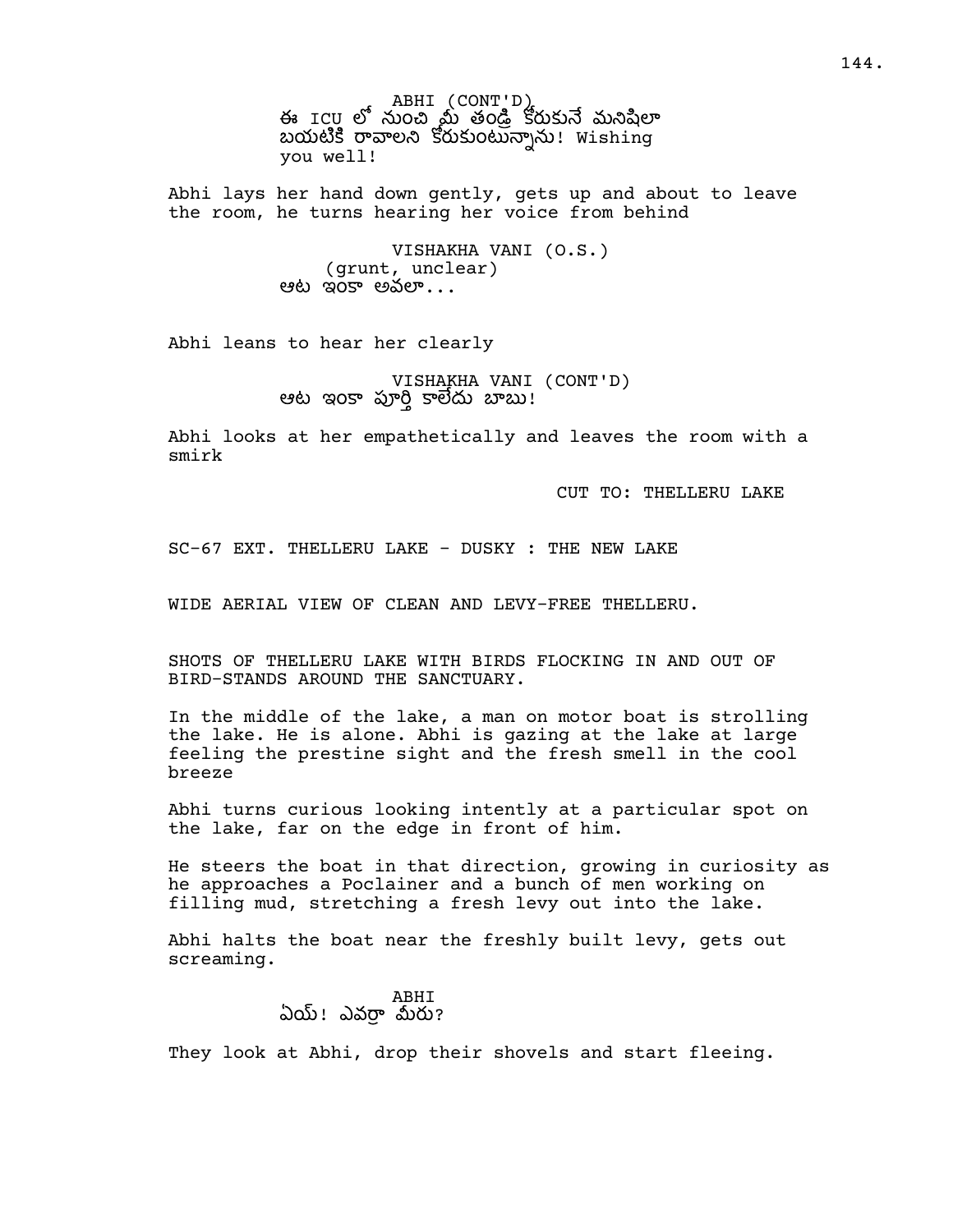Abhi notice what's going on and starts chasing them screaming

ABHI (CONT'D)  $\partial \tilde{\omega}$ ..!ఎవర్గా మీరు? ఏం  $\vec{a}$ స్మన్నారిక్కడ? $\ldots$ ...రేయ్...

Abhi chases them through the banana fields, magroves and out onto a road that leads to a farmer's village where Abhi redeemed his father.

SC-68 EXT. KAIKALURU - NIGHT : THE MOB JUSTICE

Abhi runs into the village chasing the workers. The workers stand next to a group of villagers sitting at the panchayat. They all notice Abhi who is trying to catch breathe as he screams, there is a leader-looking man--in white and white- at the centre of the panchayat.

> ABHI చెరువులో గటు కడుతోందెవరు?

Silence is their response. Abhi is looking agitated

ABHI (CONT'D) ్ర (angry )<br>చెరువులో గట్లు కట్టిందెవర్రా?

More people join around the panchayat.

ABHI (CONT'D) రైత్తులమనీ. . బాధితులమనీ. . చెరువుని వీడిపించమనీ ఉద్యమించారు కదరా $\ldots$ ఇప్పుడు మీరే ఆ చెరువు మీద గట్లు కడుతున్నారేంటి?

Abhi is standing staring at their cold and irresponsive faces. The crowd is multiplied,

The man in white and white, steps forward facing Abhi.

KAIKALURU MLA Hello, నేను MLAని! (commands looking at villagers) చెప్పండ్రా, భయపడతారెందుకు?

A moment of hesitant silence, Abhi is puzzled A villager hesitantly comes forward and declares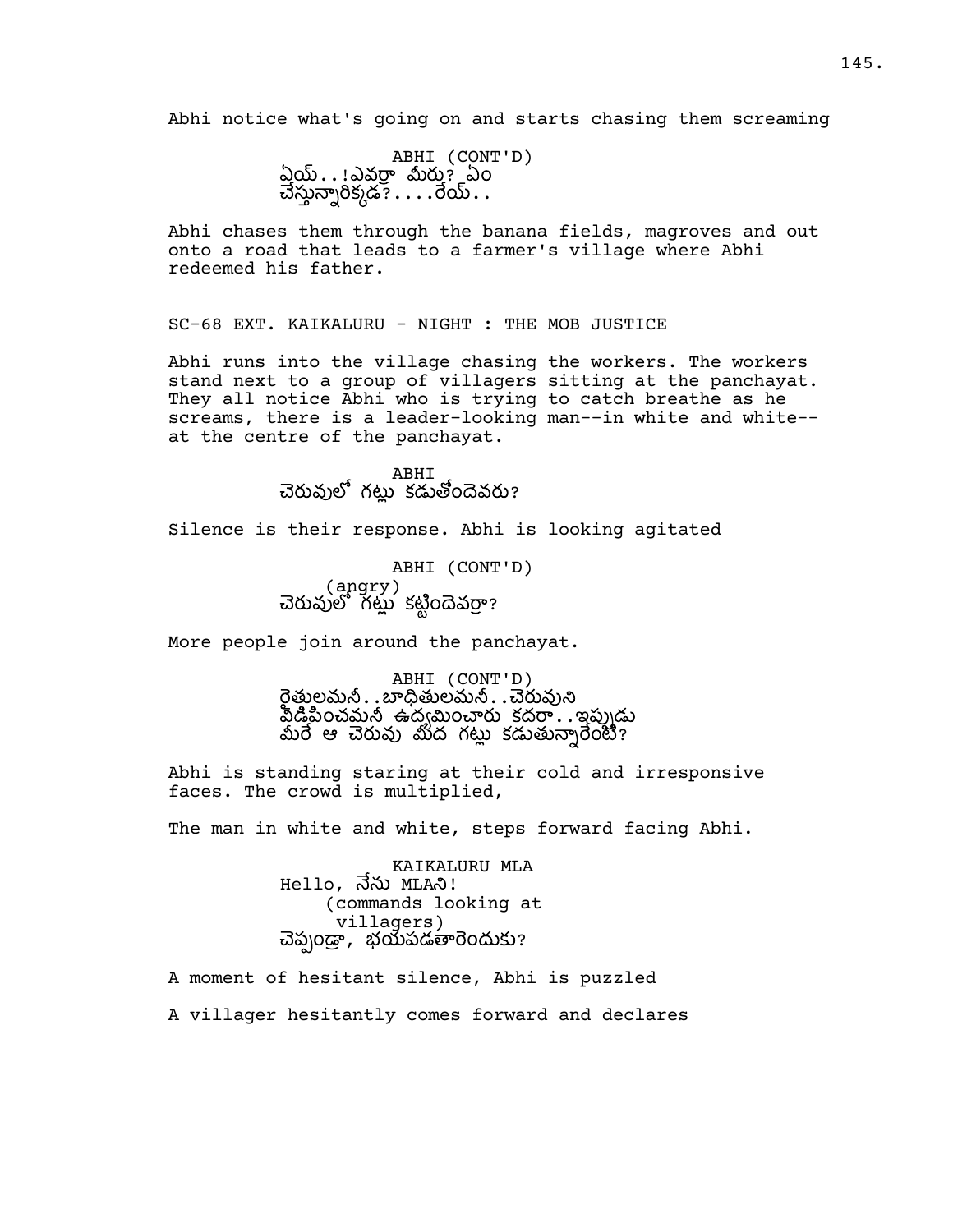VILLAGER కట్టింది మేమే . . . తప్పేంటి? మీ జాతోళ్ళు నలభై  $\Delta$ ళ్ళు చెరువుని దొబ్బి కోట్లు సంపాదించారు! మేమూ ఓ నలబె ఏళ్ళు దొబ్బిన తరా్త నాయం మాట్లాడదాం!

Abhi is appalled and speechless,

A moment of grave silence,

ABHI (wonder..) మా జాతా $? \dots$ ఏం జాతిరా నాది?

Abhi stares at all of them looking pale

ABHI (CONT'D) (questioning) ఏం జాతీరా నాది? ఏం జాతి నాది?

At once, Abhi pounces on that person with uncontrollable anger and frustration and slaps him screaming

> ABHI (CONT'D) (angry, raising voice) ఏం జాతిరా నాది?..ఏం జాతి నాది?..ఏం జాతిరా నాది?

The villager retorts in a justifying and questioning tone

VILLAGER ఇన్నాళ్ళూ వాళ్ళు చ్లేసిన పనికి మేo నష్టపోయాo, ఇప్పుడు మా వంతొచ్చింది! తప్పేంటండి?

Abbhi squeezes his neck with murderous rage and beat him up, the villagers swarm around Abhi leading to a scuffle.

ABHI IS TRAPPED IN THE MIDDLE AS THEY PULL BOTH OF THEM AWAY FROM EACH OTHER,

Automani's father Narayana enter the foray and starts pulling the people away from Abhi

> NARAYANA రేయ్...రేయ్...వదలండా! ఎదవలారా వెళ్ళండి $\dots$ ! వదలండి $\dots$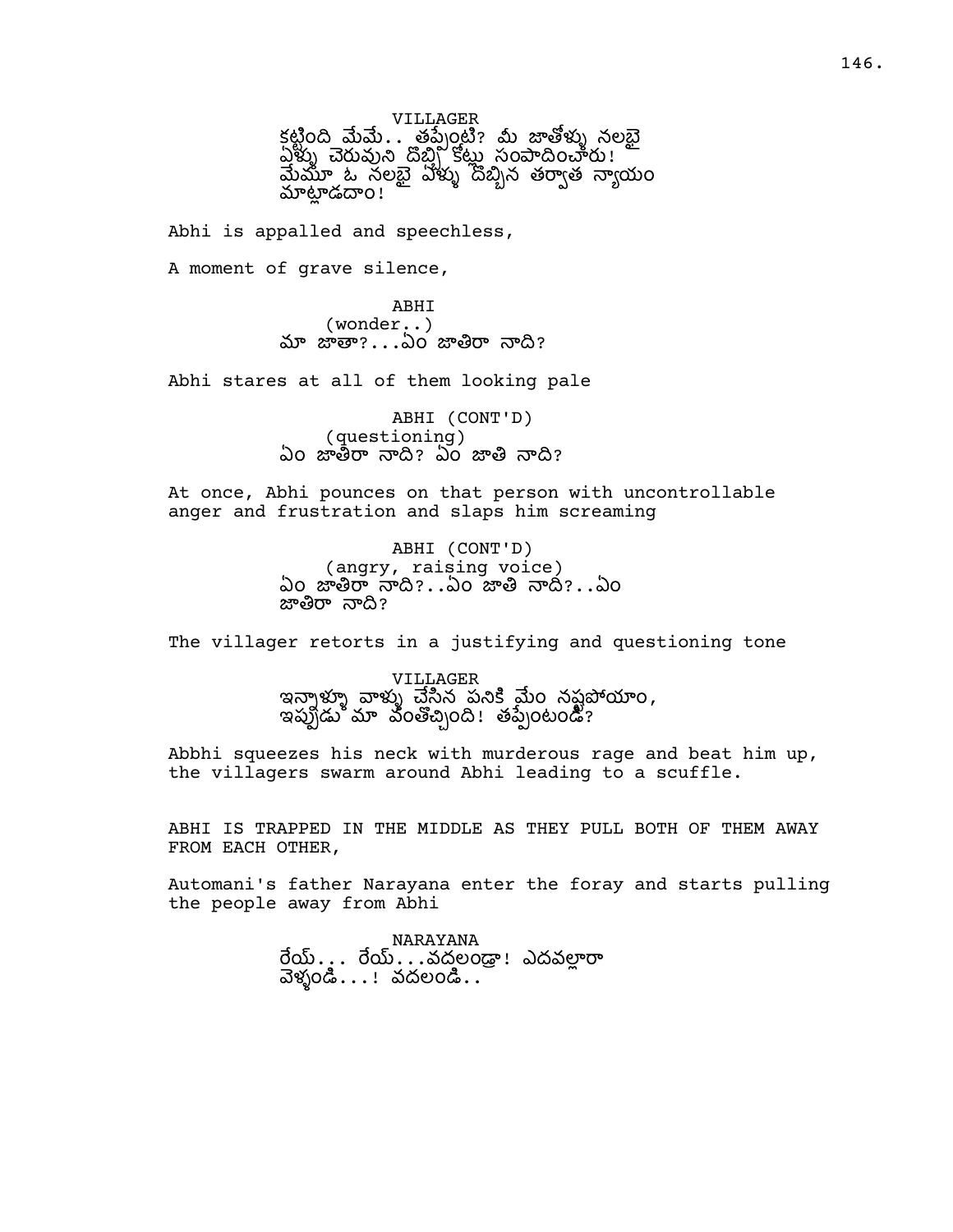Narayana succeeds in seperating them away from Abhi who is bruised and stained, there is a similar scratch on his neck like in the polling booth scuffle

> NARAYANA (CONT'D) తప్పుకోండి! తప్పుకోండ్ ఎదవల్లారా! ఎవర్ని పట్టుకున్న ఏం మాట్లాడుతున్నార్థా? సిగ్గు లేదూ? కడుపుకి గడ్డి తింటున్నారా అన్నం తింటున్నారా?

Narayana is looking intense and in control,

Everyone is still in silence, including the MLA.

Narayana approaches Abhi and wipes the dust off his shirt, touches up the scratch with his kanduva and talks assuringly

> NARAYANA (CONT'D)<br>.మీరెళ్ళండి బాబు, నేను చూస్తుకుంటా నా దూరంలో ఆ గటు మీ కంటికి కనిపికుండా చేస్తాను, నురేళ్ళండి!

Abhi is still staring at them looking confounded and intense. He is still shattered and not sure of Narayana's assurance

Abhi walks away shattered, alone on a long street, leaving them all ponder looking at him.

SC-69 EXT. THELLERU - NIGHT : THE NEW DOZEN

WIDE SHOT OF ABHI STANDING BY HIS CAR ON THE THELLERU ROAD, LOOKING LOST, ANSWERS HIS PHONE

> MYRA (O.S.) Abhi ఎక్కడున్నావ్?

> > ABHI

వస్తున్నా

He gets in the car and starts driving..

Abhi is driving back on the Thelleru road, it's dark with nothing but the lake in vicinity.

He is driving through the fields with palm trees on both sides of the road

Abhi notices something blocking the road and as he reaches closer, he realizes it's a palm tree.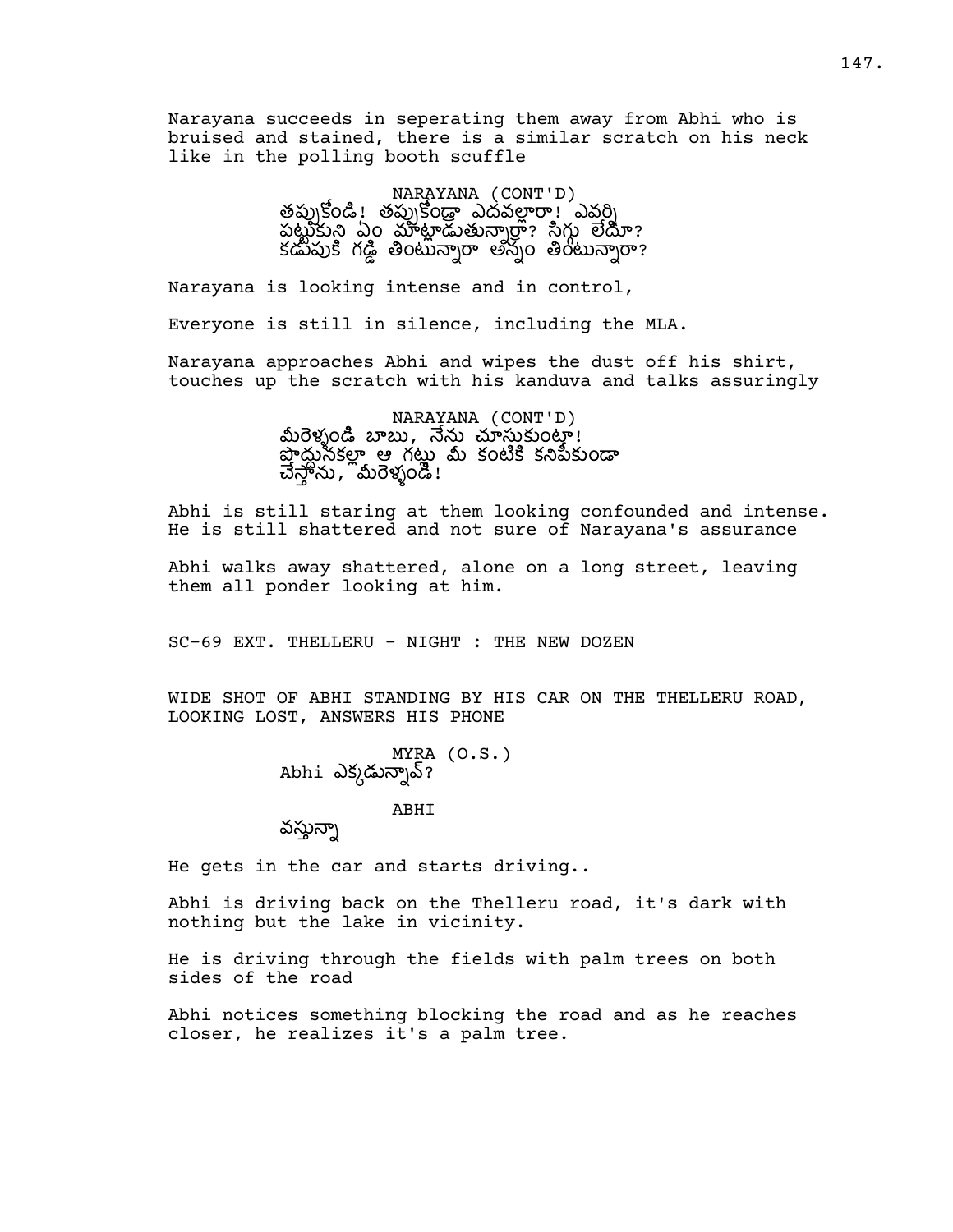Abhi halts the car, gets down and walks closer to the palm tree that is laid across blocking the road. He looks around and can't see anyone. He bends down and tries to move the log with great difficulty. He is interrupted as a bunch of men feet enter his field of view.

A bunch of farmers are standing in a row in front of him. They are all wearing shawls and holding sticks in their hands. Their faces are covered by kanduvas. Abhi looks at the man in the middle holding lantern, takes a moment to recognize him.

It's Narayana.

Abhi drops the log in shock.

CROSSFADE ON SOUND.

SC-71 EXT. THELLERU - DAY : THE RECAP

News reporter's voice is posted over the visuals of (recap);

A TATA PICK UP TRUCK IS SEARING THROUGH, RAKING DUST ON ONE OF THE BUNDS.

THE TRUCK TAKES TURN AT AN INTERSECTION AND COMES TO A SUDDEN HALT BY A TANK BUND.

THE DRIVER, PASSENGER AND A HELPER IN STAINED CLOTHES GET DOWN AND UNLOAD A BIG BLUE DRUM, THEY ROLLCARRY IT CLOSER TO THE EDGE OF THE BUND AND TILT THE DRUM INTO THE LAKE.

CAM LOW ANGLE AS A BROWN COLOR LIQUID DROPS IN SLO MO. GO PRO DROP INTO LAKE IN LIQUID POV

CUT INTO UNDER THE LAKE AS THE BROWN WATER SPREADS AROUND, A BUNCH OF FISH FLOCK IN TO TASTE THE BROWN WATER.

> TV REPORTER (O.S.) Collector Abhiram గత మూడు రోజులుగా కంట ! has been missing for three days now,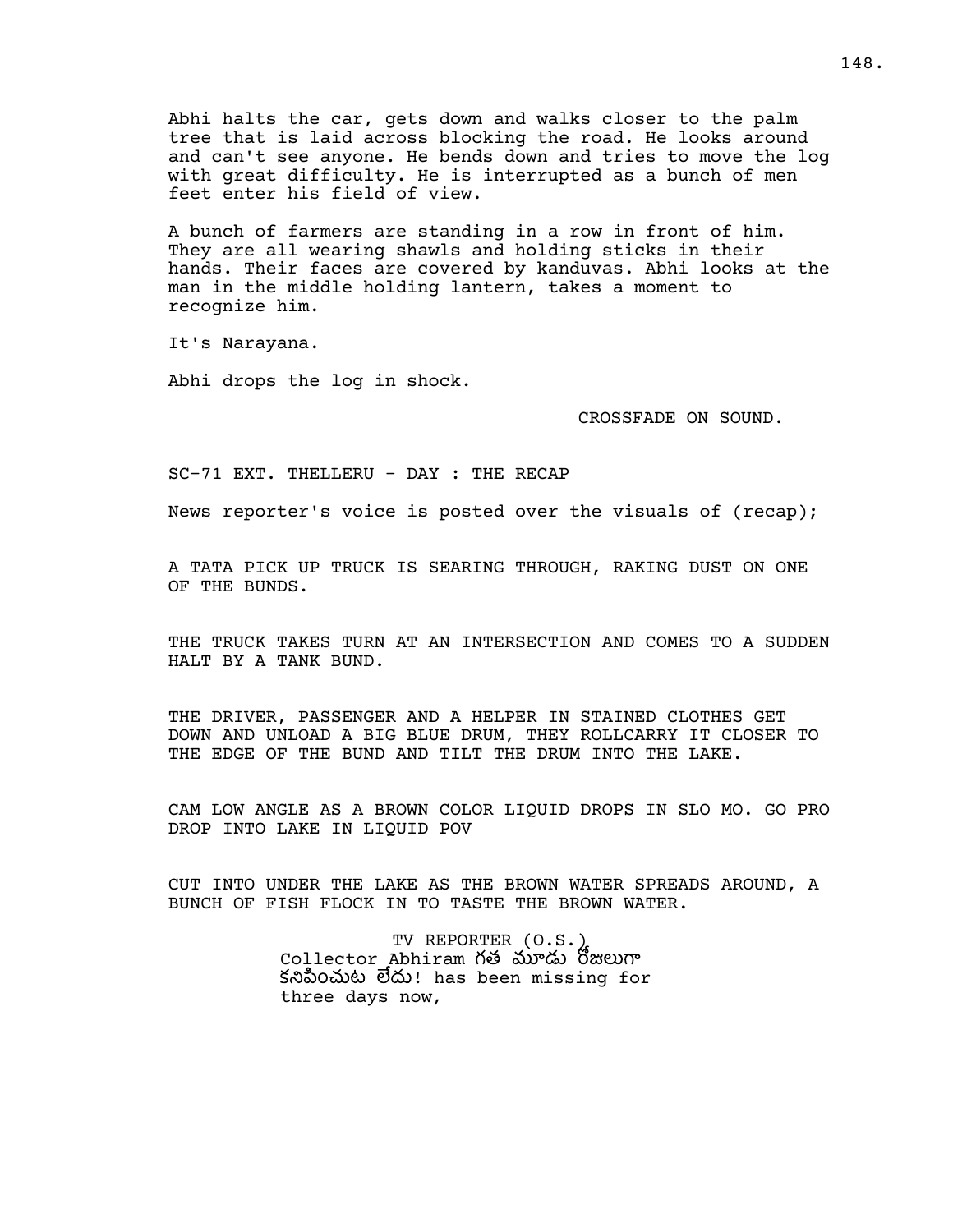A TRACK IN SHOT OF MYRA SITTING ON THE COUCH IN SP OFFICE AS SPEAKS ON PHONE LOOKING AT HER WICKEDLY

> TV REPORTER (O.S.) (CONT'D) Collector Abhiram కనిపించకుండా పోయి ఇప్పటికి రెండు వారాలెనా పోలీసులకు ఎటువంటి ఆచూకీ దొరకట్లేదు!

TRACK IN AS SHYAMALA, KAMALA AND ARYA LOOKING AT NEWS ON TV

SC-70 INT. JAIL - DAY : MISSING ABHI

A transparent plastic bag (similar to Varun Hansen's clothes packet given to Myra) is slid into the cell.

Dasaradh opens it to find Abhi's bloody clothes.

In cold astonishment, Dasaradh holds and feels the clothes tucking them against his chest.

While the police watch from a distance, Dasaradh tucks Abhi's clothes to his chest, closes his eyes and starts singing yearninglyscreams in shock and utter agony at top of his lungs...

SC-71 INT/EXT. MULTIPLE - DAY/NIGHT : "MISSING ABHI ANTHEM"

TV REPORTER  $\texttt{Shocking}\ \textsf{news}\ \textsf{.}$  తెల్లేరులో రక్తస్తు మరకలతో collector Abhiram బట్టలు దొరకాయి! పోలీసులు బాడీ కోసం తీవ్రంగా గాలిస్తున్నారు!

sp on tv<br>తెలేరులోనూ సముదం లోనూ ఒకు అంగుళం వదలకుండా వెతికి కలెకర్ అబిరాం బాడీని వెలికి ం! This is a promise!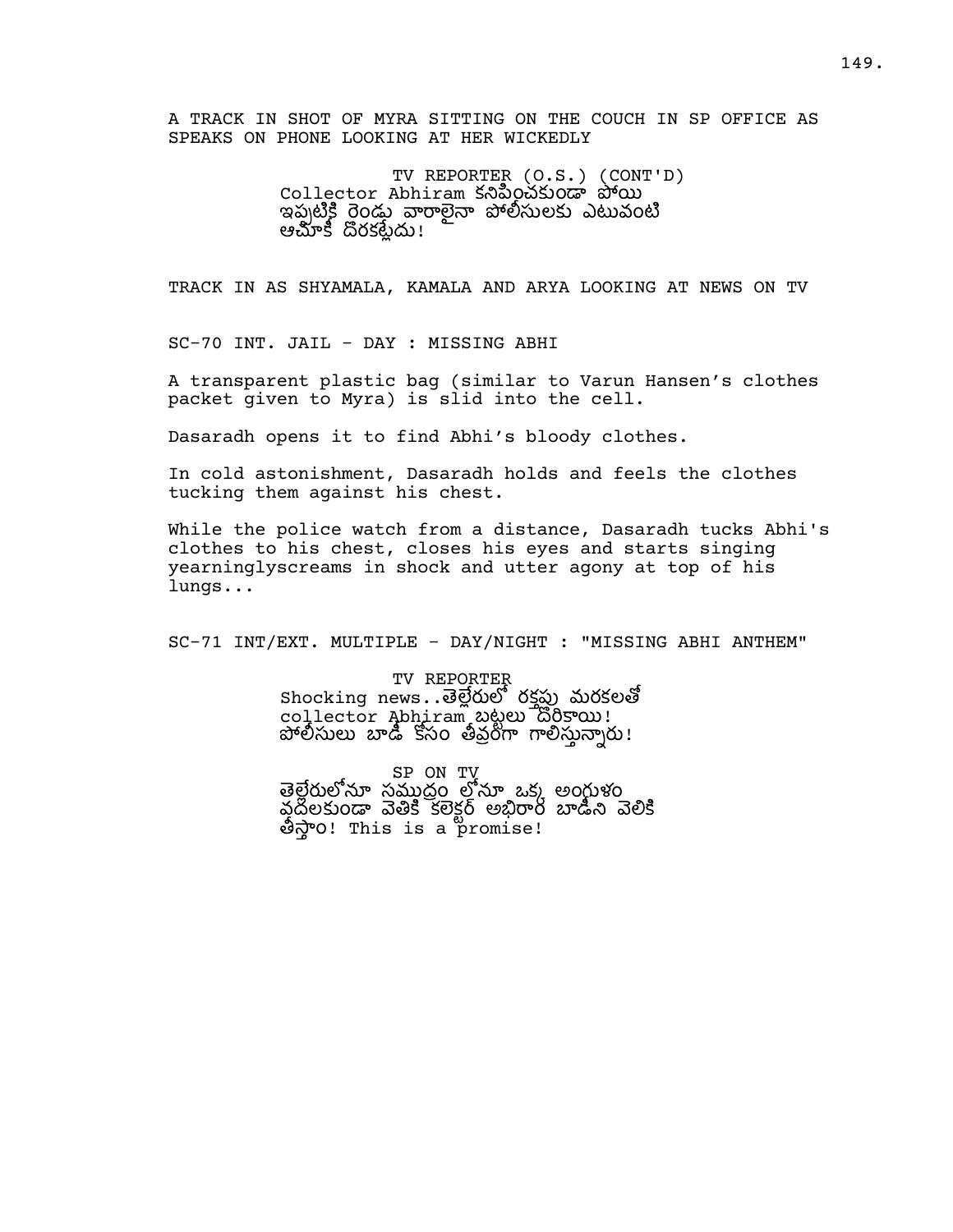TRACK IN AS MYRA IS SITTING ON THE FLOOR WATCHING TV IN A STATE OF SHOCK..

> TV REPORTER (O.S.) ఈ news తో జిల్లా ప్రజలు, కలెక్టర్ అభిమానులు shock కి గురై వీల పైల లాడుతుండగా UPPSC Board ఇదొక<sup>ి</sup>రాజకీయ హత్యేనని అరోపించింది. - కలెకర్ అబిరాం ఈ వ్యత పౌరాడి చనిపోయిన <u>ဆဝိုဝို့ပဲ သူဝတို့ civil service သူဝိုလ်</u>ပို့ ఒకడని ప్రగాఢ సానుబూతిని వ్యక్తం చెసింది!

CS Prakash Rao watching news with swollen eyes, holding a whisky glass

Shyamala, Kamala and Arya crying for Abhi..

Visuals of candles being picked from the portraits of several deceased IAS officers; their brief story displayed under each of their portraits ( Satyajit Dubey, DK Ravi, Umesh Chandra, CI Vyaas, Abhiram Ravuri etc.)

Reveal Myra holding the candle representing the woman in "The Glow of Hope" painting by S L Haldankar, with teary eyes...leading hords of civil servants and concerned people along the Thelleru lake.

"missing Abhi" theme song...

<u>పల్లవి</u> : చికటి లొ తను లేడు పగలు ఎదురుగ రాడు కర దీపికల తోని కనరాడు అతడు కంటి పాపలలోని కనిపించడతడు.

మన ఎదల ల జీవకణమై మిణుకు మిణుకని వెలిగె నిజాయితేకి ఋజవతడు మనలోగల నిజమతడు నీలో గల వెలుగతడు నాలో గల వెలుగతడు మనలో లోవెలుగుతాడు –– "**కర**"

చరణం–1**:**<br>మనమె మసకలు చిమ్మి మనమే నివురుగ కమ్మి<br>మనమె మబ్బులు గుప్పీ<br>మనమె చీకటి కప్పి<br>మాయమైనాడని – తప్పి పోయాడని ఎక్కడేక్కడే బయట తను లేని చోట (MORE)